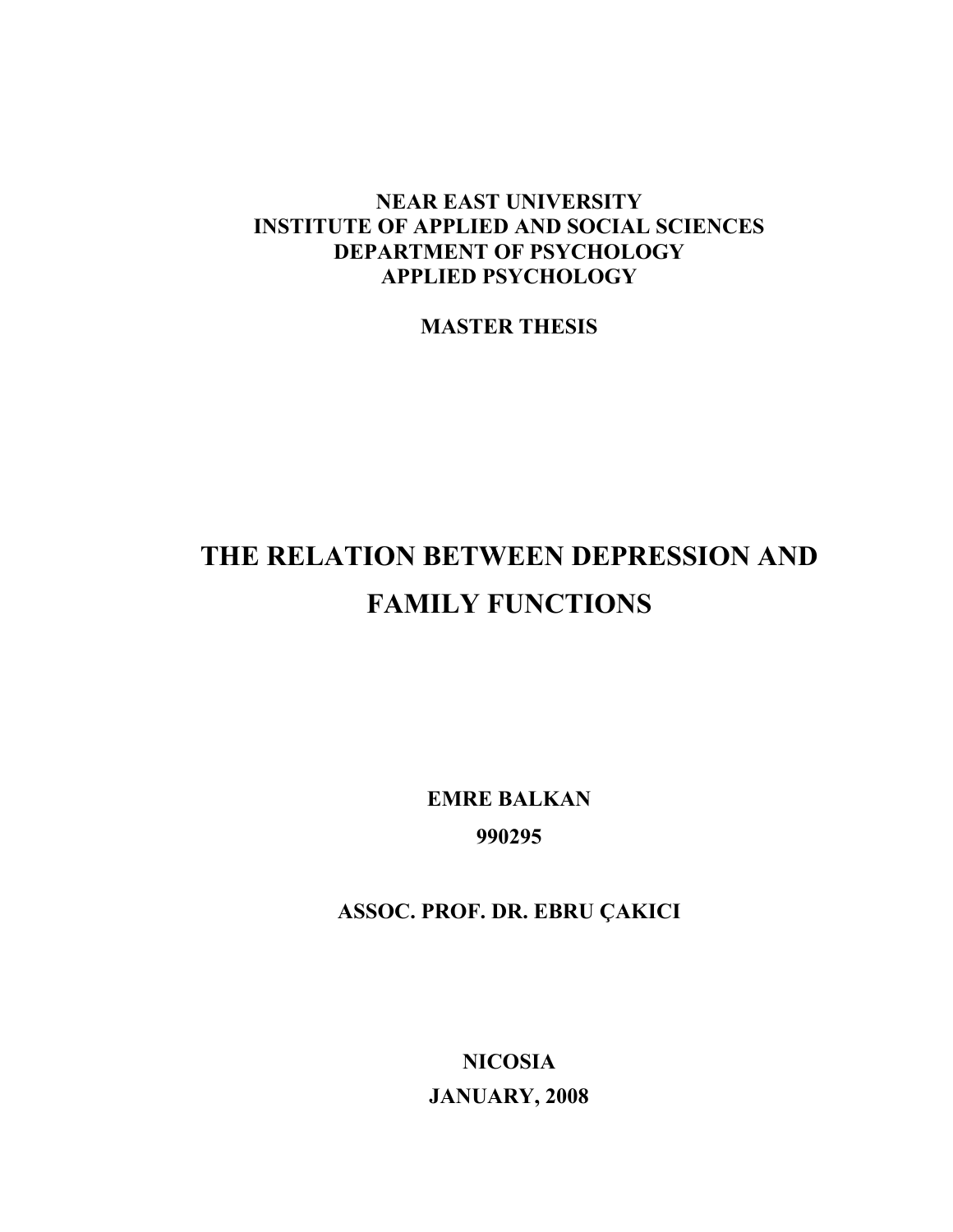#### **NEAR EAST UNIVERSITY INSTITUTE OF APPLIED AND SOCIAL SCIENCES**

#### **Psychology Master Program Master Thesis**

The Relation Between Depression and Family Functions Prepared by: Emre Balkan

#### We certify that thesis is satisfactory for the award of the Degree of Master of **Applied Psychology**

#### **Examining Committee in Charge**

Assoc. Prof. Dr. Ebru Çakıcı Assoc. Prof. Dr. Mehmet Çakıcı Assoc. Prof. Dr. Aydın Ankay

Chairman, Department of Psychology, Near East University

Department of Psychology, Near East University

Chairman, Department of Pre School Teacher Education, Cyprus International University

Approval of the Graduate School of Social Sciences Prof. Dr. Aykut Polatoğlu **Director** 

EAST UN **HOOL OF** ą. NEA.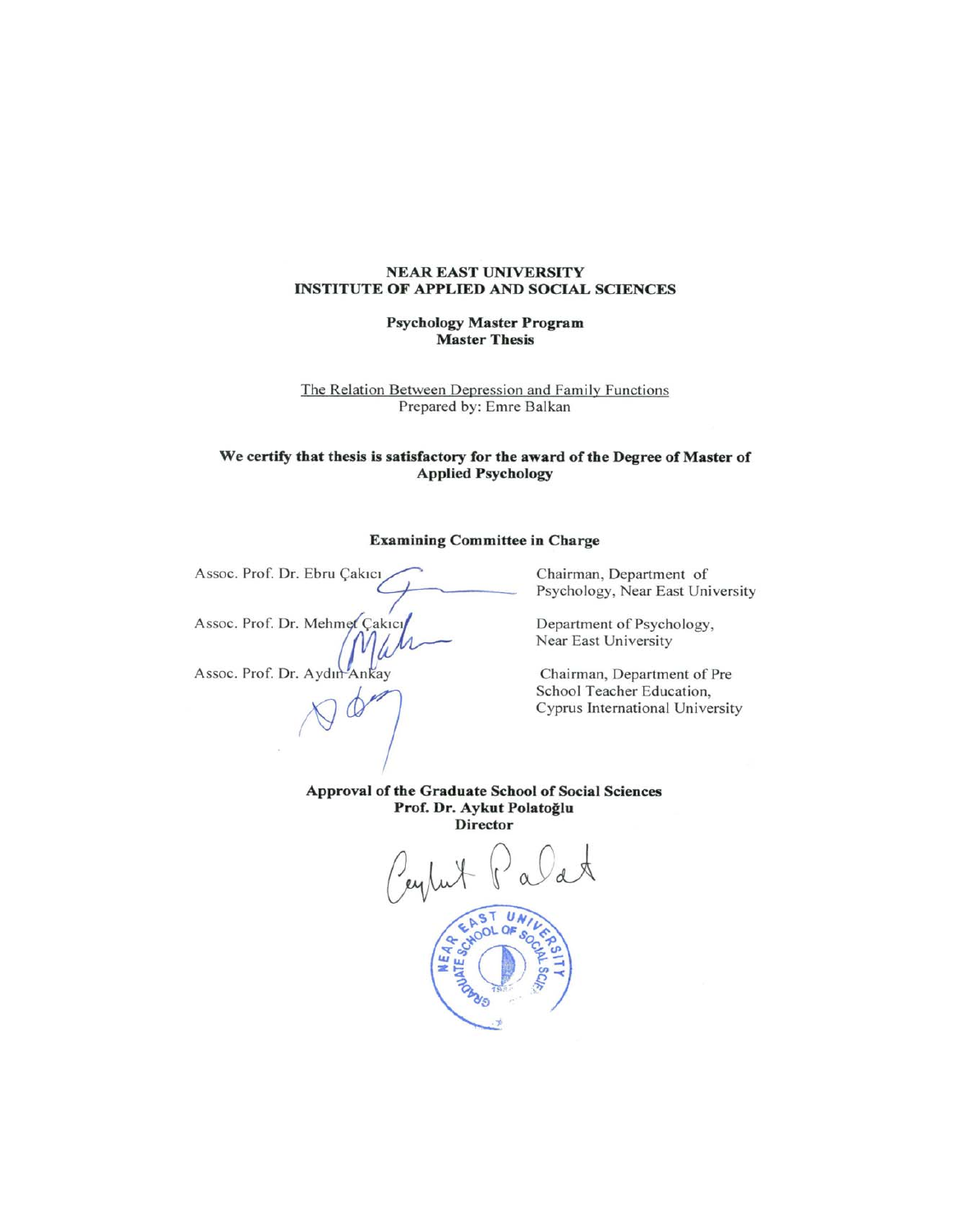# **ABSTRACT**

# **THE RELATION BETWEEN DEPRESSION AND FAMILY FUNCTIONS**  Prepared by **Emre Balkan**

# **January, 2008**

The aim of this study is to investigate the relation between depression and family structure among adolescents. Family functions such as problem solving, communication, roles, affective responsiveness, affective involvement, behaviour control and general functions are examined to evaluate family structure.

Research groups are formed from 30 adolescents, diagnosed as Major Depression according to DSM IV criteria, and 52 healthy control subjects. Demographic Information Form, Mc Master Family Assessment Device (FAD), Beck Depression Inventory (BDI), General Health Questionnaire (GSQ28) and Submissive Acts Scale (SAS) are applied to both of the groups. There is no significant difference in the age, sex, social and economical status between the groups.

The results of the study show us that the adolescents with depression show significantly worse family functions such as communication, roles, affective responsiveness, affective involvement, behaviour control and general functions than healthy controls (p=0.000-0.034). The subjects diagnosed as 'Major Depression' perceived their parental relations significantly worse than the control group  $(p=0.004)$ .

When we compare the groups according to scores of the scales we applied (FAD, BDI, GSQ28, SAS), experimental group showed a higher unhealthy level. The scores of related subscales correlated significantly, pointing the reliability of the results.

This study shows that Major Depression is related with unhealthy family functioning among adolescents. During psychotherapy of adolescents with depression, we as psychotherapists, must be aware of this effect and give importance to relations of the adolescent with their family.

**Keywords: Depression, Adolescence, Family Function.**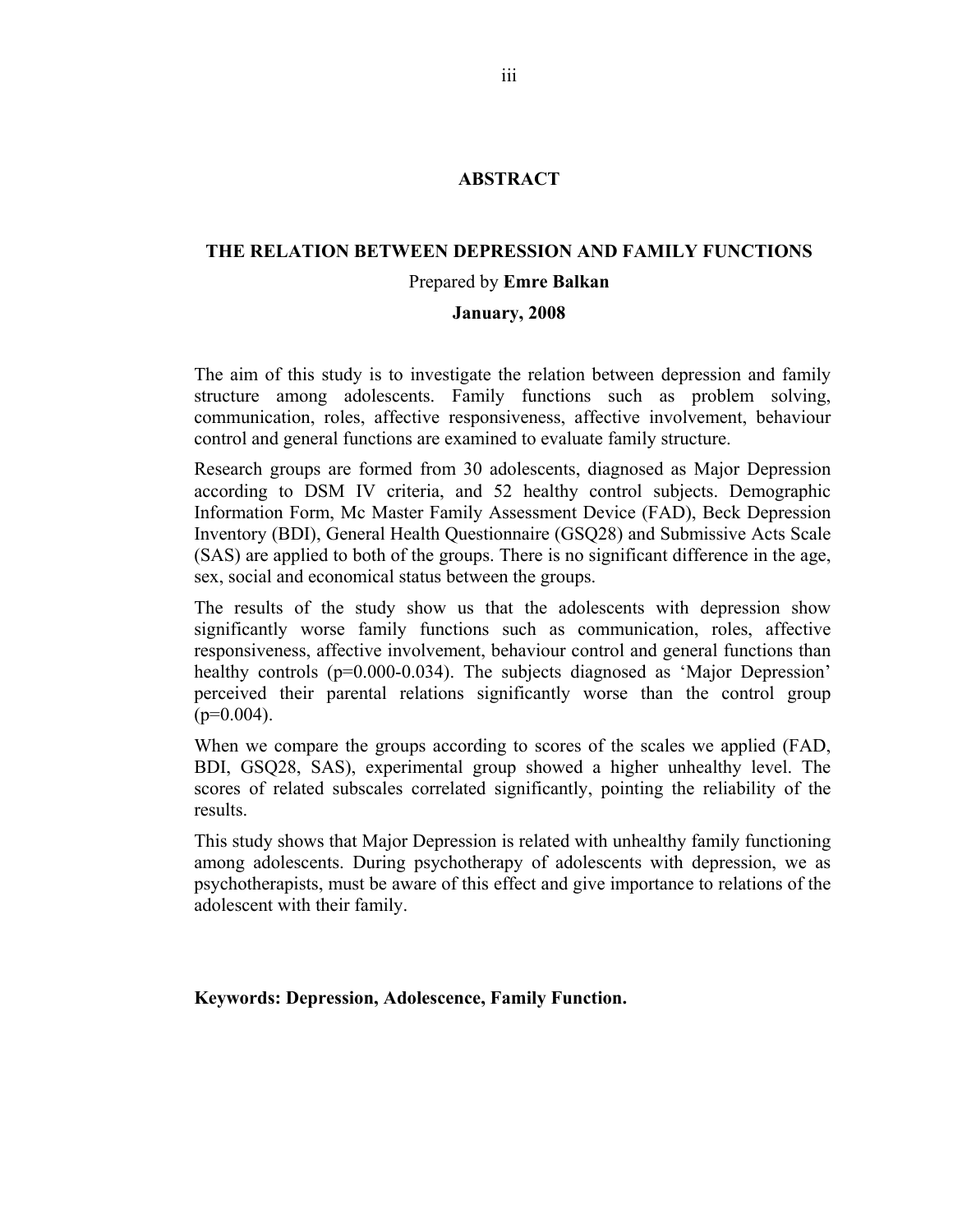# **ÖZET**

# **DEPRESYON VE AİLE İŞLEVLERİ ARASINDAKİ İLİŞKİ**

# Hazırlayan **Emre Balkan**

### **Ocak, 2008**

Bu çalışmada ergenlerdeki depresyon ve aile yapısı arasındaki ilişkinin incelenmesi amaçlanmıştır. Aile yapısını değerlendirmek amacıyla problem çözme, iletişim, roller, duygusal tepki verebilme, gereken ilgiyi gösterme, davranış kontrolü ve genel fonksiyonlar boyutundaki aile işlevleri incelenmiştir.

Araştırma grupları, DSM IV kriterlerine göre depresyon tanısı almış 30 ergen ve 52 sağlıklı kontrolden oluşmuştur. Her iki gruba da sırasıyla Demografik Bilgi Formu, Aile Değerlendirme Ölçeği (ADÖ), Beck Depresyon Envanteri (BDE), Genel Sağlık Anketi (GSA28) ve Boyun Eğici Davranışlar Ölçeği (BEDO) uygulanmıştır. Depresyon tanısı almış ergenlerle normal kontroller arasında yaş, cinsiyet, sosyal ve ekonomik statüleri açısından anlamlı bir faklılık bulunmamaktadır.

Araştırma sonuçları, depresyon tanısı almış ergenlerde aile işlevleri olan iletişim, roller, duygusal tepki verebilme, gereken ilgiyi gösterme, davranış kontrolü ve genel fonksiyonların sağlıklı kontrollerin aile işlevlerine göre anlamlı derecede olumsuz olduğunu göstermiştir (p=0.000-0.034). Depresyon tanısı almış ergenlerin aile ilişkilerini algılamaları kontrol grubuna göre anlamlı olarak daha kötüdür (p=0.004).

Uygulanan tüm ölçeklerde (ADÖ, BDE, GSA28, BEDO) deney grubu ölçek puanları açısından kontrol grubuna göre sağlıksızlık yönünde daha yüksek bulunmuştur. Birbiriyle ilişkili olan alt ölçek puanlarının korelasyonu, sonuçların güvenilirliliğini göstermektedir.

Yapılan araştırma ergenlerde Major Depresyon ve sağlıksız aile fonksiyonu arasında ilişki olduğunu göstermektedir. Depresyonlu ergenlerin psikoterapisinde, psikoterapistler olarak, bu etkinin farkında olup ergenlerin aile ilişkilerine önem verilmelidir.

**Anahtar Kelimeler: Depresyon, Ergen, Aile İşlevleri.**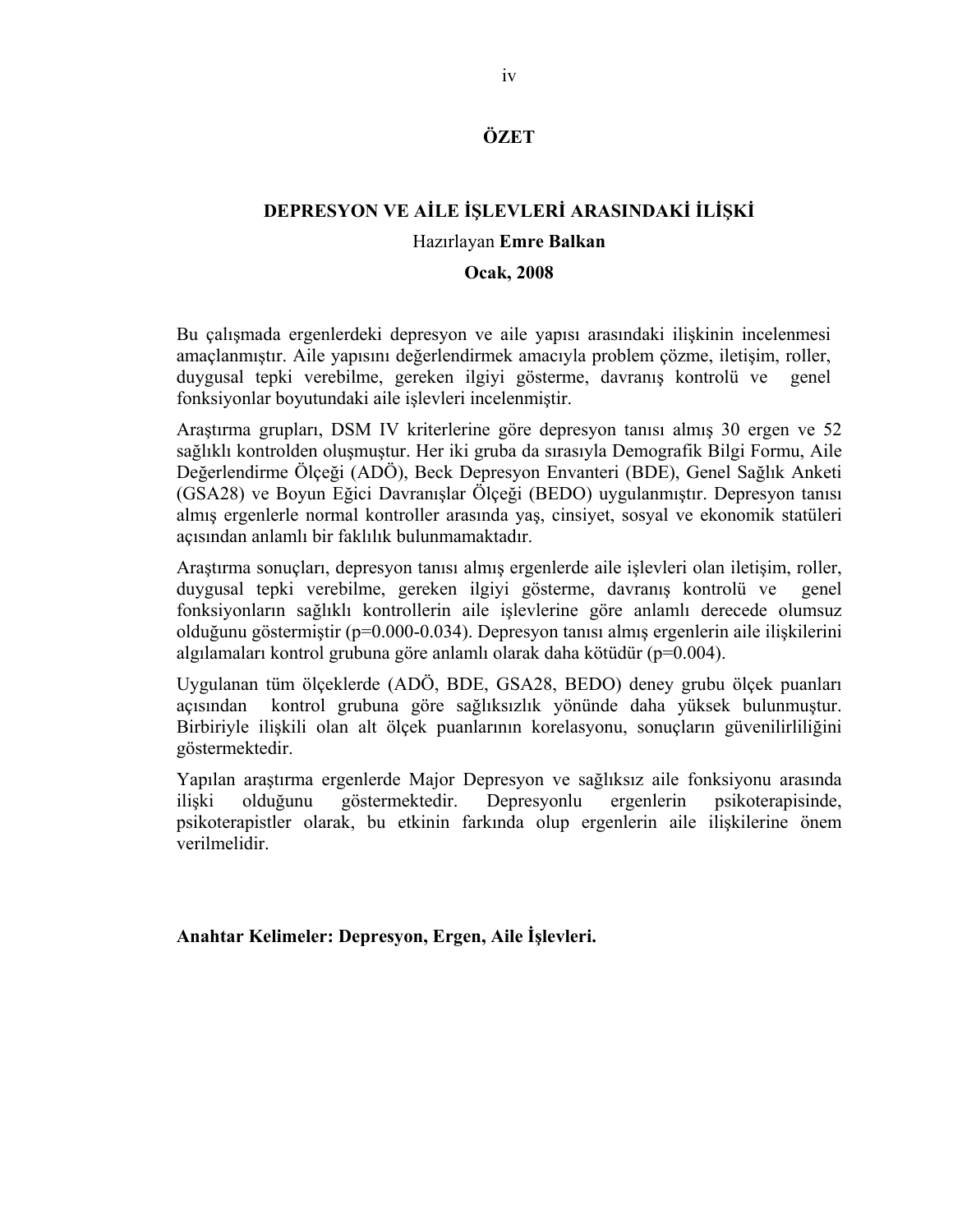# **ACKNOWLEDGEMENT**

<span id="page-4-0"></span>First I would like to thank my supervisor Assoc. Prof. Dr. Ebru Çakıcı for her support, countributions and encouragement on my thesis.

Second I would like to thank my family, especially my dear brother Hasan Müezzin and my friends for their supports during the preparation of this thesis.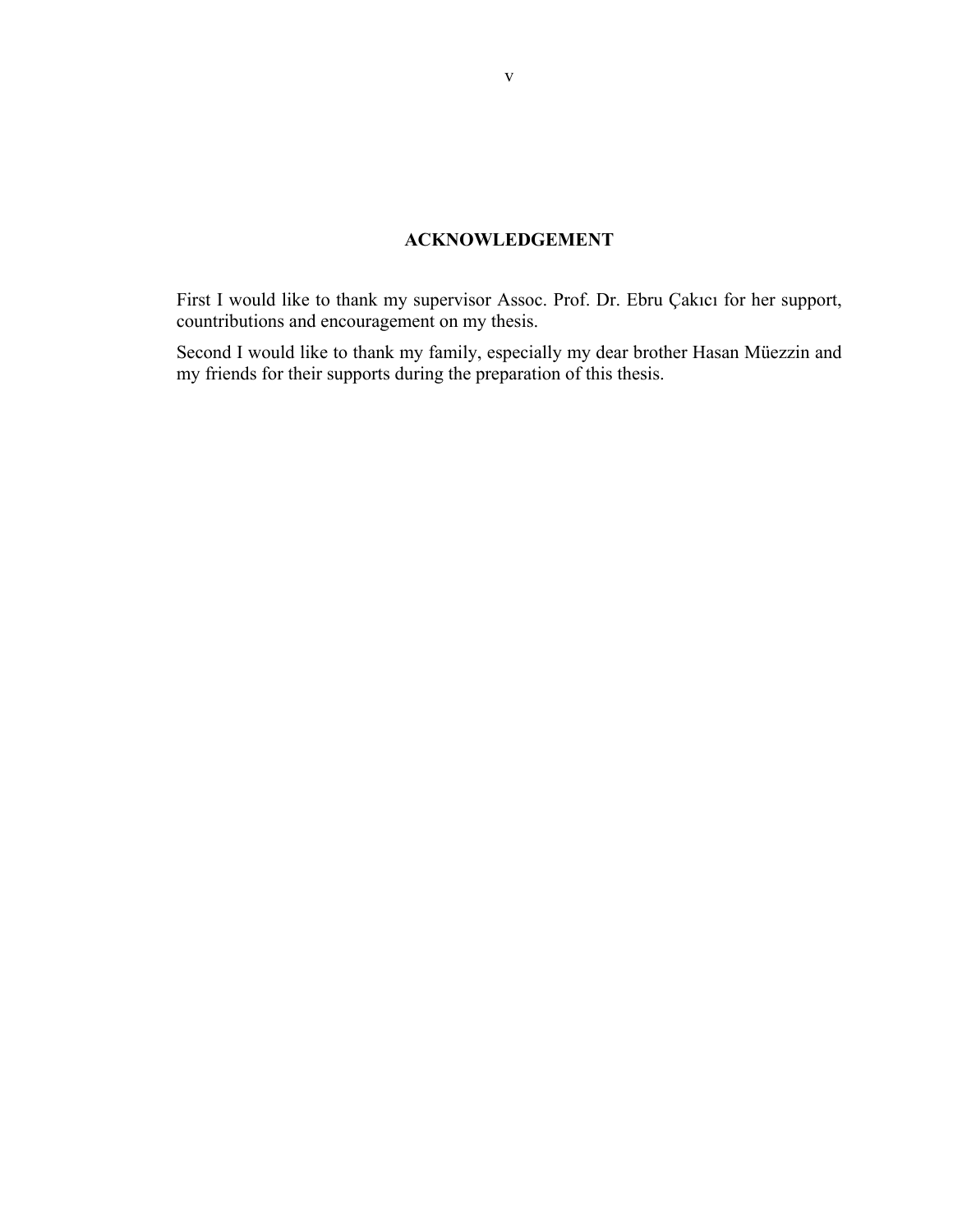# **TABLE OF CONTENTS**

Page No:

<span id="page-5-0"></span>

| <b>THESIS APPROVAL PAGE</b> |  |
|-----------------------------|--|
|                             |  |
|                             |  |
|                             |  |
|                             |  |
|                             |  |
|                             |  |
|                             |  |
|                             |  |
|                             |  |
|                             |  |
|                             |  |
|                             |  |
|                             |  |
|                             |  |
|                             |  |
|                             |  |
|                             |  |
|                             |  |
|                             |  |
|                             |  |
|                             |  |
|                             |  |
|                             |  |
|                             |  |
|                             |  |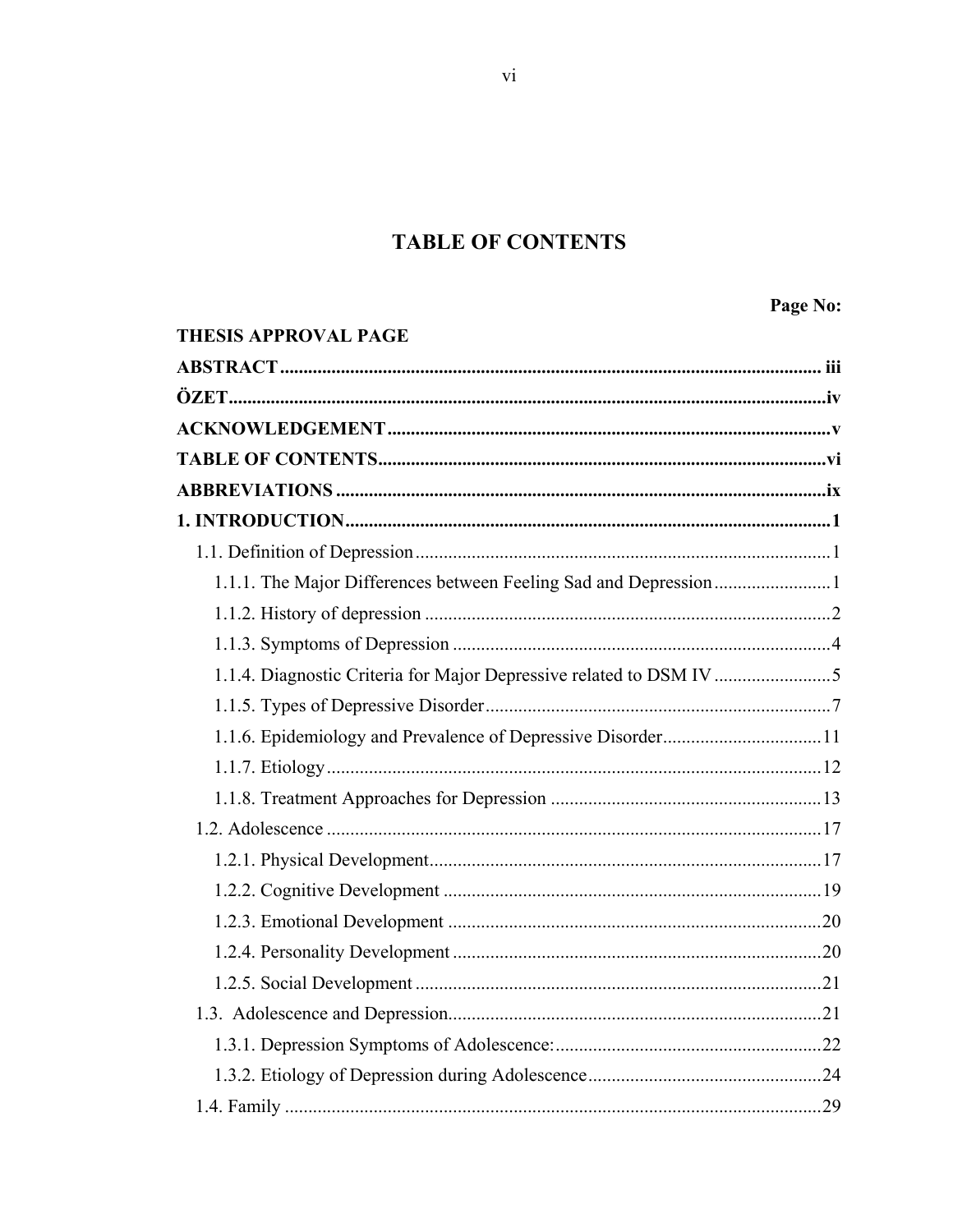| <b>APPENDIXES</b> |  |
|-------------------|--|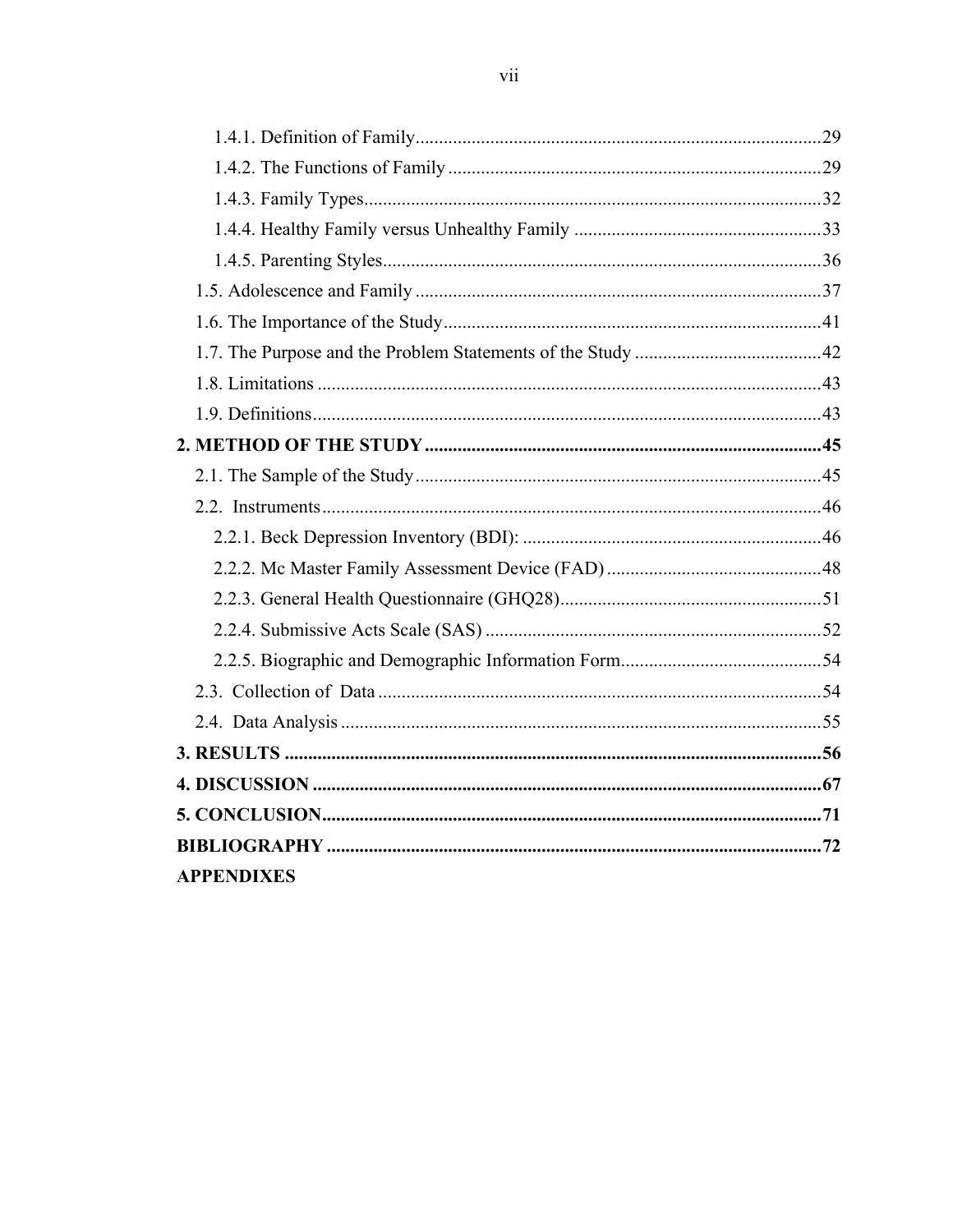# **LIST OF TABLES**

| Page No:                                                                           |
|------------------------------------------------------------------------------------|
| Table 1: Comparing Gender Differences of Students With Depression and Normal       |
| Table 2: Comparing Mothers Job of Students With Depression and Normal Controls57   |
| Table 3: Comparing Father's Job of Students With Depression and Normal Controls58  |
| Table 4: Comparing School Success of Students With Depression and Normal Controls  |
| Table 5: Comparing Perception of Parental Relation of Students With Depression and |
| Table 6: Comparing Suicidal Ideation Scores of Students With Depression and Normal |
| Table 7: Comparing Suicidal Attempt Scores of Students With Depression and Normal  |
| Table 8: Comparing Mc Master Family Assesment Device (FAD) Scores of Students      |
| Table 9: Comparing General Health Questionnaire (GSQ28) Scores of Students With    |
| Table 10: Comparing Beck Depression Inventory (BDI) and Submissive Acts Scale      |
| Table 11: Correlation of FAD Test Scores with BDI, GHQ28 and SAS Test Scores 64    |
|                                                                                    |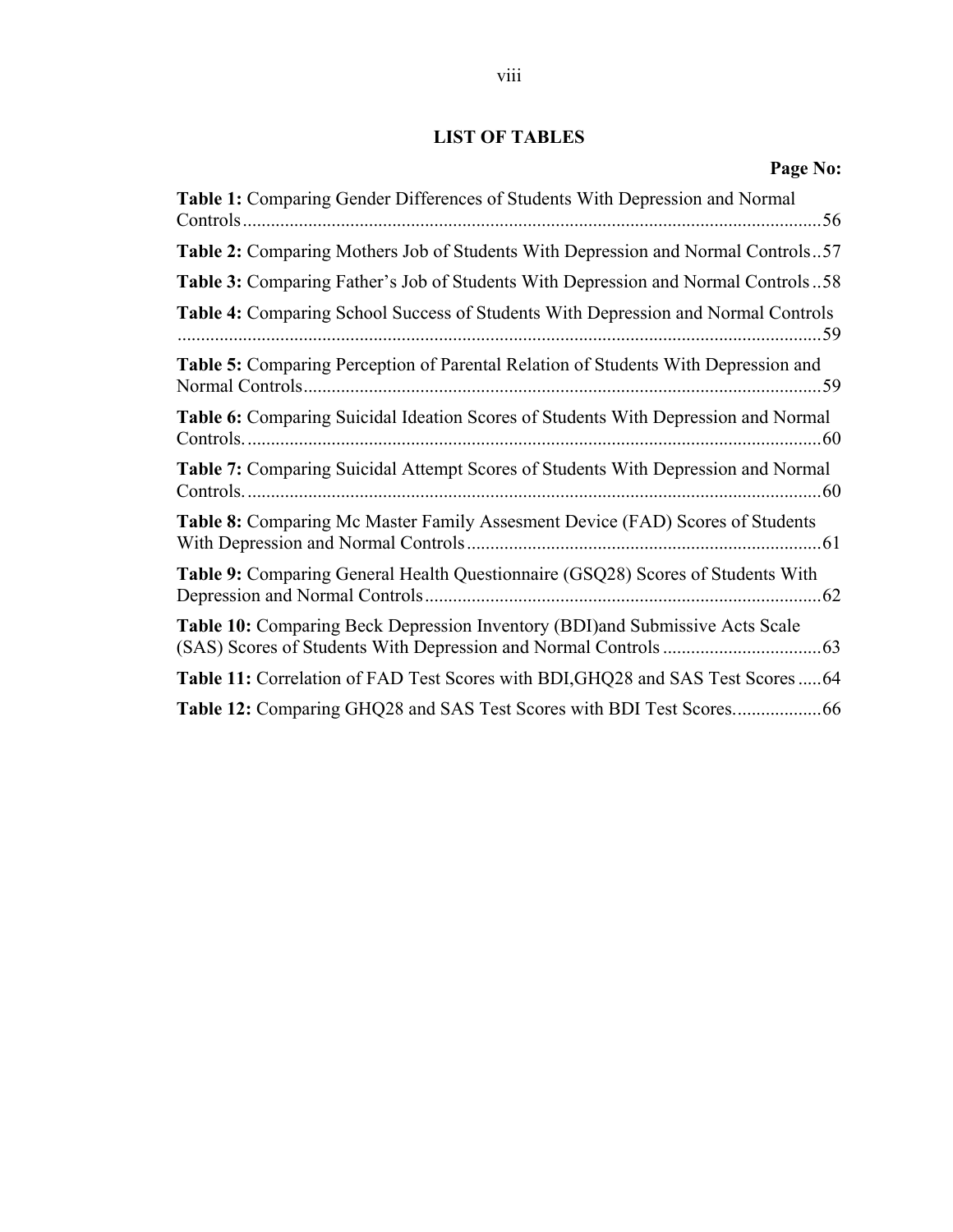# **ABBREVIATIONS**

<span id="page-8-0"></span>

| FAD           | : McMaster Family Assessment Device                     |
|---------------|---------------------------------------------------------|
| <b>BDI</b>    | : Beck Depression Inventory                             |
| <b>GHQ</b>    | : General Health Questionnaire                          |
| <b>SAS</b>    | : Submissive Acts Scale                                 |
| <b>MD</b>     | : Major Depression                                      |
| <b>CIU</b>    | : Cyprus International University                       |
| <b>DSM IV</b> | : Diagnostic and Statistical Manual of Mental Disorders |
| <b>SPSS</b>   | : Statistical Package for the Social Sciences           |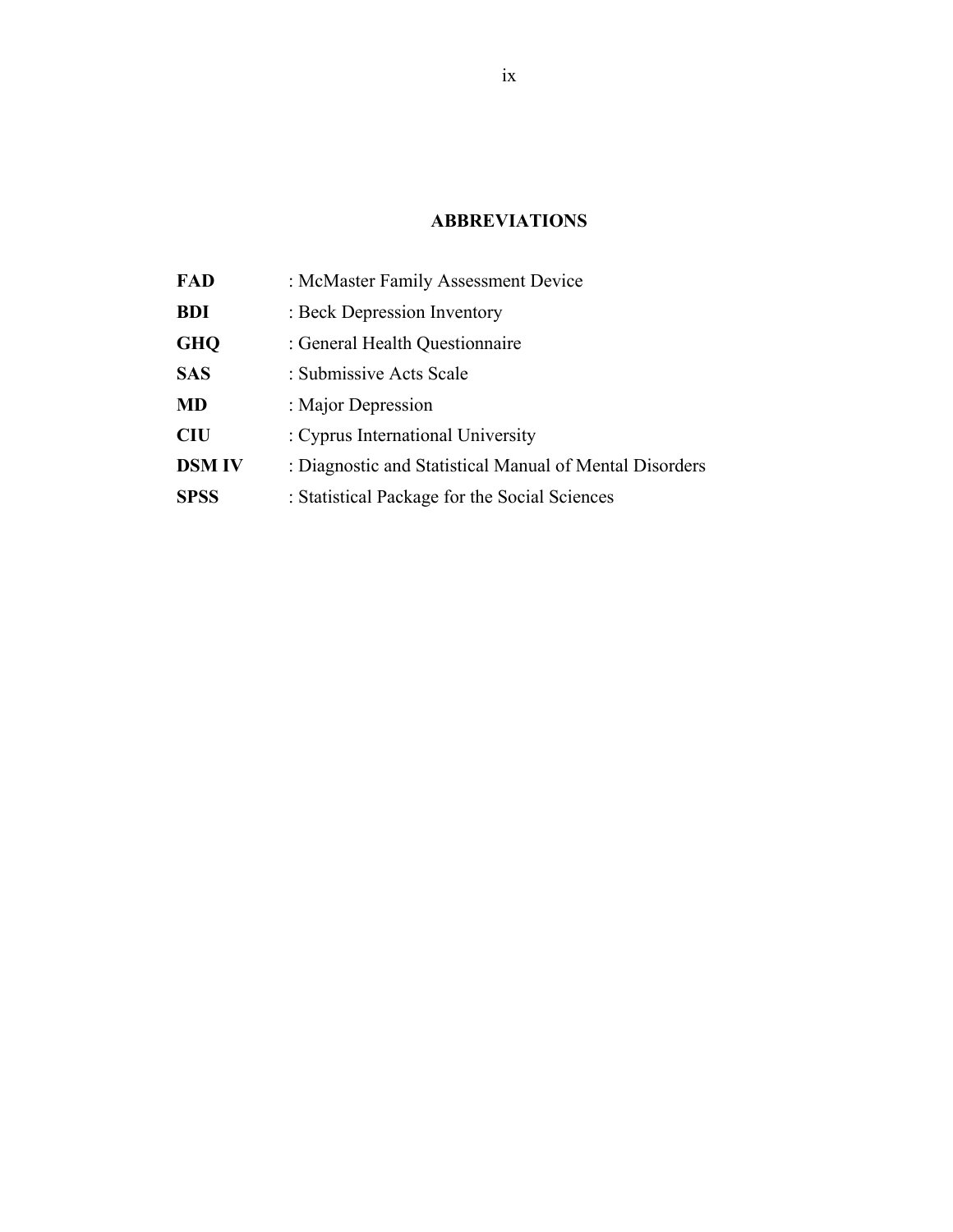# <span id="page-9-0"></span>**1. INTRODUCTION**

### **1.1. Definition of Depression**

The term depression is used in everyday language to describe a mood state that everyone experiences from time to time; it can be difficult when term is also used to mean an extreme state in which the person may feel entirely hopeless and even suicidal (Wilkinson, Campbell, 1997).

Depression known and lived since a long time ago but recently that psychological problem is increase very fast (Alper, 2001).

Feeling sad and the depression as an illness are very different. Depression is not only affecting feelings and also it is very important medical condition that affects the health, productivity, relations and logical thinking (Quinn, 2002).

# **1.1.1. The Major Differences between Feeling Sad and Depression**

- During feel sad, there are feelings to be enlightened as (crying and hiccough), however for depression, crying is superficial, doesn't have any comfort and the person can not cry easily.
- For feeling sad, emotions and attitudes are so deep and sorrowful. For depression the feelings are silent and uncertain.
- During feel sad, normal behaviours are seen as rare laughs, for depression there is no cheer; subtle and fun decrease gradually.
- The behaviours are normal for feeling sad cases but for depression there is a slow down on behaviours.
- There is no self respect for depression however there is for feeling sad.
- There is isolation during depression, on the contrary closeness are required during feeling sad.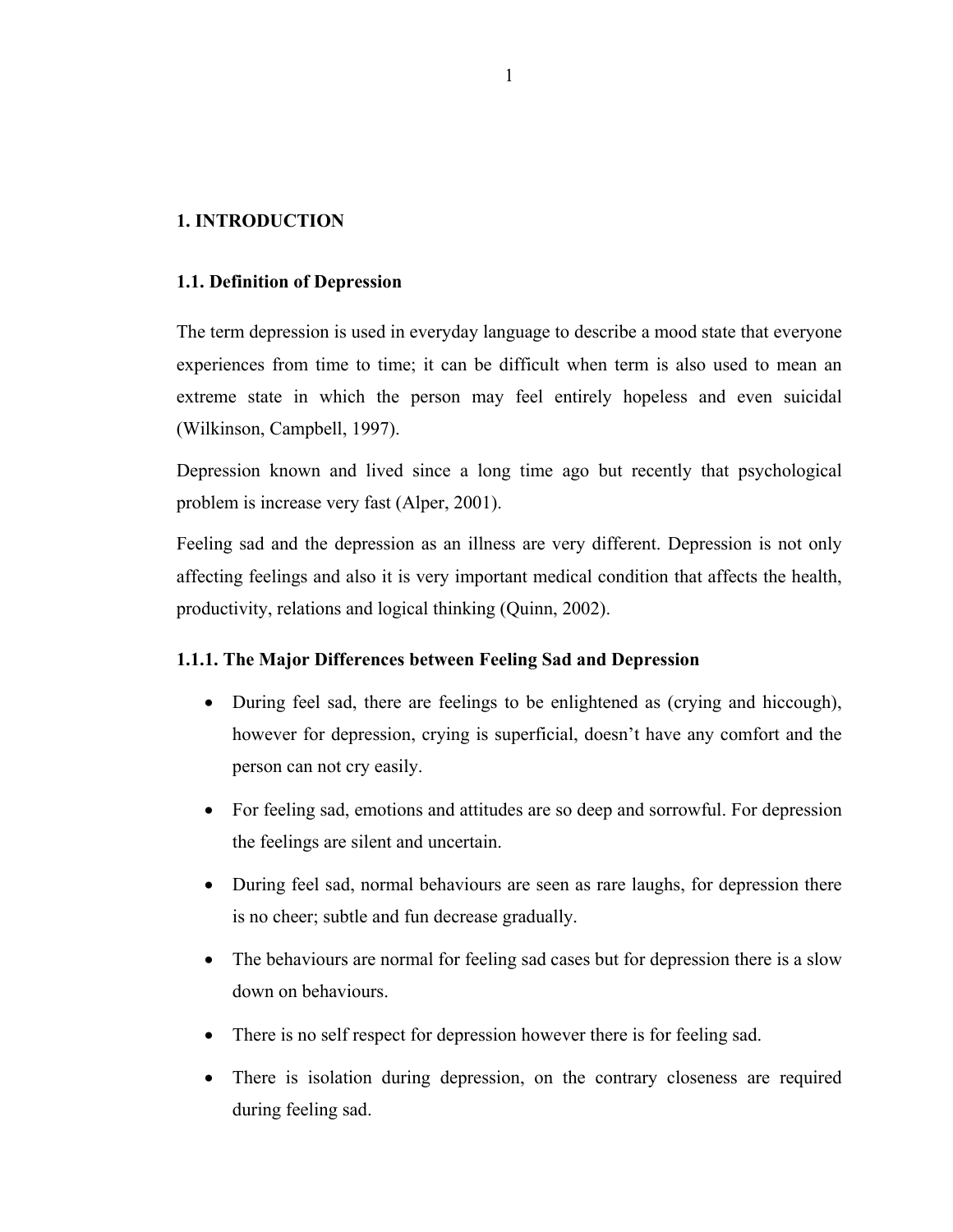- <span id="page-10-0"></span>• There is no energy cut for feeling sad. However there is no energy for the ones in depression.
- Feeling sad is a short term period, however depression lasts long and gradually worrying feelings get stronger (Saygılı, 2006).

# **1.1.2. History of depression**

According to different mythologies; the Satan, who is accepted as factor for every evil deed and rebellious to God in all ancient beliefs and in all modern religions, appeared as the only factor for depression in India, 1400-1500 B.C. (Köknel, 1997).

Old Era: The description and understanding of melancholic person temperament date back to Homeros epics. To say in more concrete way, the description of melancholic person temperament in written culture was first observed in Homeros epics (Teber, 2004). Plato (427-342 B.C.) argued that, psychological illnesses were caused by natural and supernatural sources. Celsius, who lived in years 100 A.D., described all the malfunctions on the body and classified melancholia and mania under the head malfunctions in his book "Physician". By that he linked the brain and central nervous system for the first time. Galen (129-199 A.D), pointed as; besides the personality factor, malfunctioning of the brain and secretion also play roles on melancholia and mania (Köknel, 1997).

Middle Era: In middle age, the attitude of melancholic people that could not find a meaning to life, trying to find out the happiness in themselves, lost of trust to God, even disbelief to God, was accepted as a big rebellion and sin (Teber, 2004). In this age, Islam also plays role on describing and classification on psychological disorder. Ibn-I Sina (980-1037 A.D) argued that melancholia was caused by "black bile" in his famous book Canon. Thomas Aquinas (1225-1275 A.D) argued that the Satan only effects perception and thought disorders; however, for slow mental progress, epilepsy, feverish illnesses, mania, melancholic and cloudiness on consciousness are affected by natural reasons (Öztürk, 2001; Köknel, 1997).

New Era: On descriptions and classifications of psychological malfunctions and illnesses the philosophies of ancient Greek, Rome and Islam views gained actuality.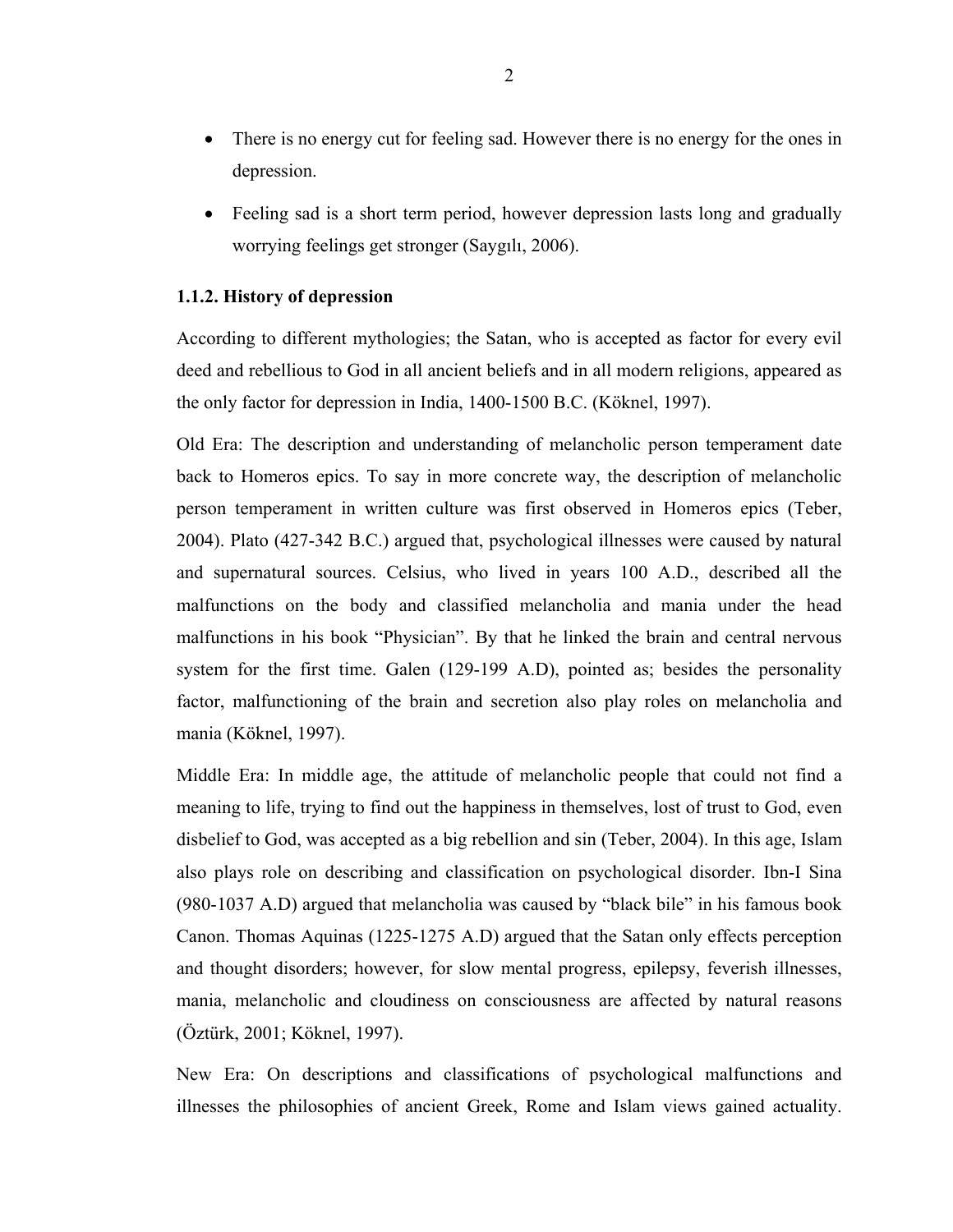Fennel (1497-1558) classified the malfunctions according to the effects of brain membrane and the loops (Köknel, 1997). In 1586, Timothy Bright published his book "Melancholia" in London and classified the illness in two groups; natural and unnatural. According to him; natural melancholia is caused by "black bile" and unnatural one is caused by malfunctions on "black bile", blood and lymph. And also Hippocrates is depends the reason of melancholia to the "black bile". According to Hippocrates the description of melancholia is: depressed, hopeless, the situation that person lost all his/her courage, worried, writhe with pain, avoid light and people, avoid talking or being questioned, the observance of the abdomen and diaphragm as if swollen and aching of this region when touched. These kinds of people do not want to see scary things or hear bad news. Mostly, the sickness appears in spring. Patients are seen exhausted and they eat little food. Melancholia is mostly associated with epilepsy and epilepsy is mostly seen together with melancholia (Teber, 2004; Köknel, 1997;Öztürk 2001). Paracelsus, in his book "Illnesses Breaking Down the Thought and Logic" described all the psychological illnesses and classified them. Robert Burton (1577-1640) described the various forms of melancholia, in his book "Anatomy of Melancholia" as the types of brain oriented, body oriented and symptoms of hypochondriasis (Köknel, 1997).

Modern Era: Philippe Pinel (1745-1826) from France, after his studies grouped mental disorders into four groups according to their symptoms as mania, melancholic, dementia and mental retardation. According to him, these disorders are resulted because of physical disorders. In 1884, Meynert described his classification by publishing his book "Psychiatry Basic Book". Mania and Melancholia cases are described as resulted from the functional disorders of skull and cloudiness of conscious and delirium disorders are described as resulted from the functional disorders of the areas under the skull (Köknel, 1997).

Modern Opinions: By having place for sensational factors, Bleuler, extended the cover of mania-depressive cases. Freud, in his book "Mourning and Melancholia" 1917, pointed the importance of loosing beloved object on depression while arguing the psycho-dynamics of depression. While he was mentioning the importance of psychological life on depression, on the other hand he was also saying the roles of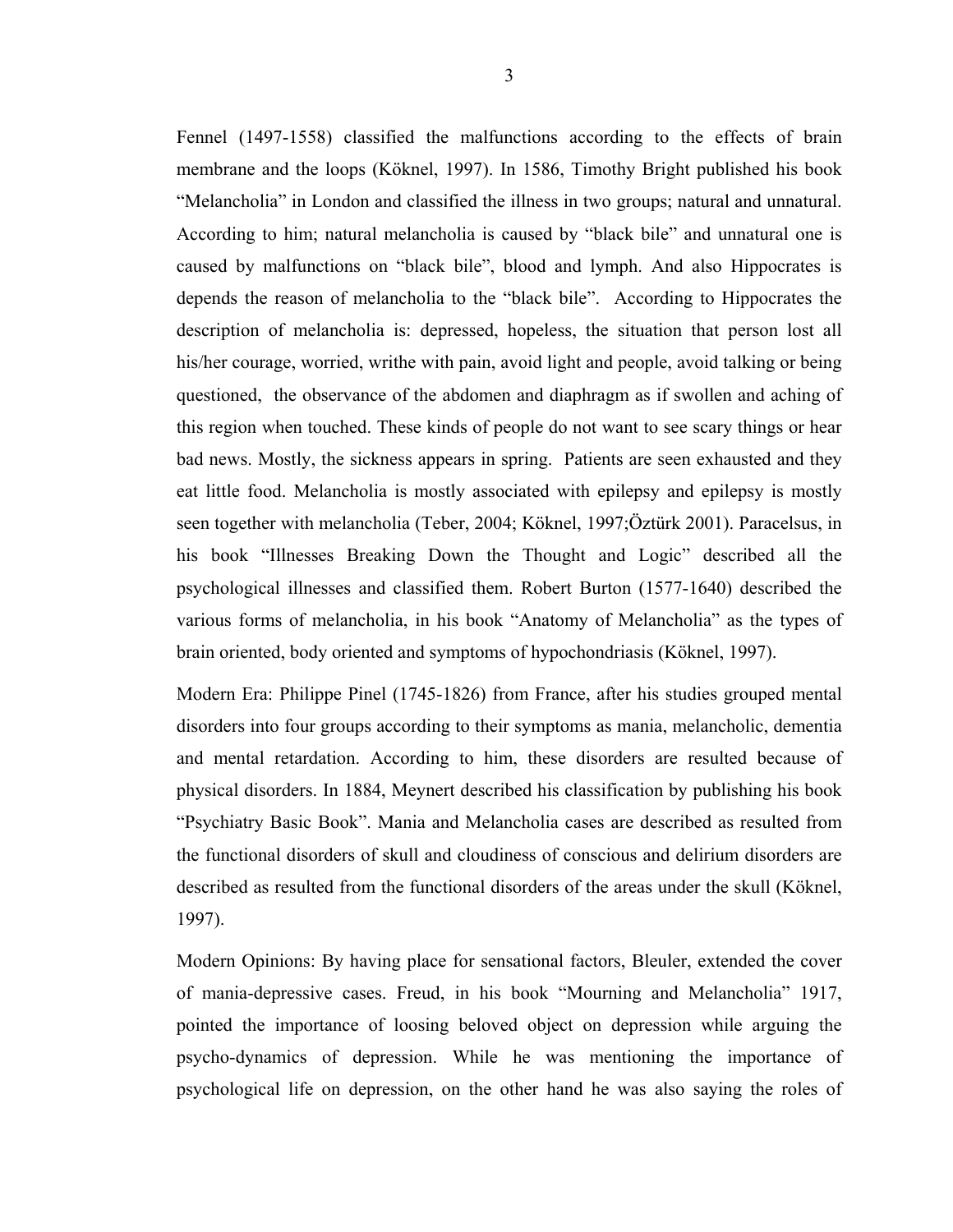<span id="page-12-0"></span>chemical-physiologic factors as the reasons of depression (Köknel, 1997). According to Melani Klein, every baby undergoes short or long, less or more depressive position during periods of quitting sucking. Melancholic tendencies appear in cases of failure to overcome this depressive position (Teber, 2004).

### **1.1.3. Symptoms of Depression**

The symptoms of depression may be mild, moderate or severe and continue for at least two weeks.

# **1.1.3.1. The general aspect and behaviours:**

Generally depressive patient's face lines are clear, the lines of forehead are deep, shoulders fall down, face is unhappy and personal care decreases. The behaviours and motions become slowly. The depressive patient especially major types are sometimes very uneasy and have restlessness which increase motions (Öztürk, 2001; Güleç, Köroğlu, 1997).

# **1.1.3.2. Conversation and Relationships:**

The patient's speaking voice is low. It is hard to give answer for the patient. The severe cases may have mutism. It is easy to communicate or to get in touch with mild or moderate level depressive patients. But in severe levels it is hard to get relationship because the symptom of loss of interest toward everything (Öztürk, 2001).

#### **1.1.3.3. Mood Symptoms:**

Depression is often characterized by feelings of hopelessness, isolation, sadness and dejection. In addition, there is loss of satisfaction and enjoyment in life. Activities that previously make the people enjoy themselves now seem to be boring, joyless and these activities lose their meanings. The depressive symptoms are generally prominent during the early times of the morning for most of the depressive patients. The most important symptoms are loss of interest or pleasure in all, or almost all activities and anhedonia (Öztürk, 2001; Wilkinson, 1997).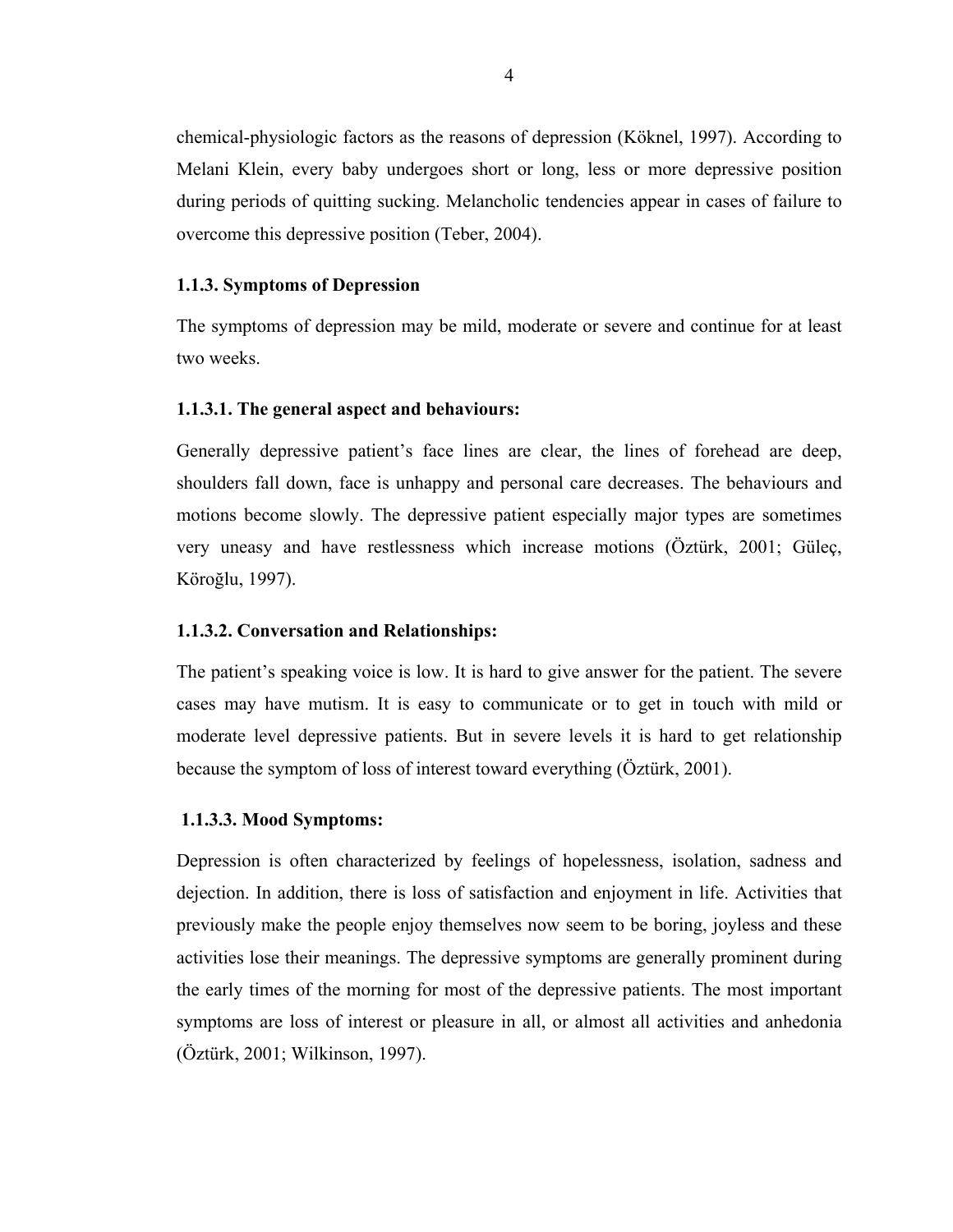#### <span id="page-13-0"></span>**1.1.3.4. Cognitive Symptoms:**

The most pronounced cognitive symptoms are negative thoughts. Depressed people often feel hopeless about their situation and future and feel pessimistic about improving things. They tend to feel inadequate, suffer from low self-esteem and are full of selfblame, and sometimes self-loathing (Öztürk, 2001).

#### **1.1.3.5. Thought Trend and Content:**

Thoughts are become slowly down. Psychomotor retardation is particularly prominent. It is hard to explain thoughts and also talks very slowly and very low voice. The content of thoughts are formed from usually regret about the past, suffering negative memories and worry about future. The future generally is perceived hopeless and murky. The patient feels guilty. The patient's self esteem become very low (Güleç, 1997; Öztürk 2001).

#### **1.1.3.6. Motivational Symptoms:**

Depression has an effect on the ability to "get going" and even to do things that give pleasure. Depressed person see everything as too much effort needed and in extreme conditions even speaking and movements may be slowed down (Wilkinson, 1997).

#### **1.1.3.7. Physical Symptoms**

There is loss of appetite in most of the patients. This results with weight loss. Rarely but some patients may have increased appetite weight gain. Most of the patients have sleep disorders. The patients have difficulty to fall asleep, sleep is interrupted or most of mornings they wake up earlier. The patient who has depression with anxiety wakes up early in the morning and feels great distress. The type of seasonal depression shows some symptoms such as eating a lot, weight gain and hypersomnia. The sexual desires decrease (Öztürk, 2001; Wilkinson, 1997).

#### **1.1.4. Diagnostic Criteria for Major Depressive related to DSM IV**

A. Five (or more) of the following symptoms have been present during the same 2 week period and represent a change from previous functioning; at least one of the symptoms is either (1) depressed mood or (2) loss of interest or pleasure.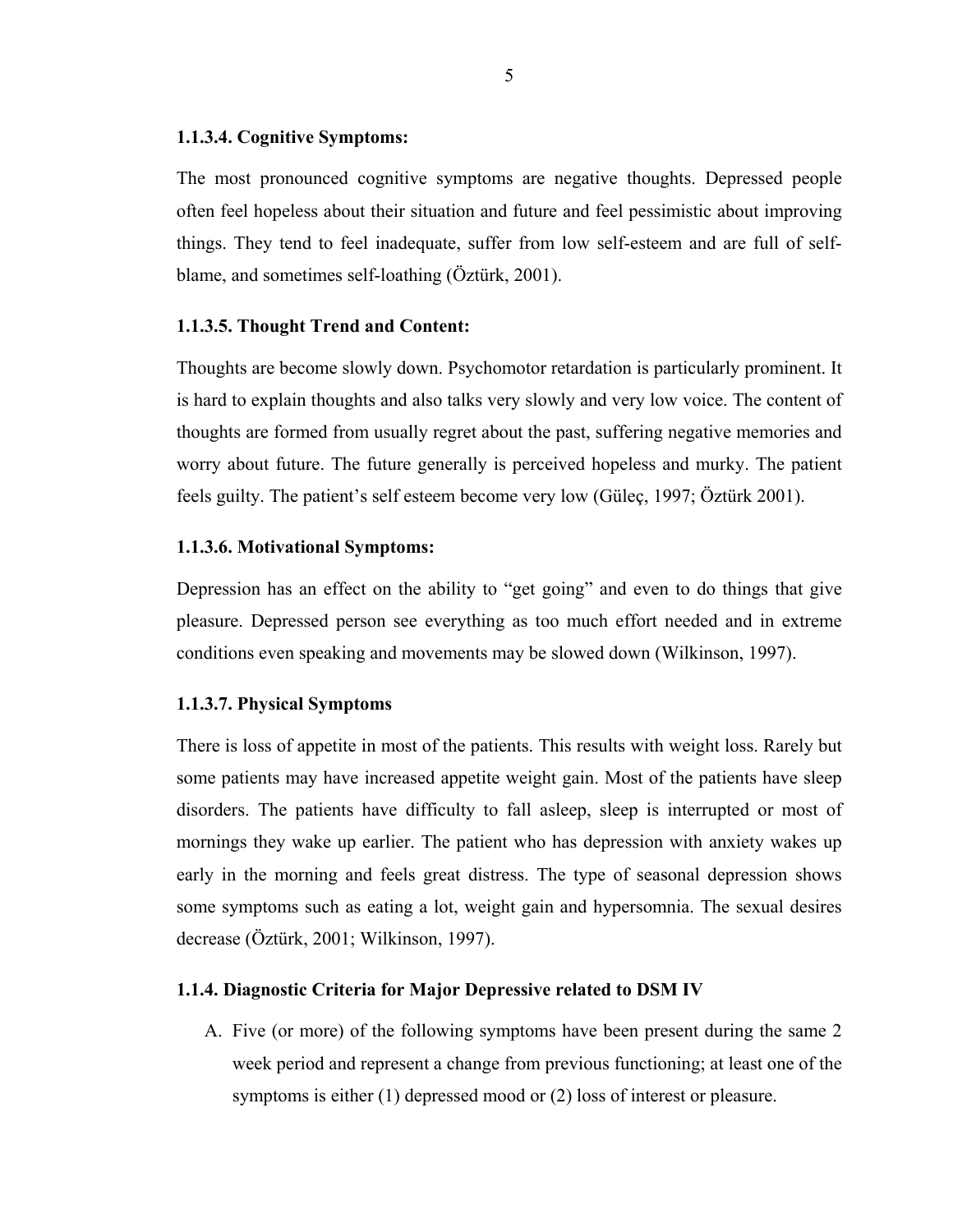Note: Do not include symptoms that are clearly due to a general medical condition, or mood-incongruent delusions or hallucinations.

- (1) depressed mood most of the day, nearly every day, as indicated by either subjective report (e.g. fells sad or empty) or observation made by others (e.g. appears tearful) Note: In children and adolescents, can be irritable mood.
- (2) markedly diminished interest or pleasure in all, or almost all, activities most of the day, nearly every day (as indicated by either subjective account or observation made by others)
- (3) significant weight loss when not dieting or weight gain (e.g. a change of more than 5% of body weight in a month), or decrease or increase in appetite nearly every day. Note: In children, consider failure to make expected weight gains.
- (4) insomnia or hypersomnia nearly every day
- (5) psychomotor agitation or retardation nearly every day (observable by others, not merely subjective feelings of restlessness or being slowed down)
- (6) fatigue or loss of energy nearly every day
- (7) feelings of worthlessness or excessive or inappropriate guilt (which may be delusional) nearly every day (not merely self-reproach or guilt about being sick)
- (8) diminished ability to think or concentrate, or indecisiveness, nearly every day (either by subjective account or as observed by others)
- (9) recurrent thoughts of death (not just fear of dying), recurrent suicidal ideation without a specific plan, or a suicide attempt or a specific plan for committing suicide.
- B. The symptoms do not meet criteria for a Mixed Episode.
- C. The symptoms cause clinically significant distress or impairment in social, occupational, or other important areas of functioning.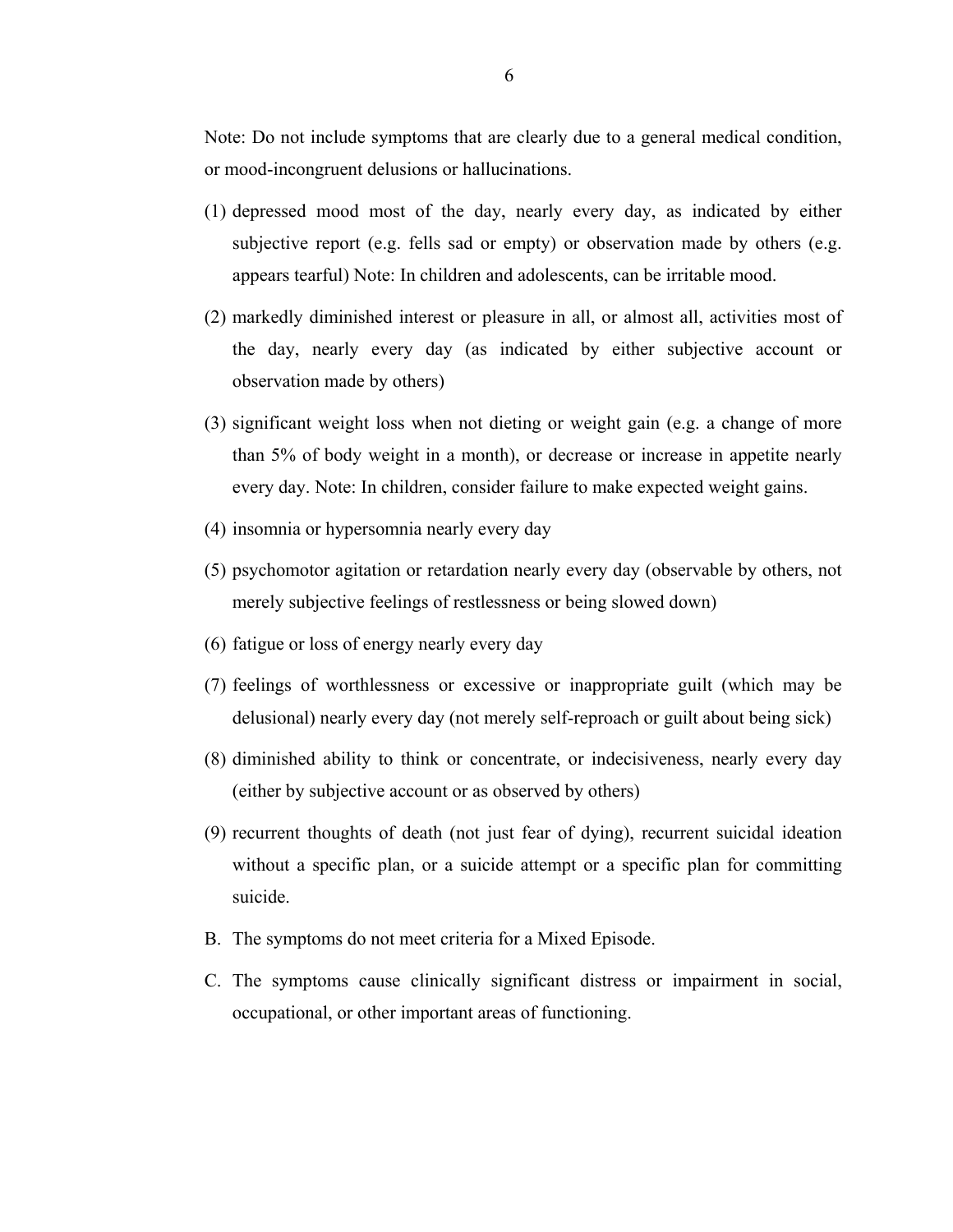- <span id="page-15-0"></span>D. The symptoms are not due to the direct physiological effects of a substance (e.g. a drug of abuse, a medication) or a general medical condition (e.g. hypothyroidism)
- E. The symptoms are not better accounted for by Bereavement, i.e., after the loss of loved one, the symptoms persist for longer than 2 months or are characterized by marked functional impairment, morbid preoccupation with worthlessness, suicidal ideation, psychotic symptoms, or psychomotor retardation. (DSM IV, 1994).

#### **1.1.5. Types of Depressive Disorder**

#### **1.1.5.1. Cyclothymic Disorder**

The patients who have cyclothymic disorder can show the symptoms like mild, shortterm depressions or mania. Sometimes the changes in mood which does not need clinical treatment, it may be personality disorders. The patient in his/her manic period, feels more lively, increase the motions and social functional activities, also feels more self confident and extrovert. However after a long or short period of time, some kind of attitudes like distress, worrying, calmness, pessimistic, shyness may appear without any good reason. If the patient spends more time with mania than depression he may be more popular, successful in his job and in social life (Öztürk, 2001; Köknel, 1997).

# **1.1.5.2. Dysthymic Disorder**

The symptoms continue for at least for 2 years; besides some mild depressive symptoms, some other symptoms can also be seen like; sleeping disorders, chronic unhappiness, pessimism, exhausted, desire problems, concentration problems, low self-esteem, continuous complains and various somatic distresses. With respect to this, from time to time, some patients may get better for a short period of time while the disorder continuing (Saygılı, 2006; Öztürk, 2001, Köknel 1997).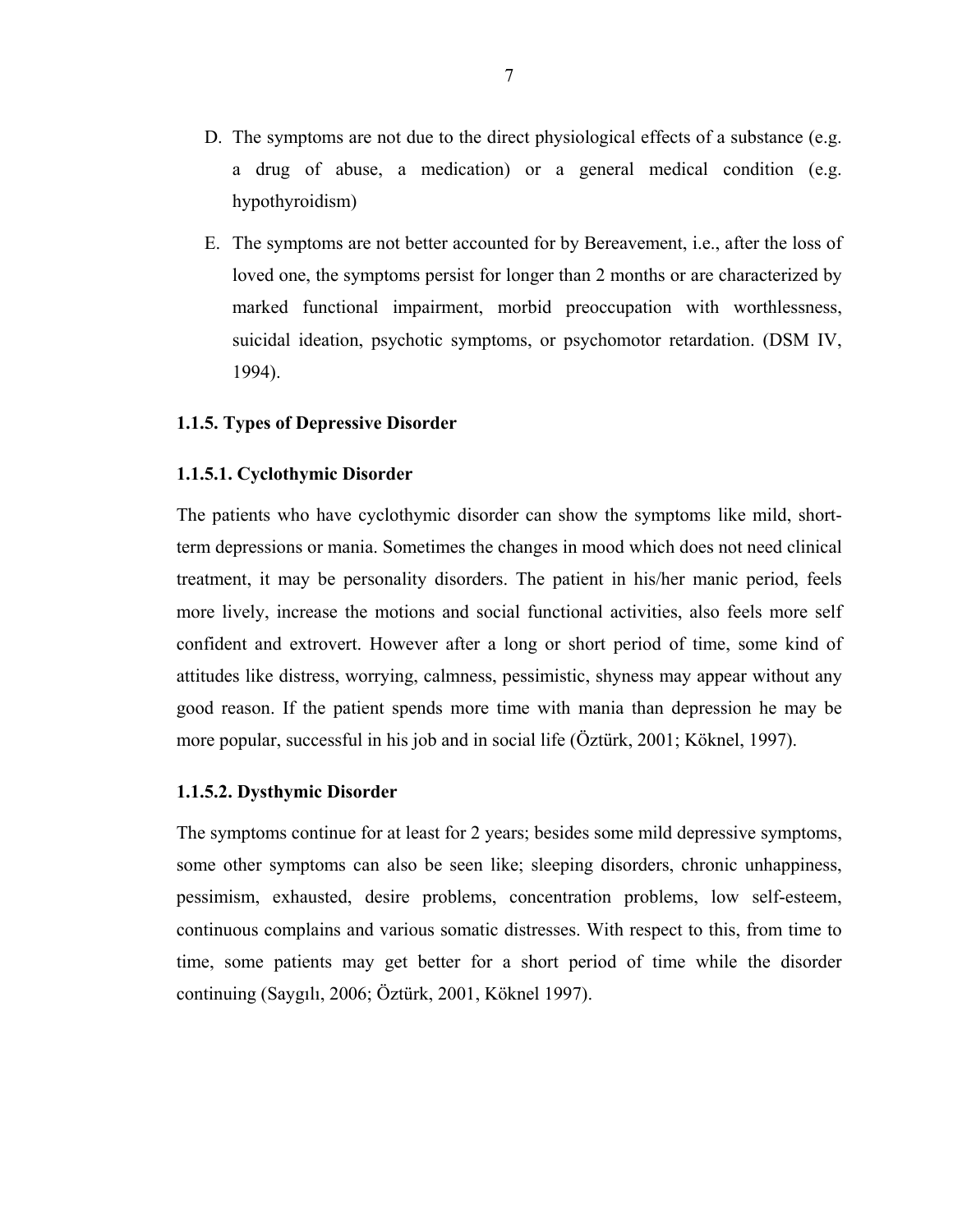#### **1.1.5.3. Bipolar II Disorder**

This category is characterized by one or more Manic or Mixed Episodes, usually accompanied by Major Depressive Episodes. In contrast to depression, patient in his/her manic period is full of energy and uncontrolable. Also there is an incredible increase in self-esteem and beside of this the patient believes that he/she can achieve everything. The disorder starts with depression, manic episode or mixed episode sometimes have normal periods (Wilkinson, 1997; Akman,2006; Köroğlu 1997).

#### **1.1.5.4. Involutional Depression**

Beside of not having several variances with the recognition of depression, in the age turnings depression has heavy distress, morning distress, sleep problems. With respect to these symptoms the patient shows some behavior like walking around with rubbing hands to each other related with confusion and anxiety and the patient is in agitated depression. Furthermore the patient's physical activity and suicidal ideation increased. Usually the symptoms are like that of melancholic depression. This type of depression is seen more often in women and the age range is 40-50 in women and 50-60 in men (Öztürk, 2001).

#### **1.1.5.5. Melancholic Depression**

In this type of depression, there is loss of interest to one's surroundings and the patient's non- reacting to the displeasing stimulus. Melancholia is a severe type of depression. The recognition of melancholic depression is very important because this kind of depression needs biological treatment. The main characteristics of melancholic depression are mild stress, major severity of symptoms, serious suicide attempts and tendency to accuse about one's illness (Banu, 2006).

#### **1.1.5.6. Masked Depression**

In melancholic depression affect is not so clear, physical and cognitive symptoms are more prominent. Headache, exhaustion, weakness, tiredness, pain in dorsal vertebra, sleeping problems and loosing weight are the complaints of this disorder. Mostly this kind of depression is not recognized for a long period of time and continues without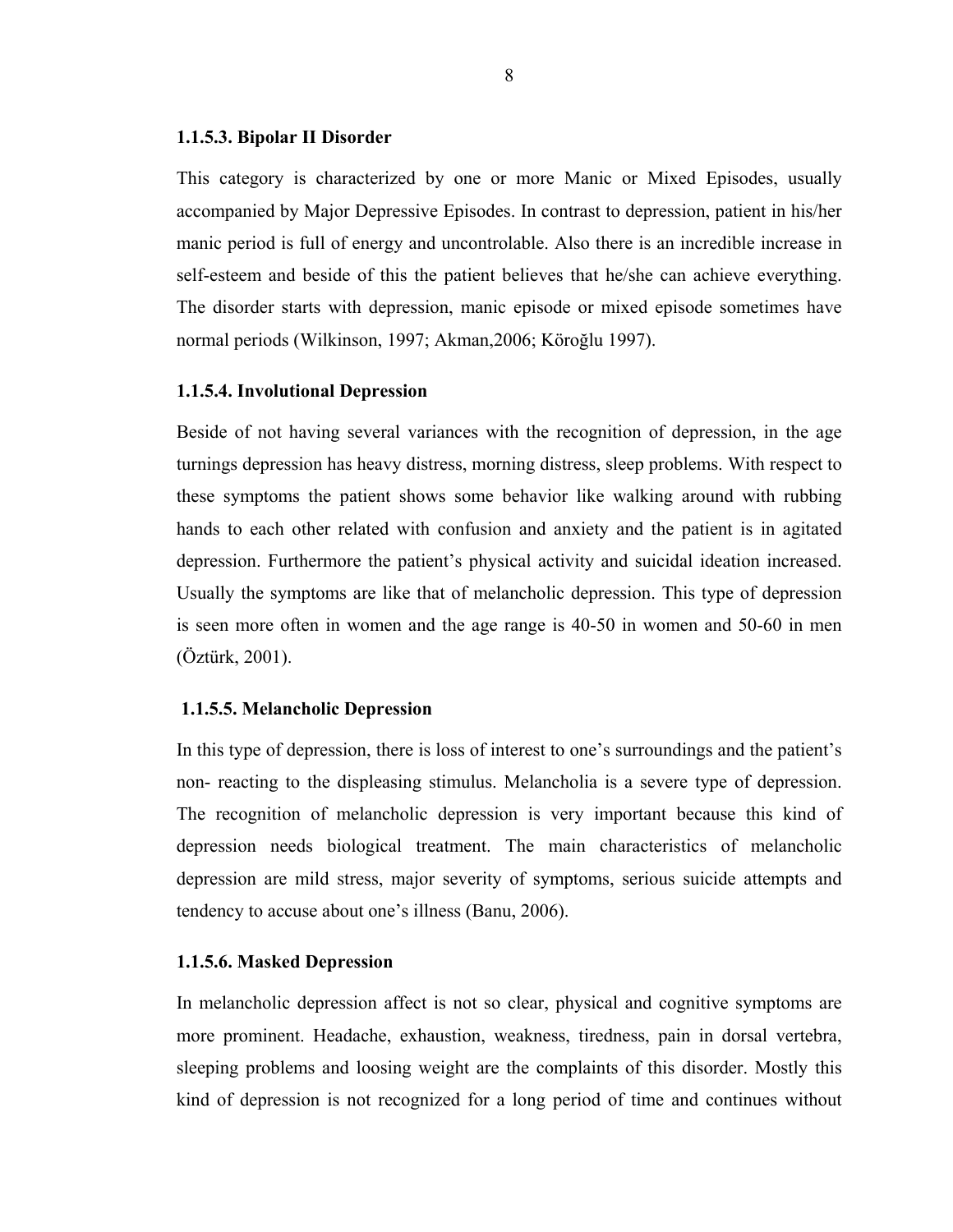treatment. In this type of depression, the patient can not aware of their illness. Instead of the patients have physical complaints and more over they mask themselves with smiles in order to hide their illness. Mostly discriminate of the mask depression with respect to the other depression types can not be recognized easily (Akman, 2006; Köknel, 1997; Saygılı, 2006).

# **1.1.5.7. Atypical Depression**

Basically, increased sensational condition is common in atypical depression towards sorrow. However, other symptoms are not enough and sufficient for depression diagnosis. These people show phobic, obsessive, hypochondriac signs, conversion symptoms instead of depression symptoms. Unexpectedly, they show addiction to alcohol, gambling and drugs, tend to get away from their family and work, unexplainably face sexual unsuitability, increased appetite or no appetite and these kinds of deviating symptoms are the causes of the depression in these people. An important property of atypical depression is that they give positive reaction to positive events (Akman, 2006; Köknel, 1997; Öztürk 2001).

#### **1.1.5.8. Reactive Depression**

In reactive depression, people show behavioral, affective reactions and disorders in their point of view to the life. This arouses according to the events occurring in life. They mostly feel low and sad; do not enjoy the things that they fancy in doing before. Also, these sensational occasions deviate. While patient feels himself/herself depressive for couple of hours, he/she could feel well afterwards. Generally, they are impatient, grumbling and worried. They tend to blame others for their problems. Spiritual and social changes could increase the occurrence of this type of depression that arouses as people become older (Akman, 2006; Köknel, 1997).

### **1.1.5.9. Agitated Depression**

Agitation is a disorder, which people show severe restlessness and distress. In addition to these symptoms, patients in agitated depression have dramatic view of life, have real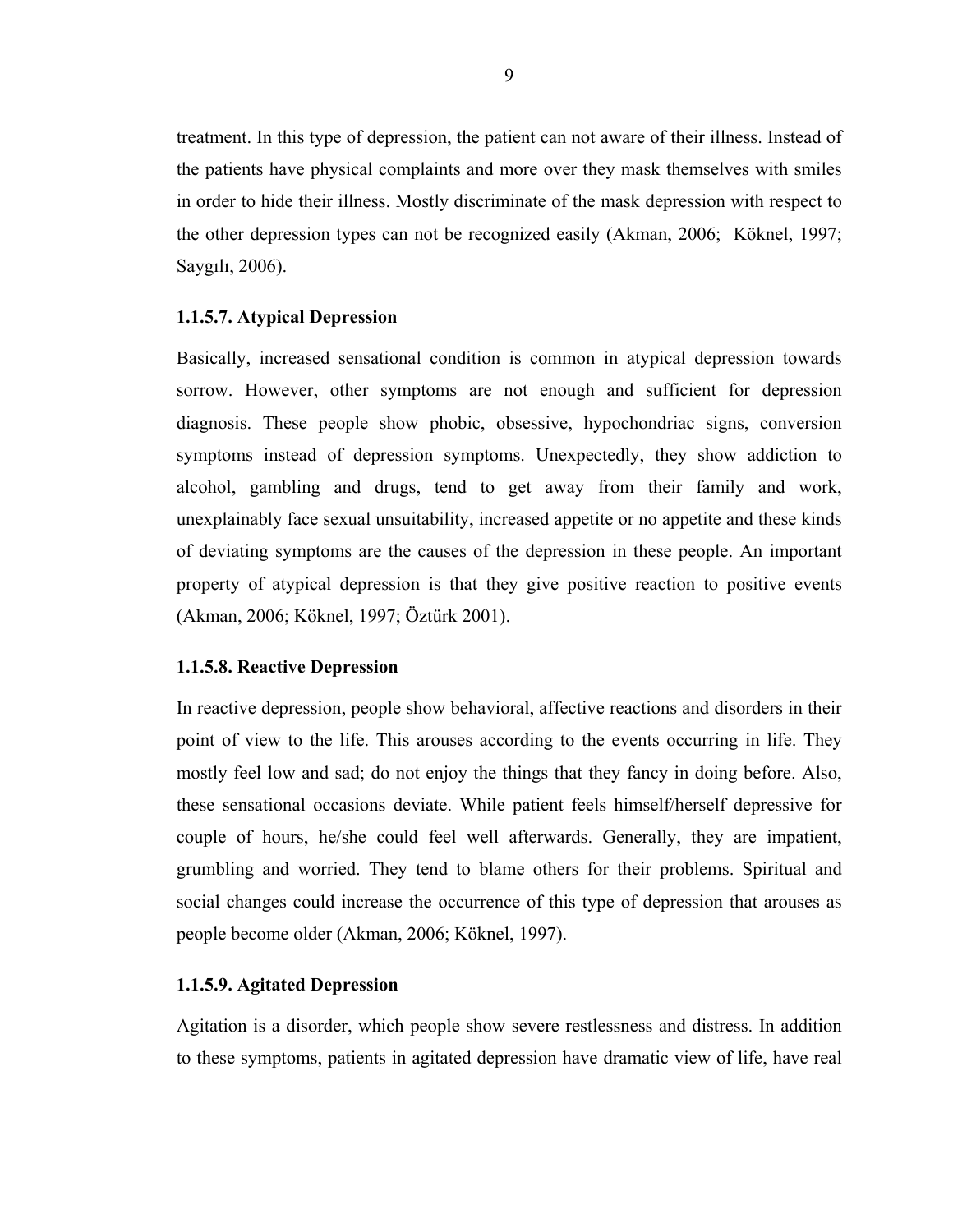thoughts on committing suicide, mostly have severe delusions, wake up in the midnight and feel sad when they woke up in the morning (Akman, 2006).

# **1.1.5.10. Psychotic (Delusional) Depression**

Delusion, hallucination, thought disorder and serious unsuitable behaviors are the most obvious properties of this kind of depression. Delusions in psychotic depression could be feeling guilty, exaggerated thoughts about being useless, being sinner and showing illnesses that do not actually present in the body. In hallucination, patients blames themselves for various bad actions, hear their name being called or voices that convict them to death, and they see their death relative's views and coffins. Psychotic type of thinking results in usage of more deadly methods (Akman, 2006; Saygılı, 2006).

# **1.1.5.11. Seasonal Depression**

This kind of depression is a repetitive depression arising in every winter. Patients having seasonal depression show atypical symptoms like increased appetite/extra weight, hypersomnia and carbohydrate deficiency. Symptoms in seasonal depression are explained as food selection, putting on weight and changes in basal metabolism (Akman, 2006; Saygılı, 2006)

#### **1.1.5.12. Endogenous Depression**

In terms, endogenous depression means that there is no environmental or outer effect that causes disorder and it is related to neurochemical changes. In other words, it defines "biological" depression. In this type of depression, followings are the most important properties: Neurophysiological changes, early wake up in the morning, lose weight, no reaction to events, lose relation, feeling guilty, blame themselves, mood changes during the day, and immobility (Akman, 2006).

#### **1.1.5.13. Postpartum Depression**

This category can be applied to the current (or most current) Major Depressive, Manic, or Mixed Episode of Major depressive Disorder if onset is within four weeks after delivery of a child. Many women feel especially guilty about having depressive feelings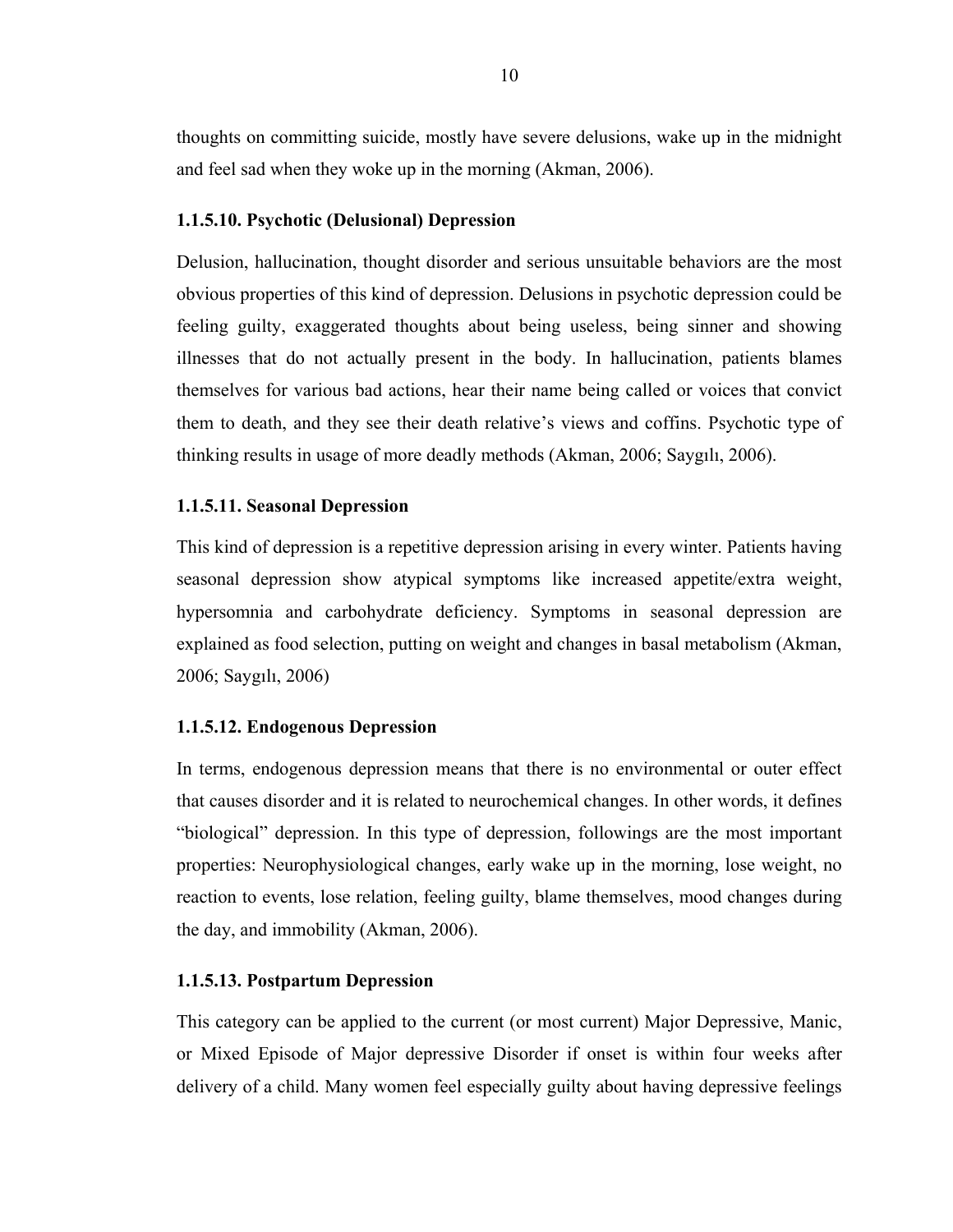<span id="page-19-0"></span>at a time when they believe they should be happy. They may be reluctant to discuss their symptoms or their negative feelings toward the children (Saygılı, 2006; Köroğlu, 1998).

#### **1.1.5.14. Depressive Disorder Not Otherwise Specified**

Depressive Disorder Not Otherwise Specified category included disorders with depressive features that do not explaining by the criteria for Major Depressive Disorder, Dysthymic Disorder, Adjustment Disorder with Depressed Mood, or Adjustment Disorder with Mixed Anxiety and Depressed Mood (Köroğlu, 1998).

#### **1.1.6. Epidemiology and Prevalence of Depressive Disorder**

Depression is the most seen disorder over the other psychiatric disorders. General prevalence is between 9-20% to the depression. It is found that the life time prevalence is %8-12 for man and 20-26% for woman. Investigations revealed that severe depression generally occurs two times more in woman than man. The occurrence of depression is between 35-45 ages in woman and 55 ages in man. Depressions do not show any significant properties according to socio-economic differences (Öztürk, 2001).

According to DSM IV the core symptoms of a depression are the same for children and adolescents, although there are data that suggest that the prominence of characteristic symptoms may change with age. Certain symptoms such as somatic complaints, irritability, and social withdrawal are particularly common in children, whereas psychomotor retardation, hypersomnia, and delusions are less common in prepuberty than in adolescence and adulthood. In elderly adults, cognitive symptoms may be particularly prominent. Major Depressive Disorder (Single or Recurrent) is twice as common in adolescent and adult females as adolescent and adult males. Rates in men and women are highest in the 25 to 44 year old age group, whereas rates are lower for both men and women over age 65 years. On the other hand culture can influence the experience and communication of symptoms of depression. But underdiagnosis or misdiagnosis can be reduced by being alert to ethnic and cultural specificity (Köroğlu, 1998; Öztürk, 2001).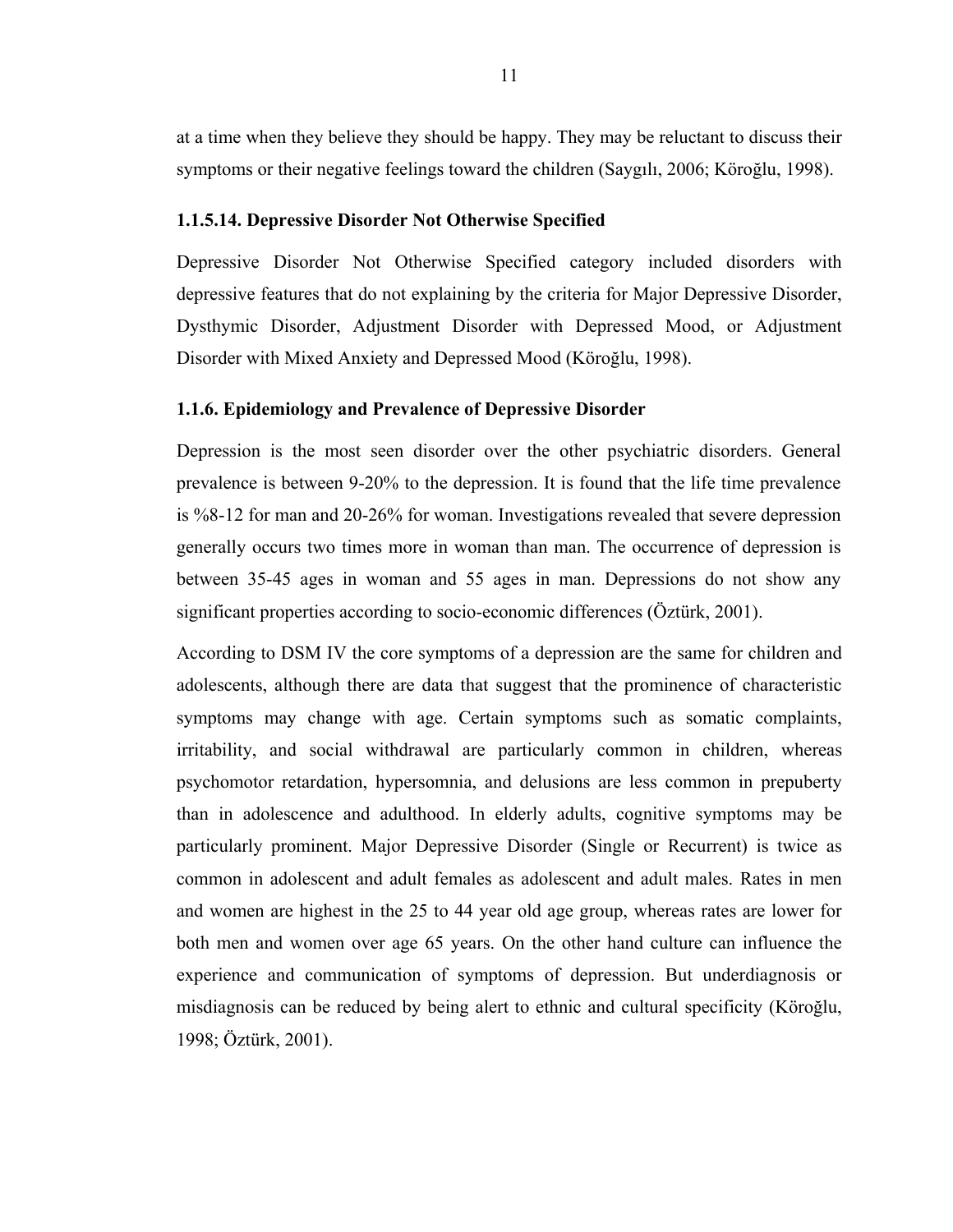# <span id="page-20-0"></span>**1.1.7. Etiology**

#### **1.1.7.1. Biological Effects:**

Heredity: Family and heredity studies revealed that primary relatives of patients having affective disorder are at high risk of developing disorders. The risk on primary relatives of patients having recurrent depression to show the depression is three times higher than the risk of general population. Twin studies showed that heredity play an important role at affective disorders. However, how this genetic transfer occurs has not been documented (Öztürk, 2001; Köroğlu, 1998).

Brain Studies: Studies on potential differences in different areas of the brain at depression have increased after recent advances in brain visualization techniques. There has not been any explanation on this issue, but it is believed that scientists got important clues on this subject. According to PET and SPECT analyses, low serotonin activity has been reported on the frontal and sub-cortical areas of the brain at depression (Öztürk, 2001).

Biochemical Effects: As it is understood that drugs have importance on sensational disorders, biochemical investigations have been speeded up. Until now, every aspect of a biochemical disorders have not been explained. According to investigations, disorders in monoamine neurotransmitter especially activity level of noradrenalin and serotonin have been reported in these patients. Noradrenalin activity level increase or decrease in patients undergoing severe depression attack has been proposed. Also, it is proposed that there is a decrease in serotonin activity in depressions (Öztürk, 2001; Alper, 2003).

#### **1.1.7.2. Spiritual – Social Effects**

It is known that our senses are very affected by physical and social environmental effects. The importance of spiritual-social effects in sensational disorders can not be despised. A lot of physical or physico-social events such as economical problems, family related boredom, problems and dissatisfaction at work, retirement, losing job, losing loved objects, health problems and humiliation play an important role in emerging real emotional disorders and their continuity. Generally, a life event causes the first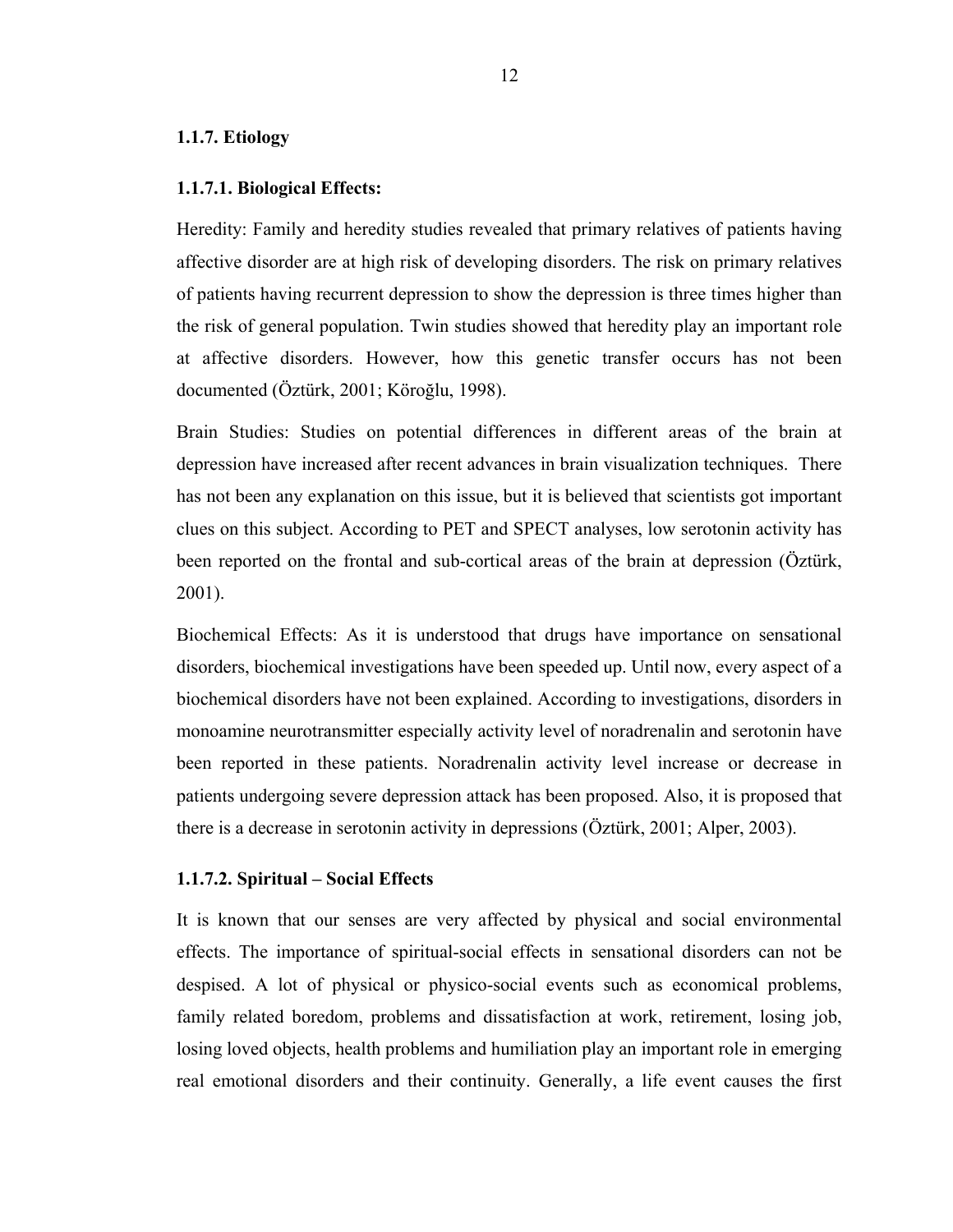<span id="page-21-0"></span>attack. However, the same life event does not trigger this kind of disorder on every person. On the other hand, these effects play an important role in the start of the disorder in biological and spiritual predisposition condition. Losing mother at childhood is known as an important effect on depression. Babyhood or childhood depression in early ages is an important source of predisposition to depressions in the older ages of the person. According to personal properties, people that criticize and do not appreciate themselves, could not cope with stress or show their anger, and perfectionist or pessimistic are more prone to depression. Also, people, who easily lose their selfesteem, have strict superego, have high expectations and addiction in their relationships and therefore most of the times could not get their expectations and thus affected easily, are more prone to depression. However, every person that undergoes depression can not be told to possess any of these properties. Except personal structure, in other causes of depression, these properties should not be ignored (Öztürk, 2001; Akman, 2006). Emotional disorders can be seen in every community, but there could be some differences in symptoms. Blame and commuting a big crime often cause severe depression in Christian communities, while the causes in Turkey and other developing countries are boredom and somatic symptoms (Öztürk, 2001).

#### **1.1.8. Treatment Approaches for Depression**

#### **1.1.8.1. Psychoanalytic Approach:**

The roles of early loss, self-esteem and dependency have been emphasized by the psychoanalytic approach of depression. In relation to this view, when in childhood for some reason individual's need for care, endorsement and affection would not have been satisfied and a loss in later life, this will re-stimulate the early distress and cause the return of the person to the former original helpless, dependent state (Wilkinson, 1997).

Freud's has mentioned that indication of the psychological depression is nearly similar with the indication of the mourning and he has focused and examines this with comparing in his one of the paper named as "Mourning and Melancholia". The man or woman that mourning he or she loose a real love object. For different kind of people and correlation to the lost object, this mourning can change with by time and severity.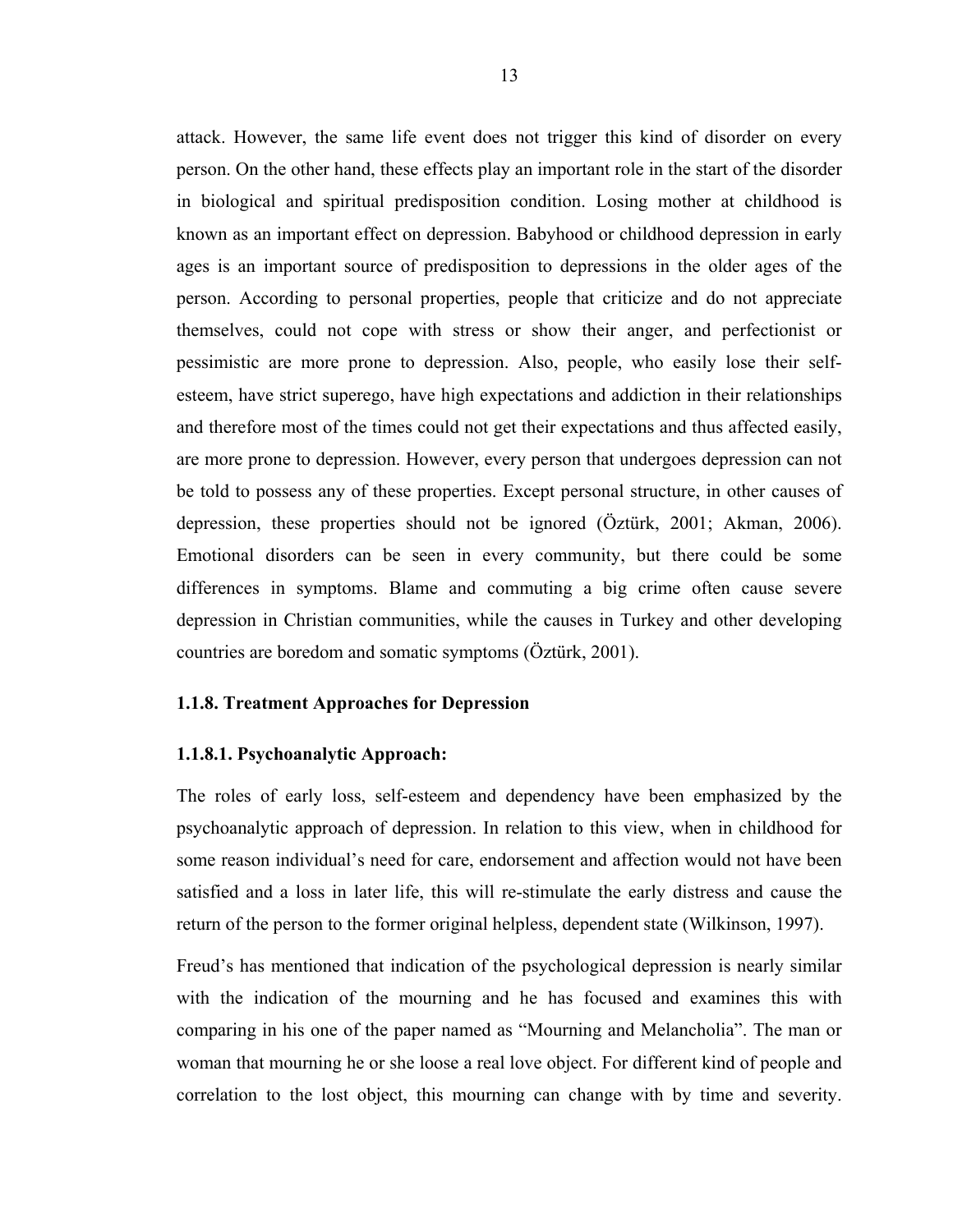During this time generally they can meet with deeply unhappy feelings, boredom, weep, sleeping disorder, calmness, unwillingness, no enjoyment and feel alone in the world. From several weeks to the several months this feelings of the mourning is slowly decrease and ends. When sometimes remembrance of the lost object this feelings goes up but the normal life cycle is continues (Gürdal, 2000; Öztürk, 2001) .

In the depression, the real love object could be lost or not. By this reason Freud has been point that if there is no any lost real love object there is should be a lost of unconscious imaginary. This means the patient should feel the loss of the lover. This feeling may be or may not be the real. This means the feeling of the losing could be occurred by the effects of the unconscious (Gürdal, 2000).

At depression the patient real or unreal of the feeling of losing may include "I lost my lover, he or she does not love me, I am a bad person" and also may lose self-esteem. But the person who has mourning period does not think these types of feeling. This means they do not lose their self-esteem. The differences between the mourning and depression may found from dynamically from this point. Their relation has ambivalence. This means love and hate feelings are abreast. But the hate is unconscious. For interjected the person's ego live a love object and includes powerful ambivalence. May be a change on a real condition or real thinking there will be a feeling of lose; the lost feelings are increase for lover or to the object, or maybe really has lost it. The feeling of lost associated with desire and love can stimulate unconsciously grudge and hate. By the reason of the superego hate and grudge emotions directs to the person's himself/herself (Öztürk, 2001; Gürdal, 2000).

When person directs the hate and grudge to himself self-esteem decrease; person feel worthless, and delinquent. He feels very bad and thinks has to be die. Thus, psychological depression has occurred. Basically for depression respect and grudge, hate aggressive drives should be enforced. This drives by the insensitive superego unchallengeable command directs to persons itself. All the analysis related to ambivalence, aggressive incentive, and to their sources (Öztürk, 2001; Gürdal, 2000).

Edward Bibring, who has an important place on ego psychology, says that to create an ego as calm, amenable, valuable, everybody has aspirations and tries to do some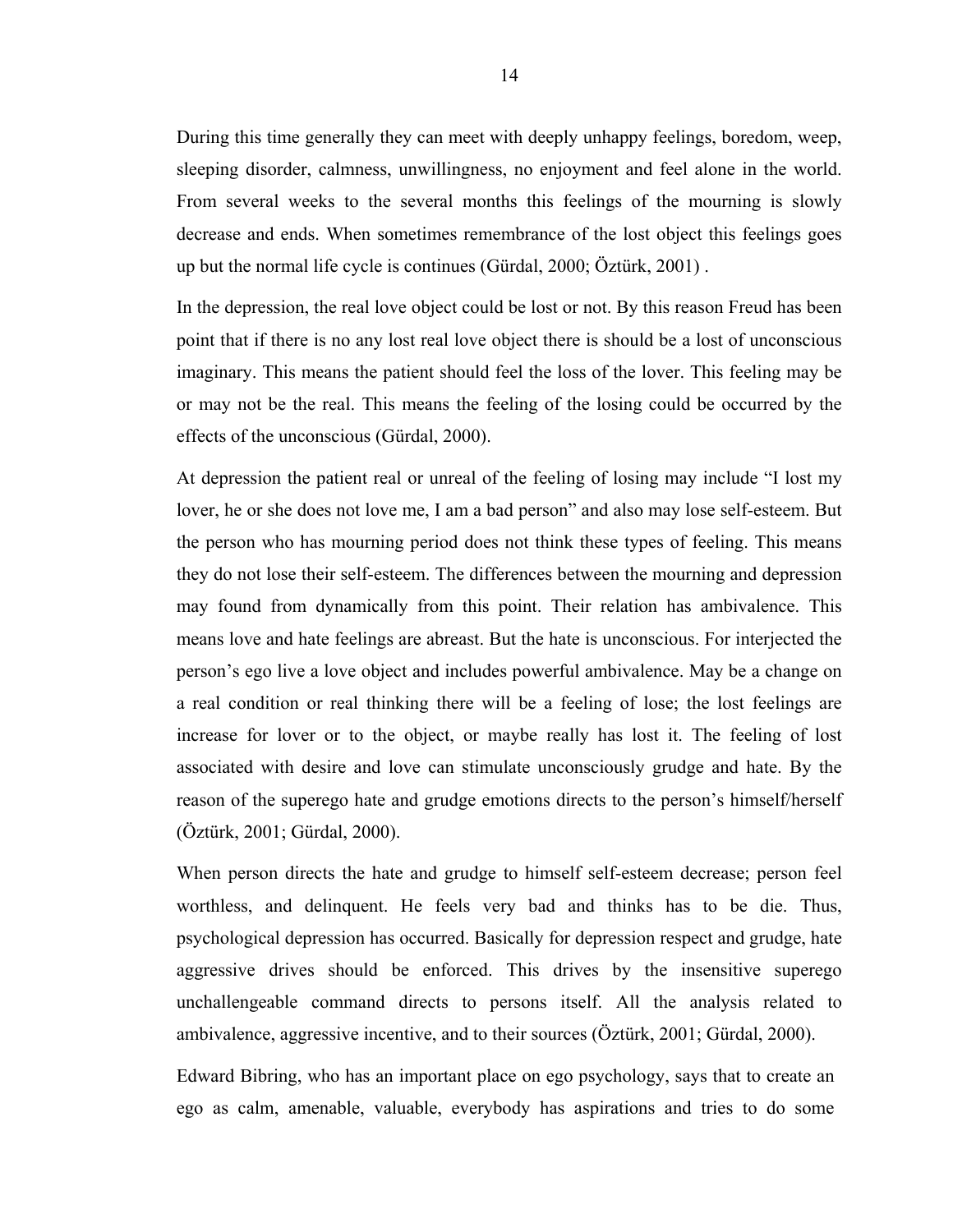expectation. All these called as ego's narsisistic aspirations. To be valuable and lovely, to known by everyone; not to be valueless, to be powerful, distingue, trustworthy, not to be feeble, mistrustful, to be good and loveable, not to be aggressive baneful, and unkind. These aspirations, at the beginning could be some defense that enhanced for some impulse, but after those independent egos should be formed that effected from sources. So, after all these they will not have any relations with superego or the power of this relation decreased. The ego has plays a role to save the self-esteem. The ego that does not do its mission will have a conflict by itself. This means that there should not be an id, ego or superego conflict. Let us think that there is a person and his ego's narsisistic aim continues very powerfully but during this time perceives that these are not going to be materialized. For somebody these narsisistic expectations and aims continue very powerfully and an event like retiring, illness, bad feelings, these expectations feelings will formatives at the ego's side. So, ego will have some conflicts. Ego is now feeble and helpless by the reason of the powerful narsisistic aspirations and on the other hand, some feelings for not to be materialize. Self-esteem decreases and this is a depression (Öztürk, 2001).

### **1.1.8.2. Object-Relations Theory:**

According to Melanie Klein, baby learns time by time that the mother he/she hates (frustrated "bad" object) and the mother he/she loves (reinforced "good" object) is one and the same person. Therefore, this normal child develops a consistent ego perception that forms the basics of introverted good object perception. This kind of child do not show tendency to develop severe depression when becomes adult. However, if a child could not unite these two "pieces of objects" (bad and good), he/she will be inclined to develop depression in the latter stages of his/her life. Klein suggested that the child lives without overcoming this "infatile depressive condition (Güleç, 1997).

#### **1.1.8.3. Cognitive Approach:**

According to the scientific view of Beck A.T. *et al.*, depression is not an affective disorder but it is a cognitive disorder. Affective disorder is secondary to this. Beck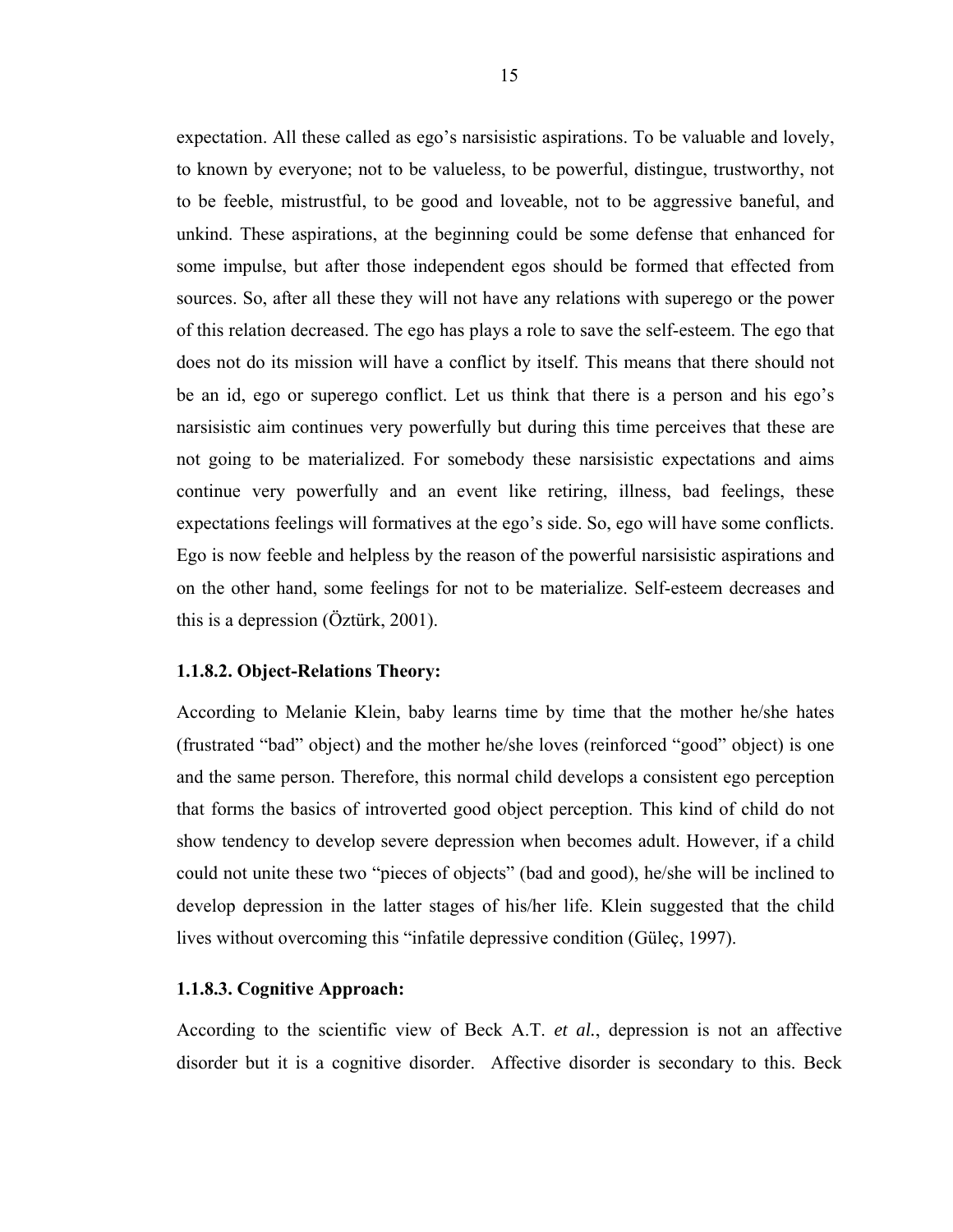described how when people become depressed they manifested a negative triad: a negative view of self, world and future (Öztürk, 2001; Wilkinson, 1997).

These negative concepts (schematas according to Beck *et al.*) causes negative judgements, thoughts and attitudes by time. There ara three main components of Beck's cognitive theory of emotional disorders. The first component is presence of negative automatic thoughts. They seem 'immediate' and often 'valid' in the sense that they are often accepted as true by the person without further analysis. The second component is the presence of systematic logical errors in the thinking of depressed individuals. Several categories have been distinguished: arbitrary inference, over-generalization, selective abstraction, magnification, minimization, personalization, when a person attributes bad things to himself despite evidence to the contrary, dichotomous thinking. The third component of the cognitive model is the presence of depressogenic schemata. These general, long-lasting attitudes or assumptions about the world represent the way in which the individual organizes his/her past and current experience, and is suggested to be the system by which incoming information about the world is classified. A schema is a structure for screening, coding, and evaluating impinging stimuli. According to the theory, depressive schemata develop over many years and, although they may not be evident, remain ready to be activated by a combination of stressful circumstances (Öztürk, 2001; Clark, Fairburn, 1997; Savaşır, Soygüt, Kabakcı, 2003).

In every event, the depressive person perceives and thinks the negative sides of the situation. These people think negative and pessimistic scenarios against life events. Therefore, affective disorder emerges after these negative thoughts and concepts (Öztürk, 2001).

# **1.1.8.4. Behavioral Approach:**

In early 1970's, the way in which depressed people seemed to be deficient in reinforcement ,especially social reinforcement, for positive behaviours and in contrast their negative behaviours seemed to be reinforced by attention from others has drawn attention. According to suggestions, depressed people seemed to be on "extinction schedules" for antidepressive behaviours (Wilkinson, 1997).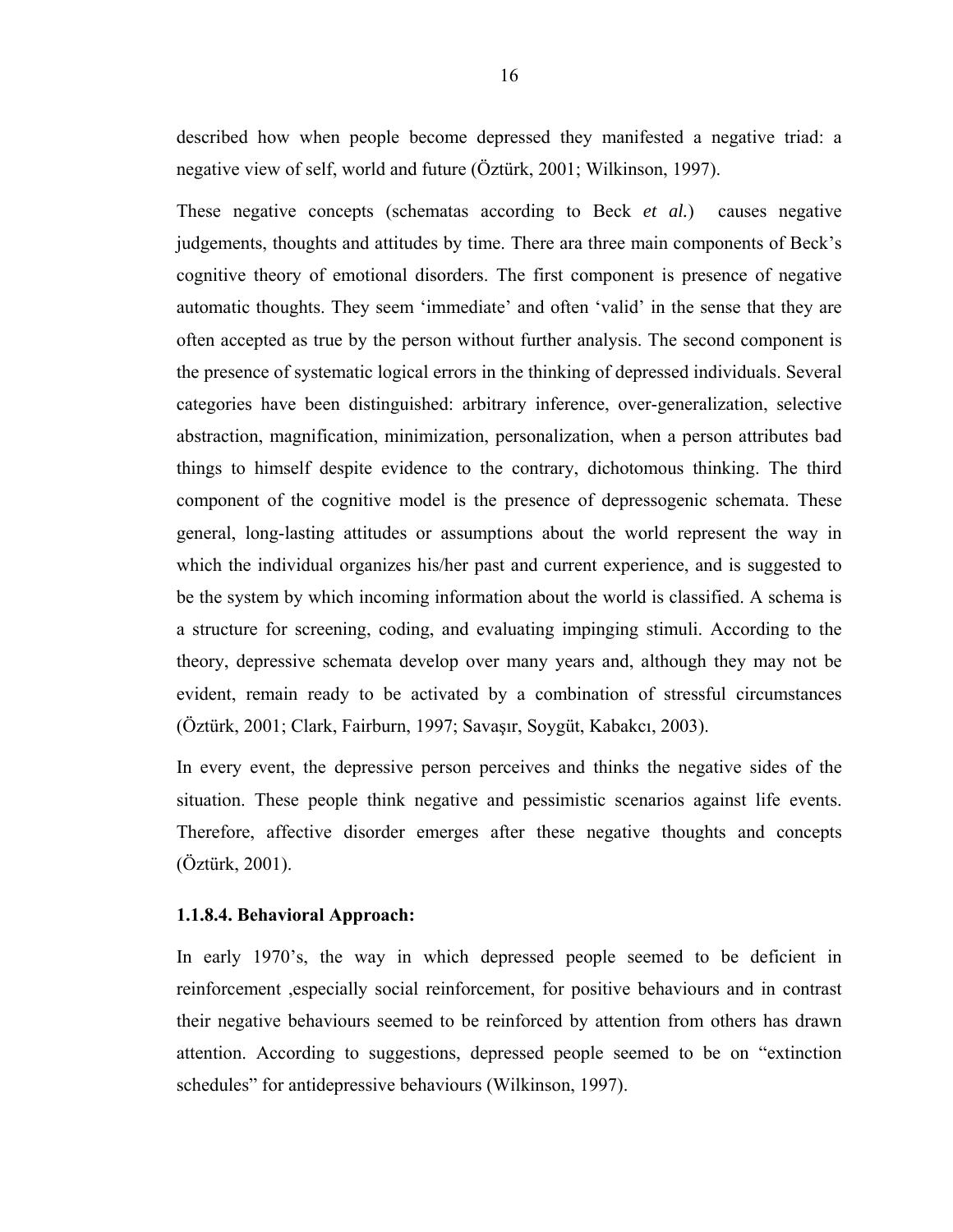<span id="page-25-0"></span>Seligman explains depression by learned helplessness. After applying electric current on dog, dog is subjected to avoidant condition and if its escape is prevented, dog gives up escape efforts and falls into a sad, calm helplessness condition. This is similar to depression in human being. According to this point of view, depression, from childhood, is the condition of being unable of getting rid of the grieved state and the helplessness situation (Öztürk, 2001).

#### **1.2. Adolescence**

Adolescence is a time of change that takes many forms, covering the physical, social and psychological areas and outlines the transition from childhood to adulthood (Calton, Arcelus, 2003).

The word adolescence comes from a Latin word "adolescere" meaning enlargement and to become mature and depending on its structure it states process rather than a condition. Nowadays, it could be defined as the rapid and continuous progress period observed in individuals (Yavuzer, 1998; Temel, Aksoy, 2005).

 Aristotles (B.C. 384-322) was the first to scientifically mention about the adolescence period (Şemin, 1992).

Progress and maturation in biological, psychological and social aspects take part in adolescence period and it is the transition period from childhood to adulthood (Yavuzer, 1998).

According to Stanley Hall, who has important investigations on adolescence psychology, adolescence period is between 14-24 ages (Şemin, 1992). In addition to this, UNESCO states adolescence period between 15-25 ages (Yavuzer, 1998).

# **1.2.1. Physical Development**

Physical changes are the starter and regulators of the psychological and social changes that arouse in a period life named as adolescence period and therefore possess a big importance (Şemin, 1992).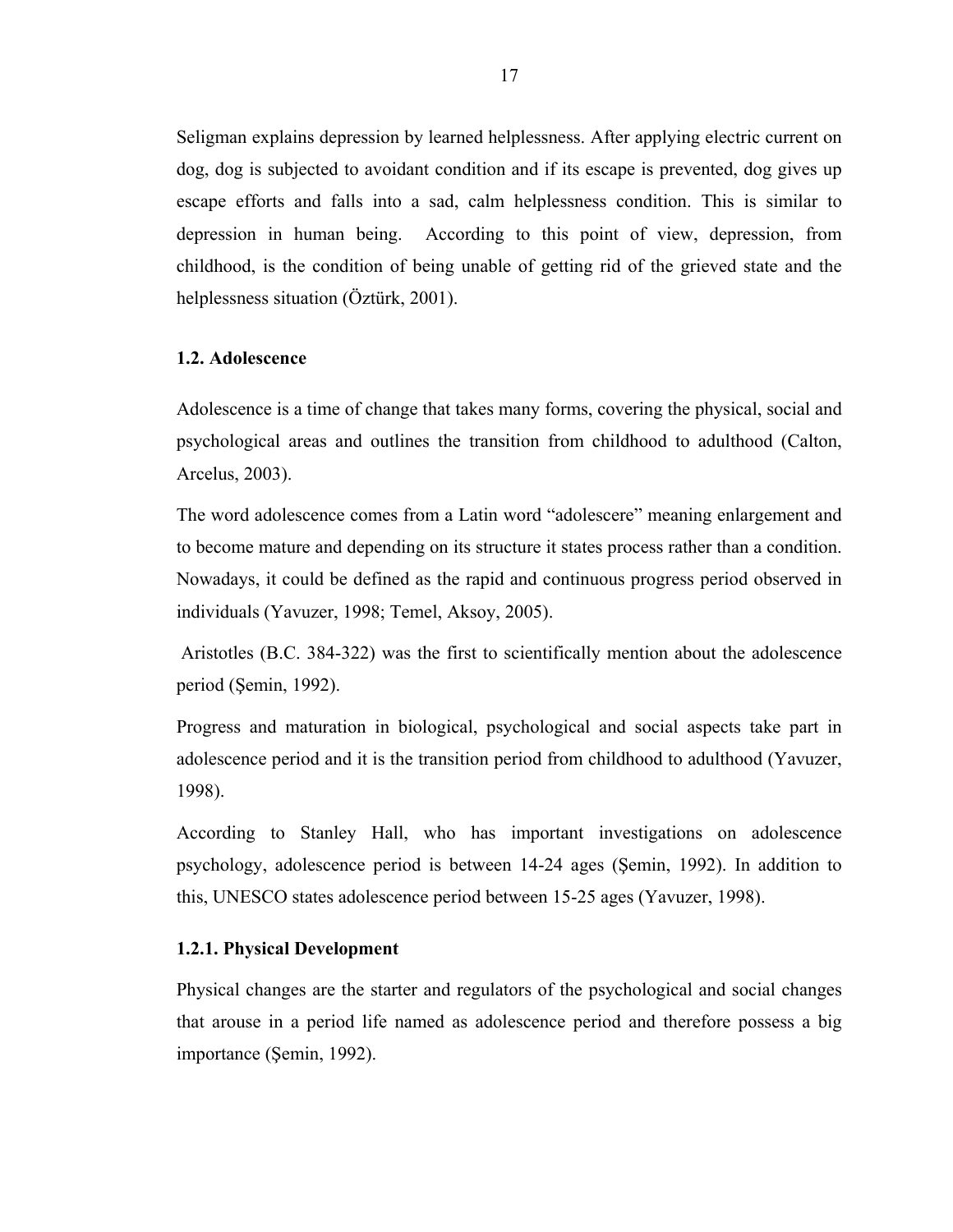Adolescence period forms one of the two fast growing periods in human development. Physical development in this period forms the basis of emotional, social and mental maturity (Yavuzer, 1998).

Sexual characteristics such as growth of hairs in genital region, appearance of moustache and beard hair on the face and change in voice are obvious in male children. Enlargement of breasts, rounding up of hips, appearance genital hairs and start of menstrual cycles are obvious in girls (Yavuz, 1994).

These changes in person result in the rapid enlargement and development of the body. All these changes and the keep up of the person to these changes, brings the person some characteristic qualities (Yavuzer, 1998).

Physical changes observed in adolescence period are followings:

- Enlargement of skeletal system firstly increases than further decreases.
- According to the changes in fat percentage and distribution and development of the skeletal and muscle system, body structure changes.
- Developments in respiration and circulation systems increase person's resistance and strength.
- Reproduction organs, sexual cells and secondary sexual characteristics develop.
- Changes in nervous and endocrine system are observed. Mental functions pregress (Şemin, 1992).

In physical development, the changes of the sexual system through the adolescents both male and female are evident. Androgen and estrogen levels are roughly the same on boys and girls until puberty. At puberty, adrenal and reproductive glands are stimulated by the brain pituitary gland for the hormone production. From puberty onwards, boys have higher level of androgens than girls do, and girls have higher level of estrogen than boys do (Wade, Tarvis, 2005).

Moreover, the major turning point for girls is suggested as the beginning of mensturation, however this is not recalled as a particular significant event in many women. The beginning of adolescent puberty for males is suggested as the first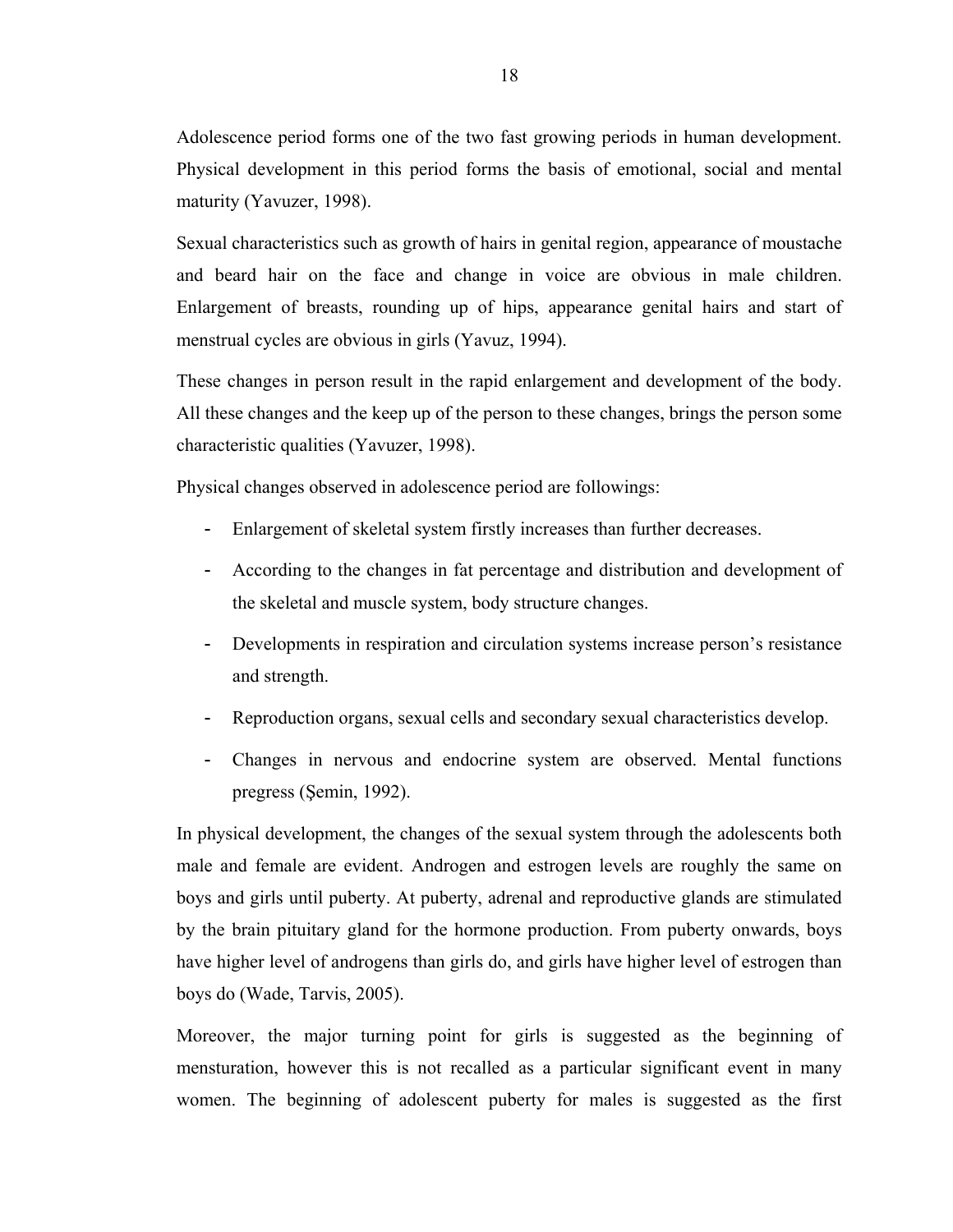<span id="page-27-0"></span>ejaculation, but this event is often little-remembered (and possibly repressed) (Dacey, Travers, 1999).

### **1.2.2. Cognitive Development**

The youth's increased ability to think abstractly, consideration of the hypothetical as well as real, engagement in more complex and complicated information-processing strategies, consideration of multiple dimensions of a problem at once and reflection on oneself and on complicated problems are the most important cognitive changes during this period of life (Lerner, Easterbrooks, Mistiry, 2003)

The hallmark of Piaget's formal operational stage, which is abstract and hypothetical thinking, is assumed to start during adolescence and to continue through young adulthood. Piaget brings forward that formal operations arises via cooperation with other people. Opinion exchange and discussions start to take an important part in adolescent's life. A cooperation that includes personal views and arguments become necessary along with the start of the adolescence period. Adolescents could test assumptions, become abstract thinking, make generalizations and pass from one event to other using abstract concepts (Lerner, Eastbrooks, Mistiry, 2003; Yavuzer, 1998). They gain skill on thinking ability for future changes. Adolescent could develop thoughts connected to themselves, other people and world. Abstract thinking stage gives opportunity to the adolescent to evaluate probable solutions systematically and instantly to solve a problem (Temel, Aksoy, 2005).

Cognitive development is also influenced by culture and gender. The ideal person is assumed at the end of cognitive development according to Piaget's theory. Piaget accepted that his description of the end point might not be suitable to all cultures because of cultural variation. It would be intellectual snobbism to believe that the formal operations stage is always superior (Dacey, Travers, 1999).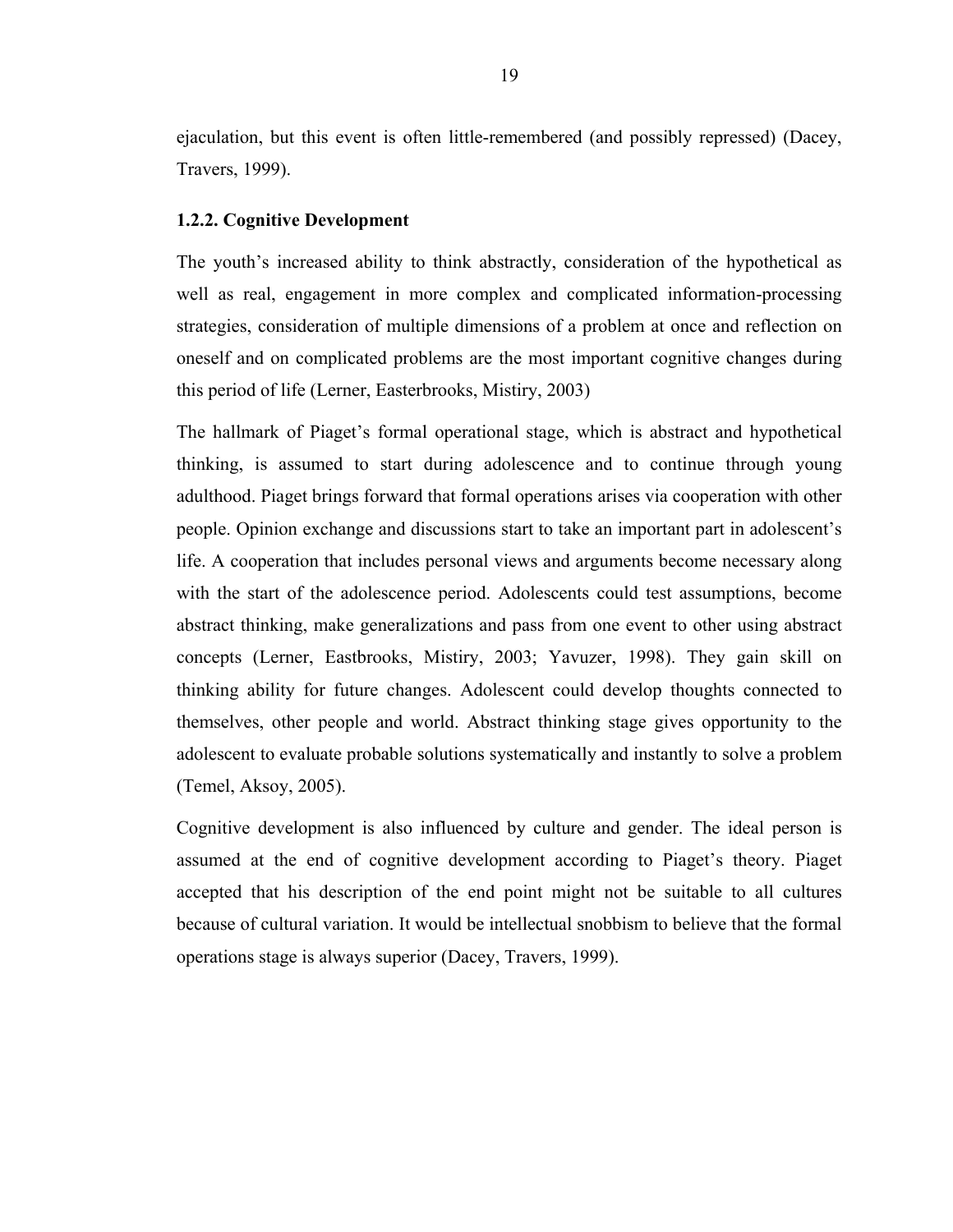#### <span id="page-28-0"></span> **1.2.3. Emotional Development**

After a long and stable behavioral period, children suddenly find themselves in an unstable phase "adolescence period". Adolescence is not a desired part of life and thus it is very hard for the developing child to live in this period (Yavuzer, 1998).

Susman's research focuses on the relation between hormonal levels in adolescence and emotions such as aggression and depression. There are some consistent connection between specific hormones and feelings of aggression and depression. However, only small proportions of variance in emotion (up to 6%) can be assigned to hormones (Lerner, Easterbrooks, Mistry, 2003).

Some contradictions in adolescent's emotional life attract attention. Besides the pleasure to be lonely, desire to join a group; looking down on the adult but depending-wanting support from them; despite anxiety and hopelessness, enthusiastic movement towards future could be counted as the evident conflicting feelings in this period. A child that has a successful childhood in the emotional and social interaction with family more easily solves the adolescence period problems. Mostly observed emotional forms in adolescence period are fear, anxiety, anger, frustrations and stress (Yavuzer, 1998; Moshman, 2005).

Adolescence is also a time that many choices are made by individuals and engagement in broad range of behaviours that are likely to affect rest of their lives. Future educational and occupational plans are started to be made in this period (Salkind, 2001).

#### **1.2.4. Personality Development**

The ideal time for considering personality and temperament is adolescence period as the transition period between childhood and adulthood (Lerner, Easterbrooks, Mistry, 2003).

The physical changes of adolescence is seen by Sigmund Freud as a reason for conflict.

This conflict prepares the genital stage of mature adult sexuality according to Freud's view. The libido, which is the energy source that fuels the sex drive, is re-awaken by the physiological changes of puberty. The sexual urges are directed into socially approved channels (Papalia, Olds, 1992).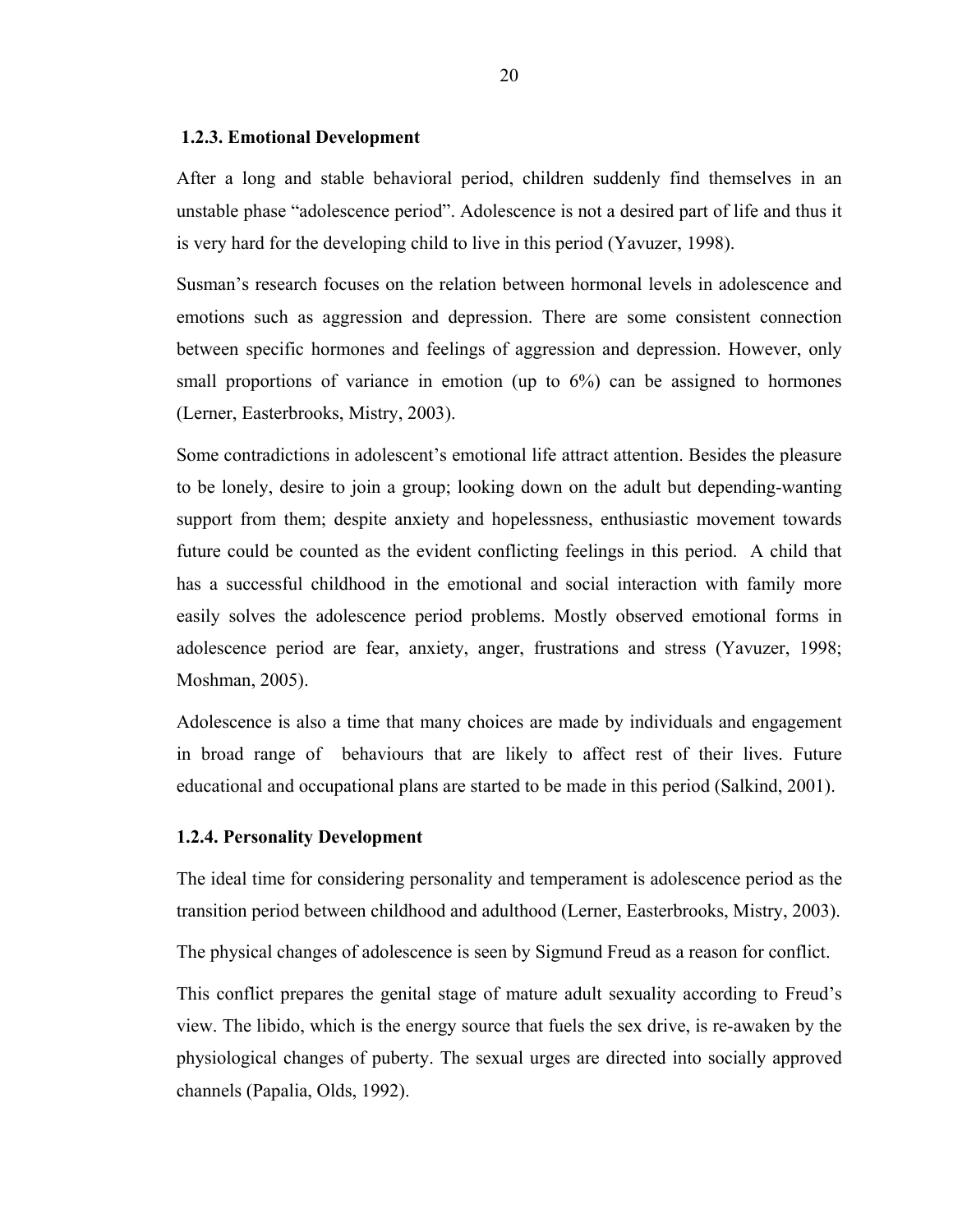<span id="page-29-0"></span>Erik Erikson believed that the resolve of the conflict of identity versus identity confusion to become a unique adult with an important role in life is the main task of adolescence. Identity is a secure sense of self. Failure to develop self-awareness or cohesive self is identity confusion. Part of the resolution of the identity crisis is to move from being a dependent person to being independent person. Person's identity is formed by the organization of the abilities, needs and desires by ego and helping them to adapt to the demands society (Temel, Aksoy, 2005; Papalia, Sally, 1992; Kaplan, Grebb, Sadock, 1994).

### **1.2.5. Social Development**

Adolescence period is independency period. It is involvement period to the community. Adolescent come off from home and heads to environment. Attention to communal events and politics increases. Heard or loaned opinions are defended; discussed with older people. In this period, adolescent enjoys opinion exchanges and thought discussions (Yörükoğlu,1998; Dönmezer, 2003).

In society adolescent needs to gain respect (prestige) and status. In general measure, social adaptation depends on the satisfaction of these necessities. Adolescence period could be described as social development and adaptation years (Yavuzer, 1998).

In this development period, adolescent's participation to the society and their attribute to take part and keep their situation depends on the gain of certain knowledge, ability and experience. At the end of the adolescence period, adolescents become fully united with their environment, conscious about their own personality and their sense of identity has been developed (Yörükoğlu, 2000).

#### **1.3. Adolescence and Depression**

In this stormy period, more spiritual problems are expected to happen. Actually, investigations reveal that during this period 10-15% of adolescents face maladjustment problems (Yörükoğlu, 2000).

Mostly, the reason of this maladjustment can be depression. During adolescence, especially during early periods, depressive symptoms are not always typical. During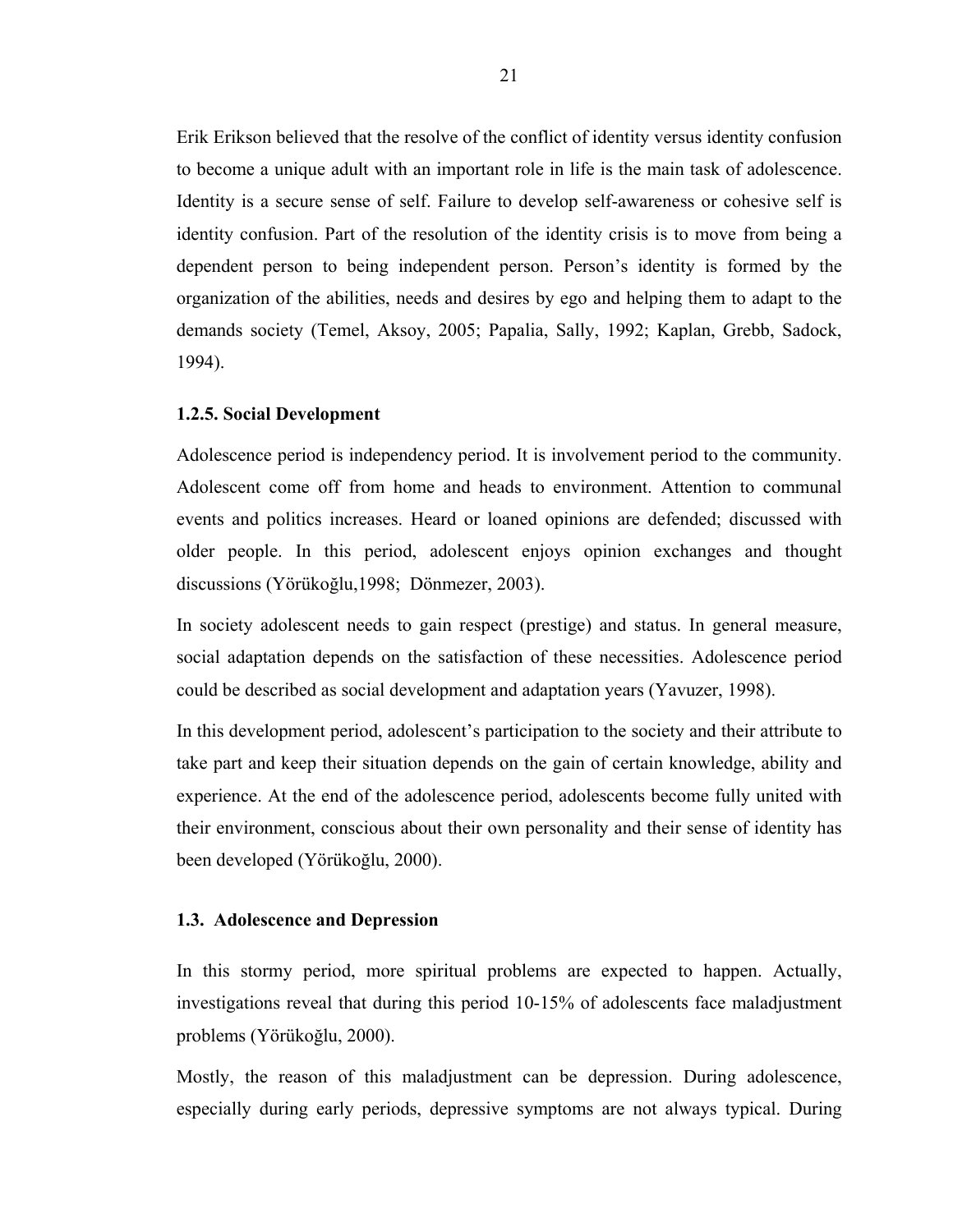<span id="page-30-0"></span>early adolescence period, masked symptoms of depression are observed. Depression occuring during late adolescence period mostly resemble adult depression (Akman, 2006).

Since children's and adolescent's life experiences are less than adults and since there is a little comparison possibility, children and adolescents can accept this situation as normal. Furthermore, in relation to this, they generally show their depression by their behaviors, because they can not express their emotional situation in words as good as adults do (Ercan, Turgay, 2004).

# **1.3.1. Depression Symptoms of Adolescence:**

- Feeling unhappy or sad
- Not finding pleasure in doing things that fancy in doing before or not enjoying as if before.
- Often crying for unimportant things or need for crying
- Hopelessness for future.
- Feeling worthless: Often mentioning that noone in the home loves him/her or his/her sibling is more loved than himself/herself
- Feeling guilty: Feeling himself/herself as a cause of all negativity
- Often mentioning death or committing suicide or telling words like "I will run away from here!"
- Attempt committing suicide or presence of other behaviours that will harm self
- Dealing with mother-father until get them angry. Conflicts in relationships with people close to him/her, often arguments and be offended.
- Being tight, uneasy and restless. Often using words "I am bored".
- Complaining about body: Often feeling headache, stomachache or tiredness.
- Changes in apetite: Eating less or more compared to the past. More selective on food compared to the past, to make a fuss on food or make problem on food.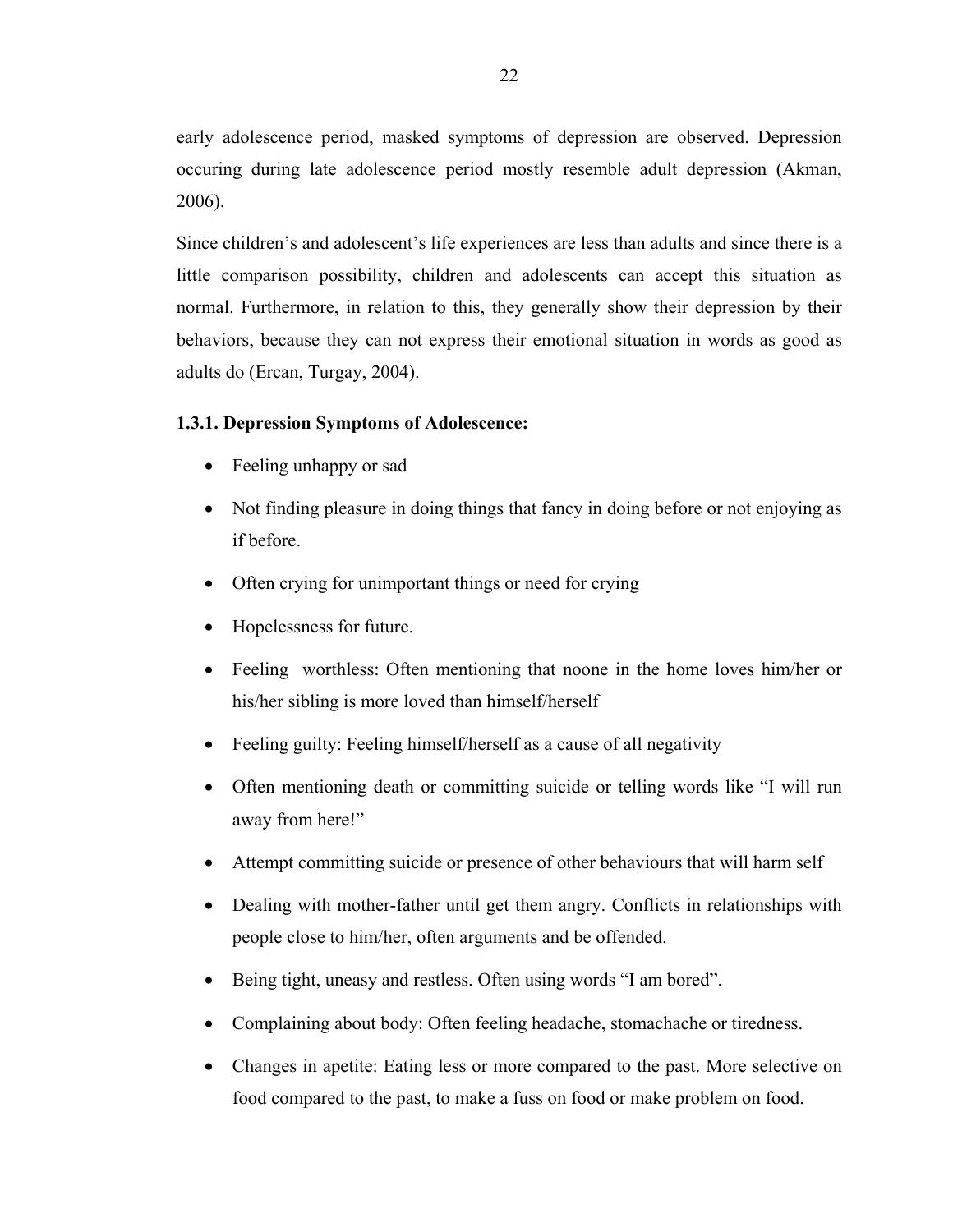- Sleeping disorders: Sleeping late and hardly waking up in the morning. Changes in sleeping habit; could not sleep alone, troubled sleeping, fear while sleeping or before falling asleep, often telling that he/she sees bad dreams.
- Decrease in self-confidence: Starting every job by telling "I can not do this, I can not manage in doing this"
- Angriness and rage attacks.
- **Excessive touchiness**
- Decrease in interest on lessons, evident decrease in success.
- Going bad in relations with friends or formation of negative friendships, feeling himself/herself alone.
- Changes in music pleasure: Listening more marginal music (such as while listening to pop music suddenly starting to listening to metal music or while liking folk music tending towards arabesque music).
- Decrease in self-esteem
- Having unreal anxiety such as he/she is not attractive or he/she is not loved by others.
- Having more arguments with his/her father-mother and teachers.
- Avoiding cooperation in family problems.
- Difficulties in concentration
- Acting out like anger, rage attacks, escapes, rebellious and anti-social behaviours.
- Aggressive, thoughtless or increase in risk taking behaviour (Ercan, Turgay, 2004; Quinn, 2002; Saygılı, 2006; Köknel, 1997; Akman, 2006; Yörükoğlu, 2000; Shapiro, 1997; Kulaksızoğlu, 2004; Miller, 2002; Orvin, 1997).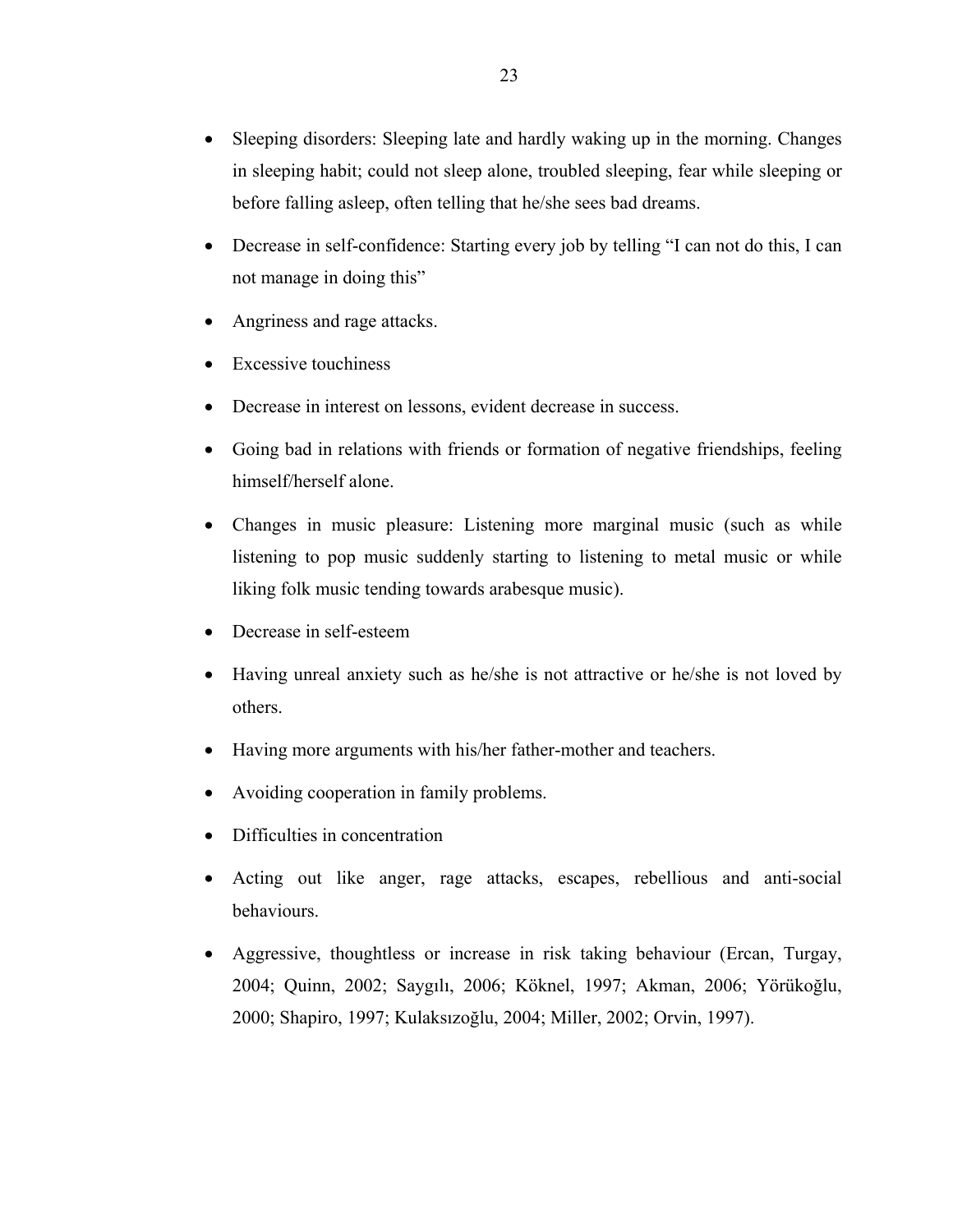#### <span id="page-32-0"></span>**1.3.2. Etiology of Depression during Adolescence**

As in most of the psychiatric disorders, appearance of childhood and adolescence period depression could not be connected to a single cause. Causes that could give rise to depression during childhood and adolescence period:

#### **1.3.2.1. Biopsychosocial Model**

During adolescence period, changes occurring in physical, social and psychological areas result with the development of the individual to take his/her part as a person between adults. When development is insufficient, psychological problems in adolescence period could come out. According to biopsychosocial model, adolescence depression is explained as a result of biological, psychological, social or environmental effects but each effect may play less or more role in it (Ercan. Turgay, 2004).

#### **1.3.2.2. Heredity**

Researches show that the probability to undergo depression of the primary relatives of depressed children, especially mothers, are four (4) times more compared to the normal children's primary relatives. In cases when the mother-father are in depression, the probability of their children to undergo depression increases three times. The psychiatric disorder of mother increases the possibility of the depression of their children; the risk of psychological indisposed of children is three times more when their mothers have a psychiatric disorder. The occurrence of depression at the biological relatives of an adopted and depressed children is eight times more than the adopted but not depressed children. Researches on the twins for childhood depression showed that when one of the identical twins has depression, the occurrence of depression on the other is 60% while this ratio on non-identical twins is 20% (Ercan, Turgay, 2004; Şemin, 1992).

### **1.3.2.3. Hormonal Factors**

Important hormonal change during the adolescence period is the reason why the rate of depression at adolescents is more compared with the children. Hormonal disorders mostly observed during depression are the defects in cortisone and growth hormone secretions. However, while these hormonal disorders are seen at some depressed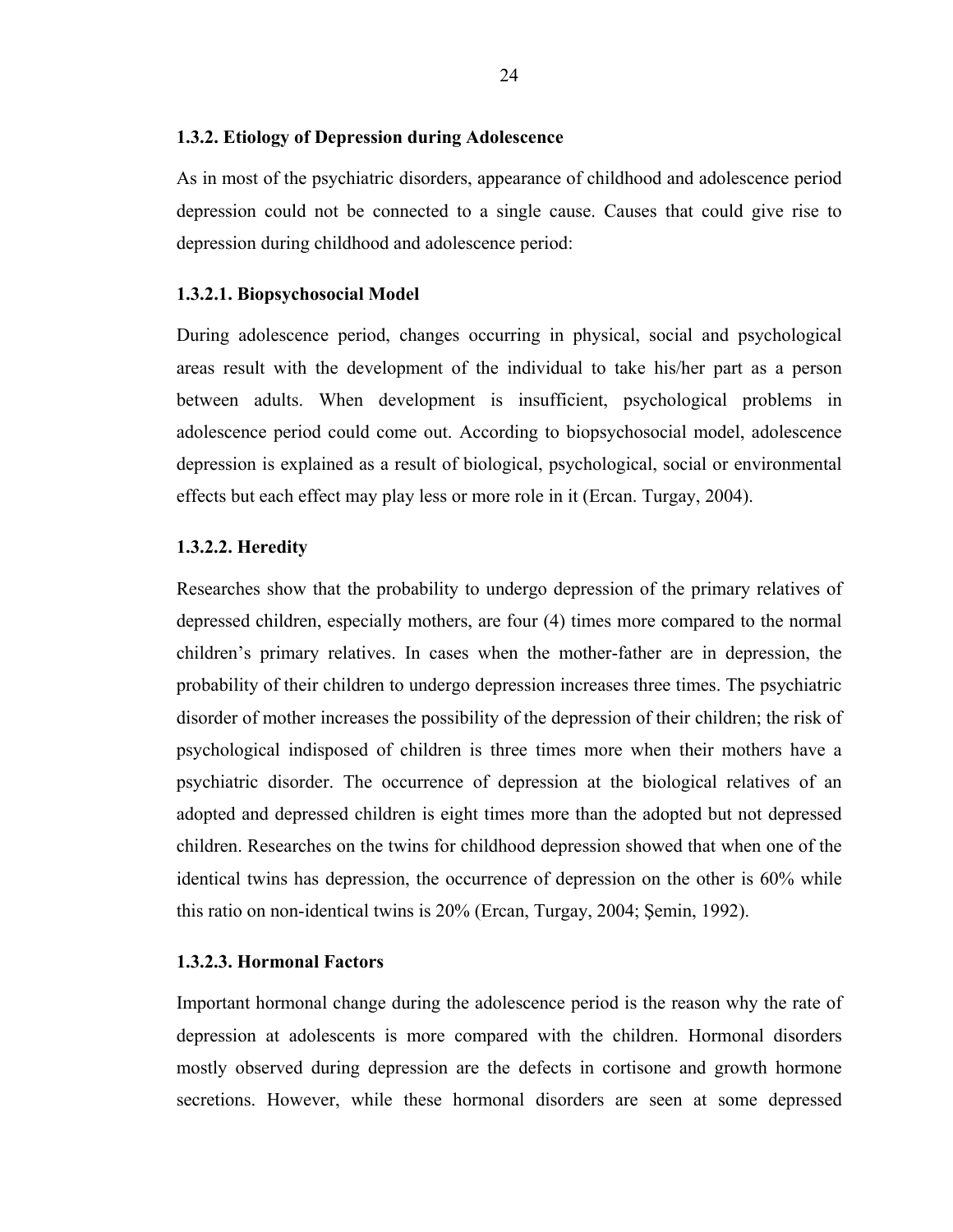adolescents, it is not seen on the others. Therefore it could not be said that hormonal disorders directly cause depression (Ercan, Turgay, 2004; Quinn, 2000; Shapiro, 1997).

# **1.3.2.4. Psychological factors and problems in the mother-father-adolescent relations**

Problems in the mother-father-adolescent relation have an important role in the psychological causes of childhood and adolescence depression. Irregular family structure is one of the important factors. Becoming early or late mother-father, family and environmental factors such as being neglected and living long time as unhappy, insufficient mother-father love, continuously becoming unsuccessful at school and other areas in life, and loss of love relations can form basis of depression (Ercan, Turgay, 2004; Yörükoğlu, 2000 ; Shapiro, 1997).

Also adolescent's perception of the family economic status as low may cause reduced sense of control or mastery over time. Increased emotional distress is associated with low mastery. When family has economic problems, the adolescents are under risk for internalizing the problems (Conger *et. al.,* 1999)

One of the important reasons that could increase the risk of depression occurrence in children is physical or sexual abuse (Ercan, Turgay, 2004; Yörükoğlu, 2000; Shapiro, 1997).

Retrospective studies show that depressed individuals report their parents to be more controlling and rejecting than do non depressed controls (Muris *et. al.*, 2001). According to Kaplan and Sadock, children of divorced and single-parent families are associated with broad range of problems. These problems include low self-esteem, increased risk of child abuse, increased incidence of mental disorders, particularly depressive disorders and antisocial personality disorder as adults, and increased incidence of divorce when they eventually get married. In addition, the death of a parent during childhood or adolescence period is associated with adverse effects like an increase in later emotional problems, particularly susceptibility to divorce or depression (Kaplan, Grebb, Sadock, 1994).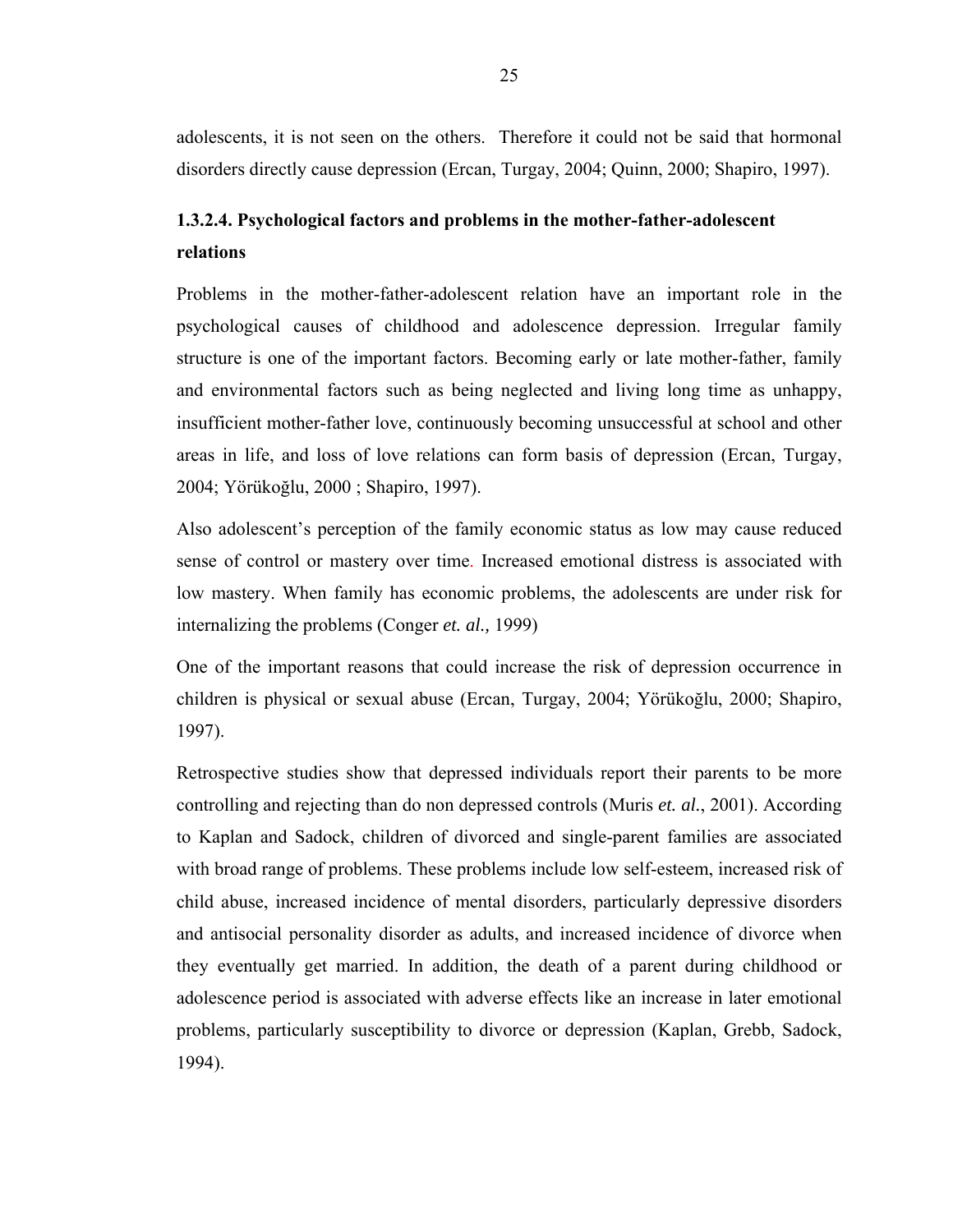Etiology of depression in adolescents has been connected with several psychological and psychosocial factors. Negative attribution style is an important factor that has received a significant research attention. It is evident that high levels of depression in adolescents are associated with to internal-global-stable attributions for negative events and this is applicable for positive events as well (Muris *et. al.*, 2001).

In addition to these reasons, occasions that decrease the self-esteem of the adolescent such as trouble in the family, divorce, death of mother or father, maternal or paternal depression or existence of other psychiatric disorders in parents also increase the risk of depression (Ercan, Turgay, 2004;Yörükoğlu, 2000)

#### **1.3.2.5. Epidemiology and Prevalence of Depressive Disorder in Adolescence**

There are many researches focusing on the frequency of adolescent and childhood depression.

Depression is among the most prevalent mental disorders to afflict adolescent, approximately 20 % experience an episode of major depression during their teens (Smolkowski *et. al.,* 2006).

Epidemiological studies suggest that the prevalence of significant psychiatric disorder among adolescents is around 18-21% (Calton, Arcelus, 2003).

The results obtained from researches revealed that the frequency of depression in children is 1-3%. It is observed that this frequency increases to 3-9% in adolescents. If we look at the gender differences, until adolescence period, depression affects girls and boys the same. However, after twelve years old, the ratio increases for girls. At the age of fourteen, the risk of girls to undergo depression increases approximately two times more than boys ( Ercan, Turgay, 2004; Shapiro, 1997; Kulaksızoğlu, 2004).

The life time prevalence of depression in adolescents, which varies between 15-20 %, is comparable with the life time rate in adults and this suggests that the onset of depression in adolescence is frequent (Muris *et. al.*, 2001).

It is observed that adolescents coming from a low socio-economical level family undergo depression more. It is also found out that problems in the family, negative life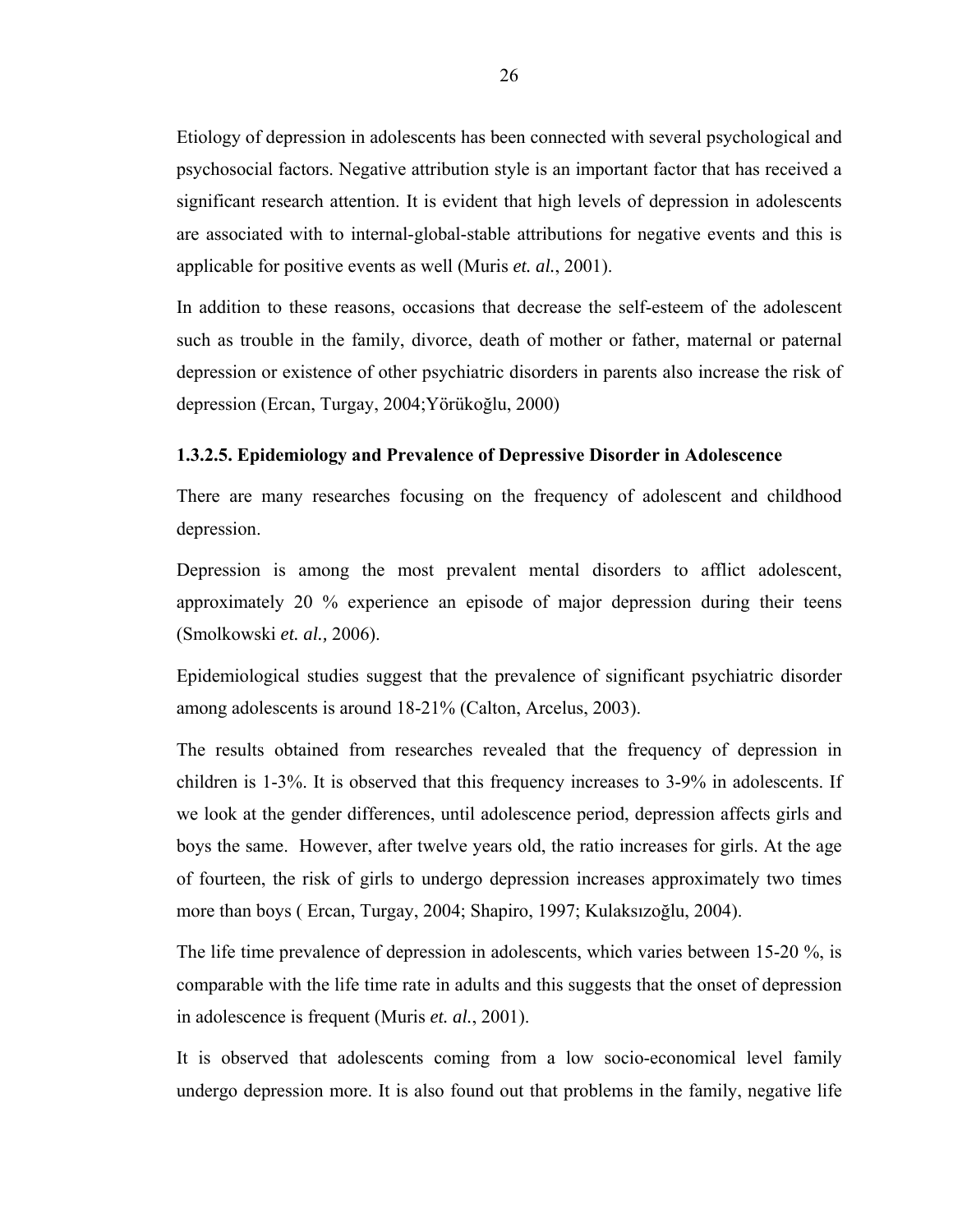experiences, low self-esteem and lack of success at the school increase the risk for depression (Kulaksızoğlu, 2004).

#### **1.3.2.6. Attempt to Commit Suicide in Adolescence**

Increased risk of recurrent episodes, other forms of psychopathology, suicidal risk and long term psychosocial impairment are evident in the individuals that experienced clinical depression in adolescence (Georgiades *et. al.*, 2006)

90 % of the individuals committing suicide have a psychiatric disorder. Depression and bipolar disorder are the mostly observed psychiatric disorders related with committing suicide. 15 % of the adolescent having mood disorder commit suicide. It is not a small probability that long time unrecognized and uncured depression drives the individual into committing suicide. Like depression, interaction of factors such as heredity, biological imbalance, adolescent's emotional disorders, violence and trouble in the family, problems in the mother-father-child relation, adolescent facing negative life events could result in committing suicide. Not all of the depressive situation ends with committing suicide but all of the committing suicide events include depression at some point (Ercan, Turgay, 2004; Yörükoğlu, 2000; Quinn, 2002).

Committing suicide significantly increases at adolescence period. New arguments and circumstances appearing at the adolescence period is added to the adolescent's childhood problems. Adolescent's relation with his/her environment breaks down, he/she become lonely and unsupported. Generally, one event, one argument, one shock may break off the adolescent's defences and this gives rise to committing suicide. Adolescents, who have important arguments with his/her family and society and can not find a way to overcome this, may commit suicide. Rigid parental styles or reproach of the parents, an unexpected slap may create negative feelings in some adolescents. When this feeling combines with the complicated feelings of adolescence period, then with an impulsive behavior this gives rise to committing suicide. Presence of unstable and defected relations in the family is an important reason in the adolescent's committing suicide. (Yörükoğlu, 1998; Yörükoğlu, 2000).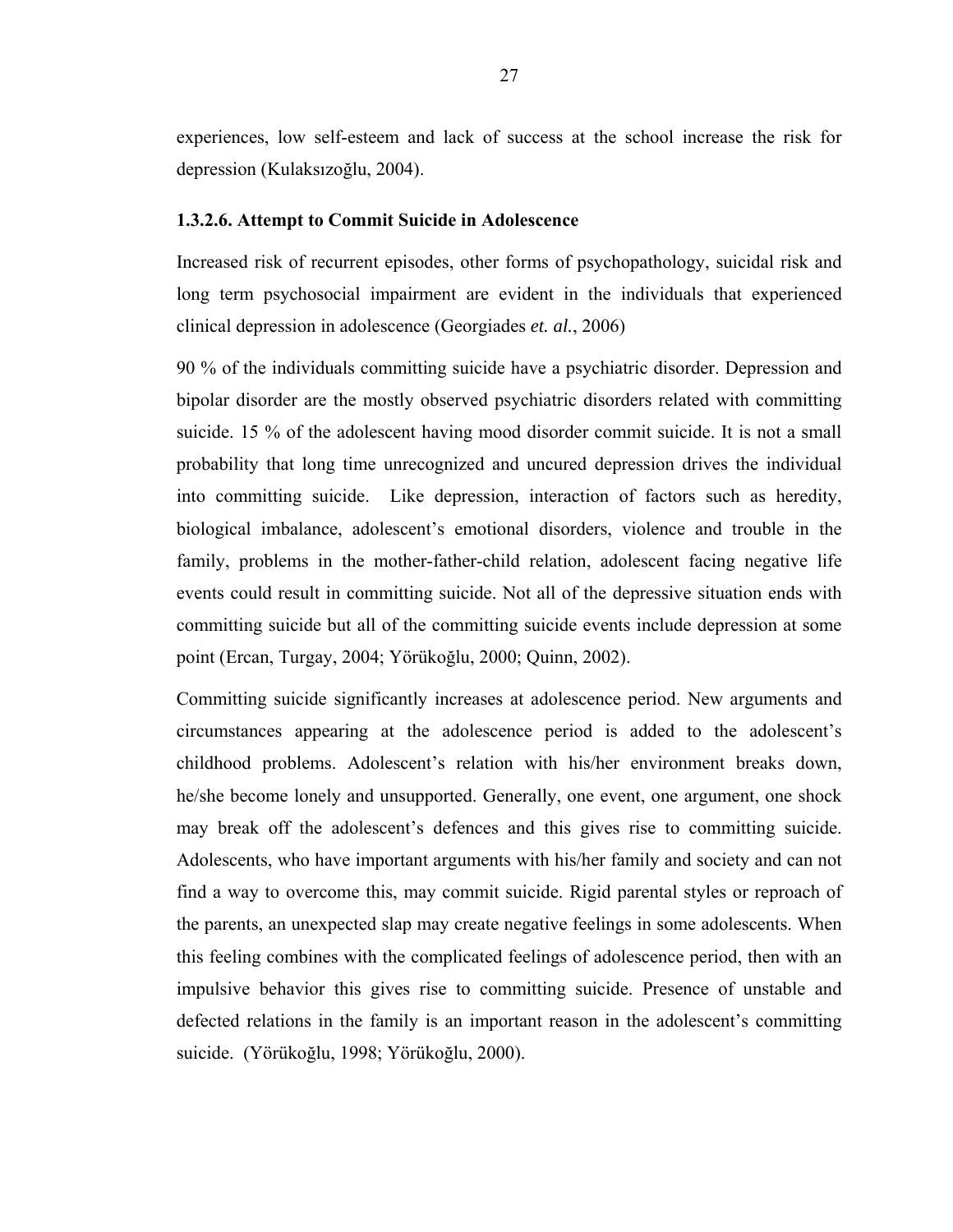Symptoms of committing suicide resemble symptoms of depression. These could be listed as change in school performance, change of friends, keeping away from activities and friends, trouble in the family. Symptoms for an adolescent that is prone to committing suicide are as followings:

- Previously trying to commit suicide
- Experiencing psychological problems in the past
- Alcohol and drug abuse
- Mentioning about death or committing suicide (Shapiro, 1997).

Accidents and committing suicide are the first reasons for the children and adolescent deaths. According to Turkey State Statistic Institute data, committing suicide is mostly seen at the 15-25 years old adolescents (Ercan, Turgay, 2004).

According to the research carried out by Sonuvar and Yörükoğlu (1971) in Turkey on the children and adolescents that commit suicide, these data is found about the children and adolescents' families:

The fathers of 5 of those 30 children were death. One of the fathers and four of the mothers committed suicide. Four of the parents were divorced. Besides the families that remained fatherless, it is determined that there was an obvious parental disagreement and discord in 17 of the remaining 21 families. (Yörükoğlu, 2000)

Every year 4000 adolescents aged between 15-20 commit suicide in USA. This forms 12% of the suicides in the total population.

According to the research in USA carried out by Teicher and Jacobs (1966), it is determined that 72% of the adolescents lose their father or mother because of death or divorce and 58% of the adolescent's father or mother made more than one marriage (Yörükoğlu, 2000).

According to Bronfenbrenner's (1979) social-ecological theories, behavior of family members are influenced by dynamic and mutual relations with the friends, school, work, neighbourhood, and community of the child. Individuals from socially disadvantaged background, which is characterized by low socioeconomic status, limited educational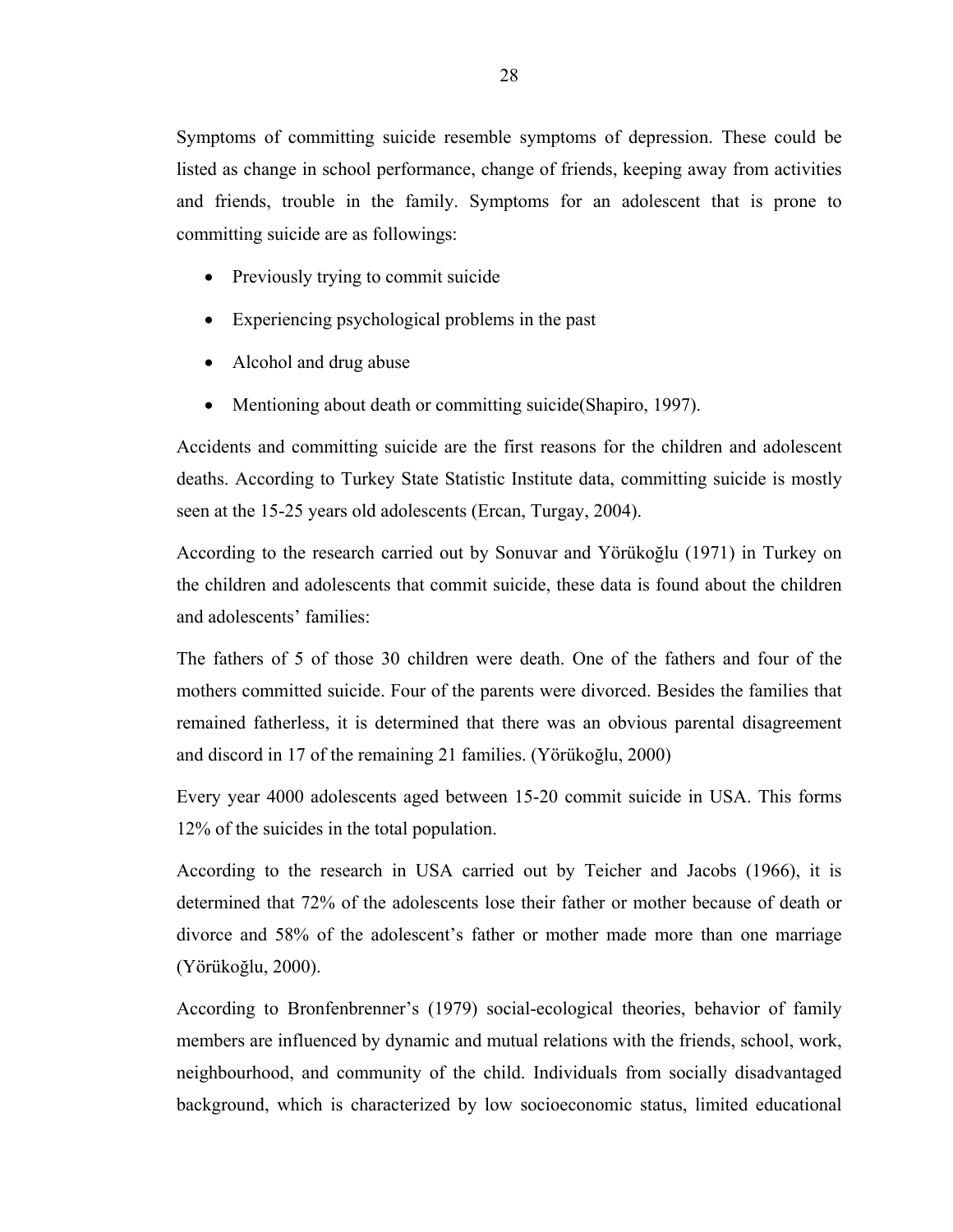achievement, low income and poverty, have an increased risk of suicidal behaviour (Ulusoy, Demir, 2005).

## **1.4. Family**

### **1.4.1. Definition of Family**

According to the definition of family given by the Turkish Family Structure Specialization Commission; family is formed of people mostly living together and that have a blood tie, marriage and kinship relationship via other legal ways; a unit that every person's sexual, psychological, social and economical needs are covered and their adaptation and participation to the society is supplied and arranged (Nazlı, 2001).

Family is a social unit that experiences some developmental stages, which could nearly be universal, are lived in. "Family" is described as the smallest social "unit" in society that is formed by the relationship depending on the blood tie between wife, husband, children and siblings (Özgüven, 2001; Gülerce, 1996; Öztürk 2001).

It is the first social system that the child knows and in which he grows, and from it he must gain abilities such as familiarity with the basic roles carried out in the society in which he lives: the roles of parents and child, of boy and girl, of man and woman, of husband and wife, and how these roles impinge upon the broader society and how the roles of others impinge upon the family and its members (Lidz, 1968).

### **1.4.2. The Functions of Family**

Family has three main functions:

- 1- Answers physical needs of the members
- 2- Develop autonomy in children
- 3- Balance and supply development of the personalities of mother and father (Özgüven, 2001, Kulaksızoğlu, 2004).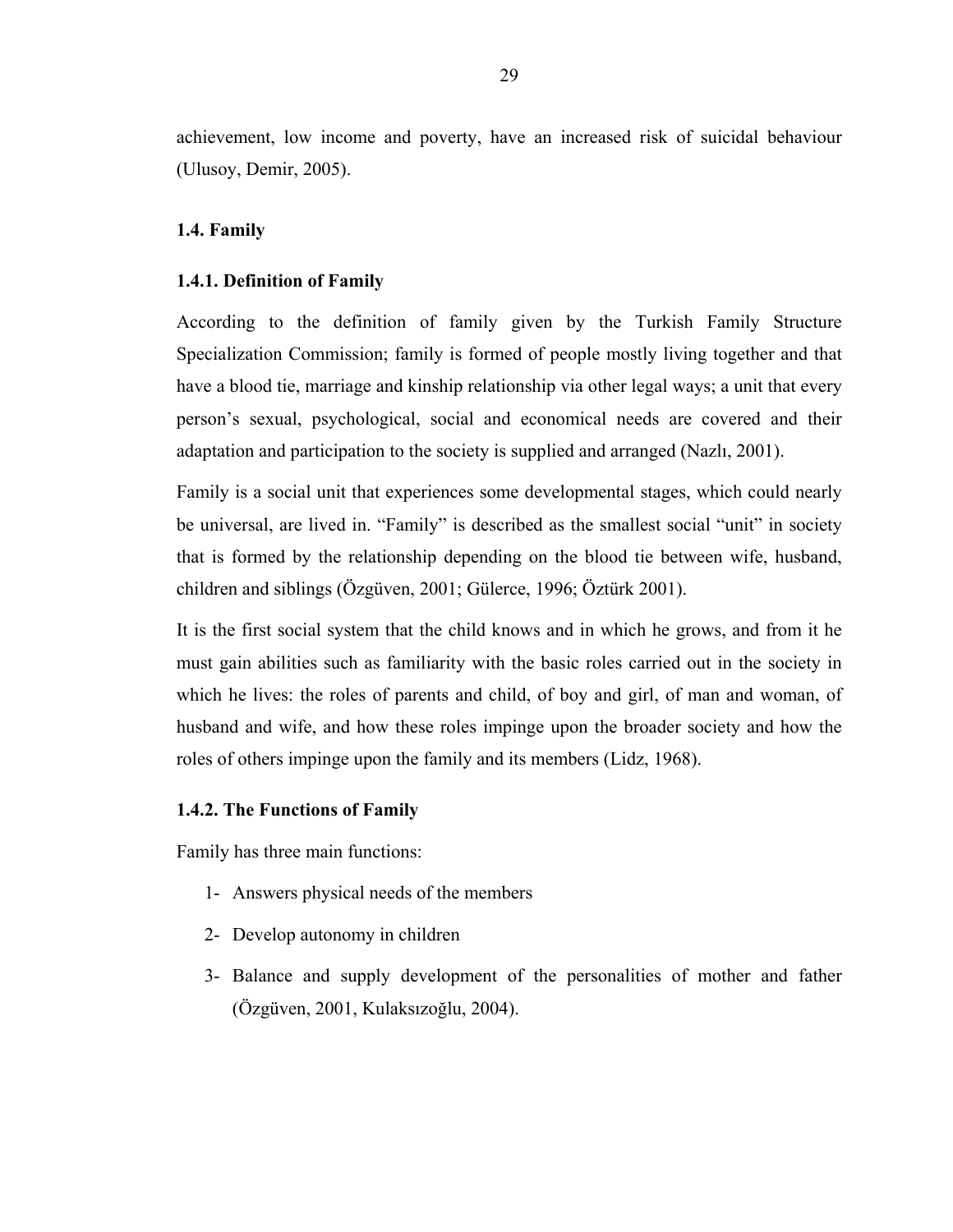One of the functions of the family is aid their children. It could be made in two ways:

Nutrition, warmth, and shelter, and protection from danger are the immediate animal needs that the first way family could help; secondly providing the environment in which the children could develop physical, mental and social capacities to the full that will make the children able to deal with physical and social environment effectively when grown up (Bowlyby, 1965).

According to the family system perspective, family is a complex structure that shares a past, has an emotional link and individuals that plan strategies to cover needs of the individual family members and the whole family (Nazlı, 2001).

Subsystems including members of the same generation (as in parent-parent relationships), the same sex (e.g. fathers and sons), or function (parent-child) forms the family system. The key relationships that interact with each other to form a relational subsystem are contained by limits (Pryor, Rogers, 2001; Wade, Tarvis, 2005).

The aspects of system perspective which underlie the model to be presented can be summarized also as follows:

- Relation of parts of the family to each other
- One part of the family can not be understood in isolation from the rest of the system
- Family functioning is more than just the sum of the parts
- A family's structure and organization are important in determining the behaviour of family members.
- Transactional patterns of the family system are involved in shaping the behaviour of family members (Epstein, Bishop, Levin, 1978).

According to Epstein, Bishop and Baldwin (1984), which described the Mc Master of family functioning, there is an assumption that the primary function of the family unit is to supply a setting for the development and maintenance of family members on the social, biological and psychological levels.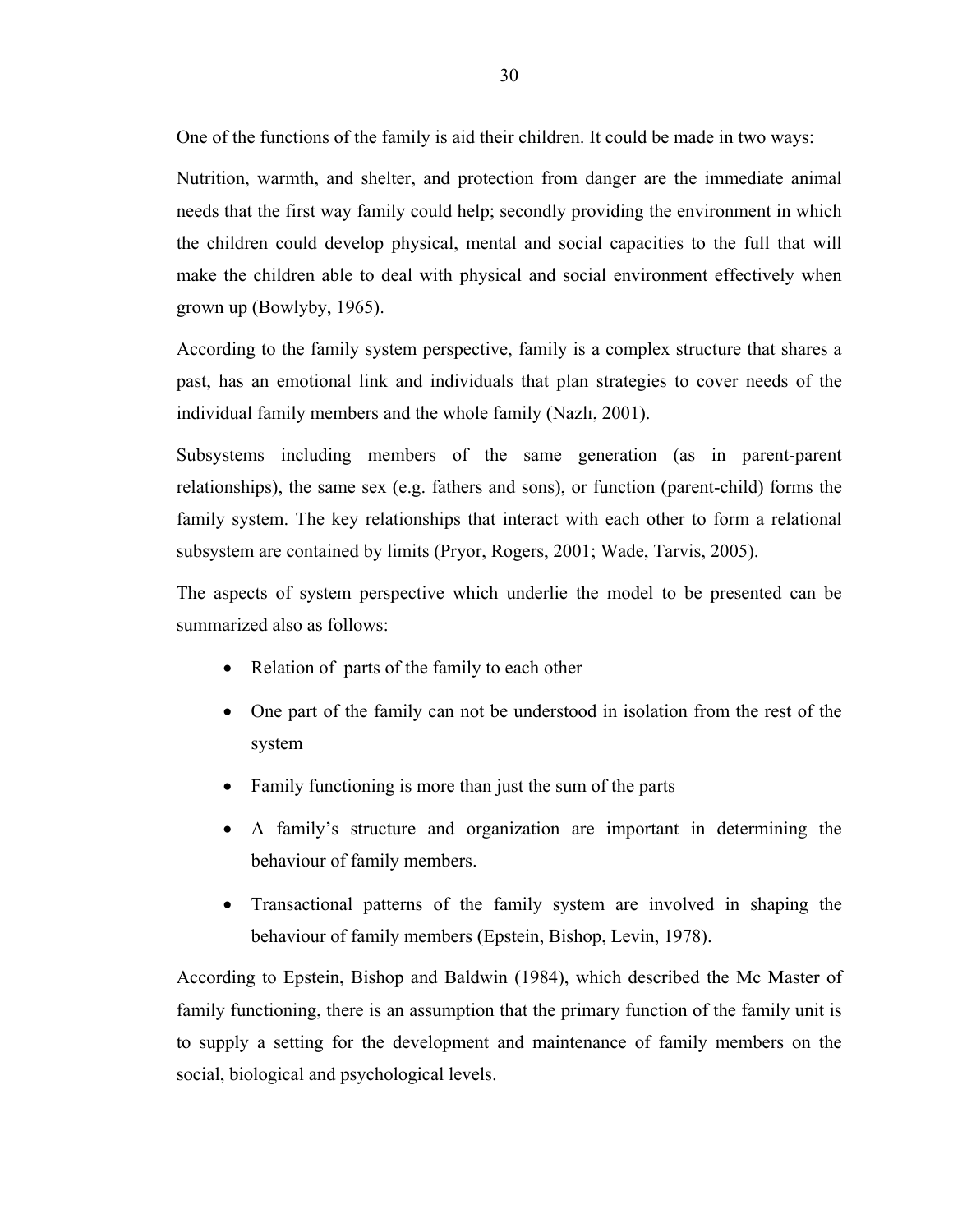Family issues are divided into three task areas; the basic, the developmental, and the hazardous. The basic task area is the most essential of three areas. It is to provide food, money, transportation and shelter. The family issues related to the stages of developmental sequence of the family falls to the developmental task area. How families handle crises resulting from accidents, illness, or loss of income or job is included in the hazardous tasks area. Family functioning, problem solving, communication, roles, affective responsiveness, affective involvement, and behaviour control are the six dimensions of this model. Explanation of these dimensions;

Problem solving: the ability of the family to solve problems at a level that keeps effective family functioning.

Communication: the exchange of information directly and clearly.

Roles: established behavioural patterns for handling family needs, including assignment of tasks appropriately and responsible carrying out the tasks.

Affective Responsiveness: the expression of suitable affect over a range of events.

Affective Involvement: mutual appreciation on concerns and activities

Behavior Control: the maintenance of behavioural standards.

General Functioning: An independent overall of the above, to indicate extensive health/pathology (Zeitlin, 1995; Epitein, Bishop, Levin, 1978; Hinde, Akister, 1995).

In their studies on family essence, Fitzpatrick and Badzinski described family concept as a small social group that is constructed with blood tie and its main function is to feed and socialize the new born children (Gülerce,1996).

Moderate levels of cohesion and flexibility, a balance between closeness and individuality, egalitarian leadership, democratic approaches to discipline forms the overall family system functioning and it uses positive communication skills. Olson (1992) identifies four types of overall family functioning:

- a) Balanced families: tend to report moderate levels both cohesion and adaptability,
- b) Moderately balanced families: report slightly higher or slightly lower than moderate levels of both cohesion and adaptability,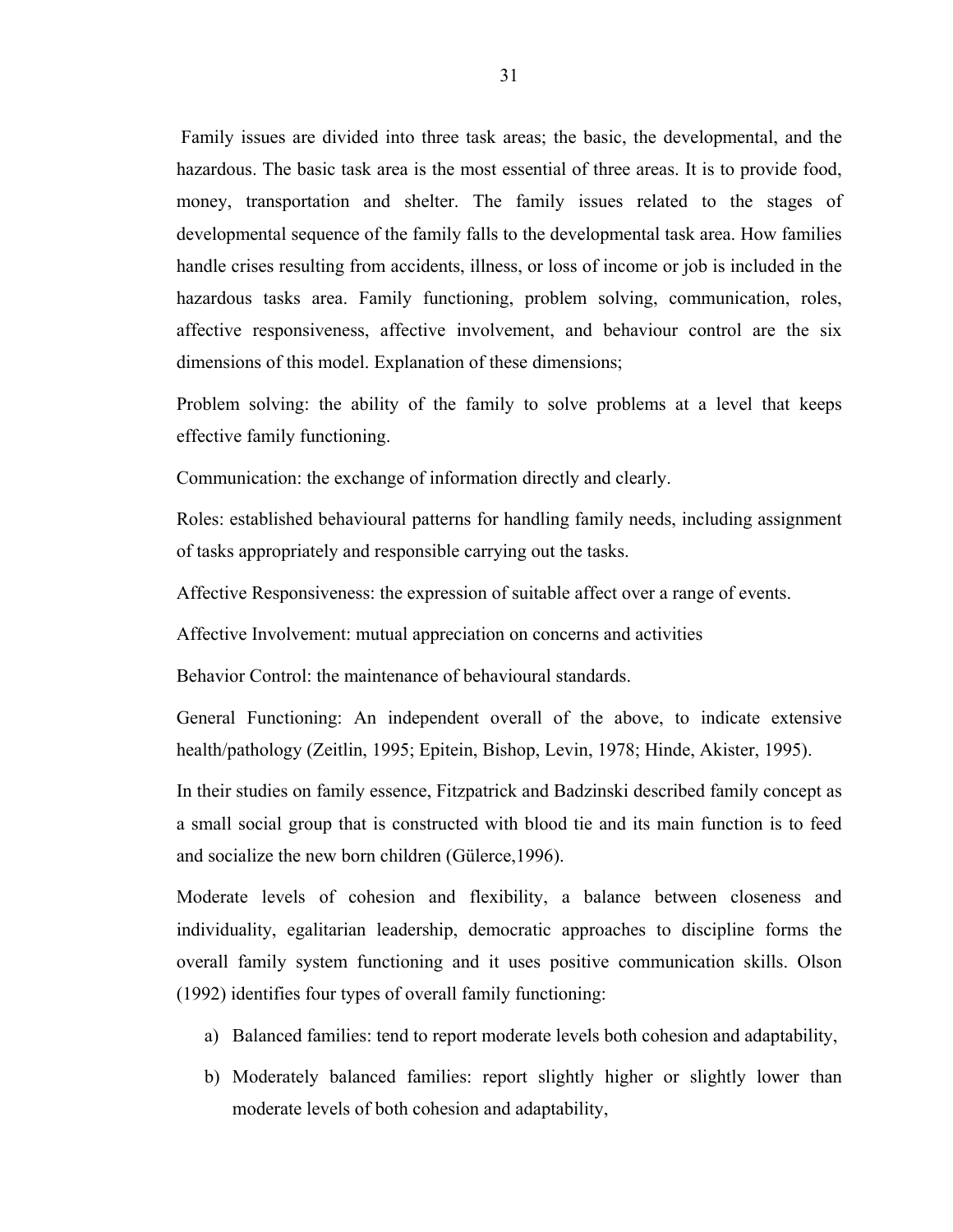- c) Mid-range families: tend to report a slightly higher or slightly lower than moderate level of either cohesion or adaptability with extreme score on the remaining dimensions,
- d) Extreme families: report extremely high or extremely low levels of both cohesion and adaptability (Henry *et. al.,* 2006).

# **1.4.3. Family Types**

# **1.4.3.1. Extended Family**

Extended family is a life style that more than one generation mostly lives under the same roof with close relationship and cooperation. Family members obey this hierarchic system and they live in a division of labour, cooperation and integrity. Since responsibilities related to the life in society is scattered to the whole family members, individual responsibilities decrease, in contrary, responsibility of obeying the rules in family increase and freedom of behaviors is restricted (Özgüven, 2001; Temel, Aksoy, 2005).

In this kind of family, power is more on man and responsibility is on woman.

Family system is set up in the direction of elder's experiences and continues under their control (Aydın, 2003).

Education in extended families, is authoritarian and focuses more on matter and problems. The aim is to make the children dependent on the family. In these families, girl-boy discrimination operates and girls are prevented from benefiting the educational opportunities. This kind of education, which does not depend on children but on pressure, gives rise to a dependent character development in children (Özgüven, 2001).

# **1.4.3.2. Nuclear Family**

Nuclear family is a social unit that is connected with marriage agreement and blood tie. It includes two generations as mother, father and children and the family members are limited in numbers. Continuations of traditional extended family structure in city life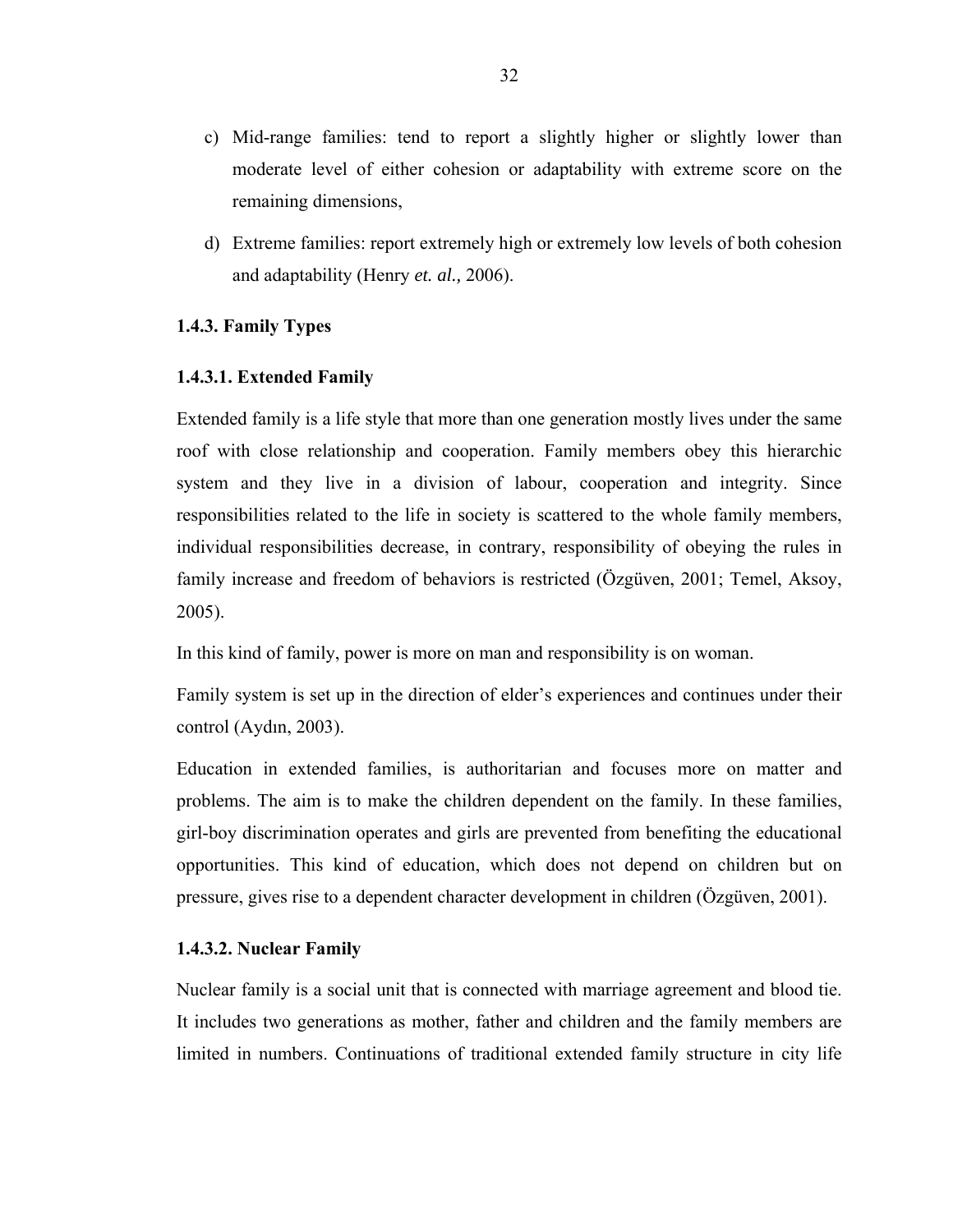become impossible. Therefore, the family size is diminished and the widespread family type become "nuclear" (Özgüven, 2001; Gülerce, 1996; Temel, Aksoy, 2005).

In nuclear family, people continue their democratic lives under equality, freedom, respect, love and mutual understanding. Responsibilities are shared among all members of the family depending on their age and skills (Aydın, 2003).

As woman's education level increased, mother's rights and activities in family have been increased. Relations have become softer and developed towards equality. The number of children in the family has been decreased and the value given to children has been increased (Yörükoğlu, 1998).

Parallel to the change and development in society, changes in the family structure as well as the function of the family has taken place. In this respect, nuclear family has lost most of the functions of extended family and two social functions are performed. These are; continuation of the race and socialization, and keeping up psychological balance (Özgüven, 2001).

# **1.4.4. Healthy Family versus Unhealthy Family**

Shortly in literature, functional family is described as "healthy" and dysfunctional family as "unhealthy". Nystul gives the functions of the healthy family as follows: gaining the skills of sharing emotions, understanding feelings, accepting individual differences, transmitting relation and love, cooperation, sense of humour, covering the basic needs, solving problems without argument, possessing social values, agreement and taking responsibilities, expressing mutual appreciation, communication, spending free times together, believing in spiritual values, and coping with problems (Özgüven, 2001).

The healthy or effectively functioning family is expected by the Mc Master model of family functioning to cope with every dimension successfully. Healthy families solve their problems easily, communicate directly and clearly, have reasonable and clear roles and accountability, are capable of expressing a full range of feelings, have flexible behaviour control, have empathic involvement in particular interests and activities of individual members. (Zeitlin *et. al.*, 1995).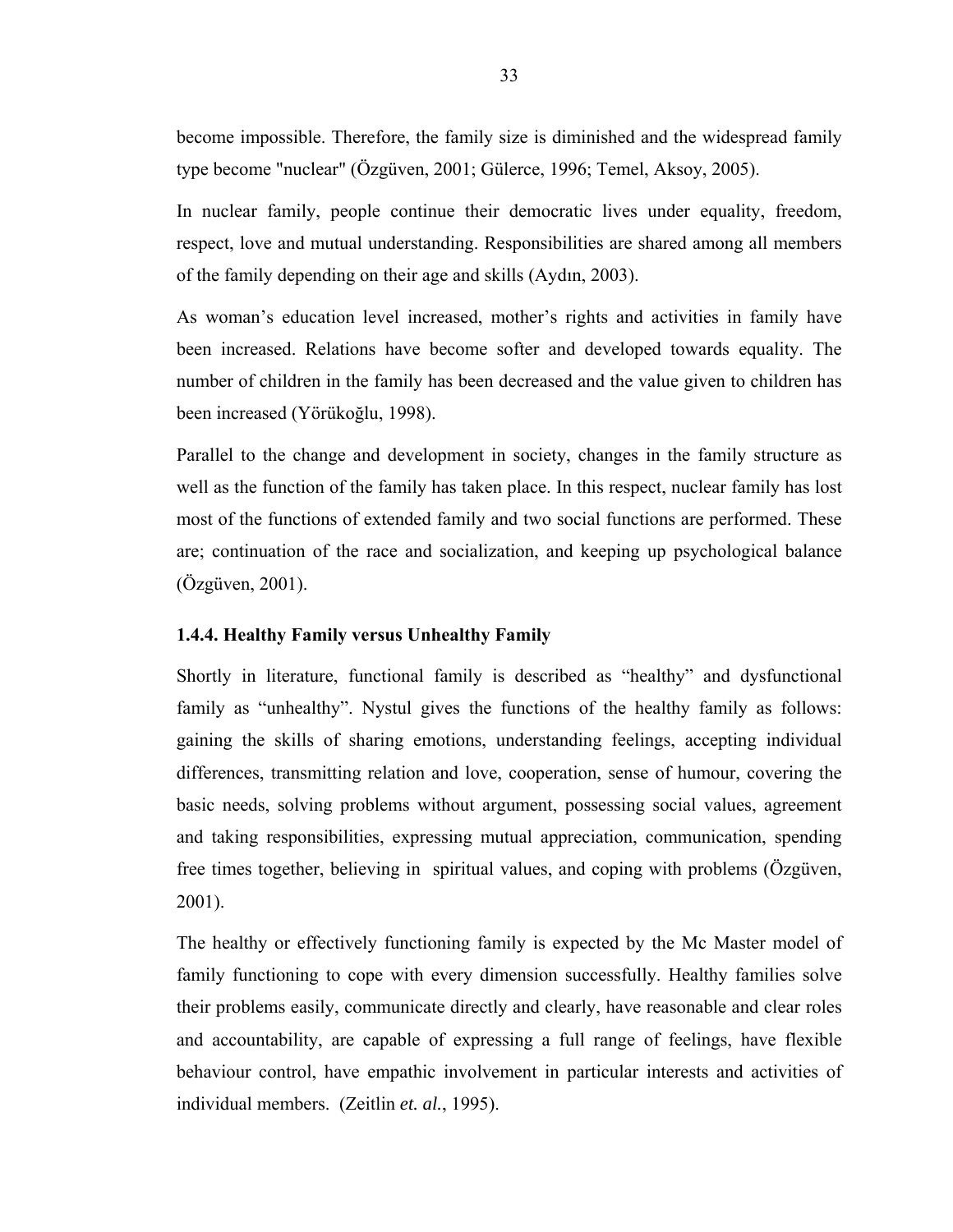Five characteristics of family functioning was identified by Jerry M. Lewis and his colleagues as followings:

- Mutual affection and trust in one another and the community
- Respect for individual differences in perception and feelings.
- The ability to communicate
- The ability to accept loss
- Clear-cut boundaries between parents and children (Hyde, 2001).

According to Ackerman (1967), healthy family members could perceive themselves spiritually and could fully express themselves to the others. They could look at the events from different viewpoints. Healthy family members could perceive other people as sympathetic. They are realistic, flexible, and creative and they could reasonably solve their problems.

According to Bowen (1981), members of a healthy family lead their lives according to their aims and values. For this reason, they do not affect others. Differentiated self develops in family members. This happens in a mental process rather than an emotional process.

According to Satır (1981), mature family members respect themselves and they have positive personality perception. They accept all of their bodies, fantasies, functions, thoughts, feelings, behaviours, faults and achievements. Family members can freely express their own ideas, expectations and fears without any worry (Nazlı, 2001).

In healthy family, duties are completed fully and appropriately. Family has three main duties:

- a) Family is a legal unit that meets the partners' emotional and sexual needs.
- b) Family is a group of people that has common aim, profit, beliefs and rules.
- c) Family is the environment where children are fed, looked after and educated (Yörükoğlu, 1998).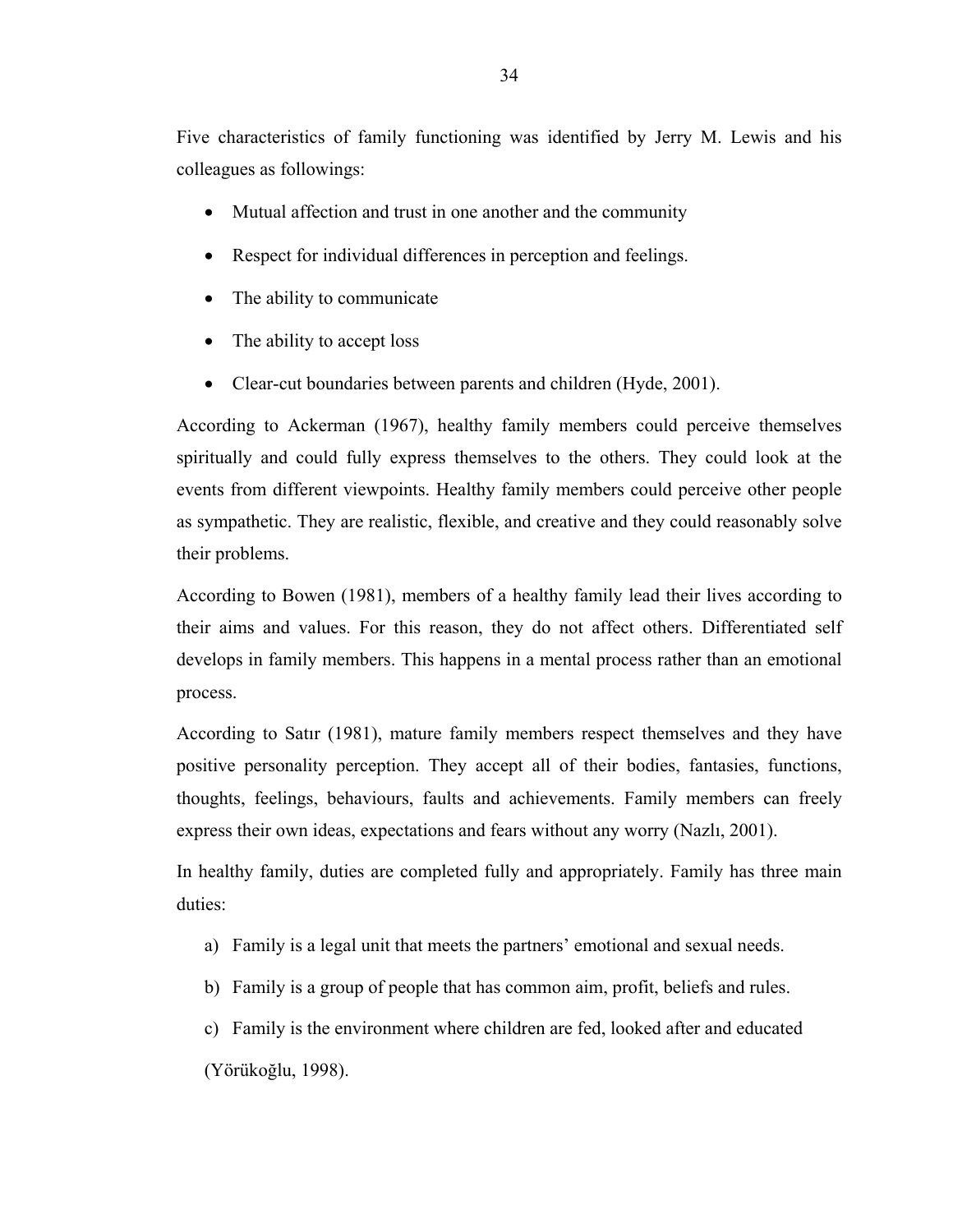In healthy families, it is known and accepted that every child has his/her unique personality. In healthy family there is unconditional love. There is a healthy communication and dialogue between members of the family especially between mother-father and children. Socialization is firstly obtained in the family environment. For this reason, as a structure, family and relations in the family have an important effect on the children (Özgüven, 2001; Dikeçligil, Çiğdem, 1991).

As healthy families succeed to stay in balance, unhealthy families can not succeed this. While they deal with regular duties, they may not be successful. The general atmosphere in the family is argumentative, irregular and there can be physical and psychological symptoms in family interactions (Nazlı, 2001).

In unhealthy families, no one listens to the other and therefore healthy communication is not established. Relations between individuals depend on the basis of fear and hate. In these families there is conditional love. Conflicting tendencies, misunderstandings, irritabilities and vexations reveal. If a family member expects his/her requests to be understood by everybody without an explanation, then disappointment, reproaches and tension become unavoidable. A selfish member that insists to prioritize his/her needs gives rise to arguments (Yörükoğlu, 1998, Özgüven, 2001).

In discrete families, members have independent and autonomous functions. Family members are loosely connected to each other. There is an insufficient and unhealthy communication in these families, because members do not learn how to communicate in the family. This communication problem causes problem in exchanging feelings in the family. In this kind of families, members are under risk of showing lots of problematic behaviours (Nazlı, 2001; Kulaksızoğlu*,* 2004; Zeitlin *et. al.*, 1995).

At unhealthy families, it is not known and accepted that every child has his/her own personality; can be different in capacity, ability, natural tendencies and interests. In connection with this, children grown up in unhealthy family environment do not develop normally. When they become adults, they form unhealthy families for their children (Özgüven, 2001). On the other hand dysfunctional relationships have been considered to play an important part in the onset and maintenance of psychiatric disorders, particularly depression (Wilhelm, Boyce, Brownhill, 2000).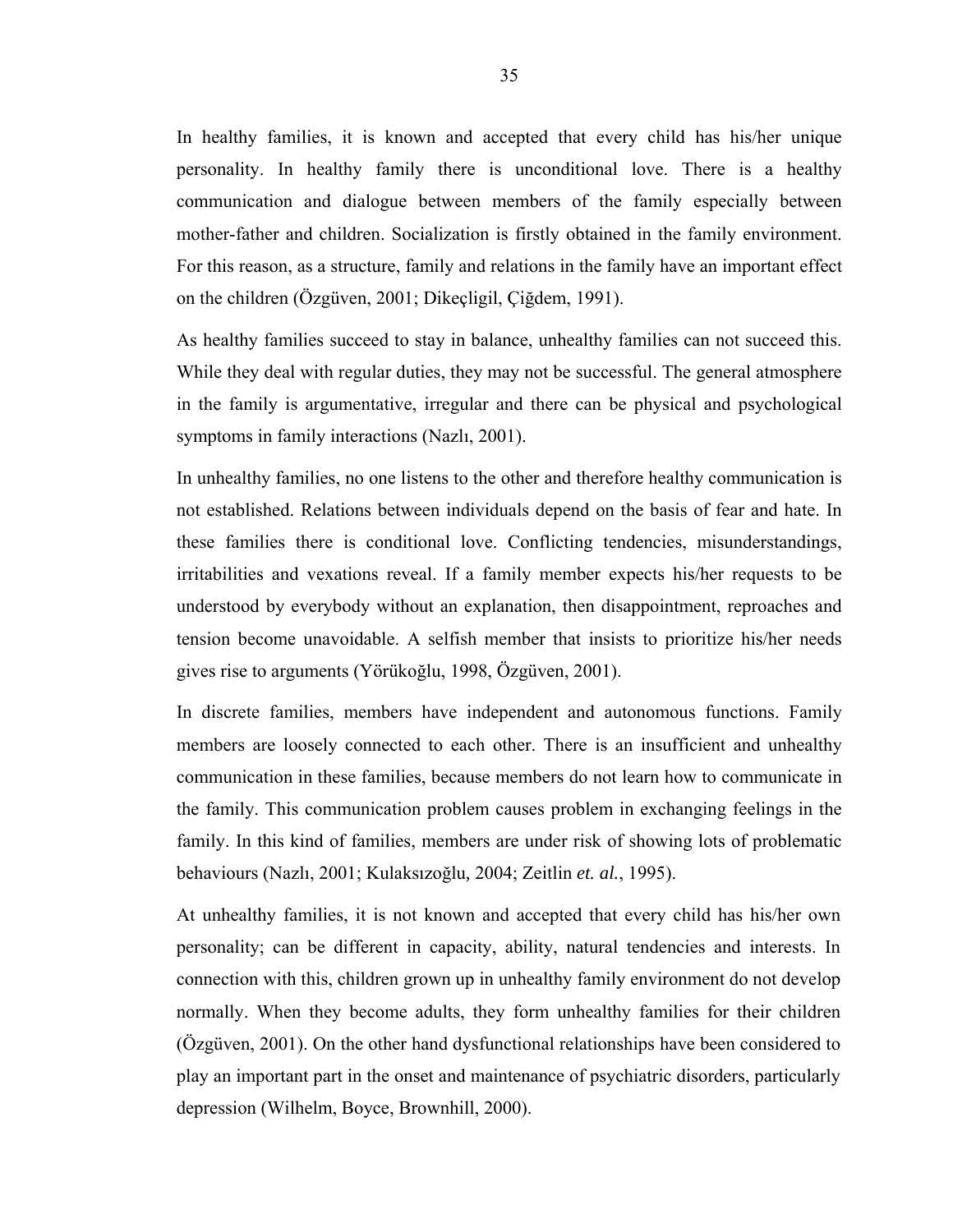#### **1.4.5. Parenting Styles**

#### **1.4.5.1. Authoritarian Parents:**

Authoritarian parents are demanding, and for them immediate obeying is the most wanted child characteristic. Family environment is stressed and relations are hostile. Children's trust to him/her is removed and this is an attitude that disregards his/her personality. Plenty of criticism, scolding and beating are present. Family members do not show the sign of listening or understanding each other and do not investigate his/her behaviour (Dacey, Travers, 1999; Yörükoğlu, 2000; Aydın, 2003).

#### **1.4.5.2. Authoritative Parents**

Authoritative parents respond to their children's wishes and needs. They expect mature behavior and will enforce rule, however they also encourage independence and search potential of their children.

Child is no doubt accepted as an important person in the family and father-mother are sensitive to child's needs. Father and mother having tolerance to their children means they let their children, except some restrictions, able to succeed their wishes as the way they wanted. In this kind of families, there are mutual rights, responsibilities and rules. People are aware of this. Love shown to the child does not make him/her dependent, is moderate and it is an approach that gives chance to the development of balanced personality (Kırkıncıoğlu, 1999; Aydın, 2003; Dacey, Travers, 1999; Cüceloğlu, 1999).

# **1.4.5.3. Permissive Parents**

In this kind of families, children have authority on mother and father and they show little respect to them. Children make almost all of their decisions. Also, in this kind of families depending on the excessive tolerance, children never learn what is true and what is wrong. No limits are drawn to the child and child is never punished (Kırkıncıoğlu, 1999; Aydın, 2003; Dacey, Travers, 1999; Cüceloğlu, 1999).

Generally, according to experimental studies, the most effective parenting involves consistency and reward for good behavior while punishment for unwanted behavior.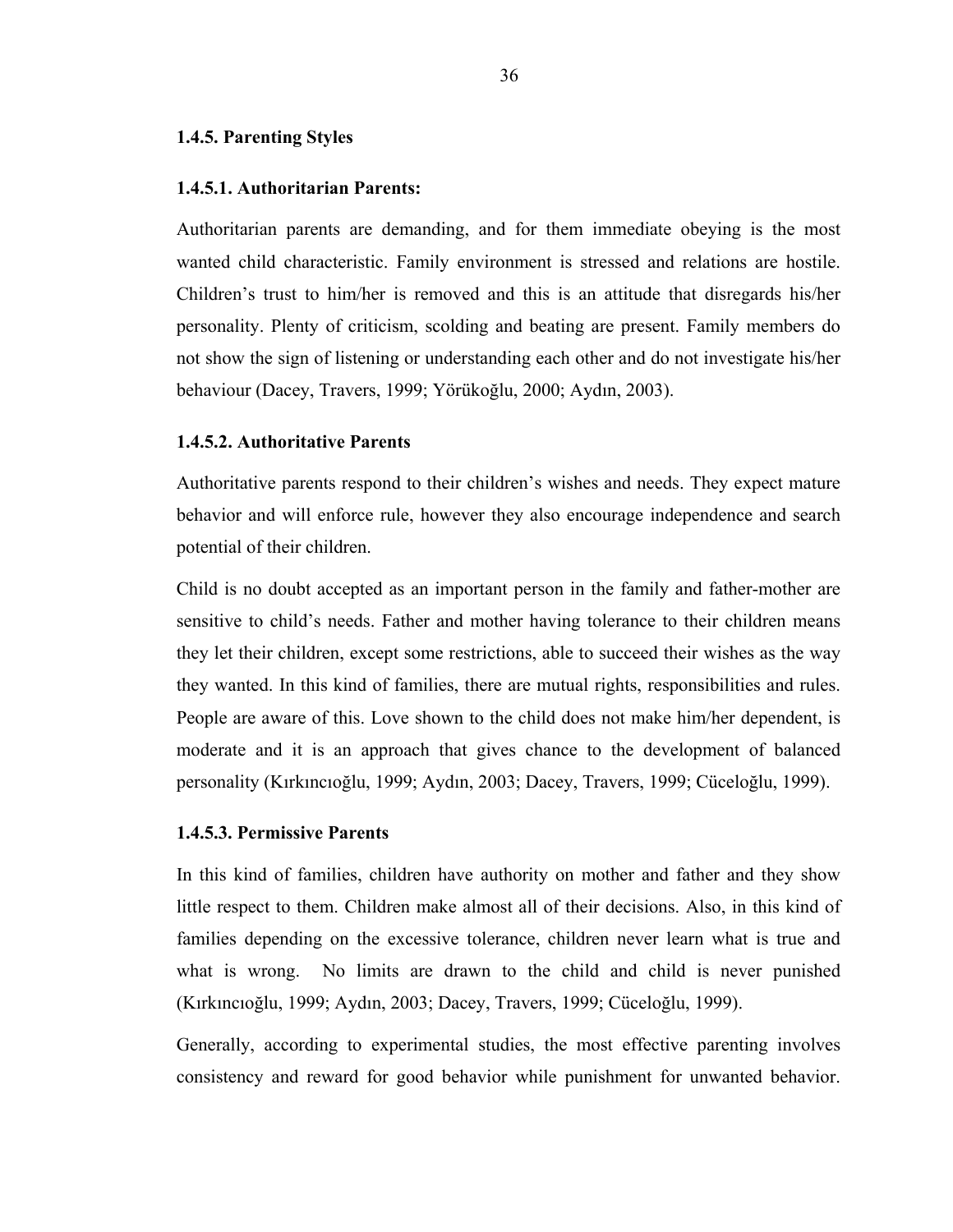However both should occur in a warm and loving environment context (Kaplan, Grebb, Sadock, 1994).

#### **1.5. Adolescence and Family**

In family, which is a dynamic system, the interaction between members affects all of the family members; discomfort in one of the members not only affects that person but also affects the whole system (Özgüven, 2001).

There are a lot of factors that positively or negatively affects and directs communication in family. These factors are as active and important as the environment that the person communicates. The values that the person possesses, the differences in temperament and personality structure, economical problems and socio-cultural values are the main causes (Girgin, 2006).

Love and affection are superior as defining features of families across all age groups, and married two- parent households with children are nearly universally accepted. According to adolescents, families do not require legal marriage and encompass a wide range of groupings; however they do not actually accept family members who are not living together and who does not have children (Pryor, Rodgers, 2001).

Parents and adolescents less frequently interact with each other compared with the times in middle childhood. According to some researches, the occurrence of this distance in parent-adolescent relations has great functional value for adolescents. This distancing fosters the individuation of adolescents from their parents, allows them to try more things on their own competences and gives confidence in their abilities (Salkind, 2001).

The need for the realization of how the adolescents are dependent on their family makes them feel a constant tension on them to break away from their families. While keeping parental and family ties, adolescents simultaneously try to establish their own private identity (Papalia, Olds, 1992; Kulaksızoğlu, 2004). While adolescent passes from being childish dependant into free adult condition, socialization period inclines depending mostly on the family structure that the adolescent lives in. (gençlik) Adolescent try to establish a personal identity, become independent from their parents but they stay close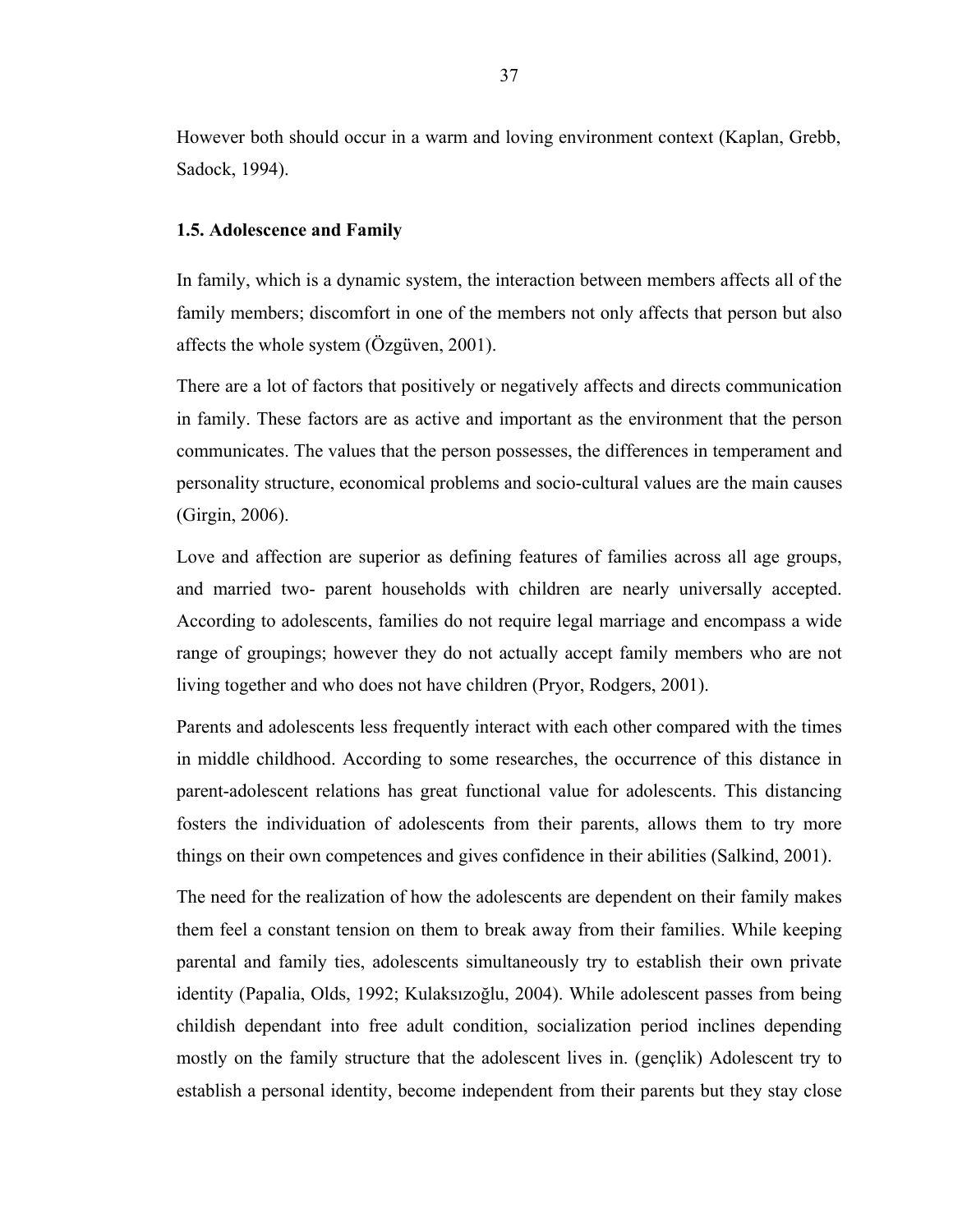enough to the family structure. They often look themselves through the views of their friends, and any change in appearance, dress code, or behaviour can result in decreased self-esteem (Kaplan, Grebb, Sadock, 1994).

Before adolescents prove themselves or to be obliged to be a perfect adult, they want to be loved and accepted by their parents without any condition. When adolescents are continuously criticized, they tell that they are feeling in difficult condition and adolescents want to be listened and understood by their parents. According to adolescents, parents that show interest and willing to help and support when needed, creates the feeling that they are loved and protected (Özbay, Öztürk, 1992).

When adolescent and parents insist on their own opinions, depression period becomes unbearable to both adolescent and parents. Adolescents despise their father and mother on their thoughts. Generally, they tend to regard their parents as old minded. Adolescents feel that they are superior to their parents. This causes decrease of adolescent's respect to their parents (Çakmaklı, 1999).

During adolescence period the relations of parent-child do change. As physical maturation of adolescence increases, they often look for more independence and autonomy. They may begin to question family roles and rules that could lead to conflicts particularly on dress, appearance, tasks and dating issues (Salkind, 2001).

Nowadays, adolescents tend to be related to only father-mother rather than wide family members like grandmother-grandfather, paternal or maternal aunt, uncle and cousins. In our community, changes in values cause indefiniteness in adolescent's duties and responsibilities and make it difficult to them to adapt these changes. In this situation, "generation conflict" fact appears (Temel, Aksoy, 2005).

When adolescent is at home, arguments and tension in family is further observed. One of the reasons of these difficulties is caused because the parents do not know what their children want and children do not know what their parents want. Generally, youths in their adolescence period are not being understood by their parents and this is also confirmed by the mothers and fathers. Actually, adolescents in fluctuating feelings, in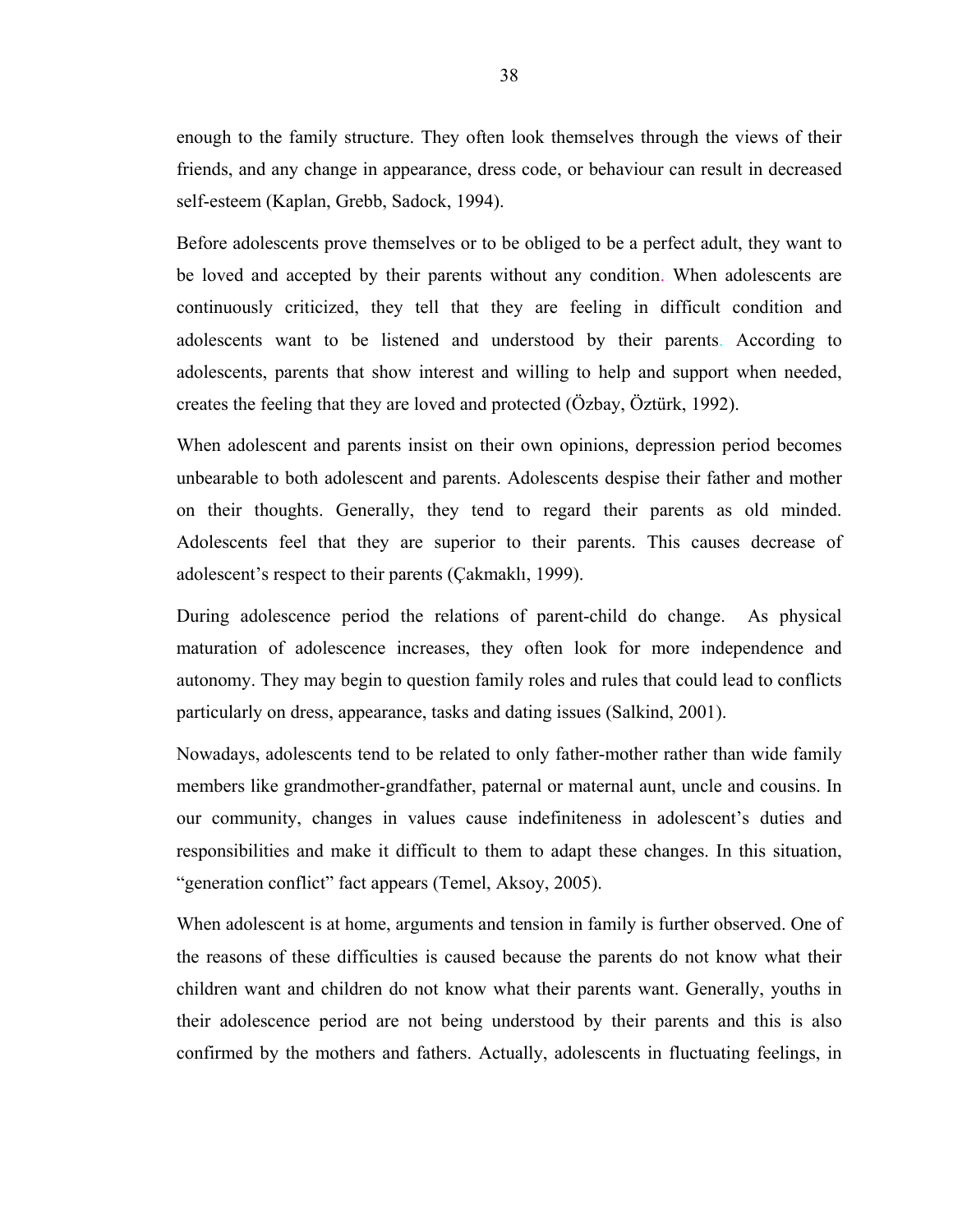changing thoughts and actions are not an easily understandable person (Öztürk, 2001; Nazlı, 2001).

The second reason is that adolescent's aggressive, demanding and autonomous requirements come out. This autonomous requirements progress in three areas;

- a) Behavioral Autonomy: When adolescent's activities out of home increases, their desire to be more independent increases. When some of these activities are not accepted by the parents, arguments arise.
- b) Emotional Autonomy: This means that adolescent's need to decrease or change their strong emotional relation to their parents. New relation forms are developed instead of the decrease or cease of their relation to their family.
- c) Value Autonomy: Formation of the person's own value systems starts in adolescence period, but this period in adolescents is defined as they start to take decisions related to their own family and their relations (Nazlı, 2001; Özbay, Öztürk, 1992).

According to some evidence, adolescents who believe their parents are not supplying them enough "space"- parents that fail to loosen their restricting quality and power have tendency to acquire more extreme peer orientations and to look for more opportunities for peer advice (Zanden, 1997).

The association between a range of family problems and child and adolescent psychiatric disorders have long been widely accepted (Tamplin, Goodyer, 2001).

The development of key psychosocial resources could be disrupted by the lack of parental support during childhood. More specially, early parental support is believed to be linked to the development of current supportive social relationships, a sense of personal control and a sense of self-worth. Both mental and physical health outcomes are associated with each of these key psychosocial consequences of early parental support (Shaw *et. al.,* 2004).

Parental support is defined as rearing adolescents through parental behaviours such as general support, encouragement, praise, or physical affection. The well being of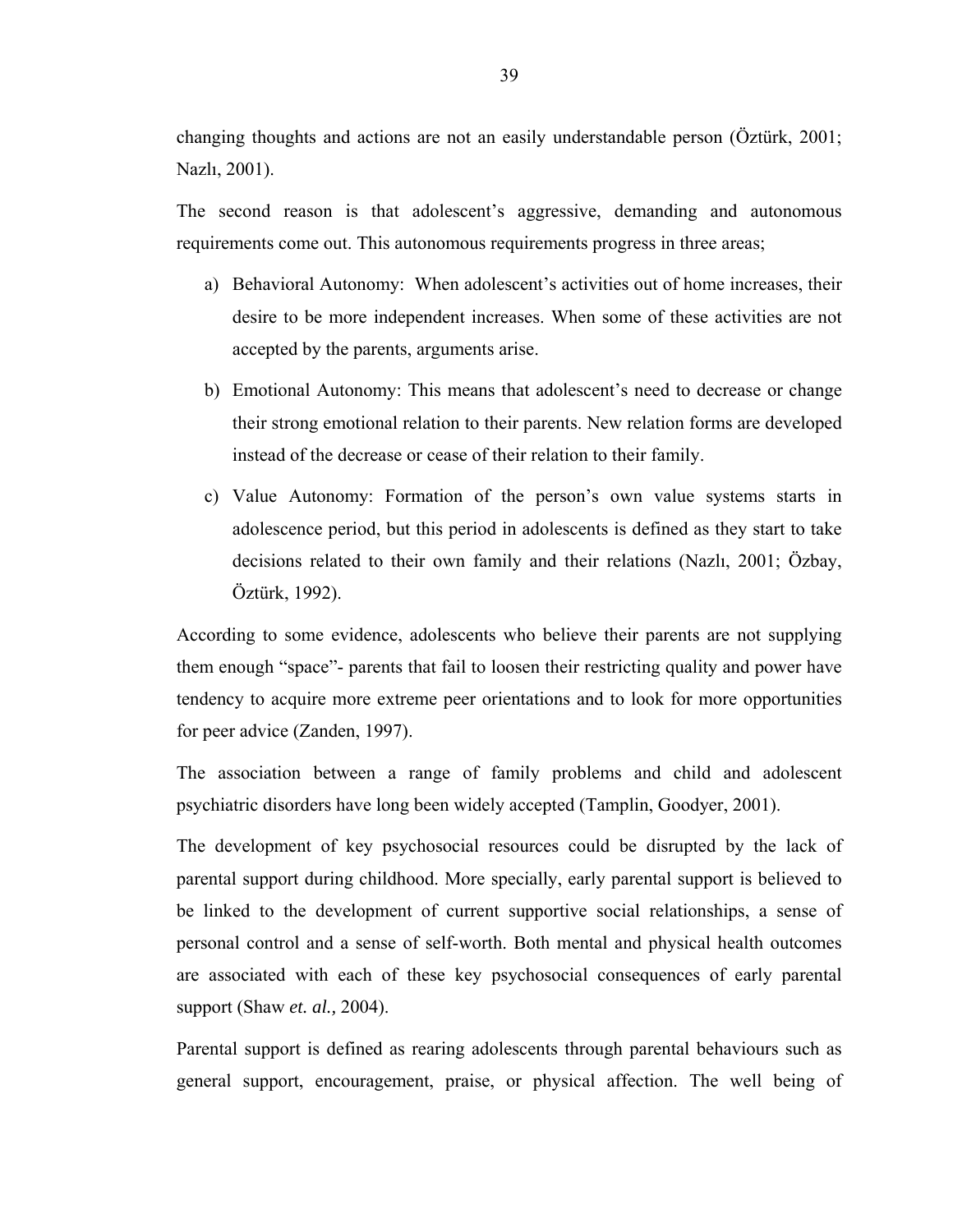adolescent such as general competence, identity achievement, academic success and self-esteem, family life satisfaction, and career self-efficacy are positively related by parental support. However, parental support is negatively related to alcohol misuse, problems in identity or in peer relationship, diet disorders and depressed affect (Henry *et. al.*, 2006).

Development of depressogenic schemata and attribution styles are significantly theorized to be affected by the insecure attachment to the parents. Child characteristics with poor parent relations could result in a cycle of difficulties with friends that may form a susceptibility factor for depression (Armsten *et.al.*, 1990).

It has been found by the investigation carried out by Cecilia A. Essau that parent attachment was significantly lower among the depressed (pure or comorbid) than among the adolescents without any disorder. Parent alienation was significantly higher in the depressed than the nondisordered adolescents and scores related to parent communication and trust were significantly lower (Essau, 2004; Wilhelm, Boyce, Brownhill, 2000). According to the study carried out by Kaslow, Rehm, & Siegel (1984), self-described depressed children explained their parents as less vacant and less nutriting than nondepressed children did (Kaslow, Rehm, Siegel, 1984).

In psychiatric cases, family studies on child and adolescent have also produced conflicting result on wheter interactions of dysfunctional family vary between depression and other psychiatric diagnoses. According to Friedman, McDermut, Solomon, Ryan, Keitner & Miller, general stressor that is reflected in poor family functioning is thought to be caused by a family member with any psychiatric illness (Tamplin, Goodyer, 2001; Keithner *et. al.,* 1995).

The quality of parent-adolescent relationships is one obvious candidate. According to a research, negative relationships with parents are associated with adolescent depression and aggression. Especially perceived parental rejection is one of the negative relationship factor. Perceived parental rejection is defined as an adolescent's belief that his or her parent is not concerned or interested in him or her as a person. Perceived parental rejection has been demonstrated to be related to adolescent depression (Hale *et. al.,* 2005).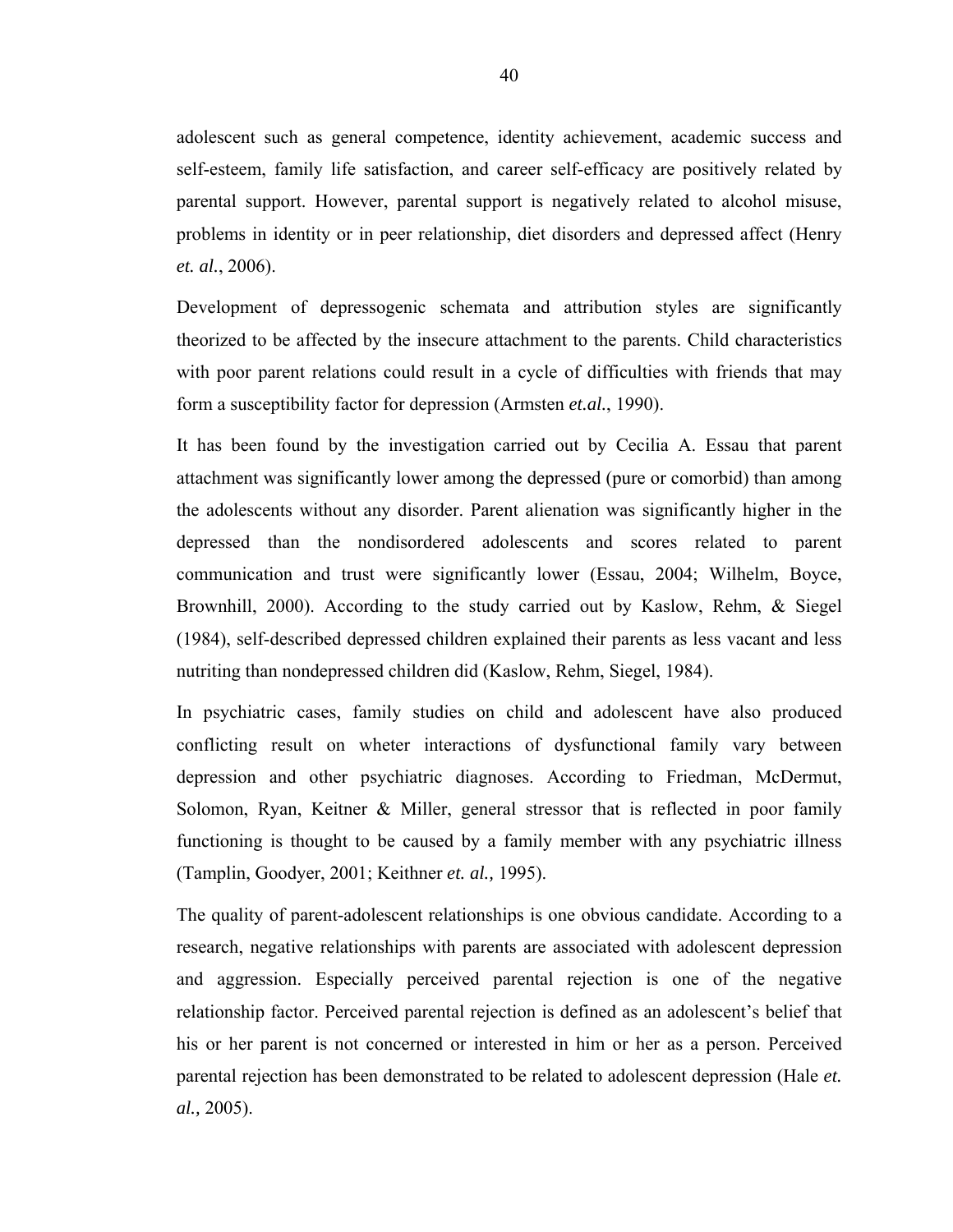According to Montemayor's foundation, adolescents had three times more conflicts with their mother than their father. Male adolescents had less conflicts than females. Most of the conflicts that females had with their mothers were longer and more intense than they had with their fathers. Also, females had longer and more intense conflicts compared with those reported by males (Fallon, Bowles, 1997).

In the context of family cohesion and adaptability the one of the study concluded that, correlations has shown that low cohesion was associated with depressive symptoms for both parents and adolescents (Prange *et. al.,* 1992). In the investigations on the family functioning it is observed that researches concentrates especially on the adolescence period. According to the investigations, committing suicide in adolescent has been shown to be related to the non-functional family (Nazlı, 2001).

#### **1.6. The Importance of the Study**

Depression is an increasing psychiatric disorder in our country, Turkey and throughout the world. Depression is the most prevalent mental disorder among adolescents (Karaveli, 2000). The attention is drawn to the relation between the family functioning and depression in the researches carried out in Turkey and foreign countries. It is determined that the results support the presence of the relation between defects in the family functioning and depression. While the number of researches in Turkey using Family Evaluation Measures is limited, there is not any research carried out in this area in our country (Karaveli, 2000).

During the last years various investigations have been carried out on depression in the world and a lot of results have been obtained. As we look at the recent researches on this area, physical and psychological factors are mentioned as causes of depression. When we look at the physical causes of depression, heredity and hormonal effects attract our attention. In addition to this, environmental factors especially relation of father-mother with adolescent attract attention among the psychological causes.

Interpersonal difficulties and lack of social support play an important role in depressive disorders. Interpersonal stress is an important risk factor in depression, and social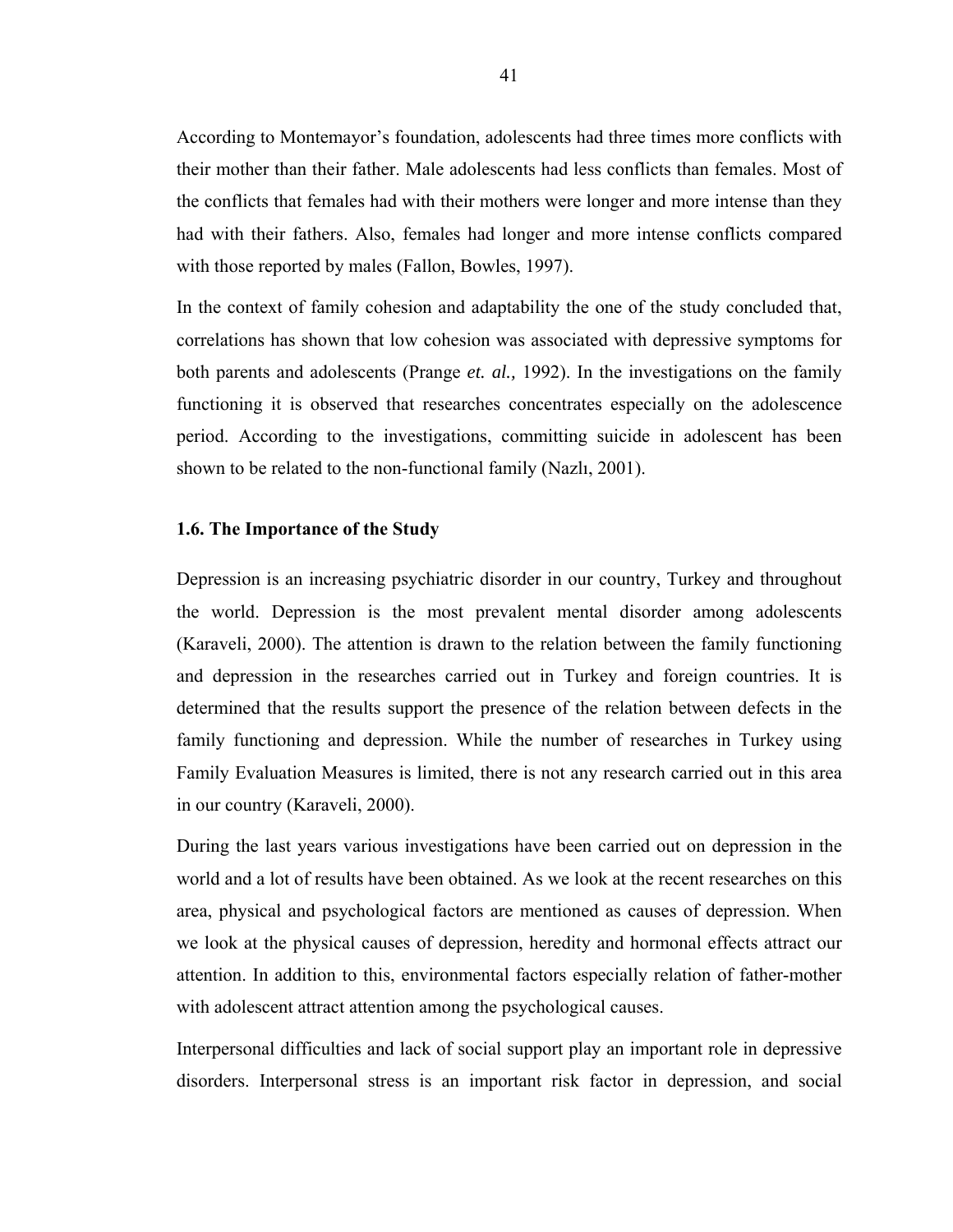support is an important protective factor (Joiner, Coyne, 2000). Since primary social support of adolescents is given by the family, researches on the relation between adolescence depression and family structure is found in the literature. Taking this reality as a starting point, in the light of the references, we aim to investigate the relation between family structure and depression in adolescents in our country.

### **1.7. The Purpose and the Problem Statements of the Study**

Basic aim in this study is the investigation of the relation between family function and depression in adolescents. The theoretical frame of this study is to take family function and problem areas defined by and related to the Mc Master Family Function Model as a basis. Family function and problem areas are the followings: Problem Solving, Communication, Roles, Affective Responsiveness, Affective Involvement and Behaviour Control.

Relation between family functions and depression has been mentioned in a lot of researches carried out in Turkey and the world. Family structure and function is directly related with depression. As a result of hormonal and psychological causes, especially together with the adolescent's stormy period, adolescent's risk of depression becomes much more. Therefore we aim to investigate the relation between depression and family function in adolescents.

The problem statements of the research can be summarized as follows:

- 1. The main hypothesis of this study is to investigate whether defects in family function and relations have an effect on depression among the adolescents or not.
- 2. As the scores of Beck Depression Inventory (BDI) for the adolescents diagnosed with depression increase, the scores taken from subscales of Mc Master Family Assessment Device (FAD) will also increase at an unhealthy direction.
- 3. As the scores of Beck Depression Inventory (BDI) of the adolescents diagnosed for depression increase also the scores of Submissive Acts Scale (SAS) also increase.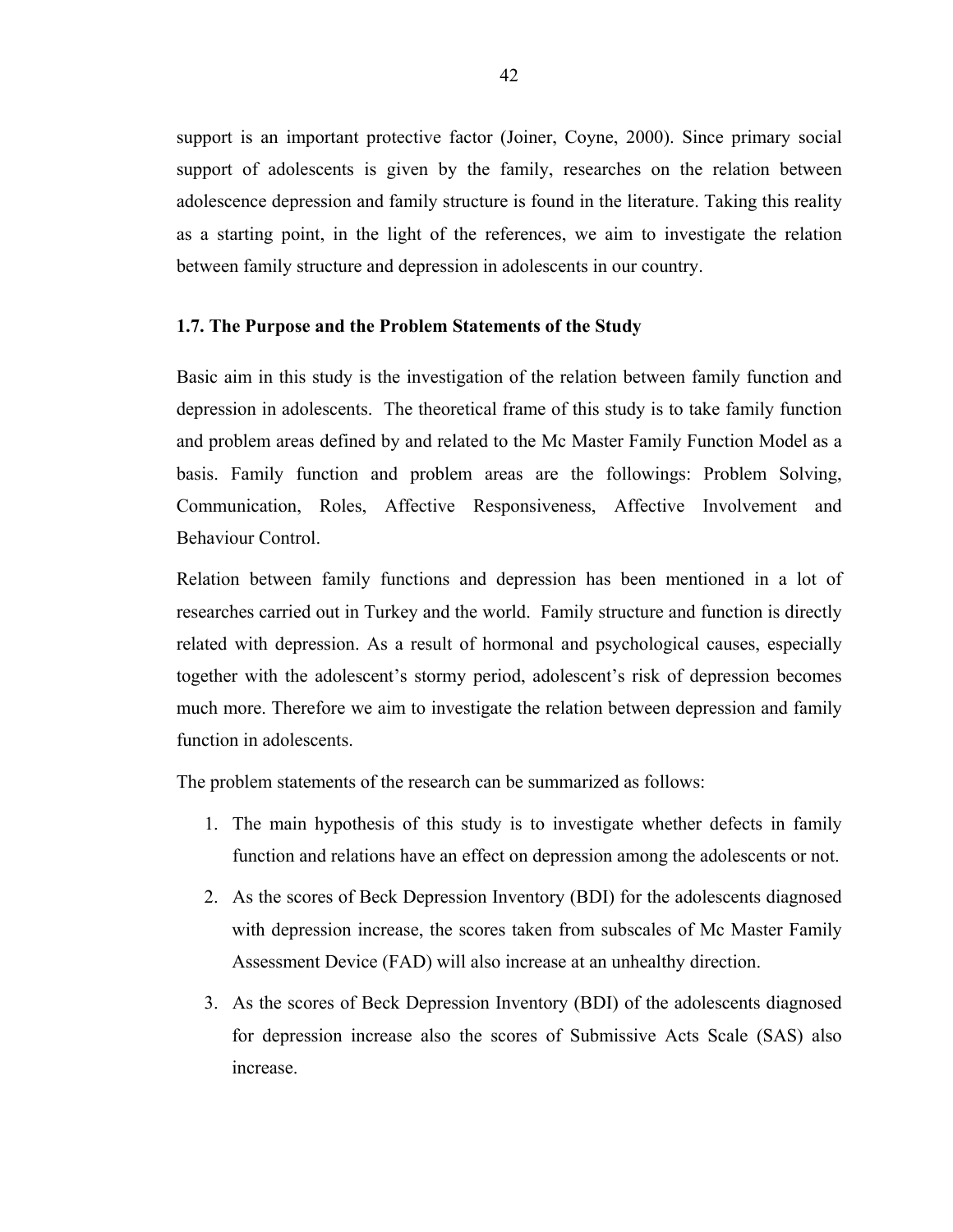- 4. As the scores Beck Depression Inventory (BDI) of the adolescents diagnosed for depression increase the scores of General Health Questionnaire (GHQ28) especially the subscale related to depression will also increase.
- 5. The scores of the depressive adolescents at four measures (BDI, FAD, GHQ28, and SAS); will be higher compared with the control group.

## **1.8. Limitations**

- 1. The sample of the study is limited with 82 students who study at universities in TRNC.
- 2. The students have families with only middle or higher socio-economical status and education.
- 3. In this study only the perception of the family functions of the adolescents are investigated, the perception of family members can give different points of view.

### **1.9. Definitions**

**Major Depression:** Disorder that include five (or more) symptoms such as depressed mood, loss of interest, weight loss or gain, insomnia or hypersomnia, psychomotor agitation or retardation, fatigue or loss of energy, feeling worthless or guilty, concentration problems, thoughts of death, suicidal ideation or suicide attempt or specific plan for commit suicide that continue for at least two weeks.

**Adolescence:** It is a time of change that takes many forms, covering the physical, social and psychological areas and outlines the transition from childhood to adulthood.

**Family:** Family is formed of people mostly living together and that have a blood tie, marriage and kinship relationship via other legal ways; a unit that every person's sexual, psychological, social and economical needs are covered and their adaptation and participation to the society is supplied and arranged.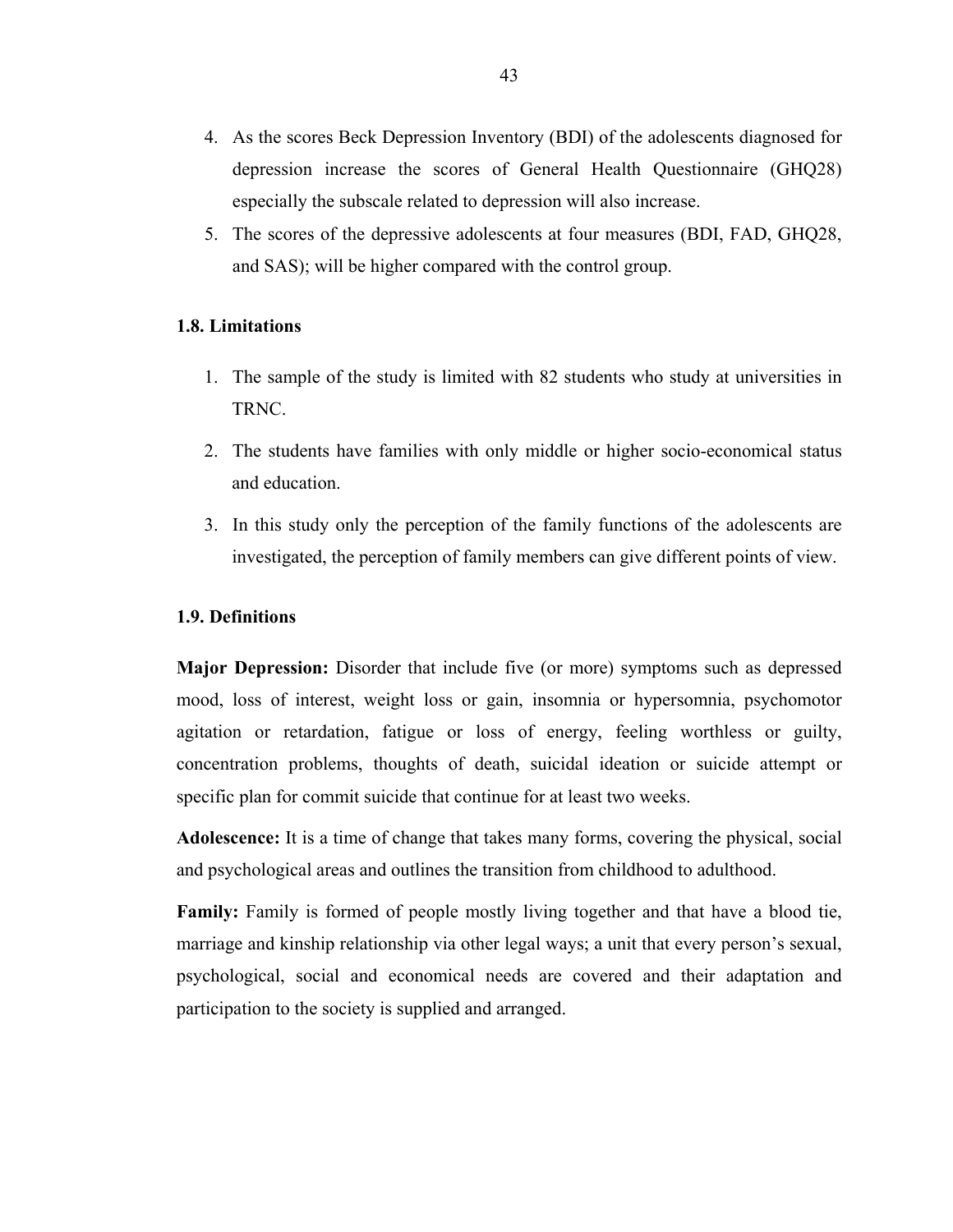**Family Functioning:** The family functioning involves that cover members physical needs, develop autonomy in children, balance and supply development on the personalities of mother and father.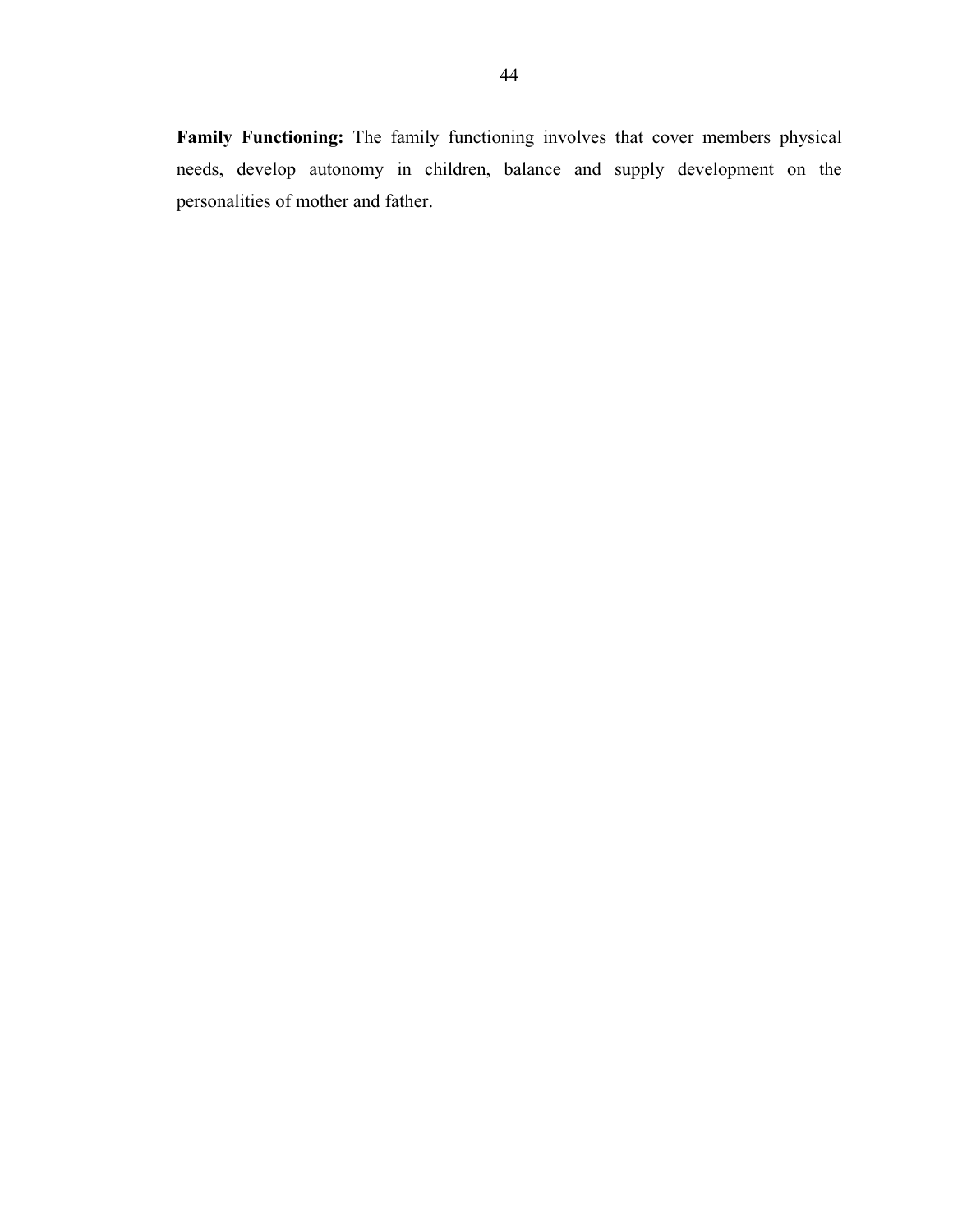# **2. METHOD OF THE STUDY**

## **2.1. The Sample of the Study**

Experimental group formed from 30 adolescents that fulfill the following criteria and who have applied to the Psychological Counseling and Guidance Service of Cyprus International University and outpatient unit of Barış Psychiatric State Hospital come from Turkey.

- Diagnosed as Major Depression according to DSM IV criteria.
- Scoring 14 or more at Beck Depression Inventory (BDI).
- Not having a significant medical disease.
- Not having alcohol or drug abuse.
- Not receiving drug treatment during the research period.
- Not diagnosed for any psychiatric disorder other than Major Depression.
- 18-24 age group

Control group formed from 52 volunteer first class students of Cyprus International University taking the psychology course, they were from different departments and come from Turkey. Adolescents at control group are designated according to the following criteria.

- Not previously diagnosed for or received any help for a psychiatric disorder.
- Scoring ten (10) or less at Beck Depression Inventory (BDI).
- Not having a significant medical illness.
- Not having alcohol or drug abuse.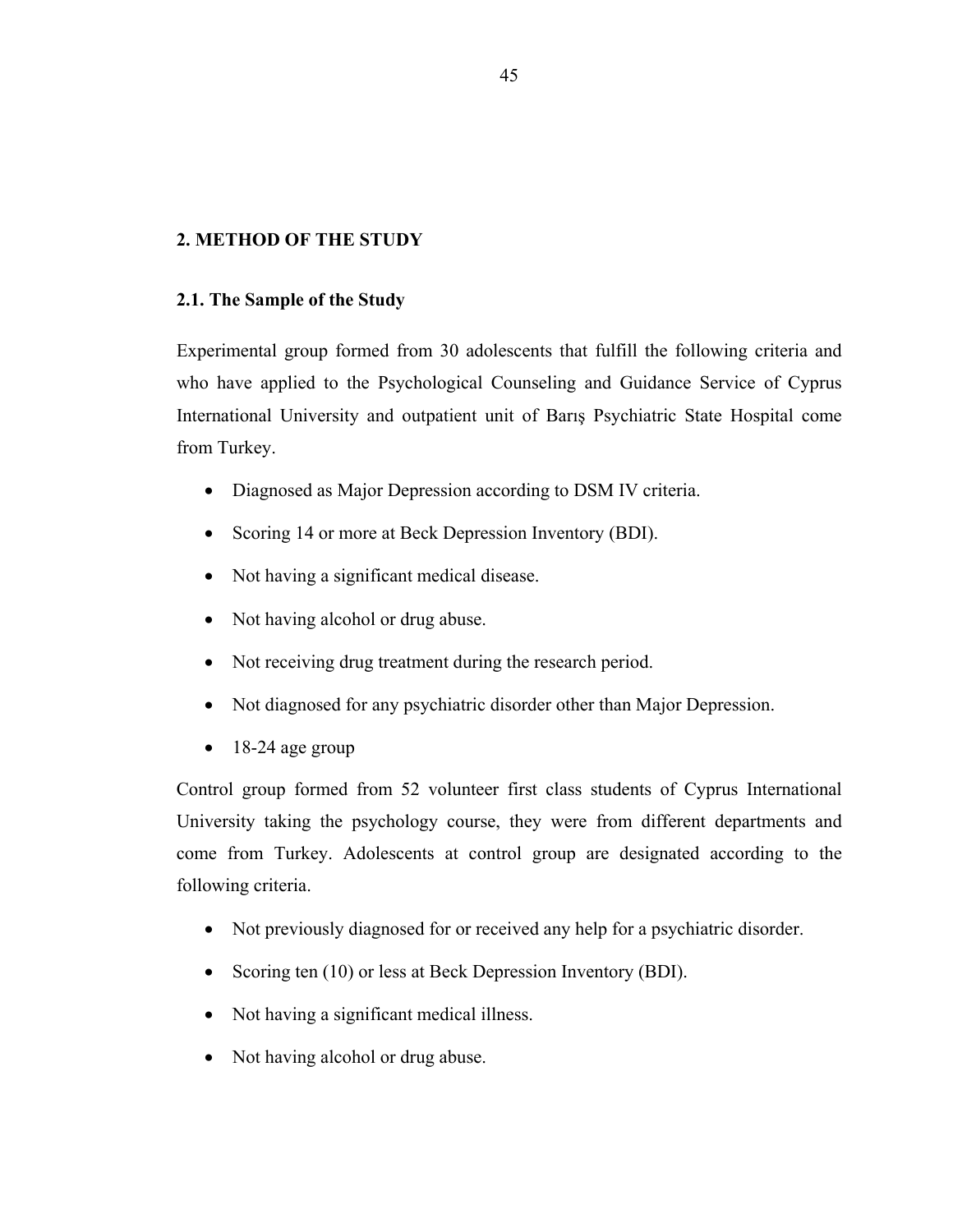## **2.2. Instruments**

In the collection of data in this study: Beck Depression Inventory (BDI), Mc Master Family Assessment Device (FAD), General Health Questionnaire (GHQ28), Submissive Acts Scale (SAS) and Biographic and Demographic Information Form are used.

# **2.2.1. Beck Depression Inventory (BDI):**

BDI measures the emotional, somatic, cognitive and symptoms depending on motivation; it is used mostly at West; not depending on a specific theory and it is formed on the data obtained from clinical observations. First version was created at 1961 and revision was made in 1978 for this tool. It is formed of 21 items. BDI could be applied to the adolescents and adults over 15 years old. There is no time limitation. BDI includes 21 symptom categories:

- Mood
- Pessimism
- Sense of failure
- **Dissatisfaction**
- Feel of guilty
- Sense of punishment
- Hate to him/herself
- Guilt to him/herself
- Wishing to punish him/herself
- Crying attacks
- Irritability
- Social Introversion
- **Instability**
- Body image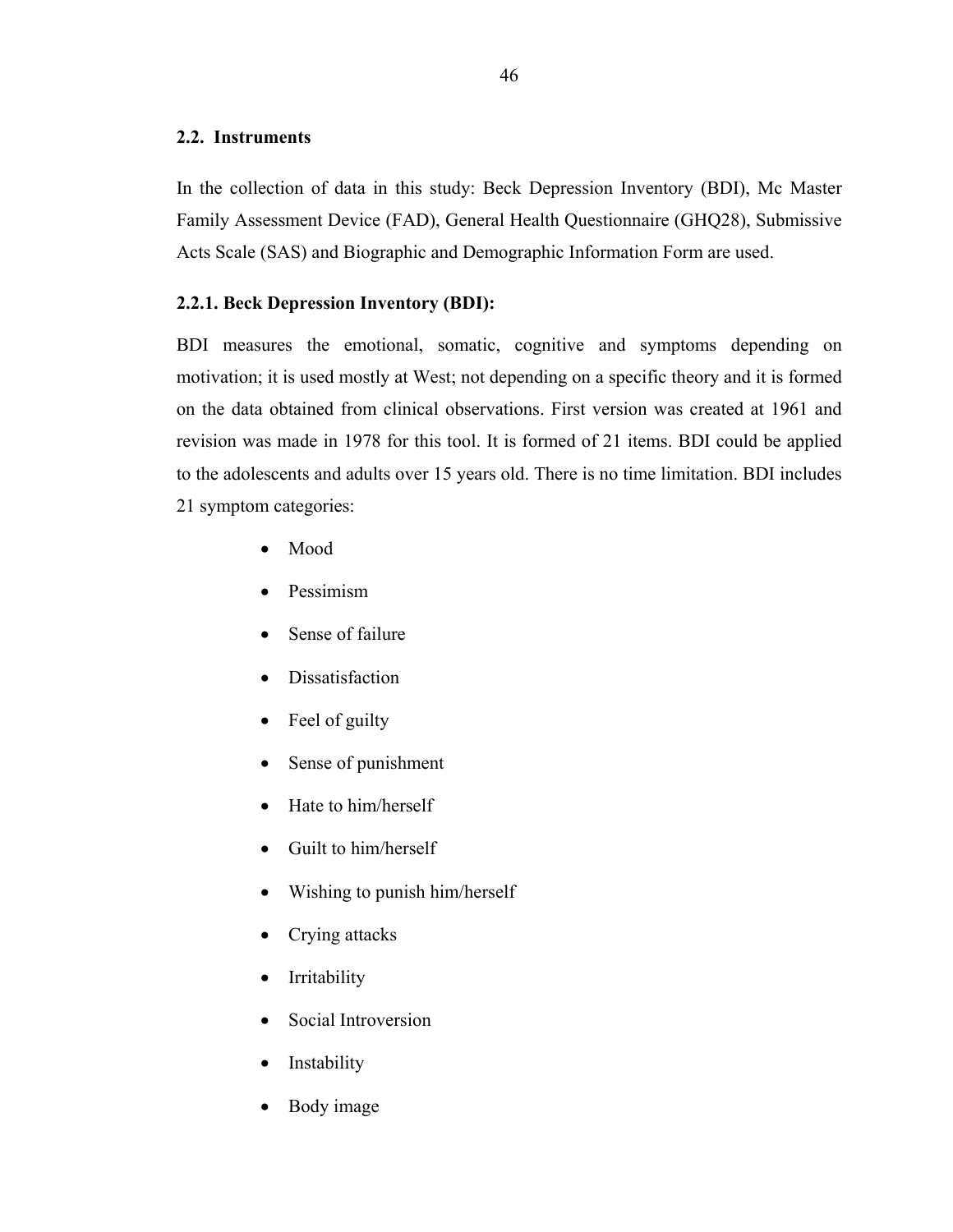- Obstacle of working
- Sleeping disorders
- Feeling tired and exhausted
- Loss of appetite
- Weight loss
- Somatic complaints
- Loss of sexual desire

There are four choices at each of the 21 symptom category in the form. It is requested from the person to select the best sentence that describes how he/she felt during the past week including the application day.

\* Original Form:

1961 form was developed by A. T. Beck, C. H. Ward, M. Mendelson, J. Mock, and Erbaug.

1978 form was developed by A. T. Beck, A. J. Rush, B. F. Shaw and G. Emery.

Reliability: Test-retest reliability: Miller and Seligman discovered that the reliability coefficient is 0.74 with three months interval.

Two-halves test reliability: Reliability coefficient was found as 0.86 at the Beck's study. Also, it was observed that in various studies at the West various types of reliability coefficient ranges between 0.60-0.87.

Validity: Criterion relation to reliability: It was found out that the correlation coefficient is 0.75 when Hamilton Depression Rating Scale was used as criteria. Also, according to validity studies on students at the West, the validity coefficient was discovered to change between 0.65-0.68 range.

\* Turkey Adaptation

Turkey adaptation was made by Buket Tegin (1980).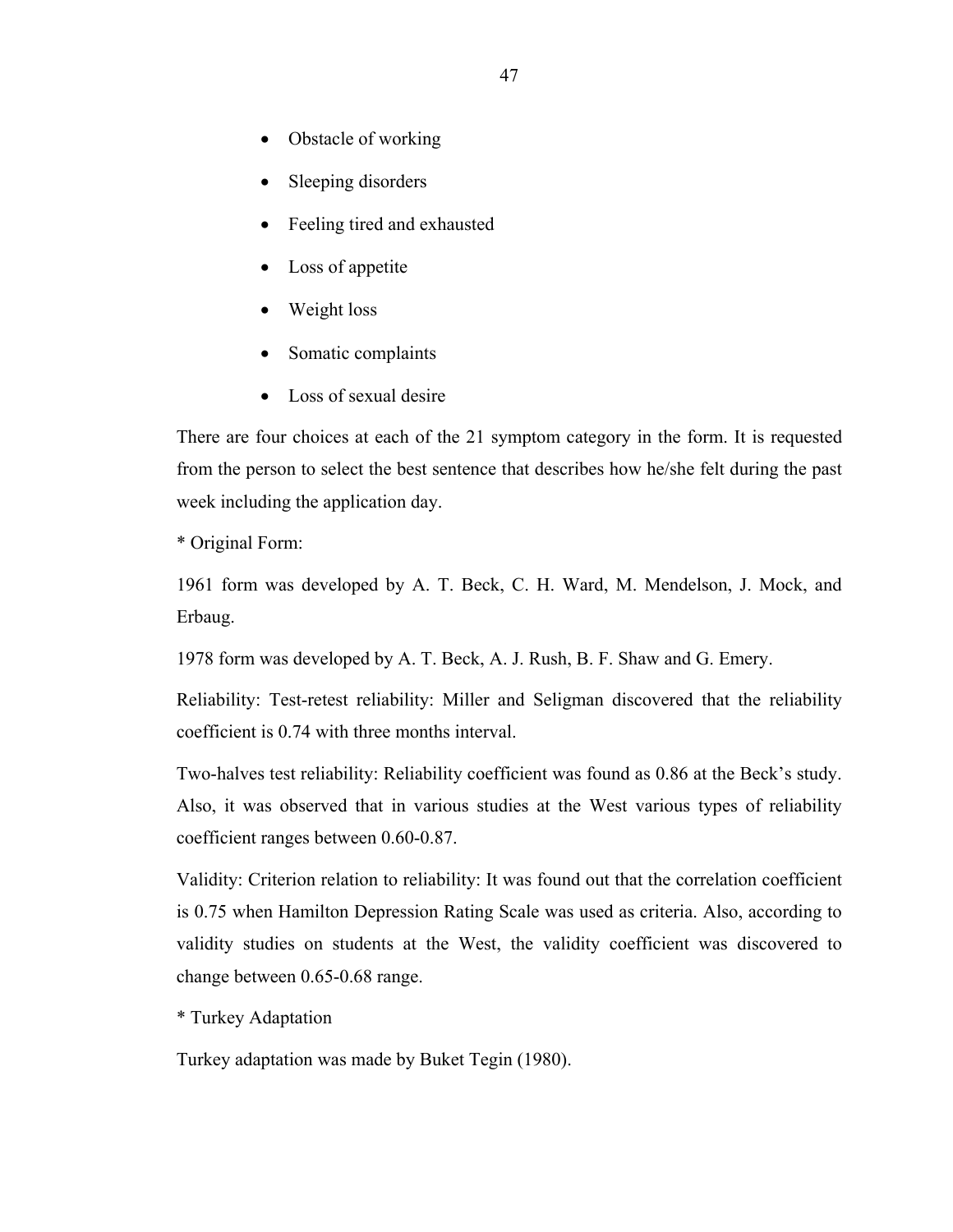Reliability: Half Division Reliability: For this student group, the two-half test reliability of the measure was determined as 0.78 and for 30 depressive patients the coefficient was 0.61.

Test-retest reliability: The scale was applied to 40 social science students twice with two week intervals and test-retest reliability coefficient was found out as 0.65.

Validity: Criterion relation to reliability: The relation between the Beck Depression Inventory (BDI) and Cognitive Reactions Scale points was investigated at normal, depressive and schizophrenic people using Pearson's correlation technique. The correlation coefficient between the previously mentioned test groups are 0.20, 0.52 and 0.33 respectively.

The scores obtained from a selected test person from university students between Beck Depression Inventory (BDI) and Depressive Explanation Style Scale found out to have 0.29 Pearson's correlation. The scores obtained from Beck Depression Inventory (BDI), which is applied to neurotic depressions, and Multiphasic Personality Inventory Depression Scale has 0.77 correlation coefficient. According to a research on depressive tests and university students, the correlation coefficient between Beck Depression Inventory (BDI) and Depressive Explanation Style Scale points of depressive tests was found out 0.55 and the same relation was turn out to be 0.26 at university students (Savaşır, Şahin, 1997).

# **2.2.2. Mc Master Family Assessment Device (FAD)**

This is a measure that aims to determine the family functions (structural and organizational quality, and relations and interactions in the family) as healthy/unhealthy. It could be applied to all family members over 12 years old. The measure is formed of 60 items with seven (7) subtests.

- Problem Solving (6 items)
- Communication (9 items)
- Roles (11 items)
- Affective Responsiveness (6 items)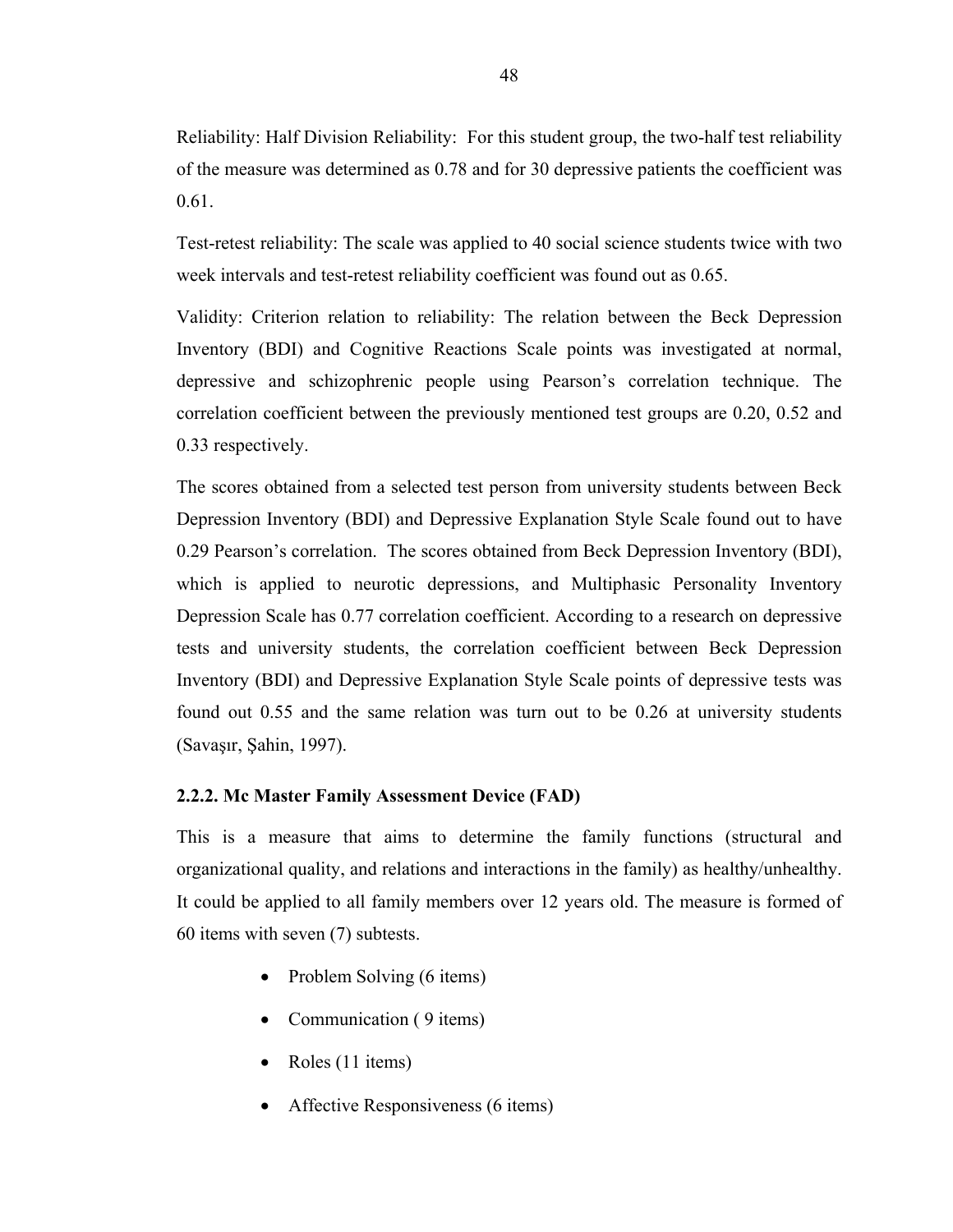- Affective Involvement (7 items)
- Behaviour Control (9 items)
- General Functioning (9 items) (Hinder, Akister; 1995)

FAD has: (a) adequate test-retest reliability, (b) low correlations with social desirability, (c) moderate correlations with other self-report measure of family functioning and (d) differentiates significantly between clinician – rated healthy and unhealthy families (Miller *et. al*., 1985).

\* Original Form:

The measure has been developed with the cooperation of Brown University Medical Faculty Psychiatry and Human Behaviours Department and Butler Hospital. The measure items of Mc Master Family Functioning Model have been formed depending on the clinical practice on the families. Six of the subtests are sub-measures dealt within the model and problem areas in the family functioning are taken up one by one. The seventh measure was developed by Epstein and Bishop (1983) to generally evaluate whether the family is healthy or not. Items were developed via making operational descriptions of every subtest. As a result of first topic test, measure was reduced to 53 questions; randomly questions were selected from every subtest and this event was continued until every sub-dimension internal consistency was increased to 0.70 Cronbach's Alpha Value.

Afterwards, 7 items were added and the question number was increased to 60 with aiming to increase the validity of the three sub-tests without alternating the correlation of the other subtests.

Reliability: Test-retest Reliability: The measure was applied twice to a group with 45 individuals with an interval of 15 days and the obtained correlation coefficient between the two application results was found between 0.66 (problem solving) and 0.76 (affective responsiveness) values.

Internal consistency: Cronbach's Alpha Values were changed between 0.72 and 0.92 values.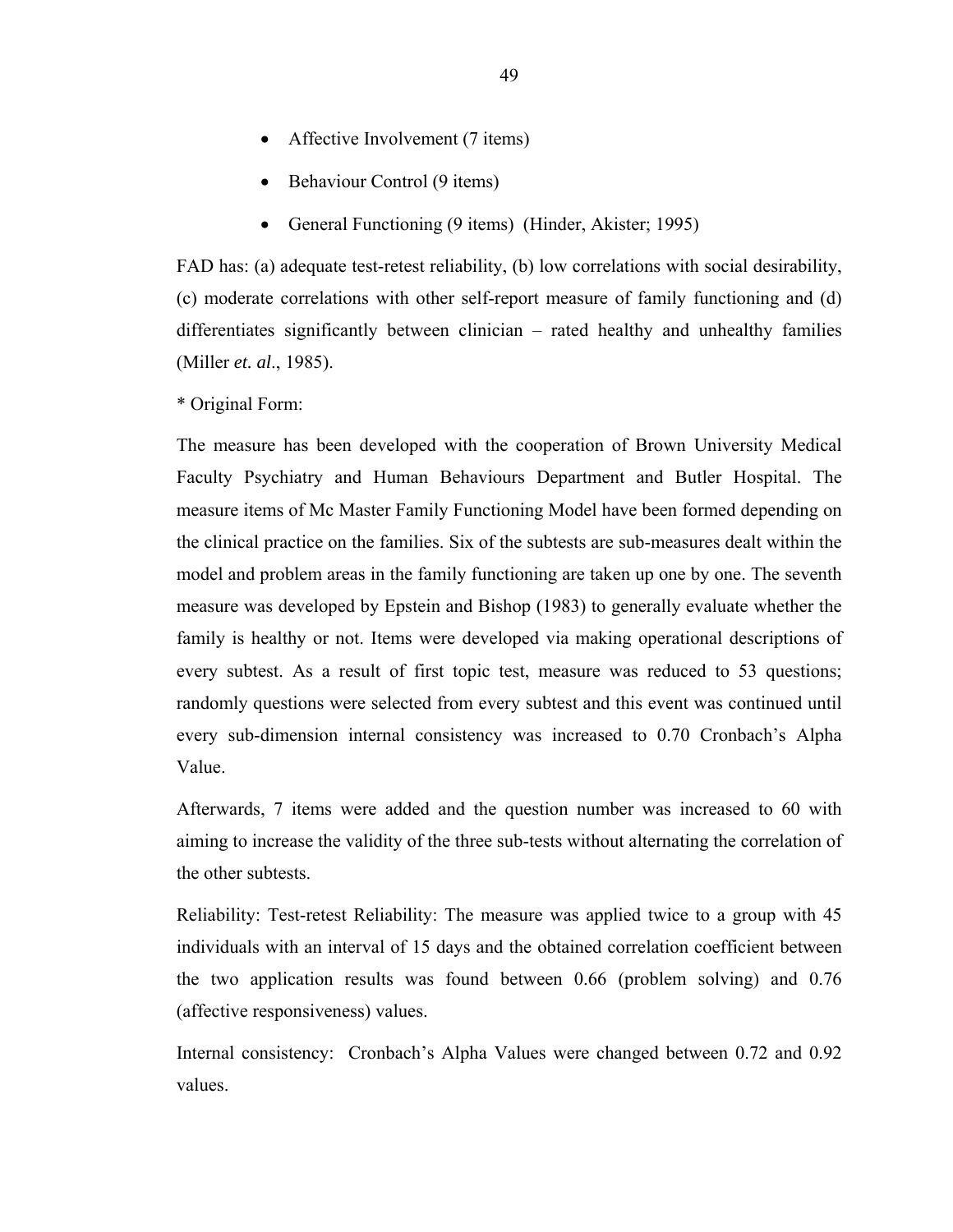Validity: Construct Validity: Measure was applied to only one individual from each normal families  $(N=208)$  and families with psychiatric member  $(N=98)$ ; it was discovered that the subtest point average of normal families were lower than families with psychiatric member. Similar with the expectations, normal families were observed to be healthier.

Criterion relation to reliability: The measure was applied together with Philadelphia Geriatric Morale Scale and Locke Wallance Marital Satisfaction Scale to retired couples around 60 years old and the results were evaluated with regression analysis. A significant relation  $(r = 0.53)$  between Locke Wallance Marital Satisfaction Scale and the total points have been revealed. The relation between the points gained from Philadelphia Geriatric Morale Scale and the measure points was determined as 0.47.

In another study, FAD points of family members and the evaluations of an experienced therapist was compared. The FAD mean points of the families that had diagnosed as unhealthy by the therapist, except from the behaviour control subtest, was discovered to be high (unhealthy) and therefore it is concluded that six (6) of the seven (7) subtests are effectively enough to discriminate families with psychiatric disorder from normal families ( Öner, 1994).

In a different study, the relation levels between measure and the Circumplex Model of Family Functioning's measure tools FACES II and Family Unit Inventory were determined and only Family Unit Inventory was shown a high correlation with the measure (Miller *et. al*., 1985).

\* Turkey Adaptation:

Turkey adaptation was made by Işıl Bulut (1990).

Reliability: Test-retest Reliability: The measure was twice applied to the staff and students of Hacettepe University Social Care Highschool with three (3) weeks interval; the relations between scores were evaluated using Pearson's correlation. The coefficients were determined as 0.90 for problem solving subtest, 0.84 for communication, 0.82 for roles, 0.78 for affective responsiveness, 0.62 for affective involvement, 0.80 for behaviour control and 0.89 for general functioning.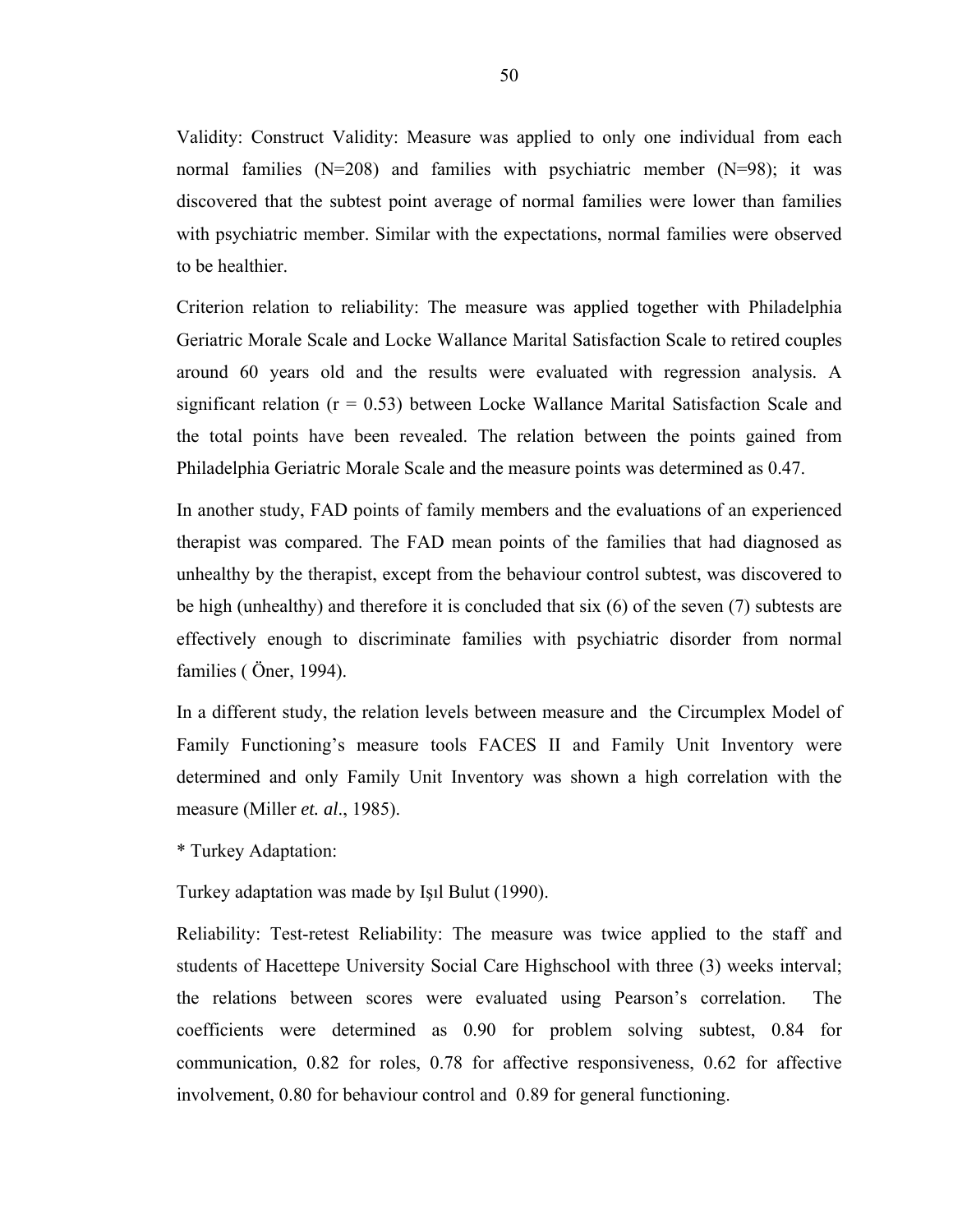Internal consistency: Cronbach's Alpha Values, which that were obtained from 67 tests' measure subtests, were 0.80 for problem solving, 0.42 for communication, 0.59 for affective responsiveness, 0.38 for affective involvement, 0.52 for behaviour control and 0.86 for general functioning.

Validity: Construct Validity: The difference between measure point means, which was applied to women in divorce process  $(N = 25)$  and one of the couples continuing normal marriage ( $N = 25$ ), were shown significant results in the range of 0.001 to 0.01 in all of the subtests of the t test. The measure was also applied to family members having a psychiatric illness ( $N = 190$ ) or not having a psychiatric illness ( $N = 170$ ) and a significant difference in the range of 0.001 to 0.01 was determined between two groups in every subtest.

Criterion relation to reliability: FAD and Marriage Life Scale (Evlilik Yaşam Ölçeği) was applied to 25 married individuals. The relation with the FAD's general functions subtest were investigated and the Pearson's correlation was found to be significant (p<0.001) and at the level of 0.66 ( Öner, 1994).

## **2.2.3. General Health Questionnaire (GHQ28)**

This is a measure that is used to search for the symptoms of anxiety and depression apart from psychiatry in the community. It could be applied to healthy tests, first step applicants to the health service, and patient group that has body related illness and does not have psychiatric illness. There are two forms of General Health Questionnaire with 12 and 28 questions. GHQ28 searches for the presence of the recent complaints of every individual and it is graded depending on four (4) Likert type based grade ranging from "less than ever" to "much more than ever". GSQ28 is formed of four (4) sub-measures that each is formed of seven (7) items.

These measures are:

- A1-A7 Hypochondriasis
- B1-B7 Anxiety and Insomnia
- C1-C7 Corruption in Social Functions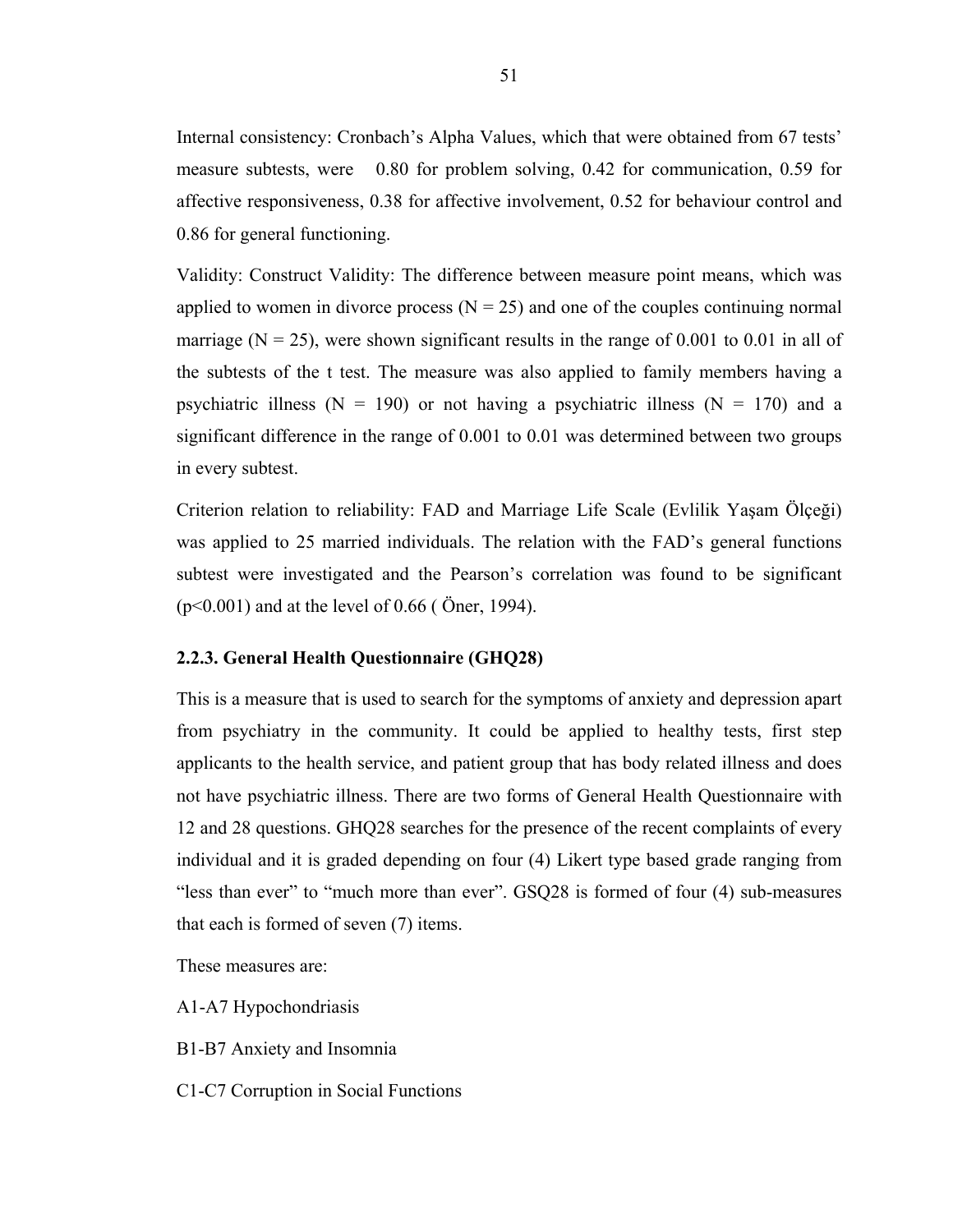#### D1-D7 Major Depression

Every item points are between 0-3 and overall measure points are obtained by the summation of the items points. In addition, there is a Goldberg type grade system.

In here, every items first two (2) answers receive zero (0) and last two (2) answers receive one (1) point and overall points are calculated by summation of these.

\* Original Form:

Goldberg and Williams were developed GHQ12 and GHQ28 was developed by Goldberg and Hillier.

\* Turkey Adaptation:

Turkey adaptation was made by Cengiz Kılıç (1996).

Reliability: In reliability studies, Cronbach's Alpha Value was found 0.78 for GHQ12 and 0.84 for GHQ28. Test-retest reliability was obtained  $r = 0.84$  for GHQ12 and  $r = 0.70$ for GHQ28. Two-half test reliability correlation coefficient is r=0.81 for GHQ12 and r=0.67 for GHQ28.

Validity: In validity studies, ROC analysis was used and measure validity was obtained. For this purpose, with GHQ type grading GHQ12 definite point was calculated as 1/2 and for GHQ28 4/5 ( Köroğlu, Aydemir, 2007; Tezcan, Aslan, 2000).

### **2.2.4. Submissive Acts Scale (SAS)**

When approached to the depression from the view of Social Ranking Theory, the ranking-submissiveness dimension is proposed to explain the dependency better than attachment. It is told that the persons perceiving self at a lower level compared with the people important to self could increase the need for their approval and the need to be close to them. It is defended that depression could be explained as the "insufficiency fears" that could force the individual into a submissive statute. Submissive Acts Scale (SAS) was formed by Gilbert and his friends (1991). However, the basis of the measure depends on the item examples directed to submissive behaviours from the studies of Buss and Craik (1986). It was paid attention that measure items contain only social behaviours, and took care not to give place to sense expressions. SAS is improved in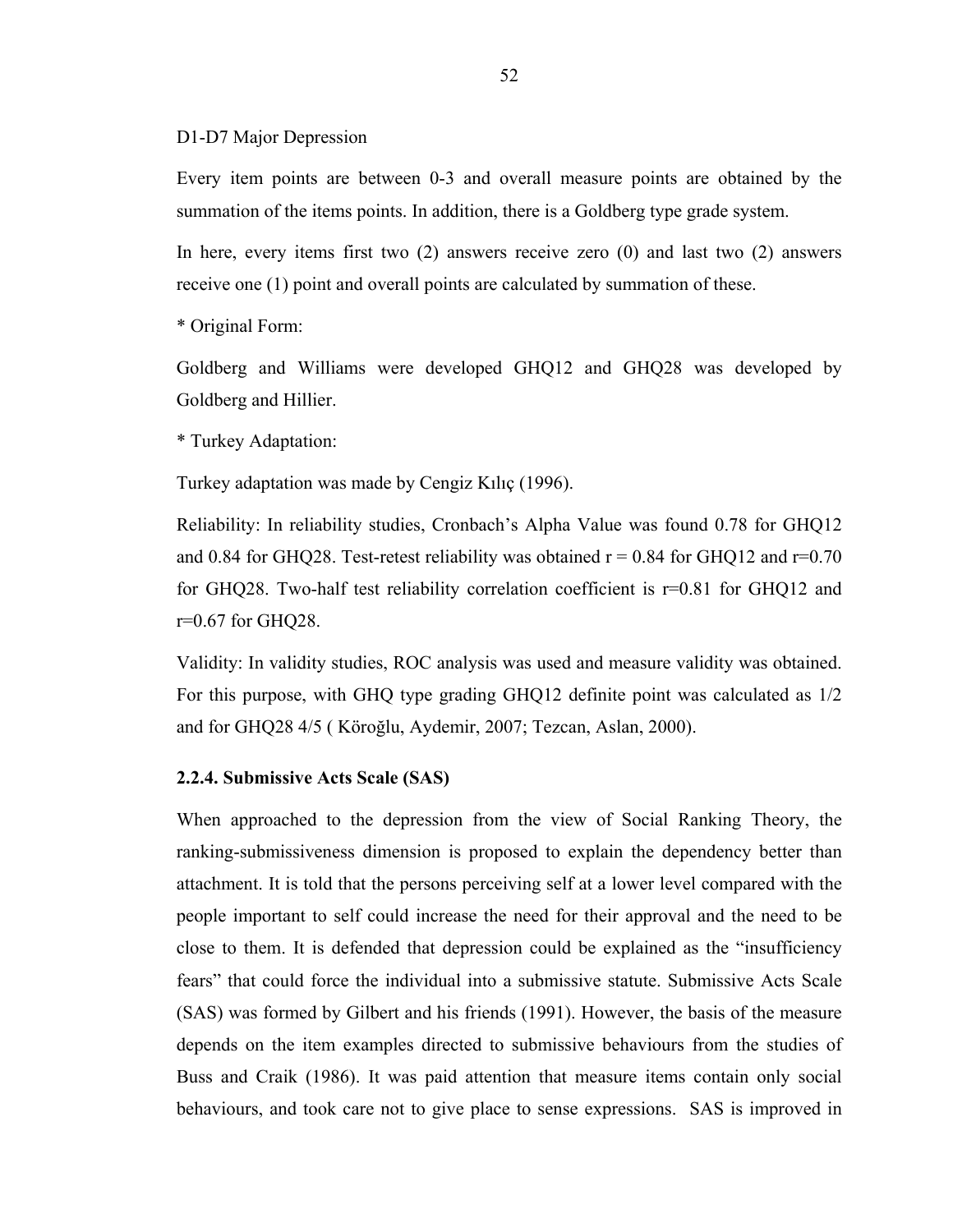order to measure the level of the submissive behaviours. In parallel with the "Social Dominance" theory that is pioneered by Price, the high correlations of SAS with depressive symptoms, sociotropic behaviours, the negative comments of individual with self could be accepted as the evidence of the validity of the measure. It measures the submissive social behaviours connected with depression. It is formed of 16 items and could be applied to adolescents and adults. It is asked in every item that how well the mentioned behaviours describe the person. The answers are requested according to the following options: "Not at all describes", "Describes a little", "Fairly describes", "Good describes", "Very good describes"

Items are evaluated according to the five (5) Likert type grade system from 1-5.

\* Original Form:

It was improved in 1994 by P. Gilbert and S. Allan.

Reliability: Internal Consistency: Cronbach's Alpha Value was found as 0.89.

Test-retest reliability: This coefficient was found after the second test following 4 months interval as 0.84.

Validity: Criterion relation to reliability: Submissive Acts Scale's correlation was found to be 0.66 with Beck Depression Inventory, 0.65 with Sociotropy Scale, 0.06 with Autonomy Scale, and 0.50 with Social Comparison Scale.

\* Turkey Adaptation:

Turkey adaptation was made by Nesrin H. Şahin and Nail Şahin (1992).

Reliability: Internal Consistency: The Cronbach's Alpha Value that is obtained from 540 high school and university students (263 girls, 277 boys) is 0.74.

Validity: Criterion relation to reliability: Submissive Acts Scale's correlation was found to be 0.32 ( $p<0.001$ ) with Beck Depression Inventory, 0.36 ( $p<0.01$ ) with Sociotropy Scale, and -0.05 with Autonomy Scale. In another study carried on 627 university students, Brief Symptom Inventory's (BSI) sub-measures and SAS's correlations changes in the range of 0.16-0.42 and the measure could discriminate between the groups prone to or not prone to stress.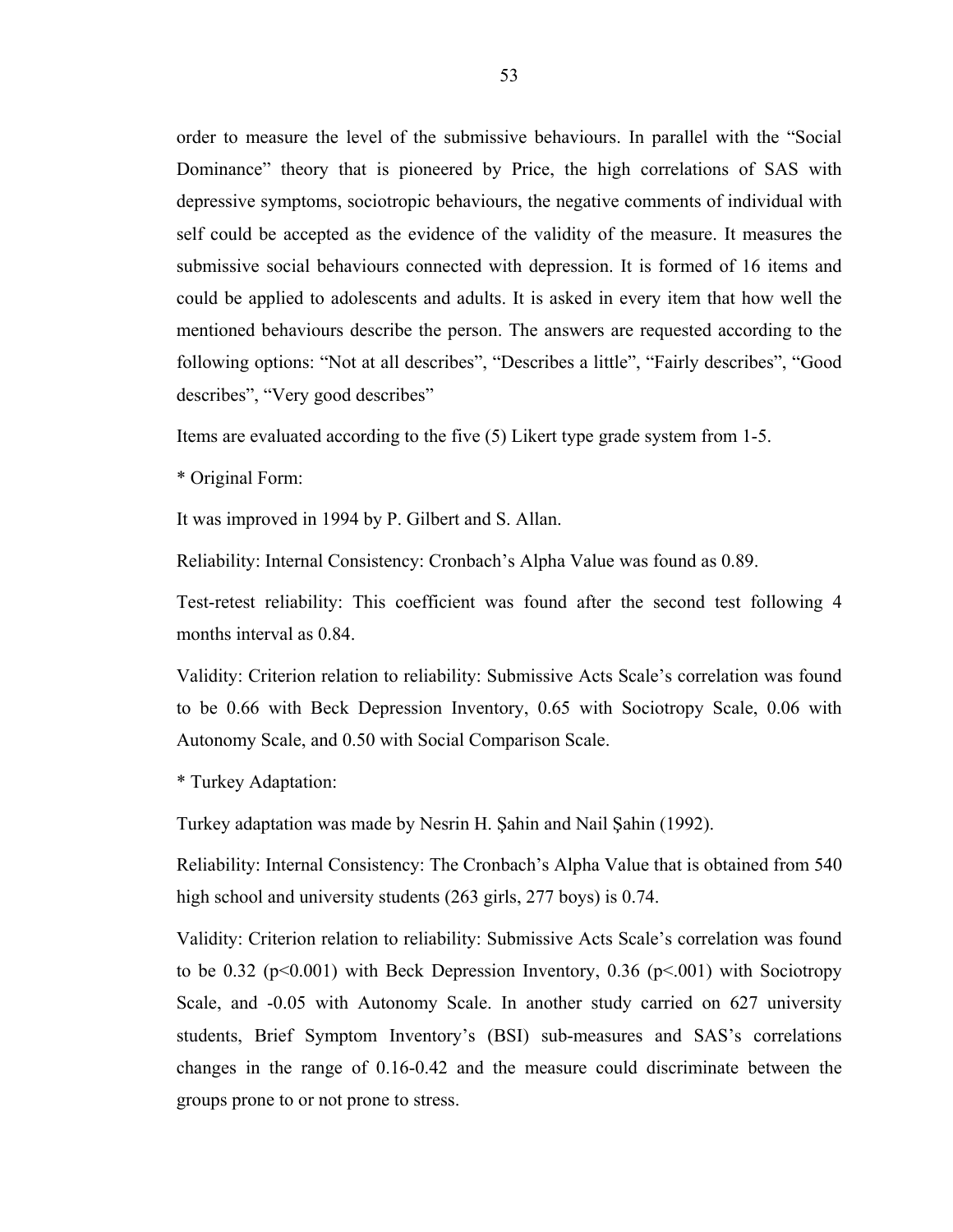Construct Validity: It is observed that measure could discriminate the extreme groups formed according to Beck Depression Inventory (BDI<9 and BDI >17) with a significant p<0.000 level. Moreover, in regression analysis applied to methodize the depression, measured depression was observed to be methodized better by Submissive Acts Scale with Beck Depression Inventory compared with sociotropy, autonomy and shame feelings (Savaşır, Şahin, 1997).

### **2.2.5. Biographic and Demographic Information Form**

This form is prepared by the researcher and it is arranged according to the suitability with the aims of the study. It is formed of 20 questions. Some of these questions are multiple choices and the remaining are open ended. In data analysis, the questions were re-coded by the researcher according to the formed categories. In the Biographic and Demographic Information Form, people are subjected to demographic features related questions (age, sex, which school he/she attends, where he/she lives etc.) and depression and family relations related questions as well.

#### **2.3. Collection of Data**

This was applied to the test group during 4 months by the clinicians working at Psychological Counselling and Guidance Service of Cyprus International University and polyclinic of Barış State Psychiatry Hospital to the adolescents diagnosed for depression according to the DSM IV criteria.

Biographic and Demographic Information Form, FAD, BDI, GHQ and SAS were applied to these adolescents respectively. Control group is formed by the volunteer students studying at Cyprus International University, taking the psychology course, they were from different departments and never applied for therapy. All of the previously mentioned measures were also applied to the control group. All of the measures were simultaneously applied to the two groups.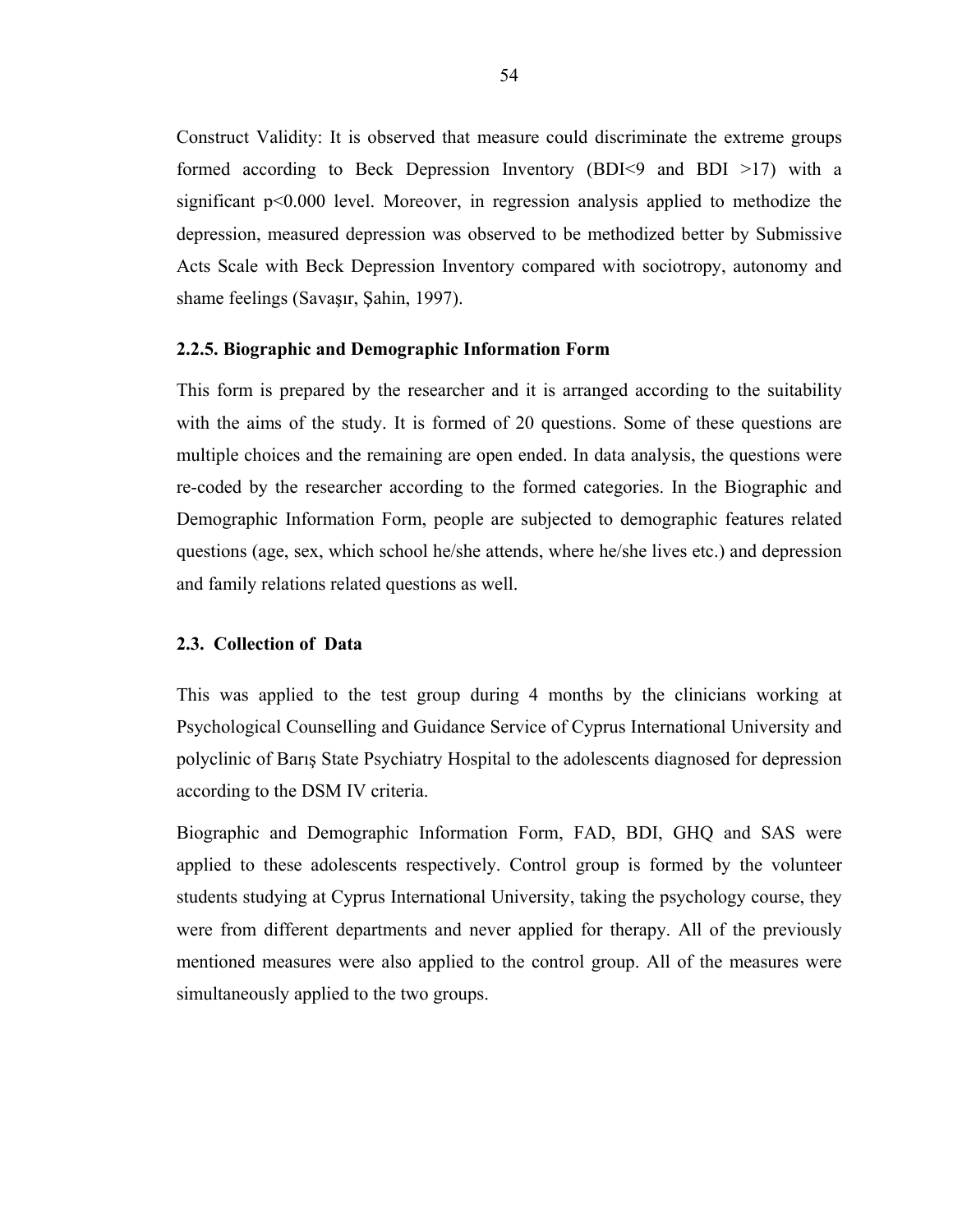## **2.4. Data Analysis**

All analysis are performed by using the SPSS 15.0 for Windows. The sex distribution, mother's job, father's job, school success, perception of parental relation, suicidal ideation and suicidal attempt data are comparing with Chi-square of the groups. The age, McMaster Family Assessment Device scores, General Health Questionnaire scores, Beck Depression Inventory scores and Submissive Acts Scale scores are compared with Student's t-test. The correlation between income of the families of groups are evaluated by Spearman statistical Analysis. The correlation between McMaster Family Assessment Device (FAD), Beck Depression Inventory (BDI), General Health Questionnaire (GHQ28), Submissive Acts Scale (SAS) scores with each other are calculated by Pearson correlation test.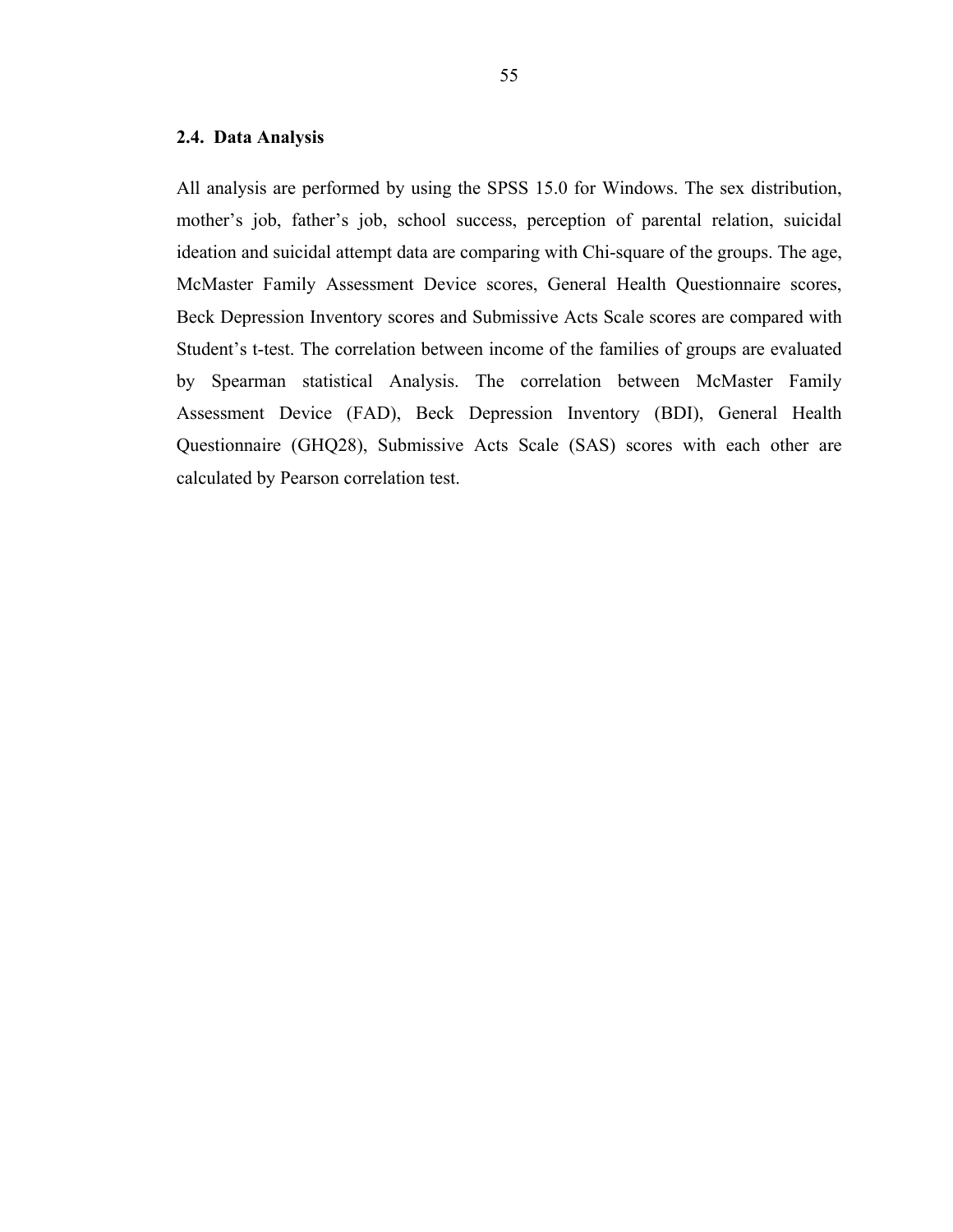## **3. RESULTS**

In our study we had 30 students diagnosed as Major Depression according to DSM IV criteria. They had applied either to Psychological Counselling and Guidance Service of Cyprus International University (CIU) or outpatient unit of Barış Psychiatric State Hospital. The control group formed by 52 first class students of CIU taking the psychology course, they were from different departments. They had never experienced Depression and get less than 10 from Beck Depression Inventory.

Our experiment group is formed from 14 male (46.7%) and 16 female (53.3%) students and the control group is formed from 31 male (59.6%) and 21 female (40.4%) students. There is no statistically significant difference between sex distribution of the groups when we compare them with chi-square analysis ( $p=0,256$ ). (Table 1)

When we compare the age of control and experimental group with Student's t-test, we find no statistical difference  $(p=0,599)$ .

|            | <b>Students With Depression</b> |        |    | <b>Control Subjects</b> |
|------------|---------------------------------|--------|----|-------------------------|
| <b>Sex</b> | n                               | (%)    | n  | (%)                     |
| Male       | 14                              | (46.7) | 31 | (68.9)                  |
| Female     | 16                              | (53.3) | 21 | (56.8)                  |
| Total      | 30                              | (100)  | 52 | (100)                   |

**Table 1: Comparing Gender Differences of Students With Depression and Normal Controls** 

 $p= 0.256$ 

There is no statistically significant difference between sex distribution of the groups when we compare them with chi-square analysis ( $p=0,256$ ).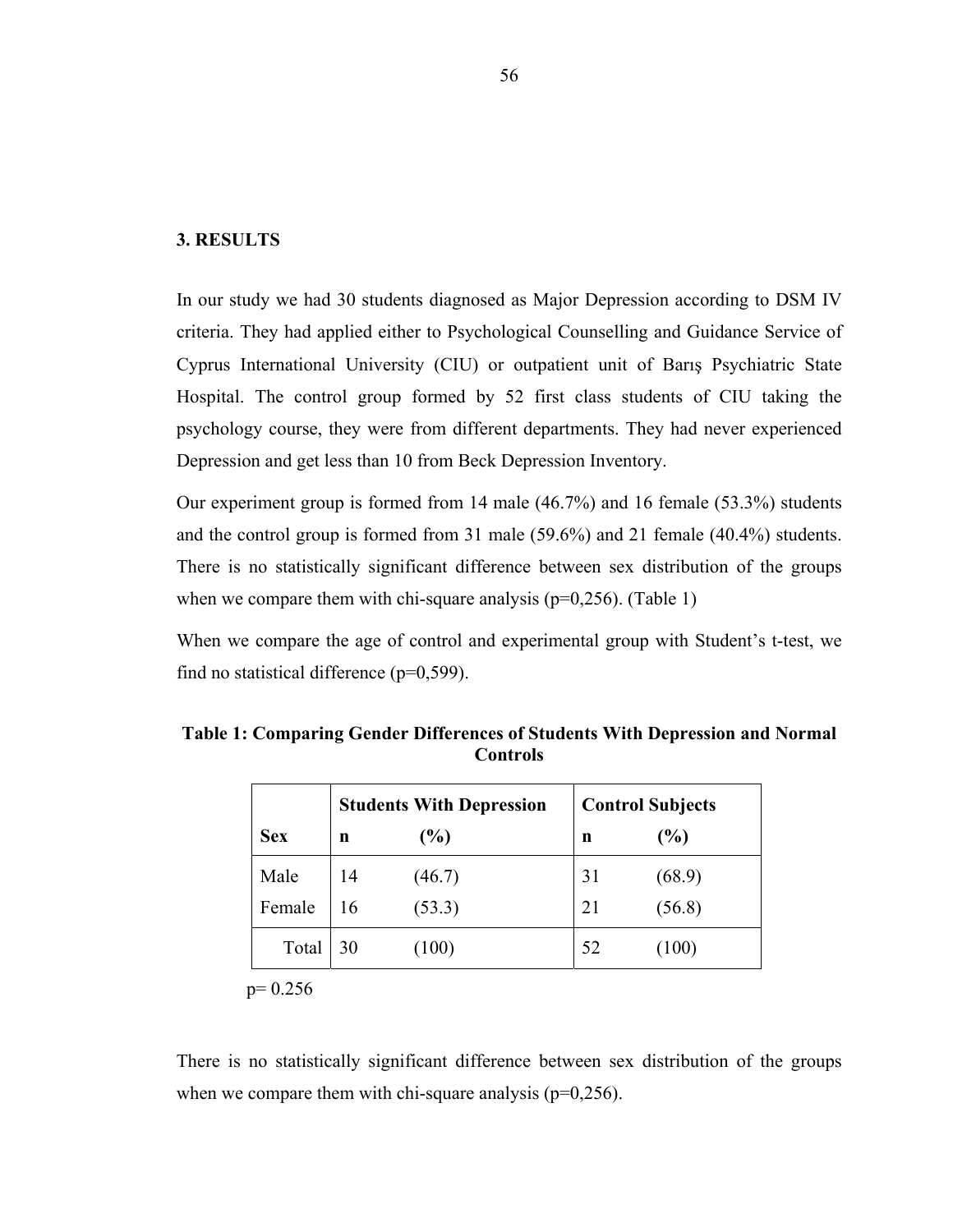|                |          | <b>Students With</b><br><b>Depression</b> | Control<br><b>Subjects</b> |        |
|----------------|----------|-------------------------------------------|----------------------------|--------|
| Mother's Job   | n        | (%)                                       | n                          | (%)    |
| Civil Servant  | 8        | (26.7)                                    | 5                          | (9.6)  |
| Private Sector | 2        | (6.7)                                     | 3                          | (5.8)  |
| Own Job        | $\theta$ | (0)                                       | 5                          | (9.6)  |
| Housewife      | 19       | (63.3)                                    | 36                         | (69.2) |
| Retired        | 1        | (3.3)                                     | 3                          | (5.8)  |
| Total          | 30       | (100)                                     | 52                         |        |

**Table 2: Comparing Mothers Job of Students With Depression and Normal Controls** 

p=0.151

When we compare the mother's job of depressed and control subjects with chi-square, there is no statistically difference between them (p=0.151).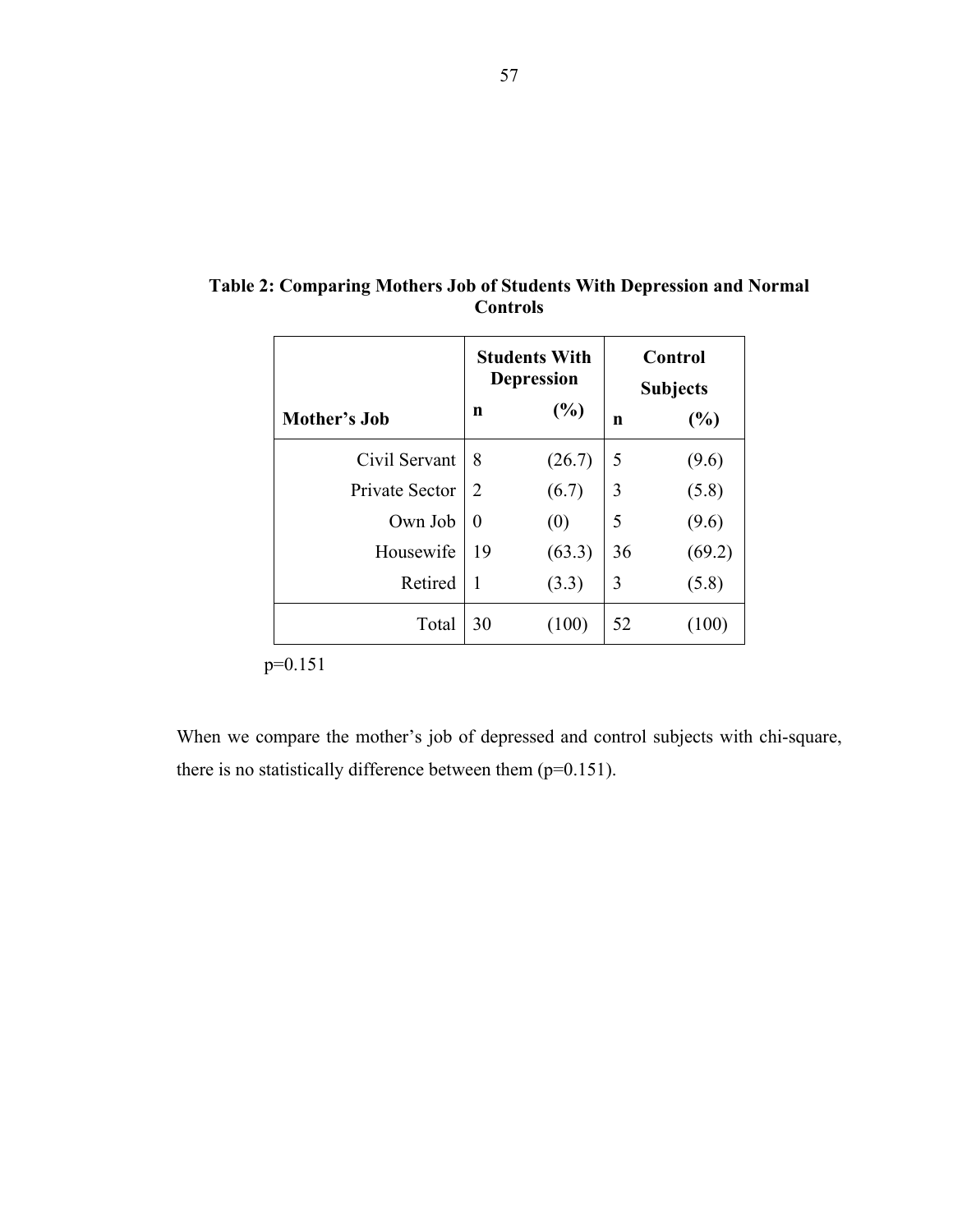|                         | <b>Students With</b><br><b>Depression</b> |        | Control<br><b>Subjects</b> |        |
|-------------------------|-------------------------------------------|--------|----------------------------|--------|
| <b>Father's Job</b>     | n                                         | $(\%)$ | $\mathbf n$                | (%)    |
| Civil Servant           |                                           |        |                            |        |
| Private Sector          | 13                                        | (43.3) | 14                         | (26.9) |
| Own Job                 | 7                                         | (23.3) | 13                         | (25.0) |
| Unemployed              | 6                                         | (20.0) | 16                         | (30.8) |
| Retired                 | 0                                         | (0)    | 5                          | (9.6)  |
| <b>Military Service</b> | 2                                         | (3.3)  | $\overline{2}$             | (1.9)  |
| Dead                    | 1                                         | (6.7)  | 1                          | (3.8)  |
|                         | 1                                         | (3.3)  | 1                          | (1.9)  |
| Total                   | 30                                        | (100)  | 52                         | (100)  |

**Table 3: Comparing Father's Job of Students With Depression and Normal Controls** 

p= 0.434

There is no statistically significant difference to the father's job between two groups when we compare them with chi-square analysis ( $p=0.434$ ).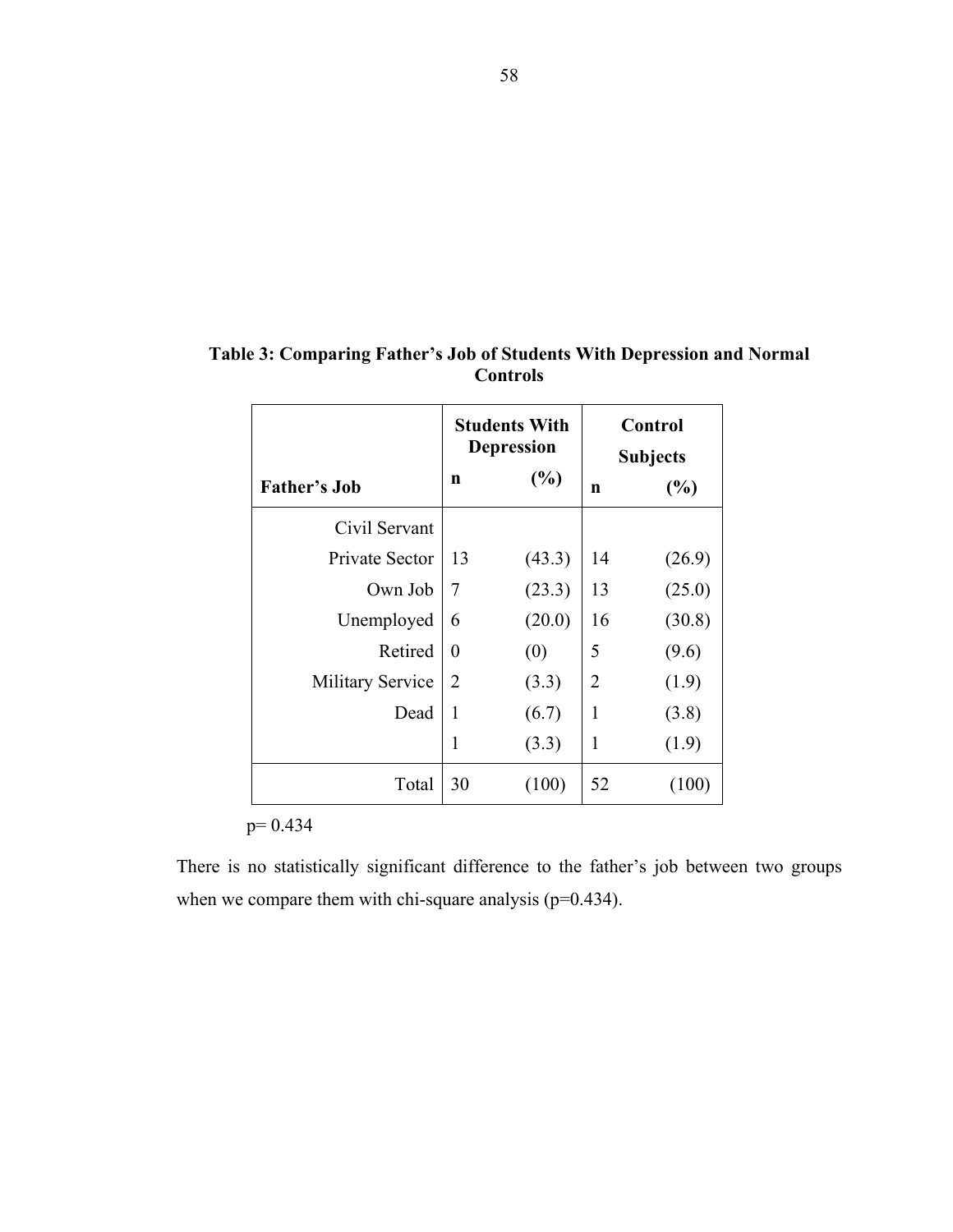# **Table 4: Comparing School Succes**s **of Students With Depression and Normal Controls**

|                       | <b>Students With</b><br><b>Depression</b> |          | Control<br><b>Subjects</b> |        |
|-----------------------|-------------------------------------------|----------|----------------------------|--------|
| <b>School Success</b> | n                                         | (%)<br>n |                            | (%)    |
|                       |                                           |          |                            |        |
| Very Good             | 2                                         | (6.7)    | $\overline{7}$             | (13.5) |
| Good                  | 9                                         | (30.0)   | 22                         | (42.3) |
| Fair                  | 11                                        | (36.7)   | 23                         | (44.2) |
| Poor                  | 8                                         | (26.7)   | $\boldsymbol{0}$           | (0)    |
| Total                 | 30                                        | (100)    | 52                         | (100)  |

p= 001

When we compare the school success of two groups by chi-square, we find that control group report to have significantly better school success (p=0.001).

| Table 5: Comparing Perception of Parental Relation of Students With Depression |  |
|--------------------------------------------------------------------------------|--|
| and Normal Controls                                                            |  |

| <b>Perceived Parental</b><br><b>Relation</b> | <b>Students With</b><br><b>Depression</b><br>$(\%)$<br>n |        | <b>Control</b><br><b>Subjects</b><br>(%)<br>n |         |
|----------------------------------------------|----------------------------------------------------------|--------|-----------------------------------------------|---------|
| Poor                                         | 10                                                       | (33.3) | 3                                             | (5.8)   |
| Well                                         | 11                                                       | (36.7) | 29                                            | (55.8)  |
| Very Well                                    | 9                                                        | (30.0) | 20                                            | (38.5)  |
| Total                                        | 30                                                       | (100)  | 52                                            | $100\,$ |

p= 0.004

When we compare to the two groups by chi-square, we find that the control group report significantly better perception of parental relation (p=0.004).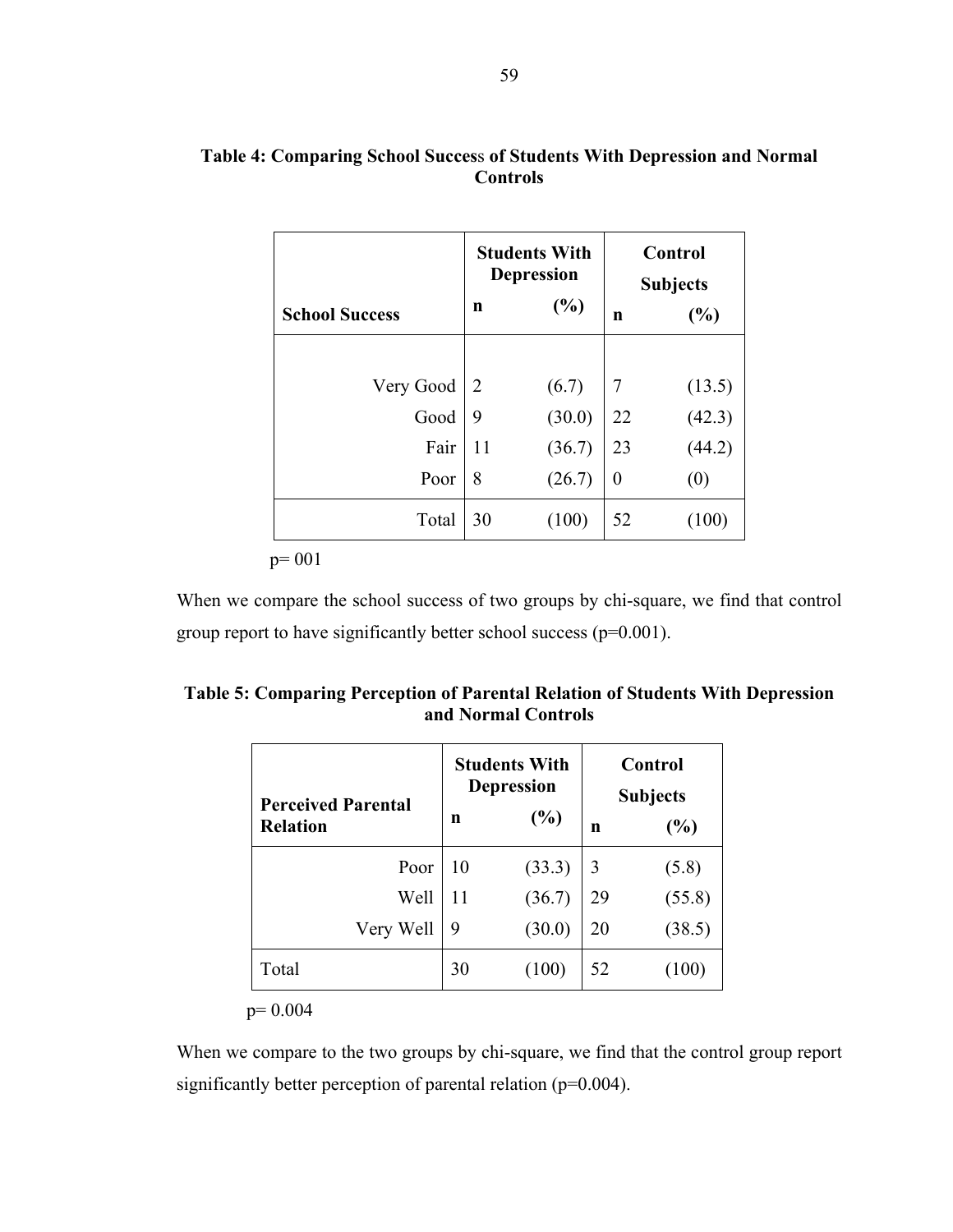| <b>Suicidal Ideation</b>   | n  | <b>Students With</b><br><b>Depression</b><br>(%) | Control<br><b>Subjects</b><br>(%)<br>n |        |
|----------------------------|----|--------------------------------------------------|----------------------------------------|--------|
| Never Thinking             | 12 | (40.0)                                           | 30                                     | (57.7) |
| Occasionally Thinking      | 10 | (33.3)                                           | 20                                     | (38.5) |
| Sometimes Thinking         | 5  | (16.7)                                           | 1                                      | (1.9)  |
| <b>Frequently Thinking</b> | 3  | (10.0)                                           | 1                                      | (1.9)  |
| Total                      | 30 | (100)                                            | 52                                     |        |

# **Table 6: Comparing Suicidal Ideation Scores of Students With Depression and Normal Controls.**

 $p= 0.023$ 

When we compare suicidal ideation frequency of the students with depression to the control subjects with chi-square, we find that students with depression have suicidal ideation statistically more often than the control group (p=0.023).

**Table 7: Comparing Suicidal Attempt Scores of Students With Depression and Normal Controls.** 

|                        | <b>Students With</b><br><b>Depression</b> |        | <b>Control</b><br><b>Subjects</b> |        |
|------------------------|-------------------------------------------|--------|-----------------------------------|--------|
| <b>Suicide Attempt</b> | n                                         | (%)    | n                                 | (%)    |
| Never Attempt          | 19                                        | (63.3) | 49                                | (94.2) |
| 1 Times Attempt        | 10                                        | (33.3) | 3                                 | (5.8)  |
| More than 1 times      |                                           | (3.3)  | $\theta$                          | (U)    |
| Total                  | 30                                        | (100)  | 52                                |        |

p= 0.001

When we compare suicide attempt frequency of the students with depression to the control subjects with chi-square, we find that students with depression have attempt suicide statistically more often than the control group ( $p=0.001$ ).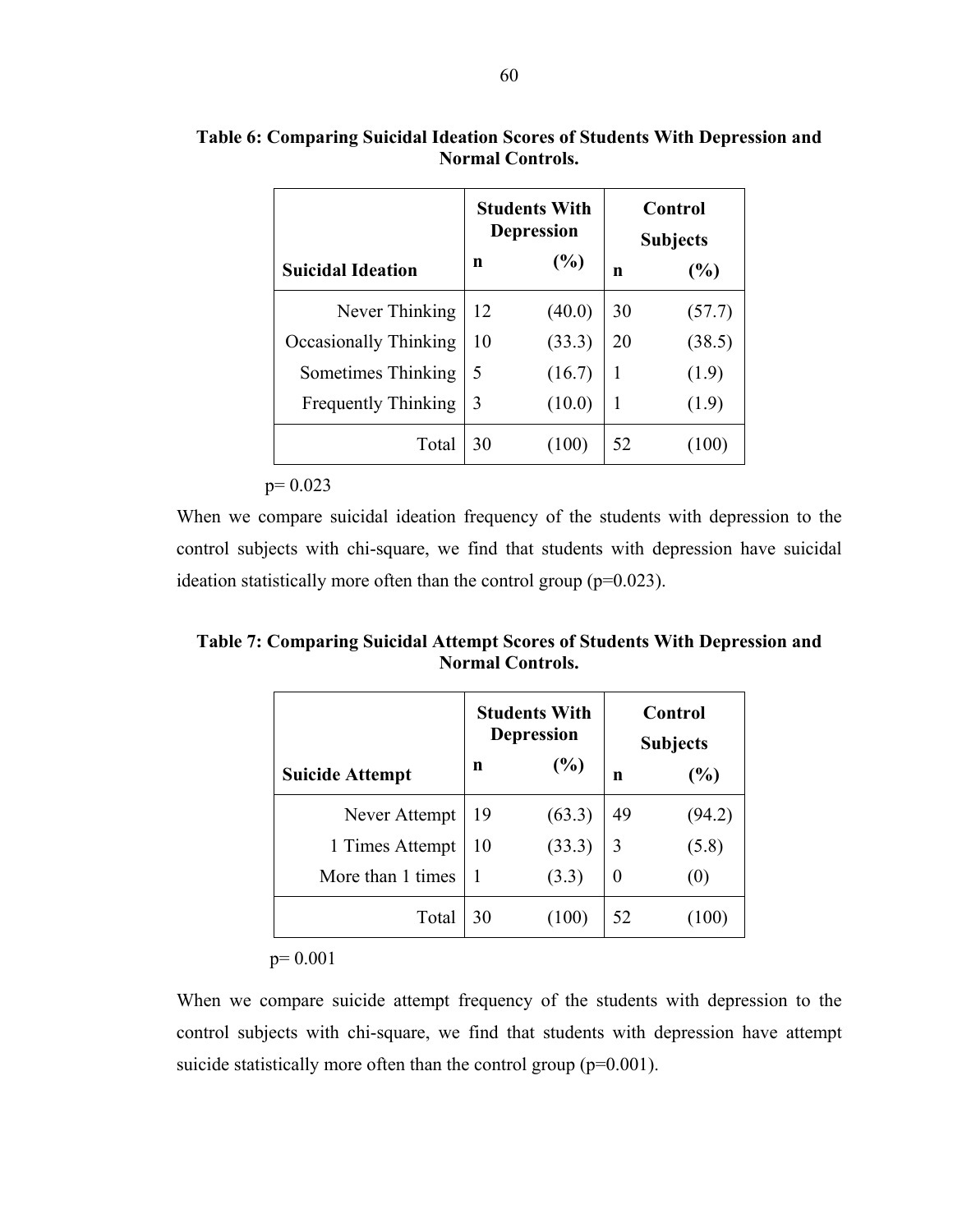| <b>Family Assesment</b><br><b>Device Sub-Scales</b> | <b>Students With</b><br><b>Depression</b> | <b>Control Subjects</b>      | p         |
|-----------------------------------------------------|-------------------------------------------|------------------------------|-----------|
| <b>Problem Solving</b>                              | $13.96 \pm 4.55$<br>$(n=27)$              | $12.08 \pm 3.70$<br>$(n=50)$ | 0.054     |
| Communication                                       | $21 \pm 6.09$<br>$(n=28)$                 | $16.24\pm4.9$<br>$(n=50)$    | $0.000**$ |
| <b>Roles</b>                                        | $24.61 \pm 6.21$<br>$(n=26)$              | $20.81 \pm 4.22$<br>$(n=48)$ | $0.003*$  |
| <b>Affective Responsiveness</b>                     | 14.28±4.25<br>$(n=28)$                    | $11.5 \pm 3.78$<br>$(n=50)$  | $0.004*$  |
| <b>Affective Involvement</b>                        | $14.66\pm2.68$<br>$(n=30)$                | $13.31 \pm 2.69$<br>$(n=48)$ | $0.034*$  |
| <b>Behaviour Control</b>                            | $18.50\pm4.63$<br>$(n=28)$                | $16.12 \pm 3.30$<br>$(n=49)$ | $0.011*$  |
| <b>General Functioning</b>                          | $25.27 \pm 8.51$<br>$(n=29)$              | $19.48 \pm 6.71$<br>$(n=50)$ | $0.001**$ |

# **Table 8: Comparing Mc Master Family Assessment Device (FAD) Scores of Students With Depression and Normal Controls**

\* p<.05 statistically significant difference

\*\* p<.001 statistically significant difference

When we compare the Mc Master Family Assessment Device (FAD) subscales between the students with depression and control subjects with Student's t-test method, we find that communication subscale, roles subscale, affective responsiveness subscale, affective involvement subscale, behaviour control subscale and general functioning subscales are significantly higher than control subjects ( $p= 0.000 - 0.034$ ). There is no statistically significant difference between the groups about problem solving subscale score  $(p=0.054)$ .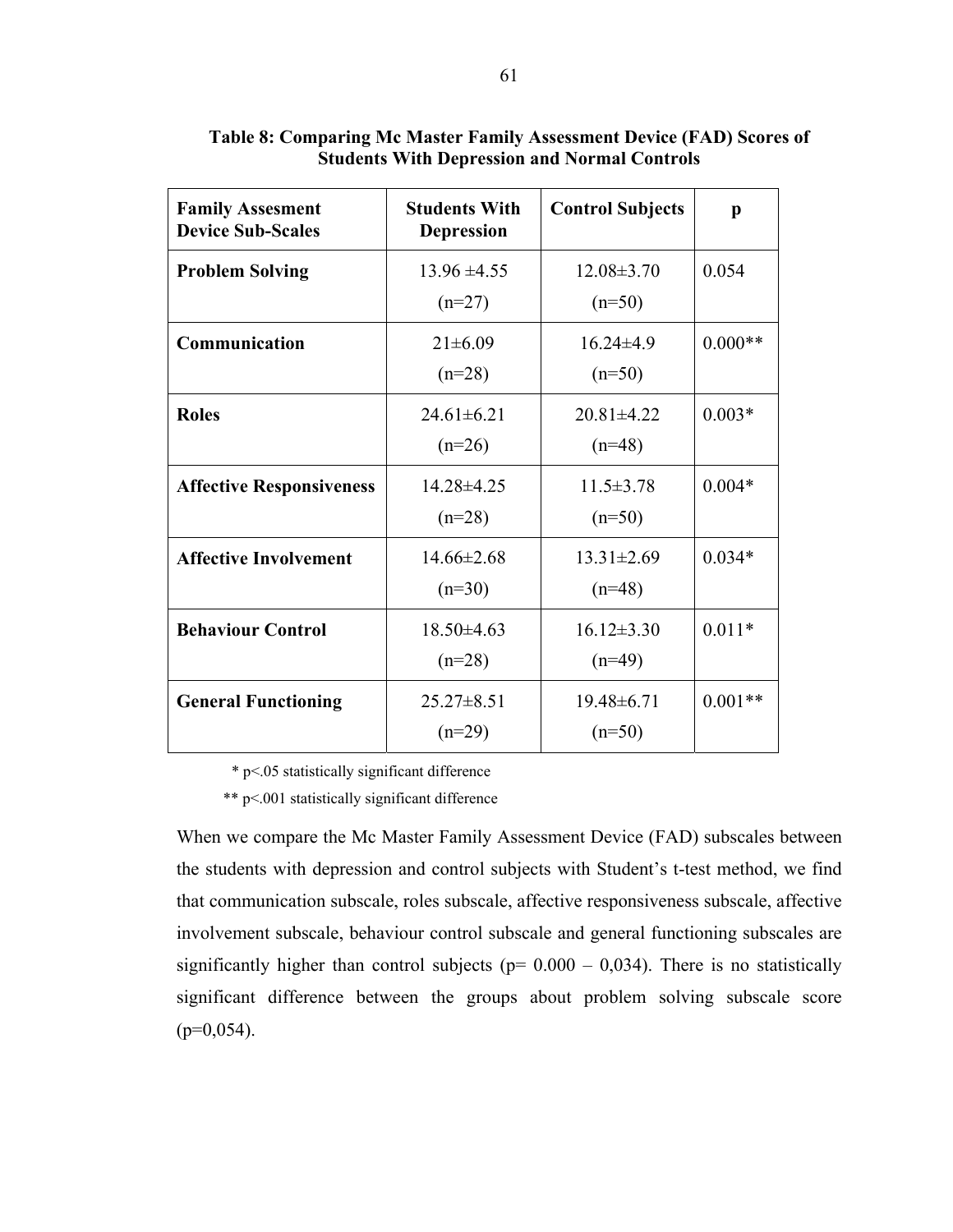| <b>GHQ28</b><br><b>Sub-Scales</b>               | <b>Students With</b><br><b>Depression</b> | <b>Control Subjects</b>       | p        |
|-------------------------------------------------|-------------------------------------------|-------------------------------|----------|
| <b>Hypochondriasis</b>                          | $10.06 \pm 5.68$<br>$(n=30)$              | $7.16\pm4.80$<br>$(n=49)$     | $0.017*$ |
| <b>Anxiety and Insomnia</b>                     | $13.53 \pm 5.37$<br>$(n=30)$              | $9.72 \pm 5.86$<br>$(n=51)$   | $0.005*$ |
| <b>Corruption in Social</b><br><b>Functions</b> | 11.78±4.49<br>$(n=28)$                    | $7.23 \pm 4.05$<br>$(n=52)$   | $0.000*$ |
| <b>Major Depression</b>                         | $10.93 \pm 6.07$<br>$(n=30)$              | $4.49\pm4.50$<br>$(n=51)$     | $0.000*$ |
| <b>GHQ28 Total</b>                              | $46.78 \pm 18.08$<br>$(n=28)$             | $28.58 \pm 16.45$<br>$(n=48)$ | $0.000*$ |

**Table 9: Comparing General Health Questionnaire (GSQ28) Scores of Students With Depression and Normal Controls** 

\* p<.05 statistically significant difference

\*\* p<.001 statistically significant difference

When we compare the subscale scores of General Health Questionnaire (GSQ28) of both experimental and control group with Student's t-test method, we find that students with depression have significantly higher scores from hyphocondriasis subscale  $(p=0.017)$  anxiety and insomnia subscale  $(p=0.005)$ , corruption in social functioning subscale ( $p=0.000$ ), major depression subscale ( $p=0.000$ ) and GHQ28 total score  $(p=0.000)$ .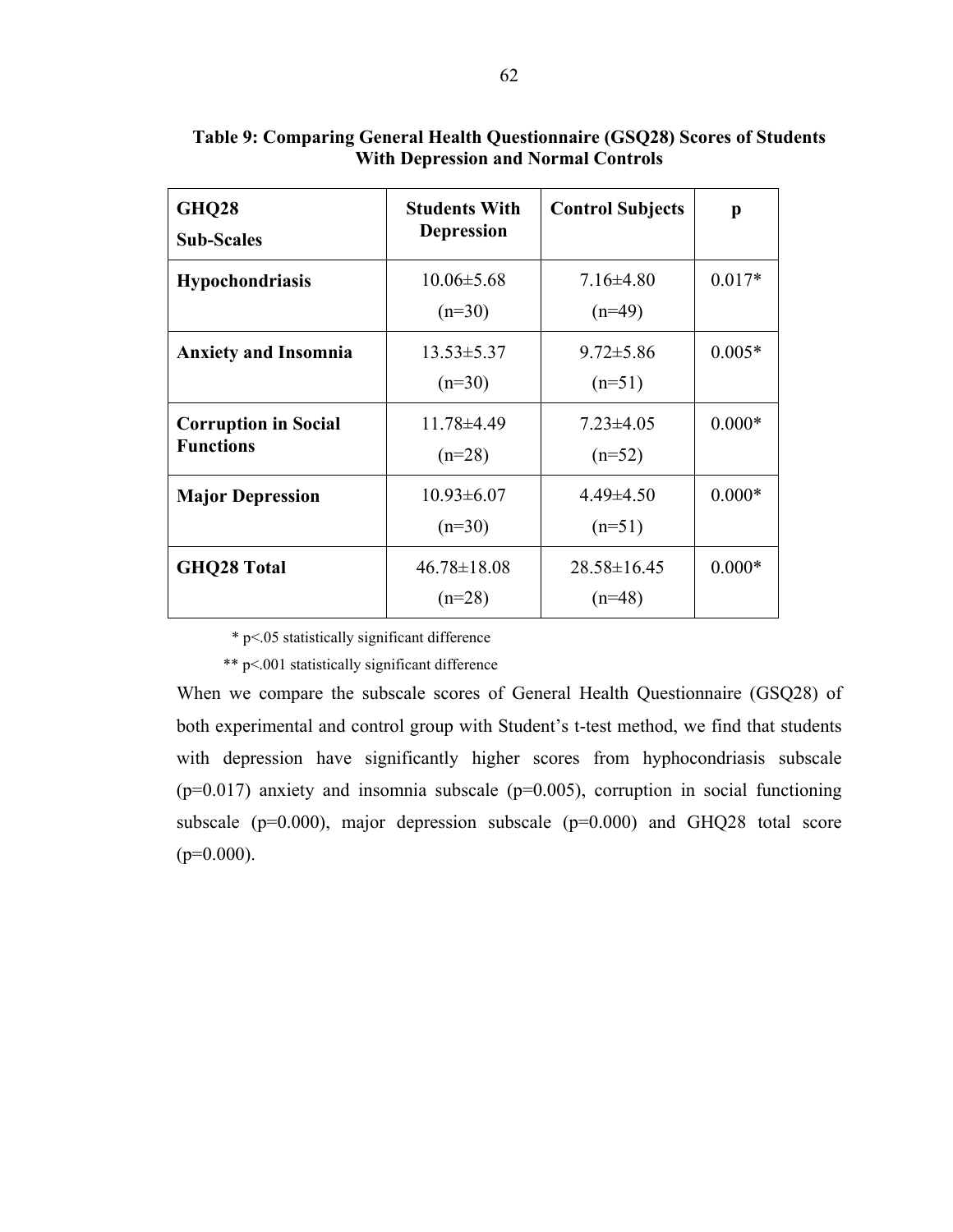|                        | <b>Students With</b><br><b>Depression</b> | <b>Control Subjects</b> | р        |
|------------------------|-------------------------------------------|-------------------------|----------|
| <b>Beck Depression</b> | $29.06 \pm 8.15$                          | $13.50\pm 6.10$         | $0.000*$ |
| <b>Inventory Total</b> | $(n=29)$                                  | $(n=52)$                |          |
| <b>Submissive Acts</b> | $40.17 \pm 13.26$                         | $35.72\pm9.23$          | 0.083    |
| <b>Scale Total</b>     | $(n=29)$                                  | $(n=50)$                |          |

# **Table 10: Comparing Beck Depression Inventory (BDI)and Submissive Acts Scale (SAS) Scores of Students With Depression and Normal Controls**

\* p<.05 statistically significant difference

\*\* p<.001 statistically significant difference

When we compare the Beck Depression Inventory (BDI) scores of students with depression to control subjects with Student's t-test method, we find students with depression have significantly higher scores ( $p= 0.000$ ). And we find no statistically significant difference about the scores of the Submissive Acts Scale (SAS) between two groups ( $p=0.083$ ).

When we investigate the correlation between the age of the students with the scores of the scales with Pearson Correlation Test, we only find mild negative correlation (r=-0.26) between Submissive Acts Scale and age. Age is not a factor that correlated with the score of other scales  $(p>0.05)$ .

When we investigate the correlation between income of the families and the scores of the scales with Spearman statistical analysis, we find no statistically significant correlation between them (p>0.05).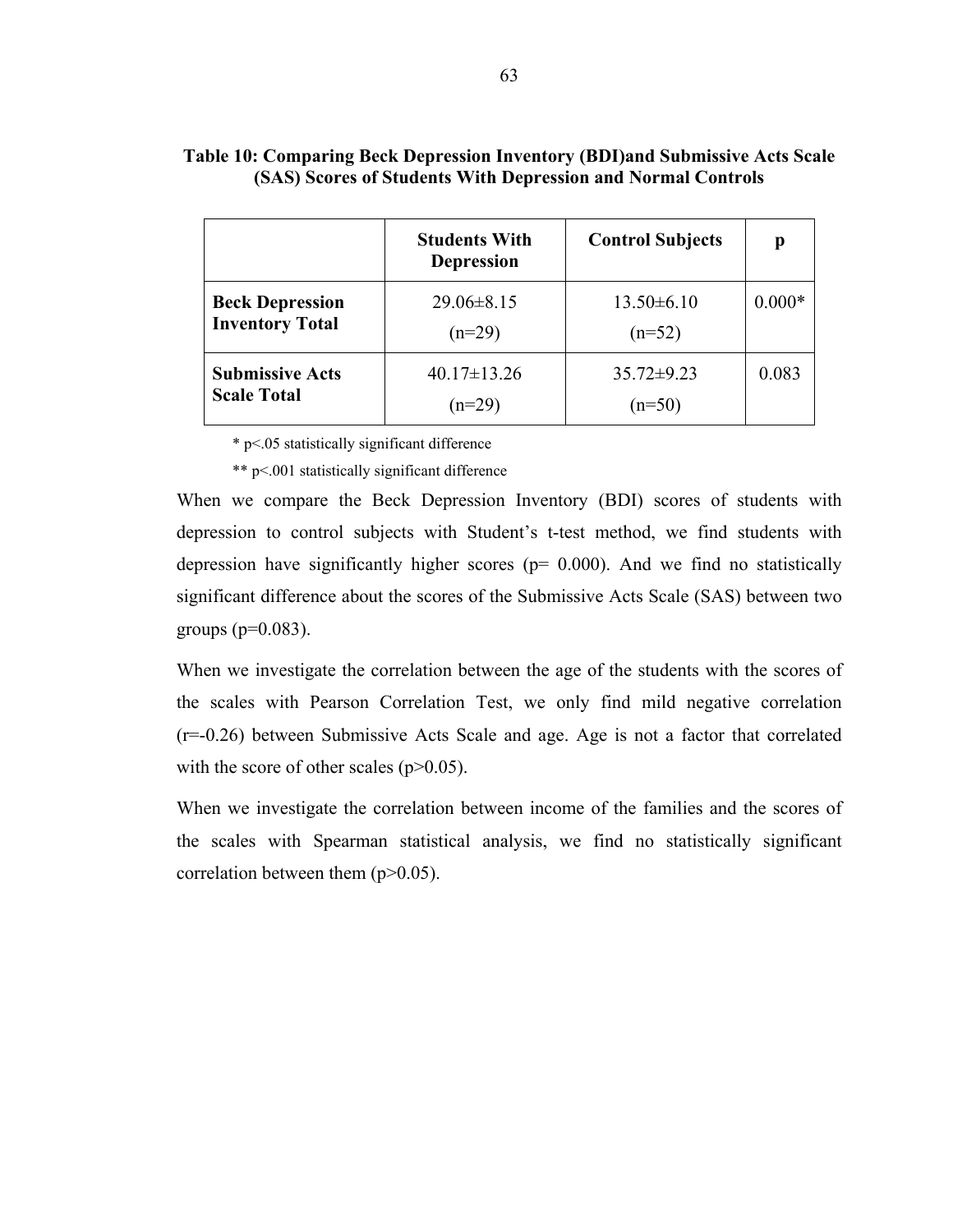| <b>Scales</b>    | <b>FAD</b> | <b>FAD</b> | <b>FAD</b> | <b>FAD</b> | <b>FAD</b> | <b>FAD</b> | <b>FAD</b> |
|------------------|------------|------------|------------|------------|------------|------------|------------|
|                  | Com.       | Role       | Resp.      | Inv.       | Beh.       | Prob.      | Gen.       |
| <b>BDI</b>       |            |            |            |            |            |            |            |
| Pearson C.       | .456**     | $.444**$   | $.400**$   | $.459**$   | $.298**$   | $.271*$    | $.420**$   |
| Sig.(2-tailed)   | .000       | .000       | .000       | .000       | .000       | .018       | .000       |
| <b>GHO</b> Total |            |            |            |            |            |            |            |
| Pearson C.       | .168       | $.305*$    | $.271*$    | $.376**$   | .108       | .181       | $.274*$    |
| Sig.(2-tailed)   | .157       | .011       | .020       | .001       | .370       | .129       | .019       |
| GHQ Hyp.         |            |            |            |            |            |            |            |
| Pearson C.       | .127       | $.244*$    | .154       | $.312*$    | .040       | .193       | .173       |
| Sig.(2-tailed)   | .278       | .040       | .183       | .006       | .738       | .100       | .136       |
| GHQ Anx.         |            |            |            |            |            |            |            |
| Pearson C.       | .106       | .176       | .089       | $.284*$    | $-.038$    | .129       | .158       |
| Sig.(2-tailed)   | .360       | .135       | .443       | .012       | .743       | .264       | .166       |
| GHQ Soc.         |            |            |            |            |            |            |            |
| Pearson C.       | .170       | $.295*$    | $.225*$    | $.261*$    | .052       | .072       | .199       |
| Sig.(2-tailed)   | .142       | .012       | .049       | .023       | .659       | .540       | .083       |
| GHQ Dep.         |            |            |            |            |            |            |            |
| Pearson C.       | $.282*$    | $.376**$   | $.387**$   | $.427**$   | .217       | $.279*$    | .382**     |
| Sig.(2-tailed)   | .013       | .001       | .001       | .000       | .060       | .015       | .001       |
| <b>SAS</b>       |            |            |            |            |            |            |            |
| Pearson C.       | .209       | .188       | .115       | .201       | $-.045$    | $-.040$    | .095       |
| Sig.(2-tailed)   | .072       | .113       | .326       | .084       | .704       | .733       | .417       |

**Table 11: Correlation of FAD Test Scores with BDI,GHQ28 and SAS Test Scores** 

\* p<.05 statistically significant difference

\*\* p<.001 statistically significant difference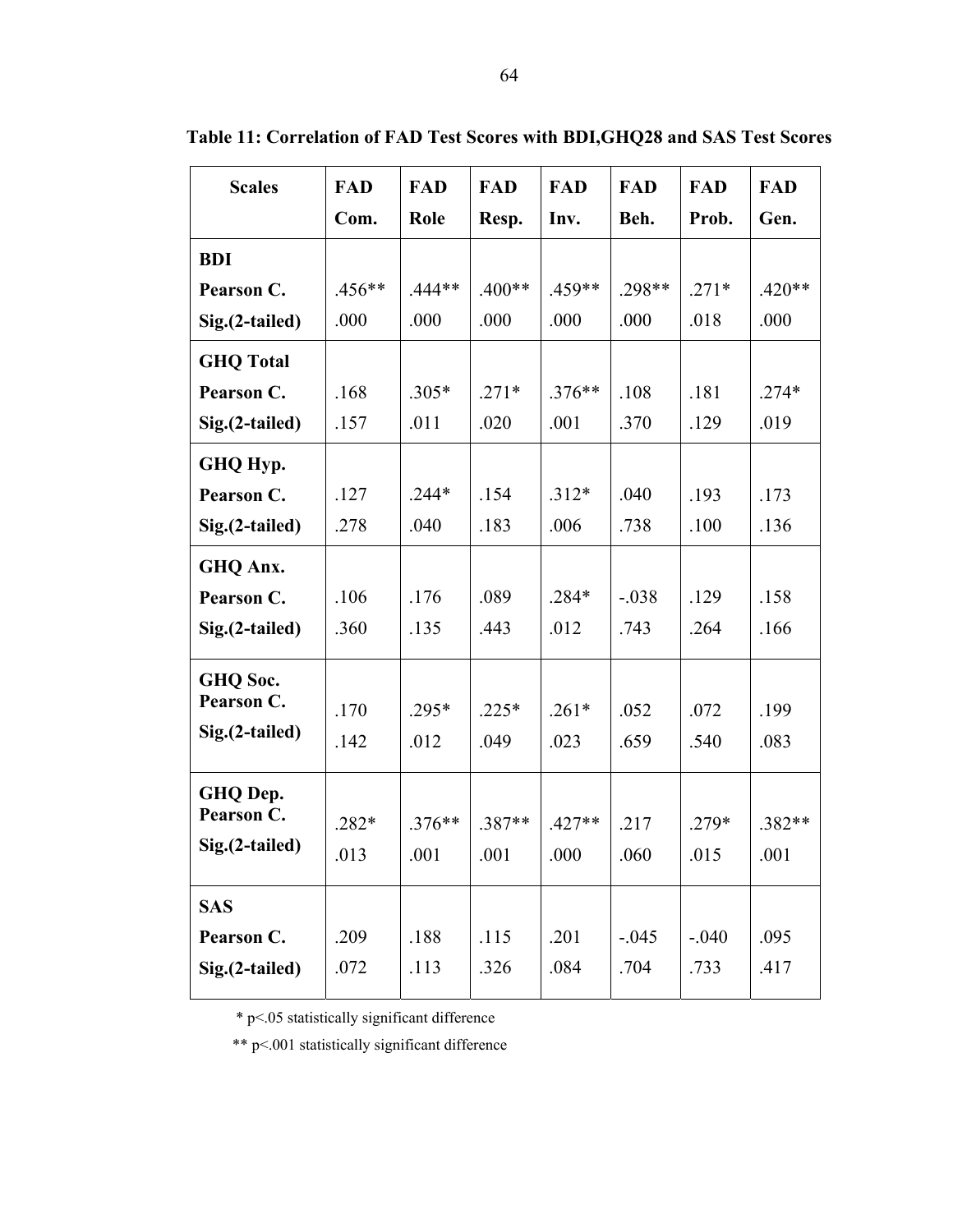When we investigate the correlation between Mc Master Family Assessment Device (FAD) and Beck Depression Inventory (BDI), Submissive Acts Scale (SAS) , General Health Questionnaire (GHQ28) of the students with the scores of these scales with Pearson Correlation Test we found these results:

We find mild positive correlation between Beck Depression Inventory (BDI) and Problem Solving  $(r=0.271)$  and Behavior Control  $(r=0.298)$  subscales of FAD. We find moderate positive correlation between Beck Depression Inventory (BDI) and Communication, Roles, Affective Responsiveness, Affective Involvement, and General Functioning.

When we compare FAD Communication subscale with GHQ subscales, we find mild positive correlation with only GHQ Depression subscale  $(r= 0.282)$ .

When we compare FAD Role subscale with GHQ subscales, we find mild positive correlation with GHQ Hyphocondriasis (r=0.244), GHQ Corruption in Social Functions  $(r=0.295)$  and we find moderate positive correlation with GHQ Depression  $(r=0.376)$ and GHQ total  $(r=0.305)$ .

When we compare FAD Affective Responsiveness subscale with GHQ subscales, we find mild positive correlation with GHQ total  $(r=0.271)$ , GHQ Corruption in Social Functions  $(r=0.225)$  and we find moderate positive correlation with only GHQ Depression  $(r=0.387)$ .

When we compare FAD Affective Involvement subscale with GHQ subscales, we find mild positive correlation with GHQ Anxiety (r=0.284), GHQ Corruption in Social Functions (r=0.261) and we find moderate positive correlation with GHQ total  $(r=0.376)$ , GHQ Hyphocondriasis  $(r=0.312)$ , and GHQ Depression  $(r=0.427)$ .

When we compare FAD Problem Solving subscale with GHQ subscales, we find mild positive correlation with only GHQ Depression subscale (r=0.274).

When we compare FAD General Functions subscale with GHQ subscales, we find mild positive correlations with GHQ total (r=0.274) and we find moderate positive correlation with GHQ Depression (r=0.382).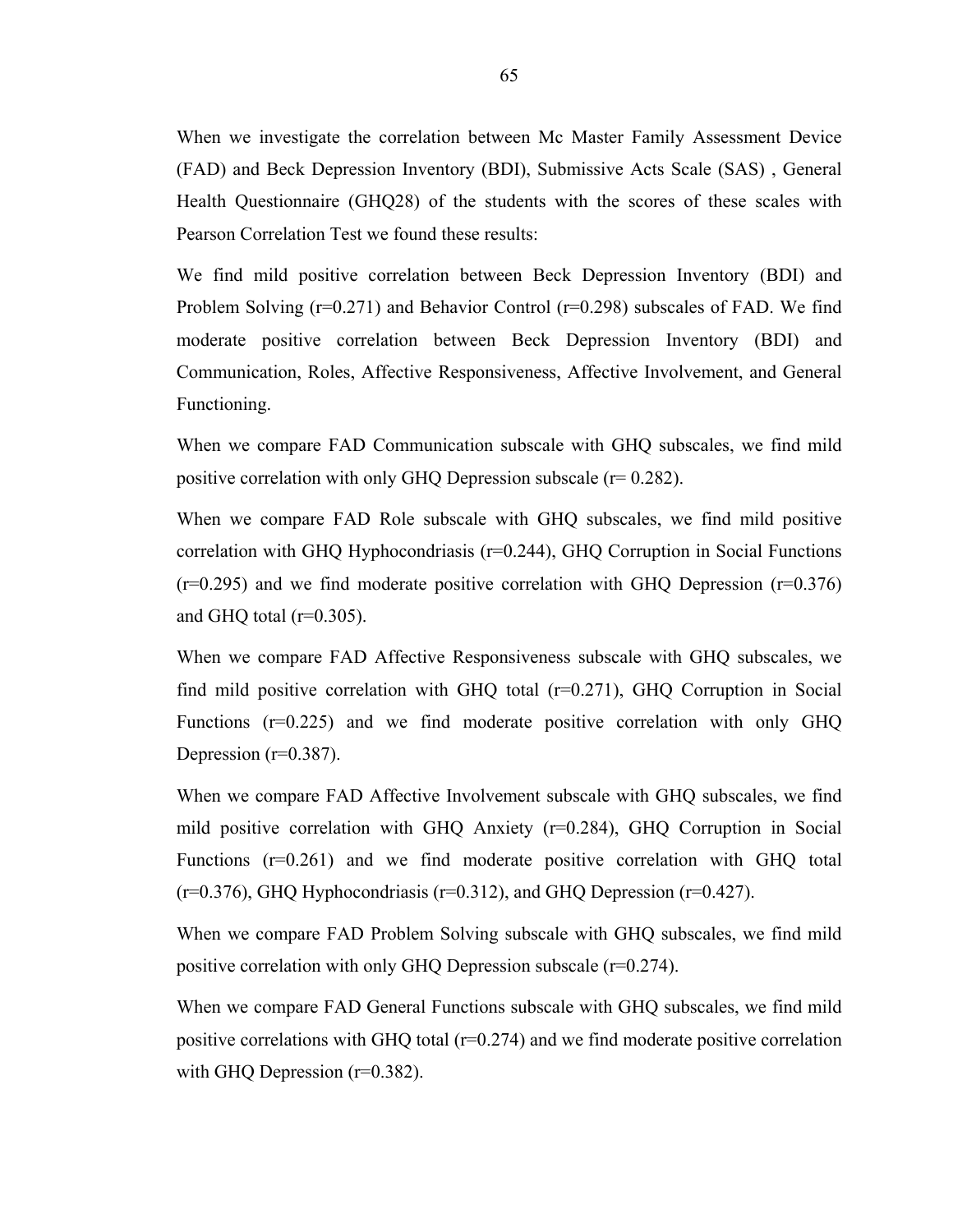When we compare FAD Bahaviour Control subscale with GHQ subscales, we find no statistically significant correlation between them.

When we investigate the correlation between Submissive Acts Scale (SAS) and the Mc Master Family Assesment Device (FAD) test scores there are no statistically significant correlations.

| <b>Scales</b>   | <b>BDI</b> | <b>GHQ</b> | <b>GHQ</b> | <b>GHQ</b> | <b>GHQ</b> | <b>GHQ</b> |
|-----------------|------------|------------|------------|------------|------------|------------|
|                 |            |            | Hyp.       | Anx.       | Soc.       | Dep.       |
| <b>BDI</b>      |            |            |            |            |            |            |
| Pearson C.      | 1          | .759**     | $.605**$   | $.648**$   | $.706**$   | $.728**$   |
| Sig.(2-tailed)  |            | .000       | .000       | .000       | .000       | .000       |
| <b>SAS</b>      |            |            |            |            |            |            |
| Pearson C.      | $.235*$    | .189       | .109       | $.263*$    | .204       | .107       |
| Sig. (2-tailed) | .038       | .109       | .350       | .020       | .075       | .351       |
|                 |            |            |            |            |            |            |

**Table 12: Comparing GHQ28 and SAS Test Scores with BDI Test Scores.** 

\* p<.05 statistically significant difference

\*\* p<.001 statistically significant difference

We find strong positive correlation between Beck Depression Inventory (BDI) and all of the Subcales of General Health Questionnaire (GHQ28); Hypochondriasis (r=0.605), Anxiety and Insomnia (r=0.648), Corruption in Social Functions (r=0.706), Major Depression ( $r=0.728$ ) and the total of GSQ28 ( $r=0.759$ ).

We find mild positive correlation between Beck Depression Inventory (BDI) score and the Submissive Acts Scale (SAS) scores (r=0.235).

We find mild positive correlation between Submissive Acts Scale (SAS) and GHQ Anxiety subscale ( r=0.263).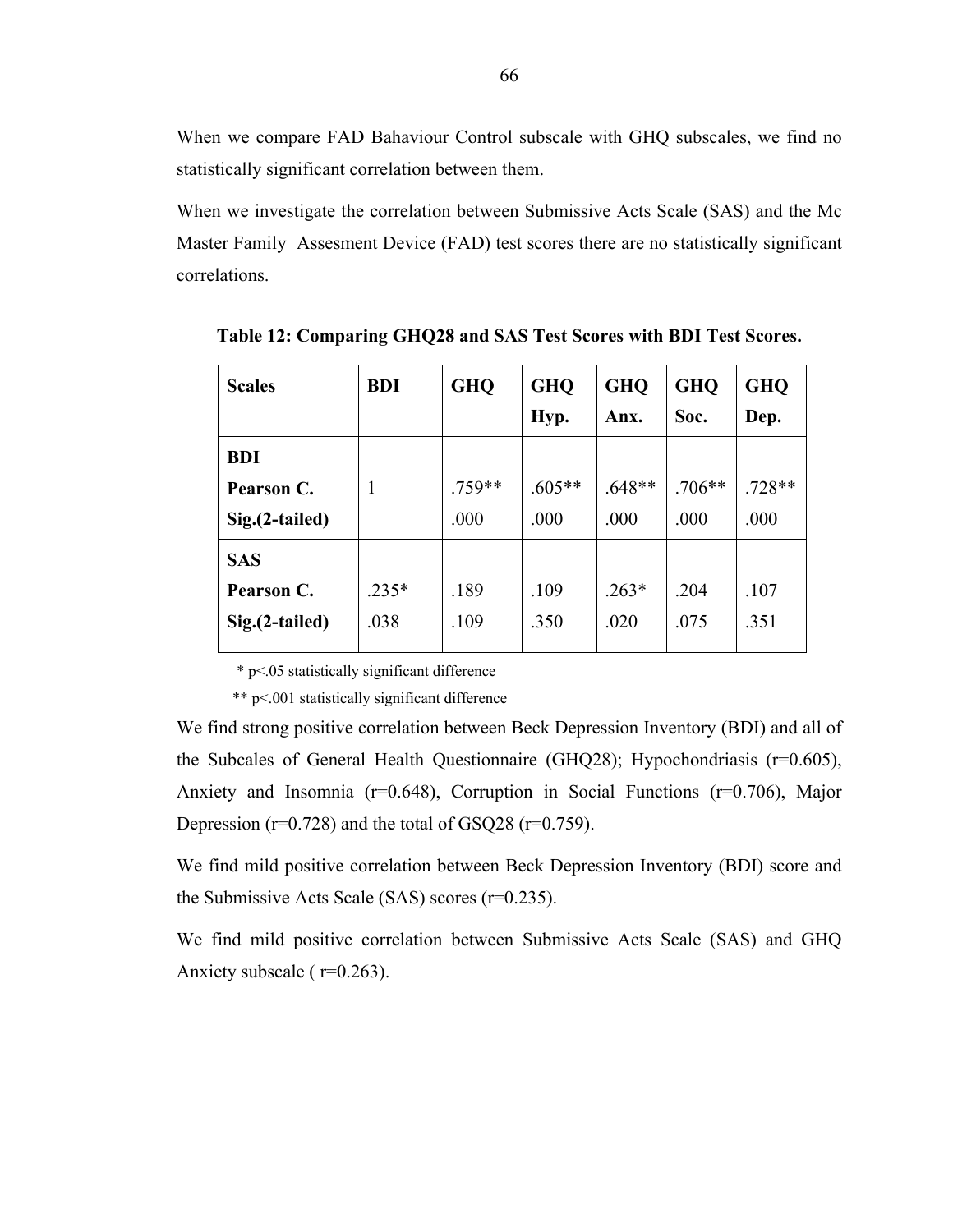### **4. DISCUSSION**

Depression, one of the most important and fostering psychiatric disorder of our age, is investigated in this study. In this study we aim to investigate the relation between Major Depression and family structure in a group of adolescents diagnosed as Major Depression and compare them with the control group who has never been diagnosed with a psychological disorder. The obtained findings support a correlation between depression and family structure.

As a result of the evaluation of the findings, it is seen that results verify our expectations in a great measure. At this point, I am going to give a short summary of the hypotheses and interpret the obtained findings.

The main hypothesis of the study is to investigate the relation between depression and dysfunctions in family structure. We find that as level of depression increases, the family functions such as problem solving, role, communication, affective involvement, affective responsiveness, behaviour control and general functions will also increase in the direction of unhealthiness.

Keitner G. I. *et al.*(1995) investigated the role of the family in recovery of Major Depression. The authors explore how family functioning relates to Major Depression; they examined changes in family functioning over 1- year course of this illness. 'Mc Master Family Assessment Device' and 'Mc Master Clinical Rating Scale' were applied to 45 inpatients diagnosed with MD and their family members. The result of the study shows that 50% of families with depressed member perceived their own family functioning as unhealthy. Also results were show that there is a clear association between family functioning and recovery from major depression. They find that different aspects of family life have an effect on the depressive disorder and more than one dimension is related with the outcome (Keithner *et. al.*1995).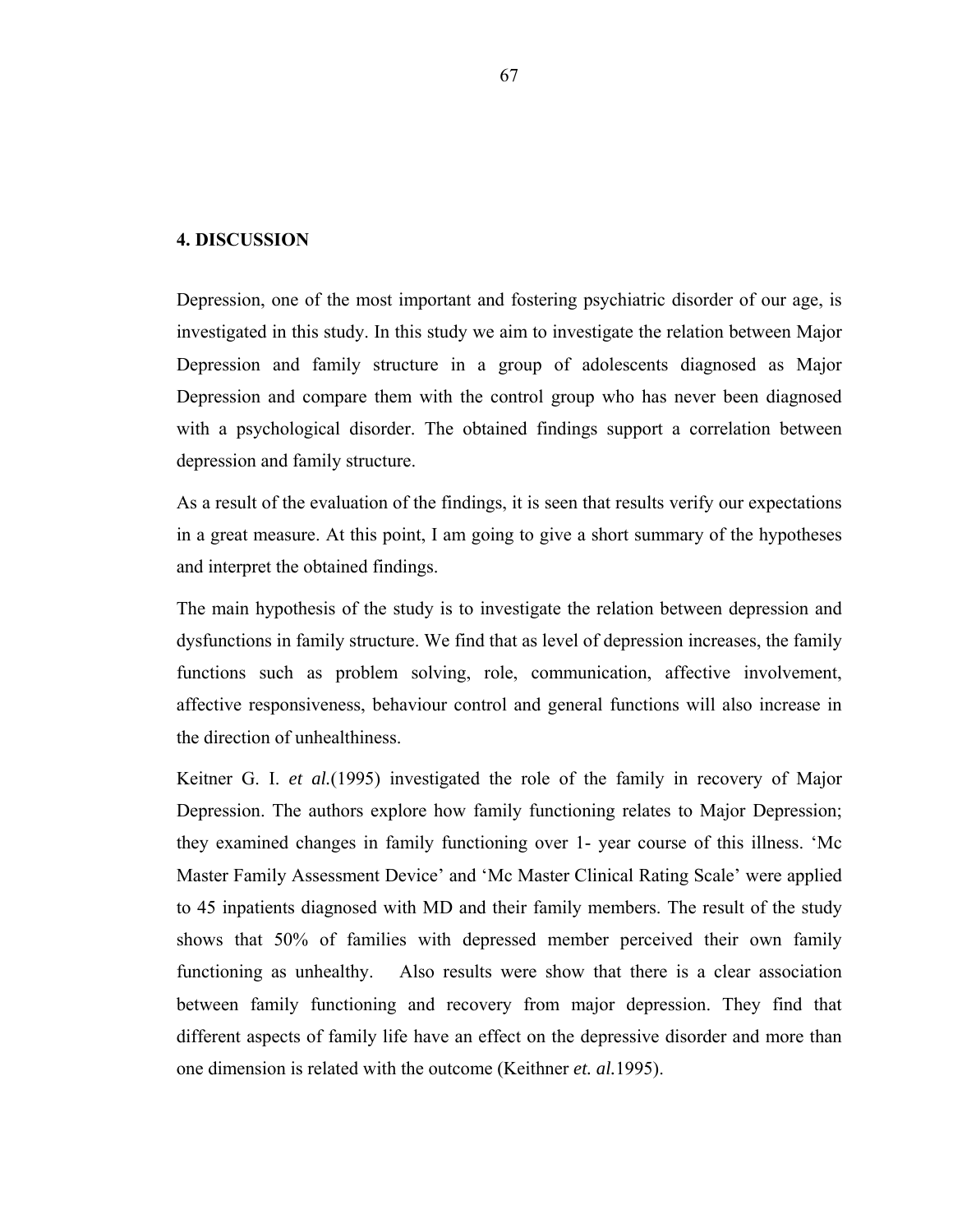In our study, similar to Keitner's study we also have determined that adolescents diagnosed for depression show an increase in more than one family function in the unhealthy direction.

According to Hale W. W*. et. al*. (2005) study, negative relationship with the parents is associated with adolescent depression. Especially perceived parental rejection is one of the negative factors. Perceived parental rejection has been demonstrated to be related to adolescent depression (Hale, 2005). In our study we find that adolescents diagnosed for depression shows unhealthy direction lots of the family function. Especially associated with Hale W.W. study we find that depressed adolescents report unhealthiest than controls in communication and affective involvement subscales.

Armsden G. C. *et. al.* (1990) study shows that child characteristics with poor parental relations can result as a susceptibility factor for depression (Armsden, 1990). In addition to this, another study by Essau C. A. (2004) about the relation between family factors and Depressive Disorders in adolescents shows us parent alienation is significantly higher in the depressed than the non disordered adolescents and scores related to parent communication and trust are significantly lower (Essau, 2004). In our study, when we compare to the two groups, we find that the adolescents diagnosed for depression report significantly worse perception of parental relation and communication.

Another research result presented by Unger D. G. *et al.* (2000) explaines a mechanism by which inter-parental conflict may affect depressed mood in a context of the role of family functioning. In this study, they assess two types of interparental conflict: interparental conflict involving arguments about the adolescent, and arguments focused on the parent's behaviour. They applied 'Interparental Conflict Questionnaire' that assess perceived interparental conflict, 'Family Satisfaction Scale' and 'Mc Master Family Assessment Device' that assess perceived family functioning and 'The Centre for Epidemiological Studies Depression Scale' that assess depressed mood. Data is collected three times, with one year intervals. 150 adolescents participated the study, the mean of their age was 15.5 years old. The findings indicate that the role of the family in mediating inter-parental conflicts affect depressed mood. This is more evident for girls than boys (Unger *et. al*, 2000). The results of the study by Unger D. G. *et al.* (2000) also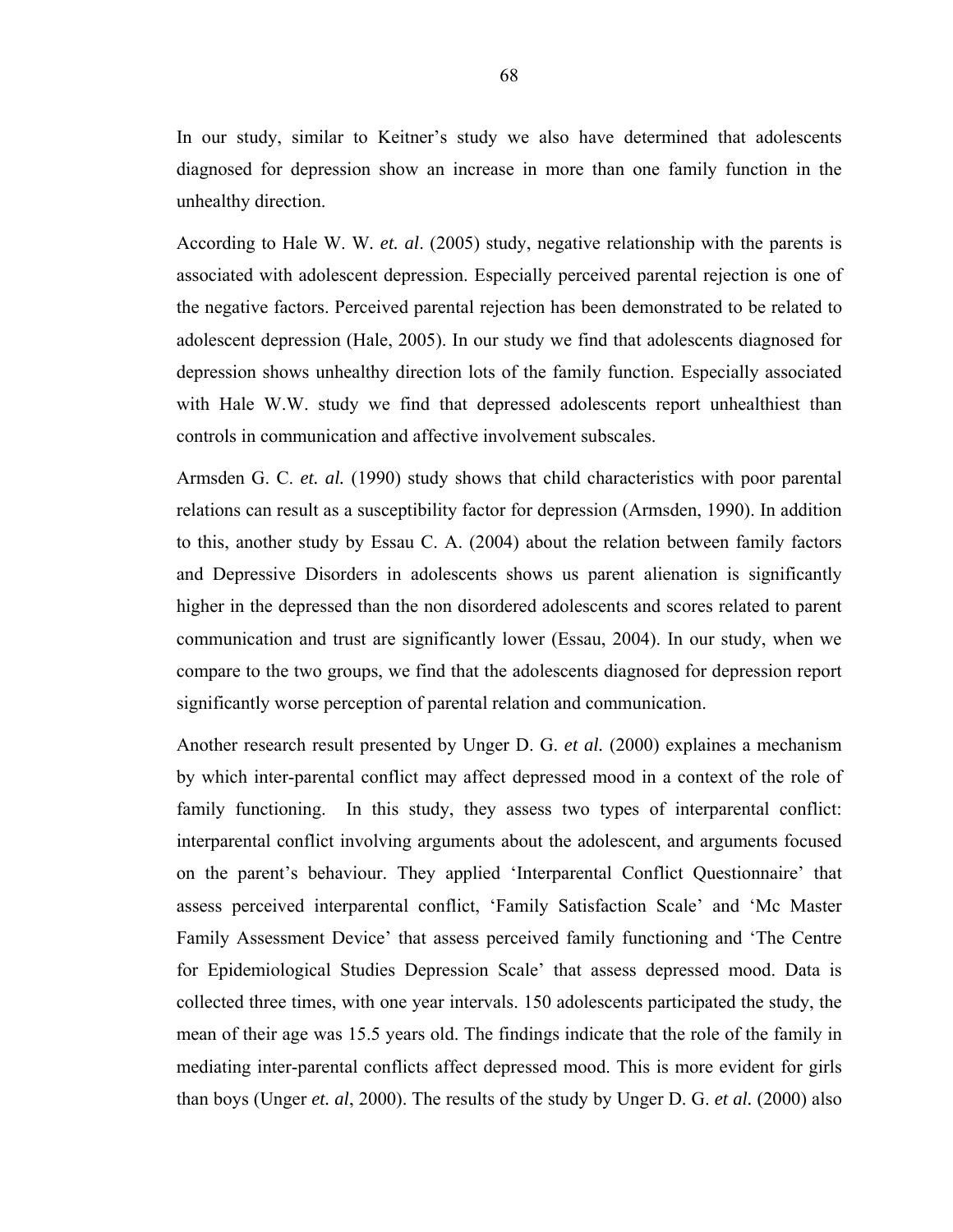supports our study and it correlates with our findings on family functions such as communication and problem solving. Adolescents diagnosed for depression show an increasingly unhealthy functioning in these areas. Connected with this, the fact that depressive adolescents fail to maintain a healthy communication in the family is worth to be considered.

Nazlı S. (2001) refers to different researches and concludes that dysfunctional family (like rigid rules, low communication skills, presence of conflicts, undetermined roles) is related with suicide. In respect to this information, we have also found out in our study that adolescents diagnosed for depression attempts more to commit suicide than the control group.

Social-ecological theory assumes that low socioeconomic status, limited educational achievement, low income and poverty increase the depressive symptoms and risk of suicidal behaviour (Ulusoy, Demir, 2005). McMaster Model of Family Functioning, we explains three tasks that are Basic Tasks, Developmental Tasks and Hazardous Tasks. The Hazardous tasks area includes the crises that arise in association with illness, accidents, loss of income, job changes and moves. So these are the cause of unhealtiness on family functioning (Epstein, Bishop, Levin, 1978; Hinde, Akister, 1995; Zeitlin *et. al.*, 1995).s However, in our study we could not find any statistically significant correlation between family income and scale scores that include depression and family functioning. This may be because the range of distribution of socio-economical status and education is narrow at our sample.

The findings of this study can be explained by further researches investigating the previous and current condition of the families of the adolescents and also a research on the family members would be useful. Also, it could be a good research topic to investigate both the adolescent's and family's point of view of the family. Furthermore, in psychological interviews especially in the context of our study, the family functions (problem solving, communication, roles, affective responsiveness, affective involvement, behaviour control and general functioning) of the depressive adolescents should be studied in depth and supported.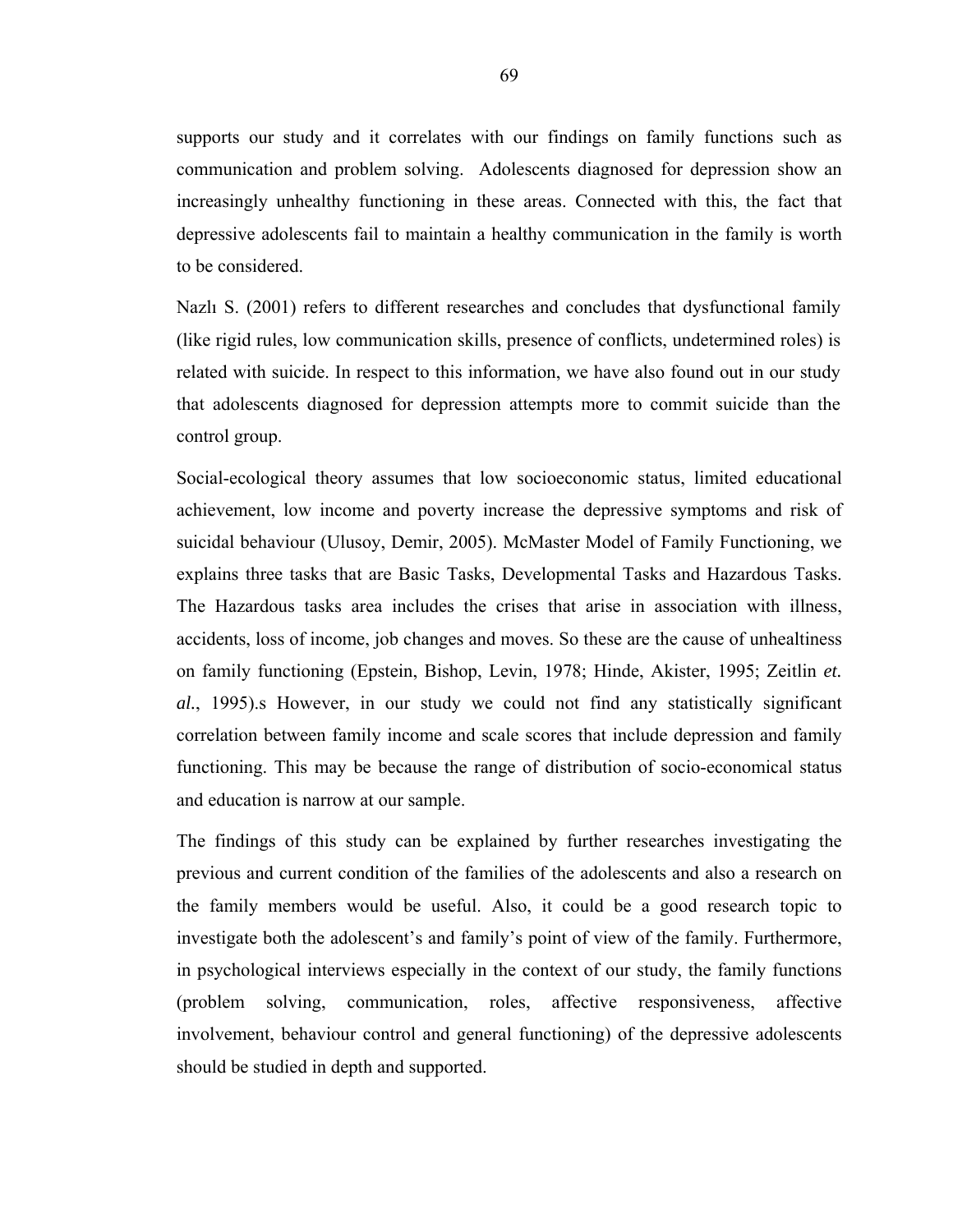As we look at the limits of our study, it was carried out only on university students and they had families with middle or higher socio-economical status. Because of this homogeneity of the subjects, we could not find a difference between the groups. If we could have groups having a large range of characteristics related with depression, probably effect of family socio-economical status could be found. Since our study was carried out on a limited number of people, there could be some problems while generalizing the results to the community.

Moreover, only the perception of the family functions of the depressed adolescents were investigated in this study the perception of other family members could give us a different point of view while explaining the relation between family functions and depression. We have find that family functions are related to depression in adolescents. In connection with this, adolescents in depression may give negative meanings on the family functions.

 In addition to this, since the experimental group and control group have relatively equal age and sex properties, this enables us to compare the groups. The scores of BID and GHQ depression subscale correlate strongly and these emphasize the reliability of our results.

This study shows that Major Depression is related with unhealthy family functioning among adolescents. During psychotherapy of adolescents with depression, we as psychotherapists, must be aware of this effect and give importance to relations of the adolescent with their family.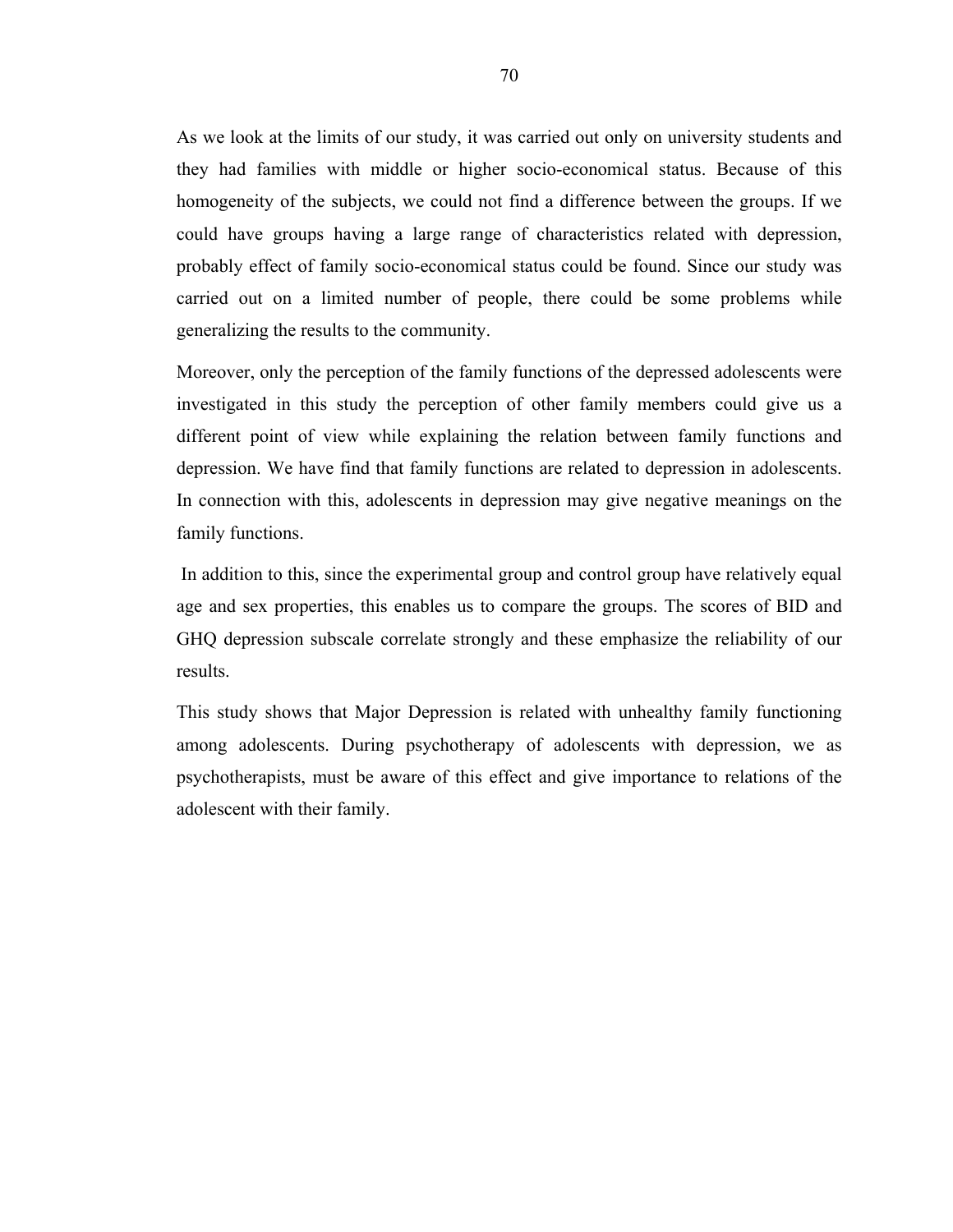### **5. CONCLUSION**

The present study indicated Major Depression is related with unhealthy family functioning such as communication, roles, affective responsiveness, affective involvement, behavior control and general functioning among adolescents.

In our study is focus on firstly the adolescents that are diagnosed as Major Depression and their family's functions. As related with findings psychotherapists must aware of the family effect and give importance to the relations of adolescents with ther parents during the psychotherapy. Family therapy may be added to individual psychotherapy period.

 In addition to this, education can be given to the parents (parenting school) about adolescence and depression as a prevention strategy for depression. The content of the education may cover characteristics of adolescence period, communication skills, problem solving skills, behavior control strategies, explaining and recognizing the roles of the family members and so on.

In this study only the adolescents who attend to university and who have families with middle or higher socio-econmical status and education participated. Low socioeconomical status of the family, low education may be some other factors related with depression and to show their relation with depression, a sample having wide range of these characteristics should be formed. Having a large sample of adolescents with different backgrounds may enable to generalize the results to the community. Our study was carried out a limited number of people if the further studies may be apply in wide range of subjects it enables to generalizing the results to the community. Also our study give idea about the view of adolescence on family functions and we suggest that in further studies can be studied point of view of family about family functions.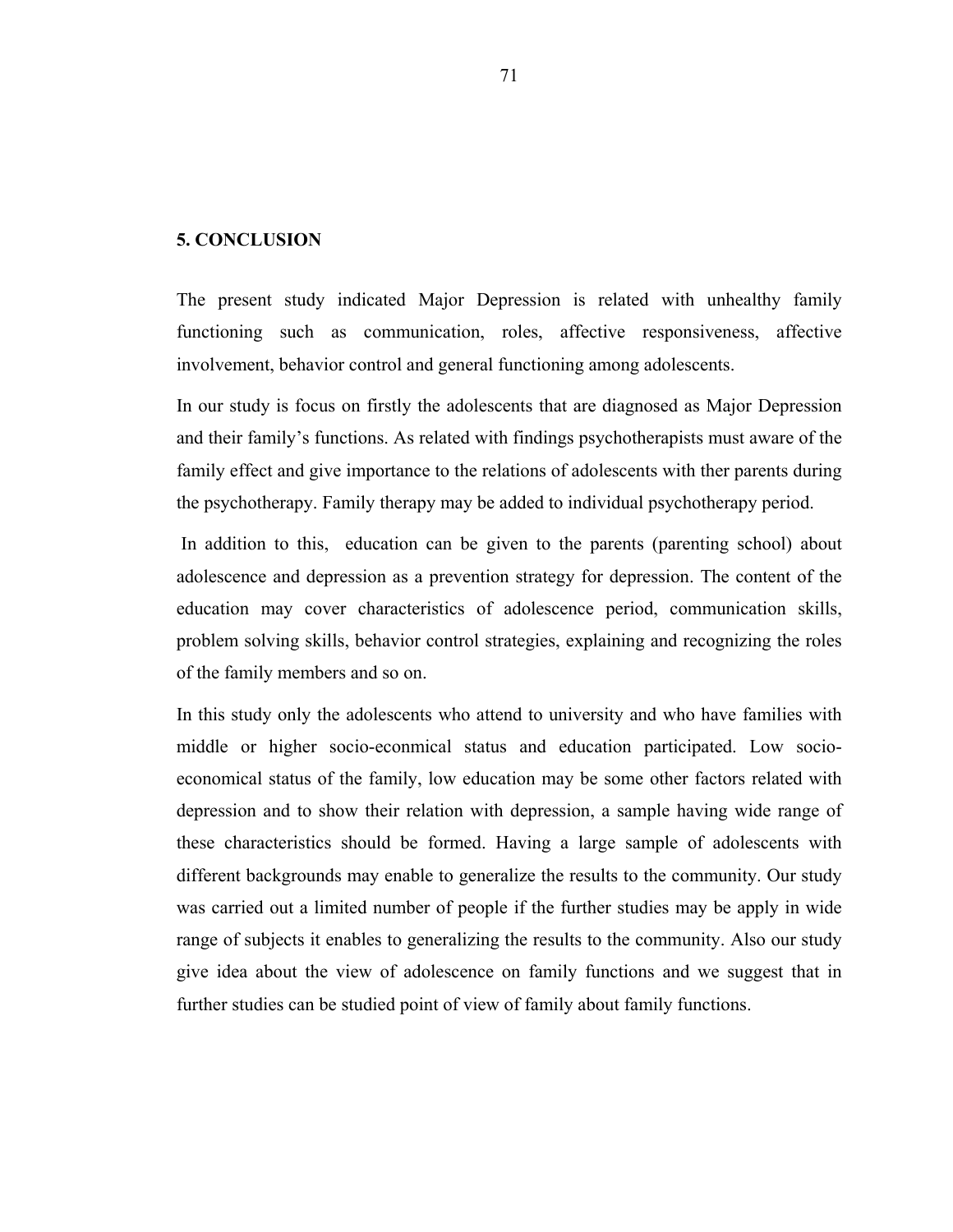#### **BIBLIOGRAPHY**

Akman, Banu. 2006. **Sessiz Tehlike Depresyon.** İstanbul: Mozaik Yayınları.

- Alper, Yusuf. 2001. **Depresyon Psikoterapisi.** 1. bs. İstanbul: Alfa Basım Yayım Dağıtım Ltd.
- Alper, Yusuf. 2003. **Bütün Yönleriyle Depresyon.** 2. bs. İstanbul: Kaya Matbaacılık.
- American Psychiatric Association. 1994. **Diagnostic and Statistical Manual of Mental Disorders.** 4. ed. Washington. DC: American Psychiatric Association.
- Armsden, Gay C., Patrick M. Burke, Mark T. Greenberg, Elizabeth McCauley. 1990. Parent and Peer Attachment in Early Adolescent Depression. **Journal of Abnormal Child Depression.** vol. 18. no. 6: 683-697.
- Aydın, Hülya N. B. 2003. **Çocuk Ruh Sağlığı.** İstanbul: Morpa Kültür Yayınları.
- Bowlby, John. 1965. **Child Care and the Growth of Love.** 2. ed. USA: Penguin Books Inc.
- Calton, Tim, Jon Arcelus. 2003 Adolescent units: a need for change? **Psychiatric Bulletin.** vol.27: 292-294.
- Clark, David M., Christopher G. Fairburn, 1997. **Science and Practice of Cognitive Behaviour Therapy.** USA: Oxford University Press.
- Conger, Rand D., Katherine J. Conger, Glen H. Elder, Lisa S. Matthews, 1999. Pathways of Economic Influence on Adolescent Adjustment. **American Journal of Community Psychology.** vol. 27. no. 4: 519-541.

Cüceloğlu, Doğan. 1999. **İnsan ve Davranışı.** 9. bs. İstanbul: Remzi Kitabevi.

- Çakmaklı, Kemal. 1999. **Aile İçi İletişim Ve Sosyal Sağlık.** İstanbul: Gündoğdu Matbaası.
- Dacey, John S., John F. Travers, 1999. **Human Development Across the Lifespan.** 4. ed. USA: McGraw-Hill Companies, Inc.

Dikeçligil Beylü, Ahmet Çiğdem. 1991. **Aile Yazıları.** 2. bs. Ankara: MN Ofset.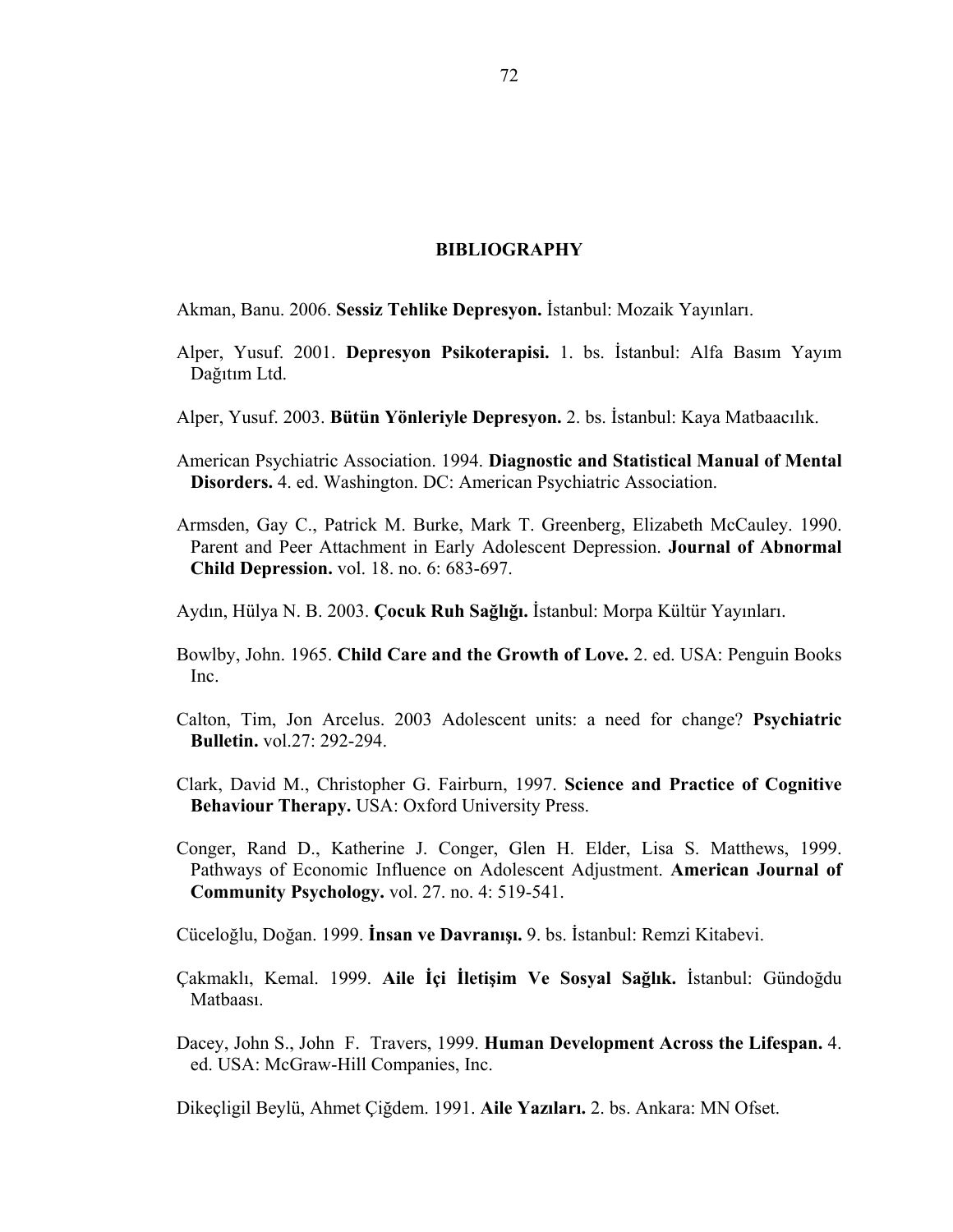- Dönmezer, İbrahim. 2003. **Ailede İletişim ve Etkileşim.** İzmir: Ege Üniversitesi Basımevi.
- Epstein, Nathan B., Duane S. Bishop, Sol. Levin, 1978. The McMaster Model of Family Functioning. **Journal of Marriage and Family Counseling.** vol. 4. no. 4: 19-31.
- Ercan, Eyüp S., Atilla Turgay. 2004. **Mutsuz Çocuk.** 2. bs İstanbul: Remzi Kitabevi.
- Esseau, A. Cecilia. 2004. The Association Between Family Factors and Depressive Diorders in Adolescents. **Journal of Youth and Adolescence.** vol. 33. no. 5: 365 372.
- Fallon, Barry J., Terry V. Bowles, 1997. The Effect of Family Structure and Family Functioning on Adolescents' Perceptions of Intimate Time Spent with Parents, Siblings and Peers. **Journal of Youth and Adolescence.** vol. 26. no. 1: 25-43.
- First, Michael B., Miriam Gibbon, Robert L. Spitzer, Janet B. W. Williams,1997. **Dsmıv Eksen I Bozuklukları için Yapılandırılmış Klinik Görüşme: SCID-I.** Çev. Aytül Çorapçıoğlu. Ankara: Hekimler Yayın Birliği.
- Girgin, Alaiddin. 2006. **Kişilik Farklılıklarında Aİle İçi İletişim.** 1. bs. İstanbul: Kariyer Yayıncılık İletişim, Eğitim Hiz. Ltd.
- Georgiades, Katholiki, Peter M. Lewinsohn, Scott M. Monroe, John R. Seeley, 2006. Major Depressive Disorder in Adolescence: The Role of Subthreshold Symptoms. **Journal of American Academy of Child and Adolescent Psychiatry.** vol. 45. no. 8: 936-944.
- Güleç Cengiz, Ertuğrul Köroğlu. 1997. **Psikiyatri Temel Kitabı.** Ankara: Hekimler Yayın Birliği.
- Gülerce, Aydan. 1996. **Türkiye'de Ailelerin Psikolojik Örüntüleri.** 1. bs. İstanbul: Boğaziçi Üniversitesi Matbaası.
- Gürdal, Ayça. 2000. **Psikanalitik Kurama Giriş.** 2. bs. İstanbul: Bağlam Yayıncılık.
- Hale, William W., Engels Ruther, Meeus Wim, Valk, Inge V. D. 2005. Does perceived parental rejection make adolescents sad and mad? The association of perceived parental rejection with adolescents depression and aggression. **Journal of Adolescent Health.** vol. 36: 466-474.
- Henry, Carolyn S., Erron L. Huey, Rachel A. Neal, Linda C. Robinson, 2006. Adolescent Perceptions of Overall Family System Functioning and Parental Behaviors. **Journal of Child Family Study.** vol. 15: 319-329.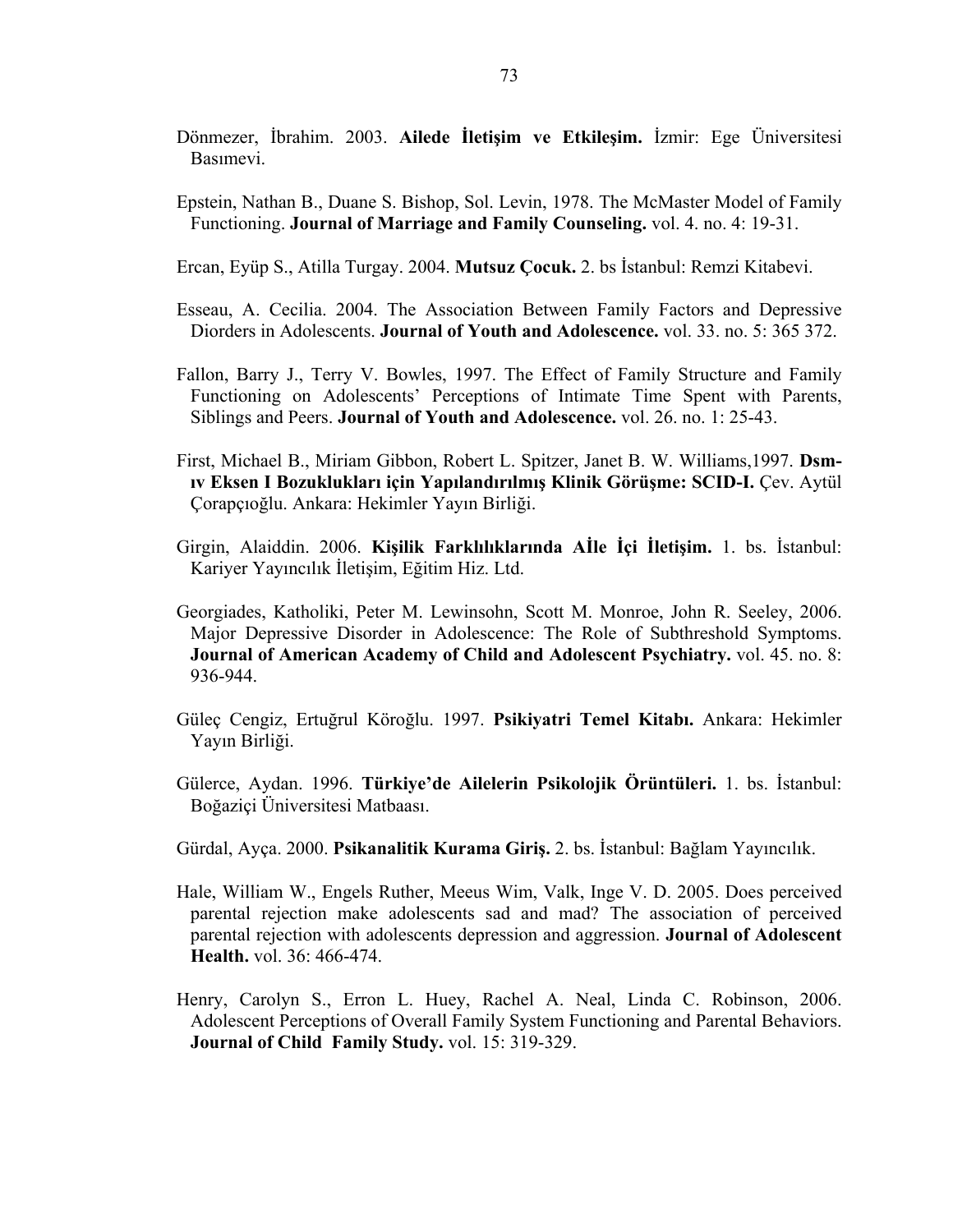- Hinde, Joan S., Jane Akister. 1995. The McMAster Model of Family Functioning: Observer and Parental Rating in a Nonclinical Sample. **Family Process.** vol. 34: 337- 347.
- Hyde , A. Hyde. 2001. Bipolar Illness and The Family. **Psychiatric Quartely**. vol.72. no. 2: 109-118.
- Joiner Thomas, James C. Coyne, 2000. **The Interactional Nature of Depression: Advances in Interpersonal Approaches. Journal of Nervous & Mental Disease**. vol. 188. no. 9: 631-632.
- Kaplan, Harold I., Jack A. Grebb, Bejamin J. Sadock, 1994. **Kaplan and Sadock's Synopsis of Psychiatry: Behavioral Sciences, Clinical Psychiatry.** 7. ed. USA: Williams Wilkins.
- Karaveli, Deniz. 2000. Depresyon Tanısı Alan Bir Grup Danışanın Aile Yapısı ve İşlevleri Çerçevesinde Değerlendirilmesi. Doktora Tezi. İ.Ü. Sosyal Bİlimler Enstitüsü.
- Kaslow, Nadine J., Lynn P. Rehm, Alexander W. Siegel, 1984. Social Conitive and Cognitive Correlates of Depression in Children. **Journal of Abnormal Child Psychology.** vol. 12. no. 4: 605-620.
- Keithner, Gabor I., Duane S. Bishop, Nathan B. Epstein, Robert Kohn, Ivan W. Miller, Christine E. Ryan, 1995. Role of the Family in Recovery and Major Depression. **The American Journal of Psychiatry. v**ol. 152. no. 7: 1002-1008.

Kırkıncıoğlu, Meliha. 1999. **Çocuk Ruh Sağlığı.** İstanbul: Esin Yayınları.

- Köknel, Özcan. 1997. **Depresyon Ruhsal Çöküntü.** 5. bs. İstanbuş: Altın Kitaplar Yayınevi.
- Köroğlu Ertuğrul, Ömer Aydemir. 2007. **Psikiyatride Kullanılan Klinik Ölçekler: Genel Sağlık Anketi.** 3. bs. Ankara: Hyb Yayıncılık.
- Köroğlu, Ertuğrul. 1998. Amerikan **Psikiyatri Birliği: Mental Bozuklukların Tanısal ve Sayımsal Elkitabı**. 4. bs. Ankara: Hekimler Yayın Birliği.

Kulaksızoğlu, Adnan. 2004. **Ergenlik Psikolojisi.** 6. bs. İstanbul: Remzi Kitabevi.

- Lerner, Richard M., Ann M. Easterbrooks, Mistry, J. 2003. **Developmental Psychology.**  New Jersey: Jonn Willey & Sons, Inc.
- Lidz, Theodore. 1968. **The Person Throughout the Life Cycle.** 3. ed. New York: Basic Books, Inc.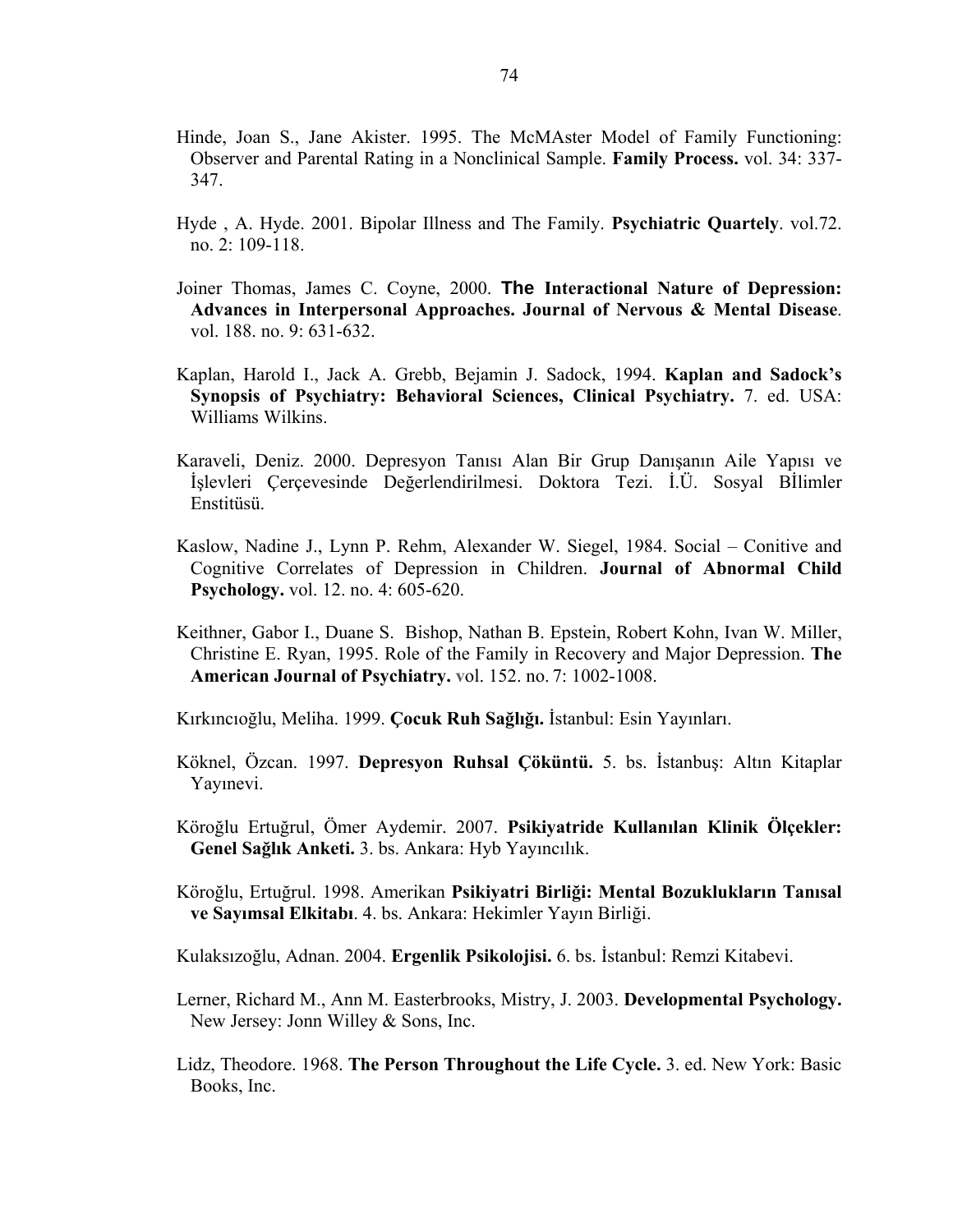- Miller, Ivan W., Duane S. Bishop, Nathan B. Epstein, Gabor I. Keitner, 1985. The McMaster Family Assessment Device Reliability and Validity. **Journal of Marital and Family Therapy.** vol. 11. no. 4: 345-356.
- Miller, Jeffrey A. 2002. **Çocukluklarda Depresyon.** çev. Müjde Işık. 1. bs. İstanbul: Özgür Yayınları.
- Moshman, David. 2005. **Adolescent Psychological Development.** 2. ed. London: Lawrence Erlbaum Associates.
- Muris Peter, Rebecca Lambrichs, Henk Schmidt, Cor. Meesters 2001. Protective and Vulnerability Factors of Depression in Normal Adolescents. **Behaviour Research and Therapy.** vol. 39: 555-565.
- Nazlı, Serap. 2001. **Aile Danışmanlığı.** 2. bs. Ankara: NobelYayın Dağıtım.
- Orvin, George. 1997. **Ergenlik Çağındaki Çocuğunuzu Anlamanın Yolları.** Çev. Ayşe Güran.1. bs. Ankara: Hyb Yayıncılık.
- Öner, Necla. 1994. **Türkiye'de Kullanılan Psikolojik Testler: Aile Değerlendirme Ölçeği.** 1. bs. İstanbul: Boğaziçi Üniversitesi.

Özbay Haluk, Emine Öztürk. 1992. **Gençlik.** 1. bs. İstanbul: İletişim Yayıncılık.

- Özgüven, İbrahim E. 2001. **Ailede İletişim ve Yaşam.** Ankara: PDREM Yayınları.
- Öztürk, Orhan. 2001. **Ruh Sağlığı ve Hastalıkları.** 8. bs. Ankara: Nobel Tıp Kitabevleri.
- Papalia, Diane E., Sally W. Olds, 1992. **Human Development.** 5. ed. USA: McGraw Hill Companies. Inc.
- Prange, Mark E., Albert J. Duchnowski, Robert M. Friedman, Paul E. Greenbaum, Star E. Silver, 1992. Family Functioning and Psychopathology Among Adolescents with Severe Emotional Disturbances. **Journal of Abnormal Child Psychology.** vol. 20. no. 1:83-102.
- Pryor Jan, Bryan Rodgers. 2001. **Children in Changing Families Life After Parental Seperation.** UK: Blackwell Publishers Ltd.
- Quinn, Brain. 2002. **Herkes İçin Depresyon El Kitabı.** çev. Ayşe Esen Danacı. Ankara: Hyb Yayıncılık.

Salkind, Neil J. 2001. **Child Development.** USA: Elly Dickanson Publisher.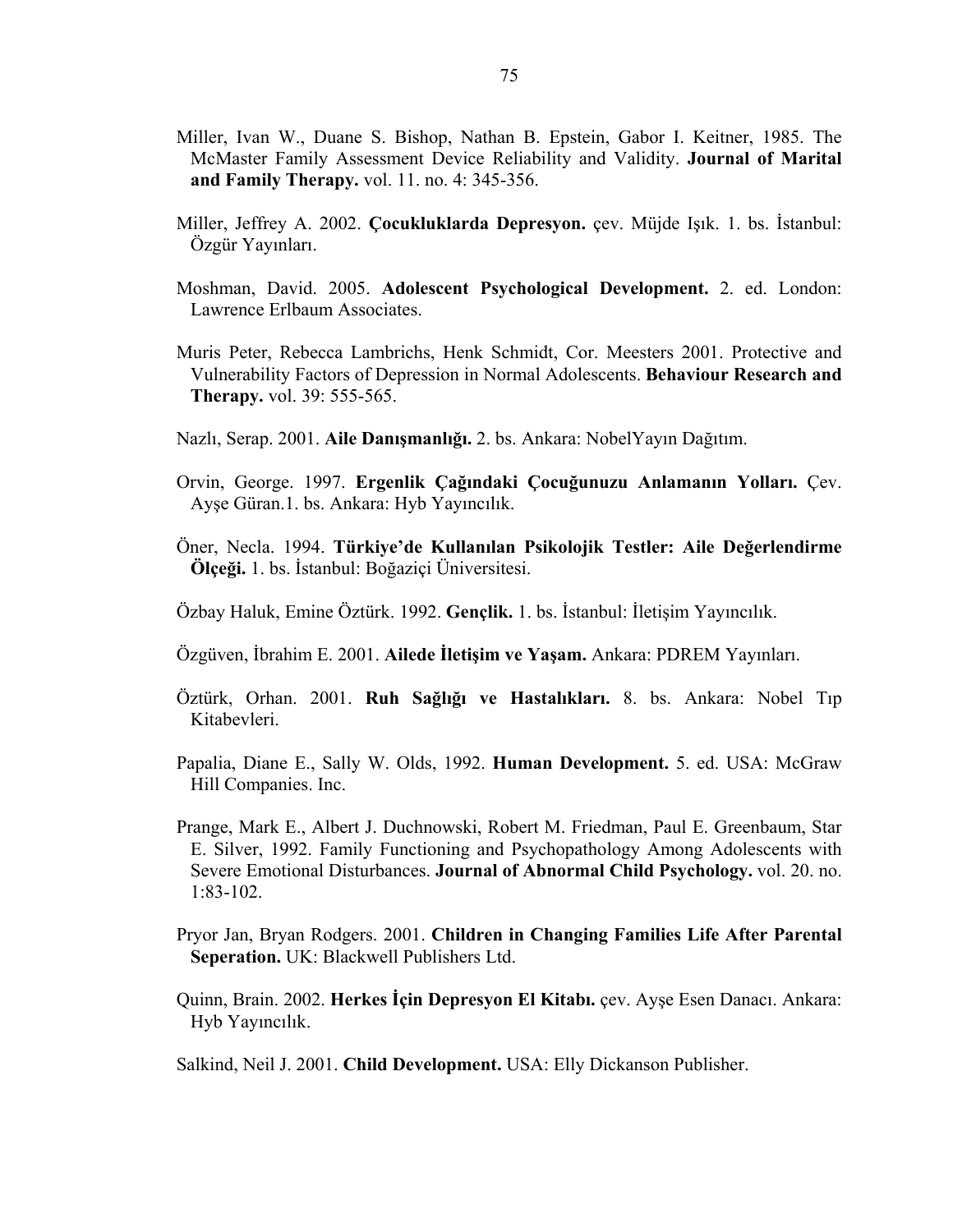- Savaşır Işık, Gonca Soygüt, Elif Kabakcı, 2003. **Bilişsel Davranışcı Terapiler.** 3. bs. Ankara: TPD yayınları.
- Savaşır Işık, Nesrin H. Şahin, 1997. **Bilişsel Davranışçı Terapilerde Değerlendirme: Sık Kullanılan Ölçekler: Beck Depreyon Envanteri.** Ankara: Özyurt Matbaacılık.
- Savaşır Işık, Nesrin H. Şahin, 1997. **Bilişsel Davranışçı Terapilerde Değerlendirme: Sık Kullanılan Ölçekler: Boyun Eğici Davranışlar Ölçeği.** Ankara: Özyurt Matbaacılık.
- Saygılı, Sefa. 2006. **Depresyon ve Korunma Yolları.** İstanbul: Elit Kültür Yayınları.
- Shapiro, Patricia G. 1997. **Çocukluk ve İlkgençlik Depresyonu.** Çev. Meral Kesim. İstanbul: Papirüs Yayınevi.
- Shaw, Benjamin A., Linda M. Chartters, Cathleen M. Connel, Berit I. Dayton, Neal Krause. 2004. Emotional Support From Parents Early in Life, Aging, and Health. **Psychology and Aging.** vol. 19. no. 1: 4-12.
- Smolkowski Keith, Anthony Biglan, Cylde Dent, John Seeley. 2006. The Multilevel Structure of Four Adolescent Problems. **Prevention Science.** vol. 7. no. 3: 239-256.
- Şemin, Refia U. 1992. **Gençlik Psikolojisi.** İstanbul: Remzi Kitabevi.
- Tamplin, A., M. I Goodyer. 2001. Family Functioning in Adolescents at High and Low Risk for Major Depressive Disorder. **European Child & Adolescent Psychiatry.** vol. 10: 170-179.
- Teber, Serol. 2004. **Melankoli.** çev. Murat Batmankaya. 3. bs. İstanbul: Say Yayınları.
- Temel, Fulya Z., Ayşe B Aksoy. 2005. **Ergen ve Gelişimi Yetişkinliğe İlk Adım.** 2.bs. Ankara: Nobel Yayın Dağıtım.
- Tezcan Sabahat, Dilek Aslan. 2000. Ankara'da Çeşitli Meslek Gruplarında Genel Ruhsal Sağlık Durumunun Değerlendirilmesi. **Kriz Dergisi.** c. 8. s. 1:1-8.
- Ulusuy, Demet M., Nilüfer Ö Demir. 2005. Suicidal Ideation In Turkish Adolescents. **Social Behavior and Personality.** vol. 33. no. 6 : 541-552.
- Unger, Donald G., Margaret B. Brown, Laurie E. McLeod, Patricia A. Tressell, 2000. Interparental Conflict and Adolescent Depressed Mood: The Role of Family Functioning. **Child Psychiatry and Human Development.** vol. 31. no. 1:23-41.
- Wade Carole, Carol Tarvis. 2005. **Invitation to Psychology.** 3. ed. New Jersey: Pearson Education, Inc.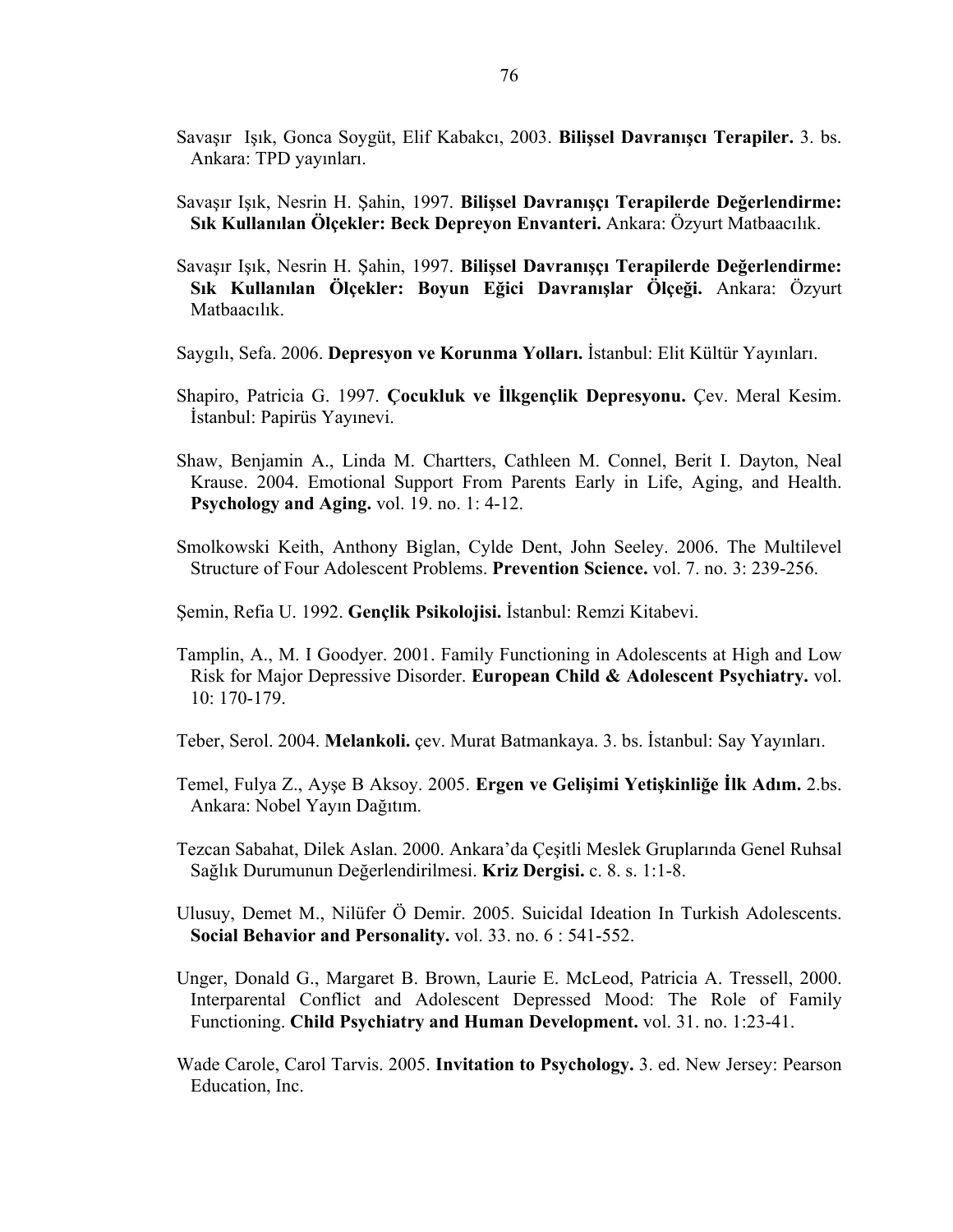- Wilhelm, K., P. Boyce, S Brownhill. 2000. Marital and Family Functioning: Different Measures and Viewpoints. **Social Psychiatry Epidemiology.** vol. 35: 358-365.
- Wilkinson, Jill D., Elizabeth Campbell. 1997. **Psychology In Counseling And Therapeutic Practice.** England: John Willey Sons Ltd.
- Yavuz, Halide S. 1994. **Ergenlik Çağında Gelişmeyi Etkileyen Güçler.** 3. bs. İstanbul: Boğaziçi Üniversitesi Matbaası.
- Yavuzer, Haluk. 1998. **Çocuk Psikolojisi**. 15. bs. İstanbul: Remzi Kitabevi.
- Yörükoğlu, Atalay. 1998. **Çocuk Ruh Sağlığı.** 23. bs. İstanbul: Özgür Yayınları**.**
- Yörükoğlu, Atalay. 2000. **Gençlik Çağı.** 11. bs. İstanbul: Özgür Yayınları.
- Zanden, James, W.V. 1997. **Human Development.** 6. ed. USA: McGraw-Hill Companies. Inc.
- Zeitlin, Marian F., E. D. Babatunde, Nancy D. Coletta, Ellen M. Kramer, Ratna Megawangi. 1995. **Strengthening the Family – Implications for Internatıonal Development.** New York: United Nations University Press.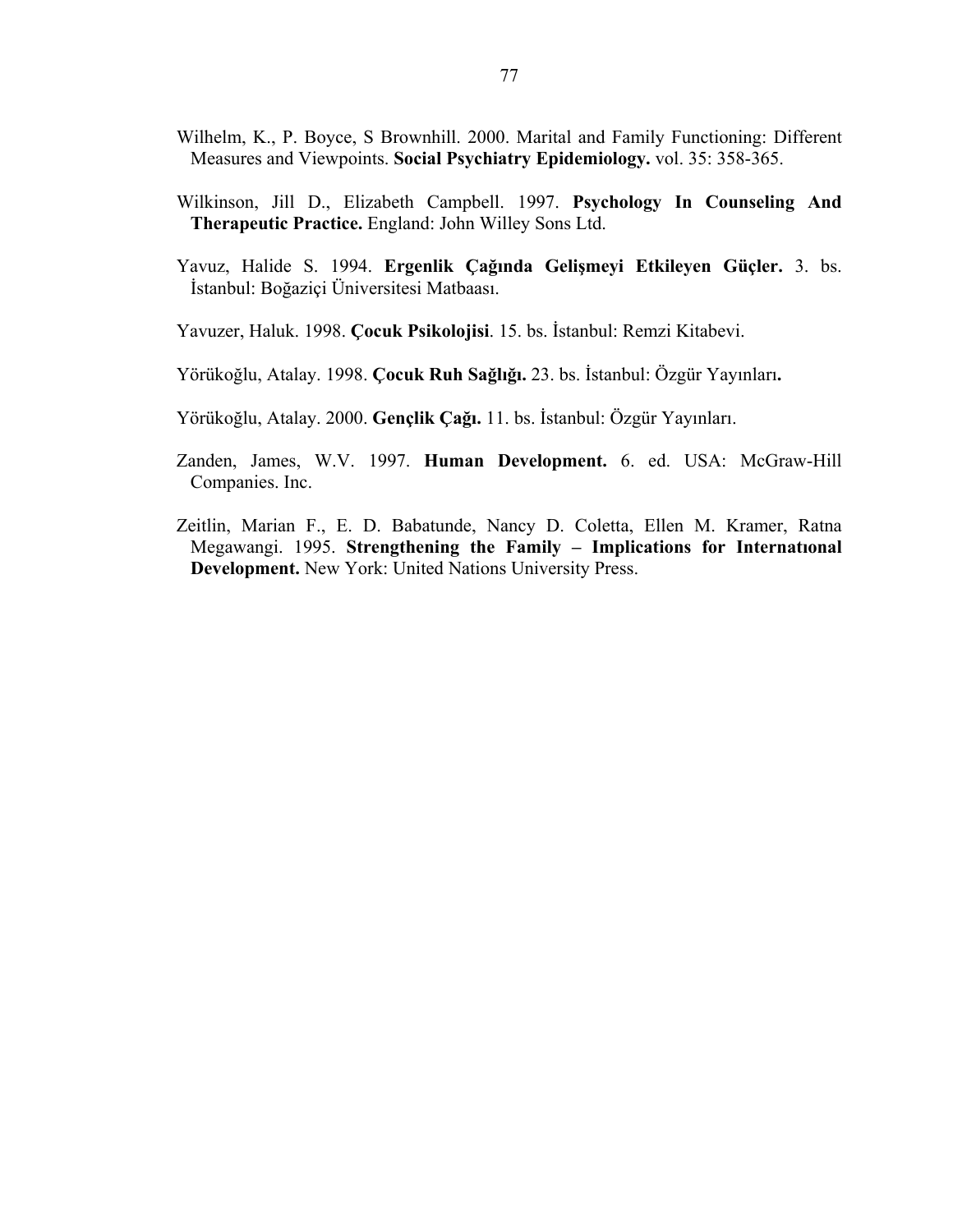## **APPENDIXES**

## **App. 1. Yönerge**

Elinizde bulunan formlar, yüksek lisans tezi sebebiyle yapılan bir araştırma için hazırlanmıştır. Araştırma, aile üyelerinin psikolojik durumlarının tanımlanması ile ilgilidir. Hedefimiz, tek tek kişiler hakkında değerlendirme yapmak değil; bazı genel eğilimleri belirleyebilmektir. Çalışmanın güvenilir olabilmesi için, sorulara vereceğiniz cevapların sizin samimi görüşlerinizi yansıtması çok önemlidir. Soruların doğru veya yanlış cevapları yoktur. Vereceğiniz bilgiler sadece araştırma amaçlı kullanılacaktır. Formlara isim yazmanız gerekmemektedir.

Yardımlarınız ve ayırdığınız zaman için teşekkür ederiz.

# **App. 2. Beck Depresyon Ölçeği**

Aşağıda gruplar halinde bazı cümleler yazılıdır. Her guruptaki cümleleri dikkatle okuyunuz. BUGÜN DAHİL GEÇEN HAFTA içinde kendinizi nasıl hissettiğinizi en iyi anlatan cümleyi seçiniz. Seçtiğiniz cümlenin yanındaki numarayı daire içine alınız. Bir grupta durumunuzu tanımlayan birden fazla cümle varsa, herbirini daire içine alarak işaretleyiniz.

Lütfen seçiminizi yapmadan önce her gruptaki cümlelerin hepsini dikkatle okuyunuz.

- A. 0 Kendimi üzüntülü ve sıkıntılı hissetmiyorum.
	- 1 Kendimi üzütülü ve sıkıntılı hissediyorum.
	- 2 Hep üzüntülü ve sıkıntılıyım. Bundan kurtulamıyorum.
	- 3 O kadar üzüntülü ve sıkıntılıyım ki artık dayanamıyorum.
- B. 0 Gelecek hakkında umutsuz ve karamsar değilim.
	- 1 Gelecek hakkında karamsarım.
	- 2 Gelecekten beklediğim hiçbir şey yok.
	- 3 Geleceğim hakkında umutsuzum ve sanki hiçbir şey düzelmeyecekmiş gibi geliyor.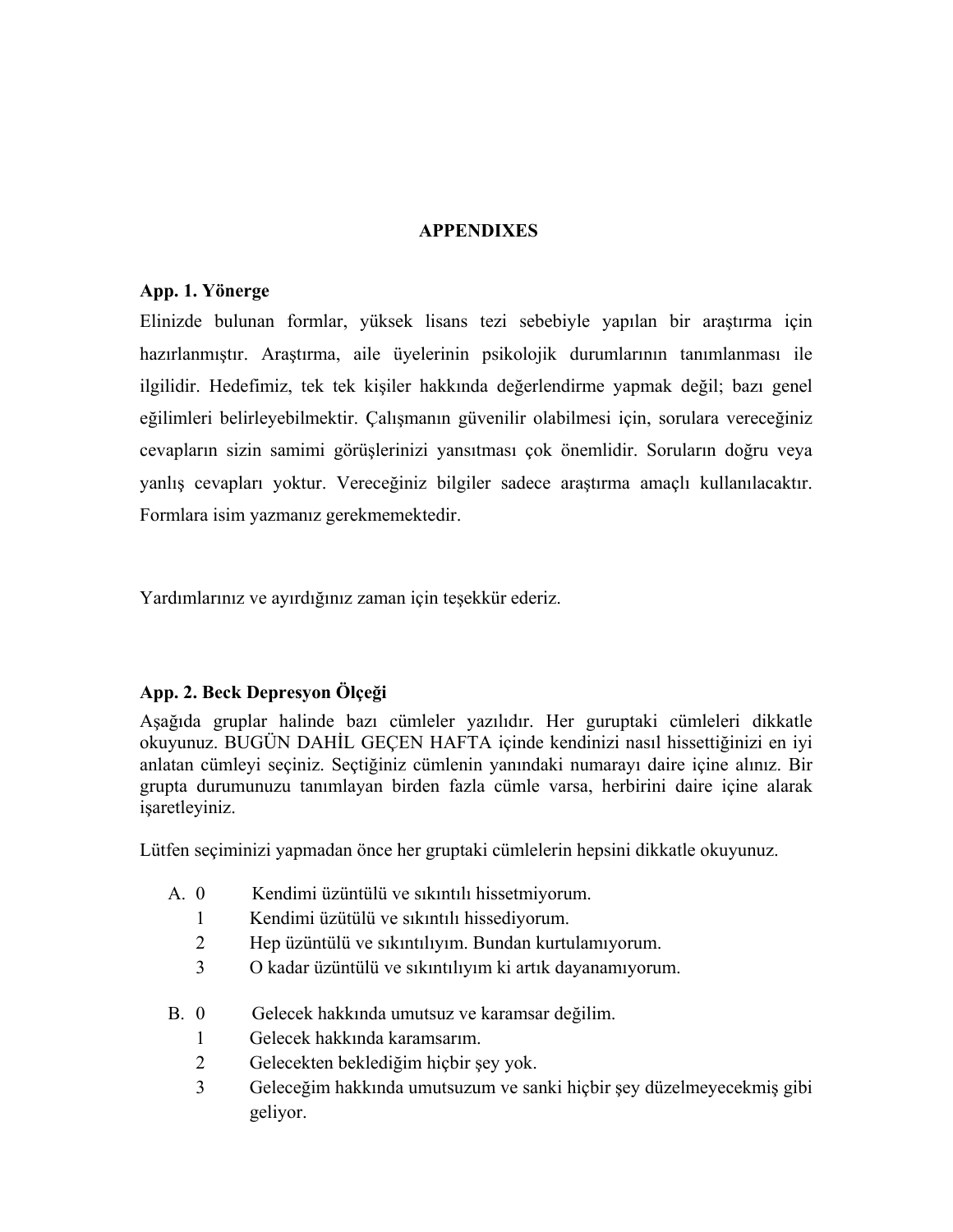- C. 0 Kendimi başarız bir insan olarak görmüyorum.
	- Çevremdeki birçok kişiden daha çok başarısızlıklarım olmuş gibi hissediyorum.
	- Geçmişe baktığımda başarısızlıklarla dolu olduğumu görüyorum.
	- Kendimi tümüyle başarısız bir kişi olarak görüyorum.
- D. 0 Birçok şeyden eskisi kadar zevk alıyorum.
	- Eskiden olduğu gibi herşeyden hoşlanıyorum.
	- Artık hiçbir şey bana tam anlamıyla zevk vermiyor.
	- Her şeyden sıkılıyorum.
- E. 0 Kendimi herhangi bir şekilde suçlu hissetmiyorum.
	- Kendimi zaman zaman suçlu hissediyorum.
	- Çoğu zaman kendimi suçlu hissediyorum.
	- Kendimi her zaman suçlu hissediyorum.
- F. 0 Kendimden memnunum.
	- Kendimden pek memnun değilim.
	- Kendime çok kızıyorum.
	- Kendimden nefret ediyorum.
- G. 0 Başkalarından daha kötü olduğumu zannetmiyorum.
	- Zayıf yanlarım ya da hatalarım için kendimi eleştiririm.
	- Hatalarımdan dolayı kendimi her zaman suçlu bulurum.
	- Her aksilik karşısında kendimi suçlu bulurum.
- H. 0 Kendimi öldürmek gibi düşüncelerim yok.
	- Zaman zaman kendimi öldürmeyi düşündüğüm oluyor fakat yapmıyorum.
	- Kendimi öldürmek isterdim.
	- Fırsatını bulursam kendimi öldürürüm.
- I. 0 Her zamankinden fazla ağlamak içimden gelmiyor.
	- Zaman zaman içimden ağlamak geliyor.
	- Çoğu zaman içimden ağlamak geliyor.
	- Eskiden ağlayabilirdim. Şimdi istesem de ağlayamıyorum.
- J. 0 Şimdi her zaman olduğumdan daha sinirli değilim.
	- Eskisine kıyasla daha kolay kızıyor ya da sinirleniyorum.
	- Şimdi hep sinirliyim.
	- Bir zamanlar beni sinirlendiren şeyler şimdi hiç sinirlendirmiyor.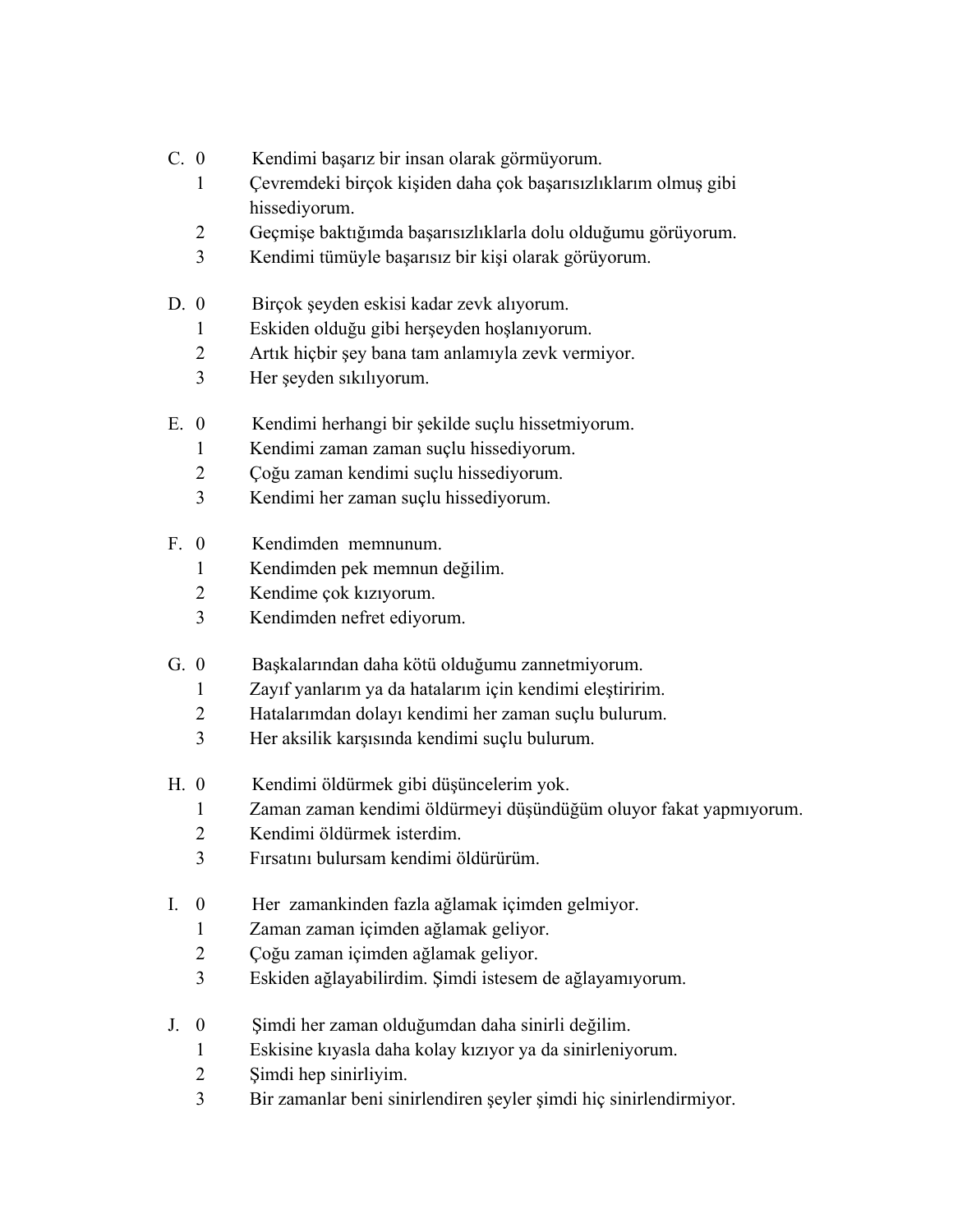- K. 0 Başkaları ile görüşmek konuşmak istediğimi kaybetmedim.
	- 1 Başkaları ile eskiden daha az konuşmak, görüşmek istiyorum.
	- 2 Başkaları ile konuşma, görüşme isteğimi kaybettim.
	- 3 Hiç kimseyle konuşmak, görüşmek istemiyorum.
- L. 0 Eskiden olduğu kadar kolay karar verebiliyorum.
	- 1 Eskiden olduğu kadar kolay karar veremiyorum.
	- 2 Karar verirken eskisine kıyasla çok güçlük çekiyorum.
	- 3 Artık hiç karar veremiyorum.
- M. 0 Aynada kendime baktığımda bir değişiklik görmüyorum.
	- 1 Daha yaşlanmışım ve çirkinleşmişim gibi geliyor.
	- 2 Görünüşümün çok değiştiğini ve daha çirkinleştiğimi hissediyorum.
	- 3 Kendimi çok çirkin buluyorum.
- N. 0 Eskisi kadar çalışabiliyorum
	- 1 Birşeyler yapabilmek için gayret göstermek gerekiyor.
	- 2 Herhangi bir şey yapabilmek için kendimi zorlamam gerekiyor
	- 3 Hiçbir şey yapamıyorum.
- O. 0 Her zamanki gibi uyuyabiliyorum.
	- 1 Eskiden olduğu gibi uyuyamıyorum.
	- 2 Her zamankinden 1-2 saat daha erken uyanıyorum ve tekrar uyayamıyorum.
	- 3 Her zamankinden daha erken uyanıyorum ve uyuyamıyorum.
- P. 0 Her zamankinden daha çabuk yorulmuyorum
	- 1 Her zamankinden daha çabuk yoruluyorum
	- 2 Yaptığım hemen her şey beni yoruyor.
	- 3 Kendimi hiçbir şey yapamayacak kadar yorgun hissediyorum.
- R. 0 İştahım her zamanki gibi.
	- 1 İştahım eskisi kadar iyi değil.
	- 2 İştahım çok azaldı.
	- 3 Artık iştahım yok.
- S. 0 Son zamanlarda kilo vermedim.
	- 1 İki kilodan fazla verdim.
	- 2 Dört kilodan fazla verdim.
	- 3 Altı kilodan fazla verdim.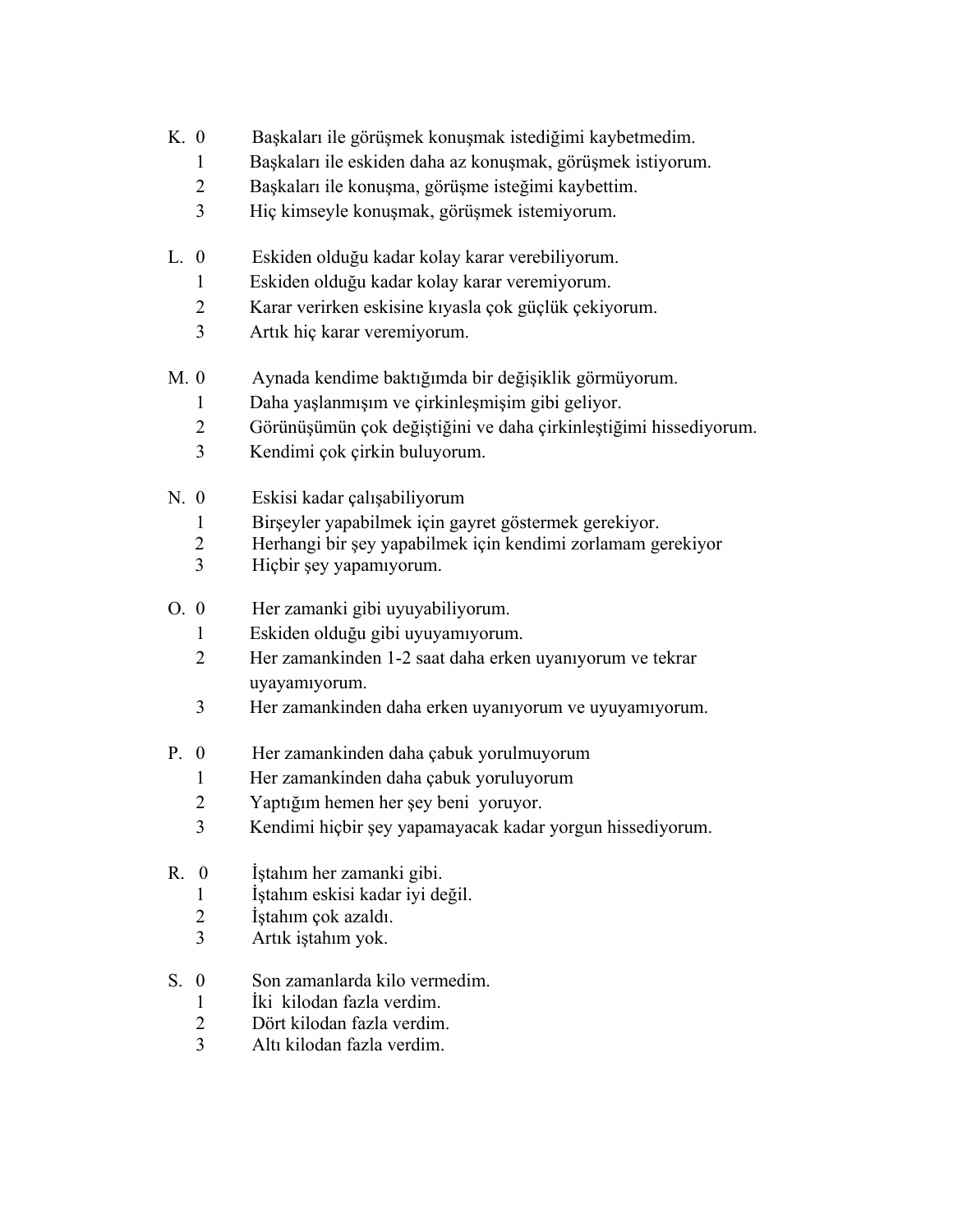- T. 0 Sağlığım beni fazla endileşlendirmiyor.
	- 1 Ağrı, sancı, mide bozukluğu gibi rahatsızlıklar beni endişelendiriyor.
	- 2 Sağlığım beni endişelendirdiği için başka şeyleri düşünmek zorlaşıyor.
	- 3 Sağlığım hakkında o kadar endişeleniyorum ki başka bir şey düşünemiyorum.
- U. 0 Son zamanlarda cinsel konulara olan ilgimde bir değişme olmadı.
	- 1 Cinsel konularla eskisinden daha az ilgiliyim.
	- 2 Cinsel konularla şimdi çok daha az ilgiyim.
	- Cinsel konulara olan ilgimi tamamen kaybettim.
- V. 0 Bana cezalandırılmışım gibi geliyor.
	- 1 Cezalandırılabileceğimi seziyorum.<br>2 Cezalandırılmayı bekliyorum.
	- 2 Cezalandırılmayı bekliyorum.<br>3 Cezalandırılıdığımı biliyorum.
	- Cezalandırılıdığımı biliyorum.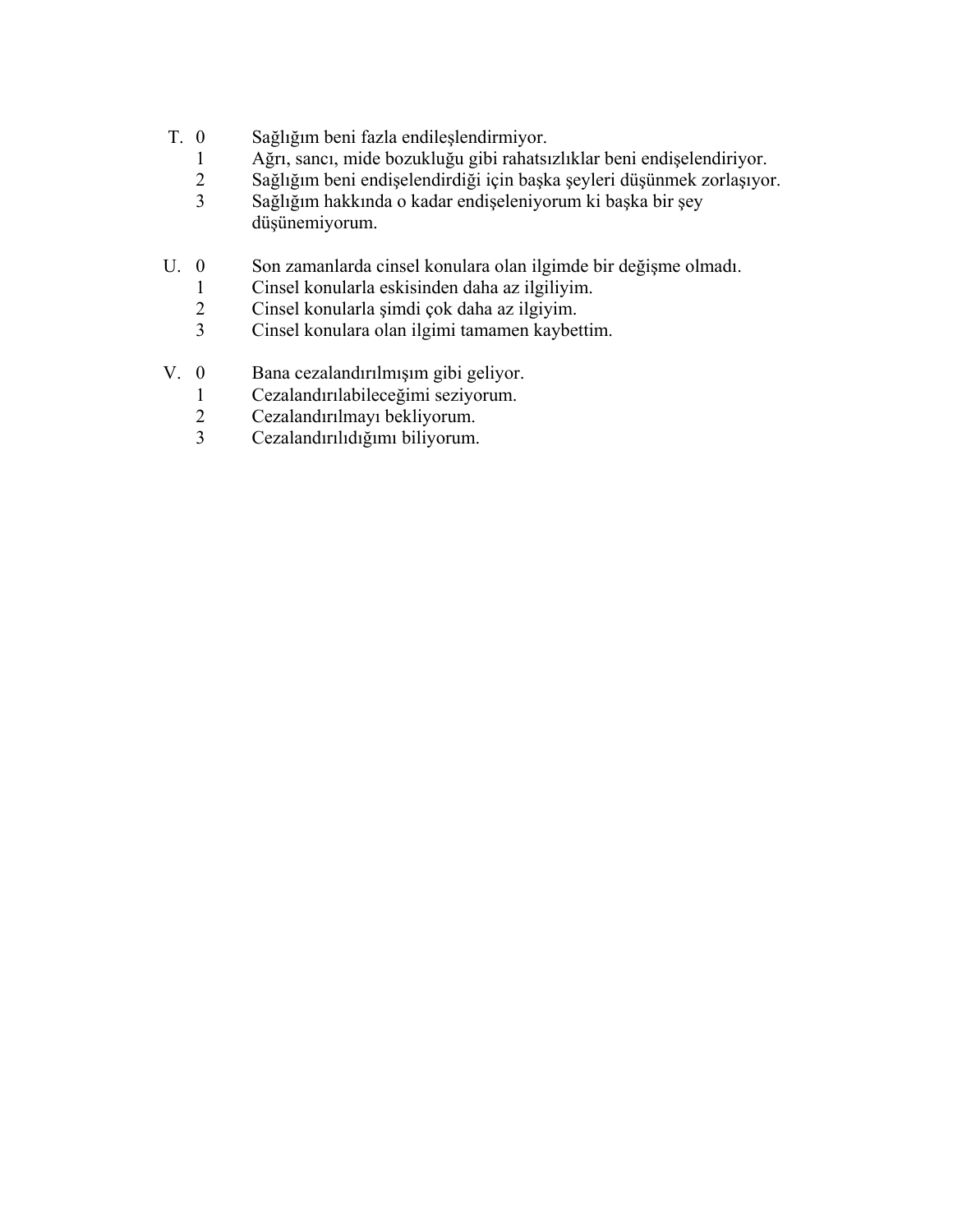## **App. 3 . Aile Değerlendirme Ölçeği**

## **Açıklama:**

İlişikte aileler hakkında 60 cümle bulunmaktadır. Lütfen her cümleyi dikkatlice okuduktan sonra, sizin ailenize ne derece uyduğuna karar veriniz. Önemli olan, sizin ailenizi nasıl gördüğünüzdür.

Her cümle için dört seçenek söz konusudur.

| Aynen katılıyorum                   | Eğer cümle sizin ailenize tamamen uyuyorsa işaretleyiniz. |  |  |  |                                                              |           |
|-------------------------------------|-----------------------------------------------------------|--|--|--|--------------------------------------------------------------|-----------|
| Büyük ölçüde katılıyorum            |                                                           |  |  |  | Eğer cümle sizin ailenize çoğunlukla uyuyorsa işaretleyiniz. |           |
| Biraz katılıyorum<br>işaretleyiniz. | Eğer                                                      |  |  |  | cümle sizin ailenize çoğunlukla                              | uymuyorsa |

Hiç katılmıyorum Eğer cümle sizin ailenize hiç uymuyorsa işaretleyiniz.

Her cümlenin yanında dört seçenek için de ayrı yerler ayrılmıştır. Size uyan seçeneğe (x) işareti koyunuz. Her cümle için uzun uzun düşünmeyiniz. Mümkün olduğu kadar çabuk ve samimi cevaplar veriniz. Kararsızlığa düşerseniz, ilk aklınıza gelen doğrultusunda hareket ediniz. Lütfen her cümleyi cevapladığınızdan emin olunuz.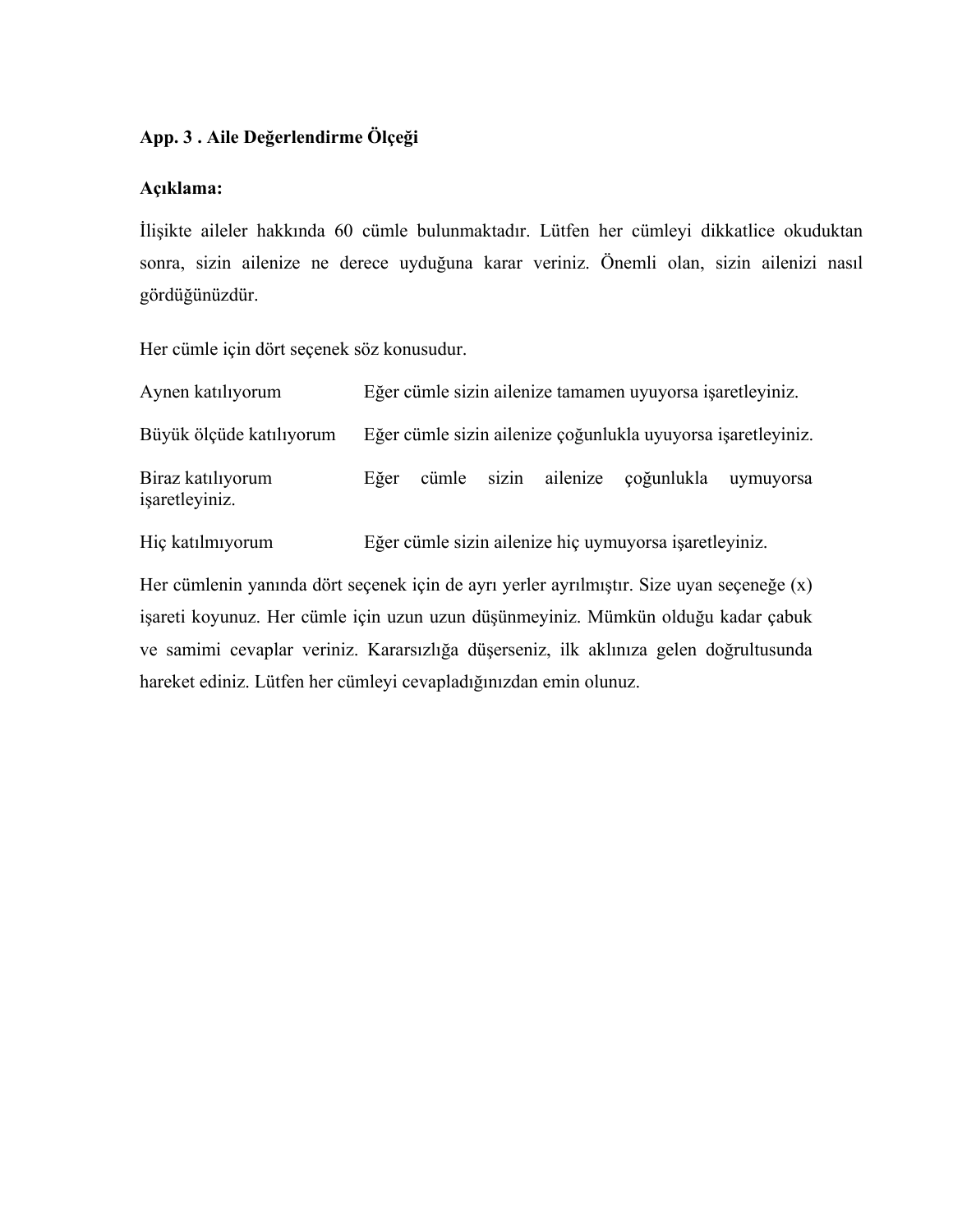|                | <b>CÜMLELER</b>                   | Aynen<br><b>Katiliyorum</b> | Büyük Ölçüde<br>Katılıyorum | <b>Biraz</b> | Hiç<br>Katılıyorum Katılmıyorum |
|----------------|-----------------------------------|-----------------------------|-----------------------------|--------------|---------------------------------|
| 1.             | Ailece ev dışında program         |                             |                             |              |                                 |
|                | yapmada güçlük çekeriz,           |                             |                             |              |                                 |
|                | çünkü aramızda fikir birliği      |                             |                             |              |                                 |
|                | sağlayamayız.                     |                             |                             |              |                                 |
| 2.             | Günlük hayatımzdaki               |                             |                             |              |                                 |
|                | sorunların                        |                             |                             |              |                                 |
|                | (problemlerin) hemen hepsini      |                             |                             |              |                                 |
|                | aile içinde hallederiz.           |                             |                             |              |                                 |
| 3 <sub>1</sub> | Evde biri üzgün ise, diğer aile   |                             |                             |              |                                 |
|                | üyeleri bunun nedenini bilir.     |                             |                             |              |                                 |
| 4.             | Bizim evde, kişiler verilen her   |                             |                             |              |                                 |
|                | görevi düzenli bir şekilde        |                             |                             |              |                                 |
|                | yerine getirmezler.               |                             |                             |              |                                 |
| 5.             | Evde birinin başı derde           |                             |                             |              |                                 |
|                | girdiğinde, diğerleri de bunu     |                             |                             |              |                                 |
|                | kendilerine fazlasıyla dert       |                             |                             |              |                                 |
|                | ederler.                          |                             |                             |              |                                 |
| 6.             | Bir sıkıntı ve üzüntü ile         |                             |                             |              |                                 |
|                | karşılatığımızda, birbirimize     |                             |                             |              |                                 |
|                | destek oluruz.                    |                             |                             |              |                                 |
| 7.             | Ailemizde acil bir durum olsa     |                             |                             |              |                                 |
|                | şaşırıp kalırız.                  |                             |                             |              |                                 |
| 8.             | Bazen evde ihtiyacımız olan       |                             |                             |              |                                 |
|                | şeylerin bittiğinin farkına       |                             |                             |              |                                 |
|                | varmıyız.                         |                             |                             |              |                                 |
| 9.             | Birbirimize karşı olan sevgi,     |                             |                             |              |                                 |
|                | şefkat gibi duygularımızı         |                             |                             |              |                                 |
|                | açığa vurmaktan kaçınırız.        |                             |                             |              |                                 |
|                | 10. Gerektiğinde aile üyelerine   |                             |                             |              |                                 |
|                | görevlerini hatırlatır,           |                             |                             |              |                                 |
|                | kendilerine düşen işi             |                             |                             |              |                                 |
|                | yapmalarını sağlarız.             |                             |                             |              |                                 |
|                | 11. Evde dertlerimizi,            |                             |                             |              |                                 |
|                | üzüntülerimizi biribirimize       |                             |                             |              |                                 |
|                | söylemeyiz.                       |                             |                             |              |                                 |
|                | 12. Sorunlarımızın çözümünde      |                             |                             |              |                                 |
|                | genellikle ailece aldığımız       |                             |                             |              |                                 |
|                | kararları uygularız.              |                             |                             |              |                                 |
|                | 13. Bizim evdekiler ancak onların |                             |                             |              |                                 |
|                | hoşuna giden şeyler               |                             |                             |              |                                 |
|                | söylediğinizde sizi dinlerler.    |                             |                             |              |                                 |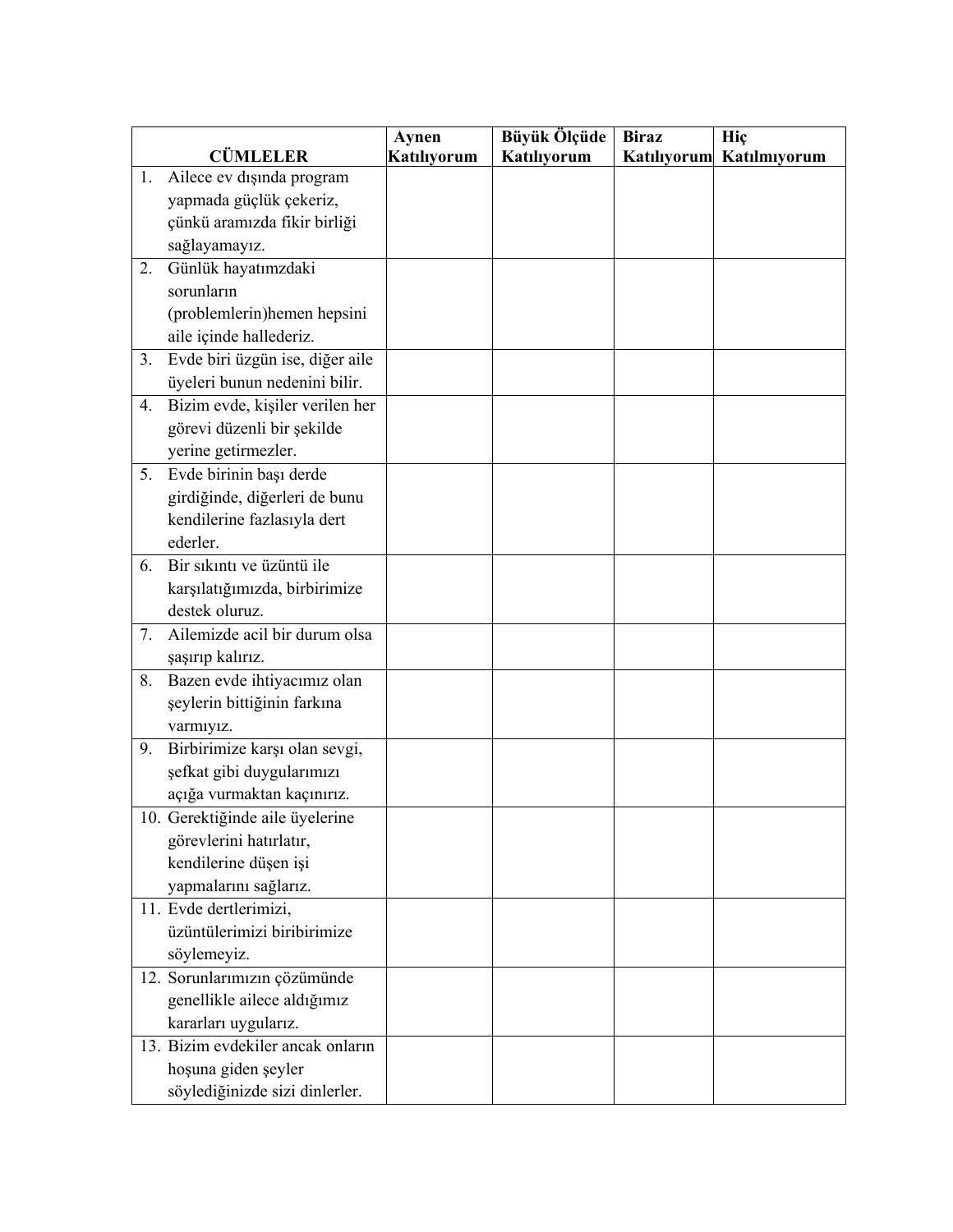|                                  | Aynen       | Büyük Ölçüde | <b>Biraz</b> | Hiç          |
|----------------------------------|-------------|--------------|--------------|--------------|
| <b>CÜMLELER</b>                  | Katılıyorum | Katılıyorum  | Katılıyorum  | Katılmıyorum |
| 14. Bizim evde bir kişinin       |             |              |              |              |
| söylediklerinden ne              |             |              |              |              |
| hissettiğini anlamak pek kolay   |             |              |              |              |
| değildir.                        |             |              |              |              |
| 15. Ailemizde eşit bir görev     |             |              |              |              |
| dağılımı yoktur.                 |             |              |              |              |
| 16. Ailemiz üyeleri birbirlerine |             |              |              |              |
| hoşgörülü davranırlar.           |             |              |              |              |
| 17. Evde herkes, başına          |             |              |              |              |
| buyruktur.                       |             |              |              |              |
| 18. Bizim evde herkes söylemek   |             |              |              |              |
| istediklerini üstü kapalı değil  |             |              |              |              |
| de doğrudan birbirlerinin        |             |              |              |              |
| yüzüne söyler.                   |             |              |              |              |
| 19. Ailede bazılarımız,          |             |              |              |              |
| duygularımızı belli etmeyiz.     |             |              |              |              |
|                                  |             |              |              |              |
| 20. Acil bir durum da ne         |             |              |              |              |
| yapacağımızı biliriz.            |             |              |              |              |
|                                  |             |              |              |              |
| 21. Ailecek, korkularımızı ve    |             |              |              |              |
| endişelerimizi birbirimizle      |             |              |              |              |
| tartışmaktan kaçınırız.          |             |              |              |              |
| 22. Sevgi, şefkat gibi olumlu    |             |              |              |              |
| duygularımızı birbirimize        |             |              |              |              |
| belli etmekte güçlük çekeriz.    |             |              |              |              |
| 23. Gelirimiz (ücret maaş)       |             |              |              |              |
| ihtiyaçlarımızı karşılamaya      |             |              |              |              |
| yetmiyor.                        |             |              |              |              |
| 24. Ailemiz, bir problemi        |             |              |              |              |
| çözdükten sonra, bu çözümün      |             |              |              |              |
| işe yarayıp yaramadığını         |             |              |              |              |
| tartışır.                        |             |              |              |              |
| 25. Bizim ailede herkes kendini  |             |              |              |              |
| düşünür.                         |             |              |              |              |
| 26. Duygularımızı birbirimize    |             |              |              |              |
| açıkça söyleyebiliriz.           |             |              |              |              |
| 27. Evimizde banyo ve tuvalet    |             |              |              |              |
| (yüz numara) bir türlü temiz     |             |              |              |              |
| durmaz.                          |             |              |              |              |
| 28. Aile içinde birbimize        |             |              |              |              |
| sevgimizi göstermeyiz.           |             |              |              |              |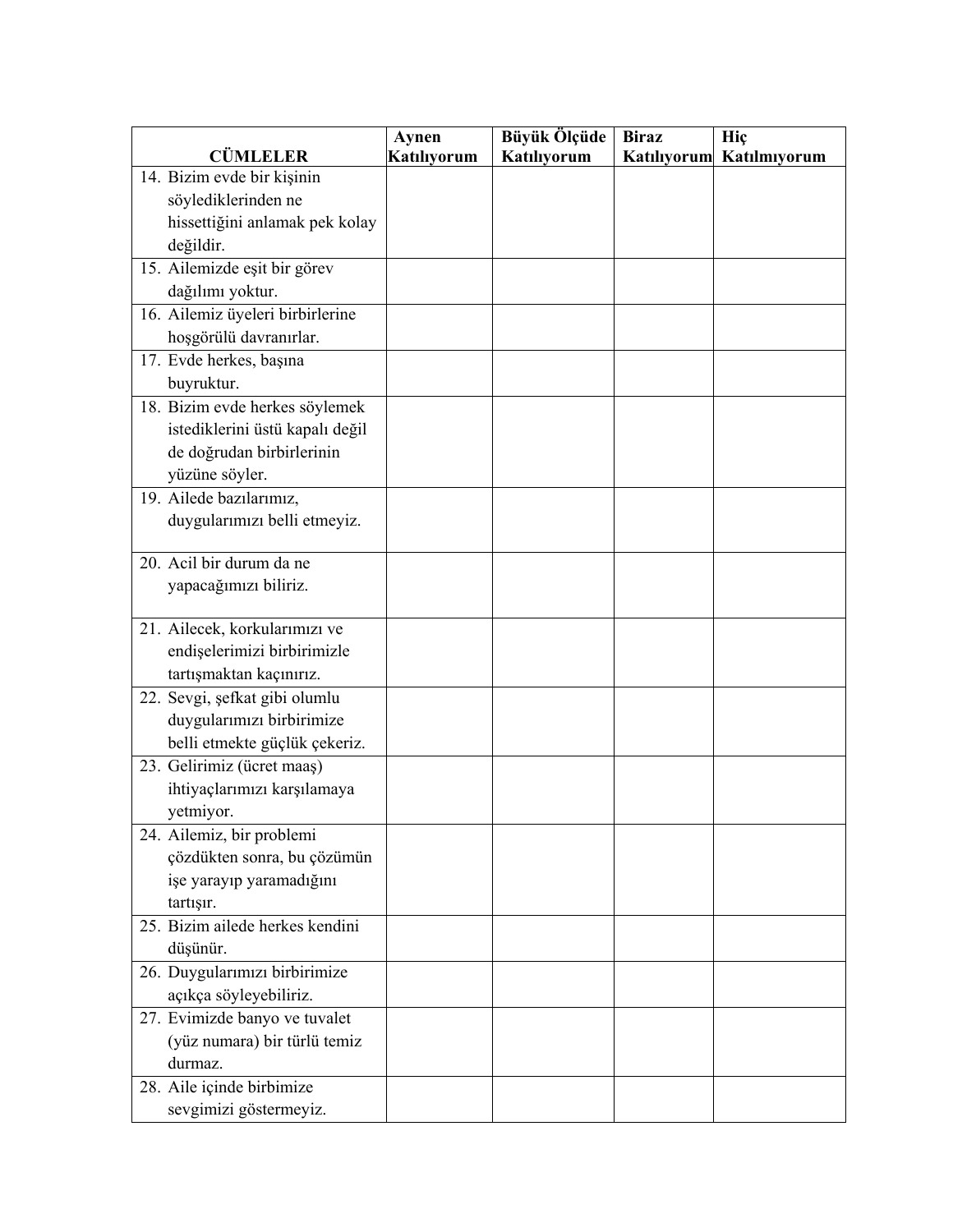| <b>CÜMLELER</b>                     | Aynen       | Büyük Ölçüde<br><b>Katılıyorum</b> | <b>Biraz</b> | Hiç          |
|-------------------------------------|-------------|------------------------------------|--------------|--------------|
| 29. Evde herkes her istediğini      | Katılıyorum |                                    | Katılıyorum  | Katılmıyorum |
| birbirinin yüzüne söyleyebilir.     |             |                                    |              |              |
| 30. Ailemizde, herbirimizin belirli |             |                                    |              |              |
| görev ve sorumlulukları             |             |                                    |              |              |
| vardır.                             |             |                                    |              |              |
| 31. Aile içinde genellikle          |             |                                    |              |              |
| birbirimizle pek iyi                |             |                                    |              |              |
| geçinmeyiz.                         |             |                                    |              |              |
| 32. Ailemizde sert kötü             |             |                                    |              |              |
| davranışlar ancak belli             |             |                                    |              |              |
| durumlarda gösterilir.              |             |                                    |              |              |
| 33. Ancak hepimizi ilgilendiren     |             |                                    |              |              |
| bir durum olduğu zaman              |             |                                    |              |              |
| birbirimizin işine karışırız.       |             |                                    |              |              |
| 34. Aile içinde birbirimizle        |             |                                    |              |              |
| ilgilenmeye pek zaman               |             |                                    |              |              |
| bulamıyoruz.                        |             |                                    |              |              |
| 35. Evde genellikle                 |             |                                    |              |              |
| söylediklerimizle söylemek          |             |                                    |              |              |
| isediklerimiz birbirinden           |             |                                    |              |              |
| farklıdır.                          |             |                                    |              |              |
| 36. Aile içinde birbirimize         |             |                                    |              |              |
| hoşgörülü davranırız.               |             |                                    |              |              |
|                                     |             |                                    |              |              |
| 37. Evde birbirimize, ancak         |             |                                    |              |              |
| sonunda kişisel bir yarar           |             |                                    |              |              |
| sağlayacak- sak ilgi gösteririz.    |             |                                    |              |              |
| 38. Ailemizde bir dert varsa,       |             |                                    |              |              |
| kendi içimizde hallederiz.          |             |                                    |              |              |
| 39. Ailemizde sevgi, şefkat gibi    |             |                                    |              |              |
| güzel duygular ikinci               |             |                                    |              |              |
| plandadır.                          |             |                                    |              |              |
| 40. Ev işlerinin kimler tarafından  |             |                                    |              |              |
| yapılacağını hep birlikte           |             |                                    |              |              |
| konuşarak kararlaştırırız.          |             |                                    |              |              |
| 41. Ailemizde herhangi bir şeye     |             |                                    |              |              |
| karar vermek her zaman sorun        |             |                                    |              |              |
| olur.                               |             |                                    |              |              |
| 42. Bizim evdekiler sadece bir      |             |                                    |              |              |
| çıkarları olduğu zaman              |             |                                    |              |              |
| birbirlerine ilgi gösterirler.      |             |                                    |              |              |
|                                     |             |                                    |              |              |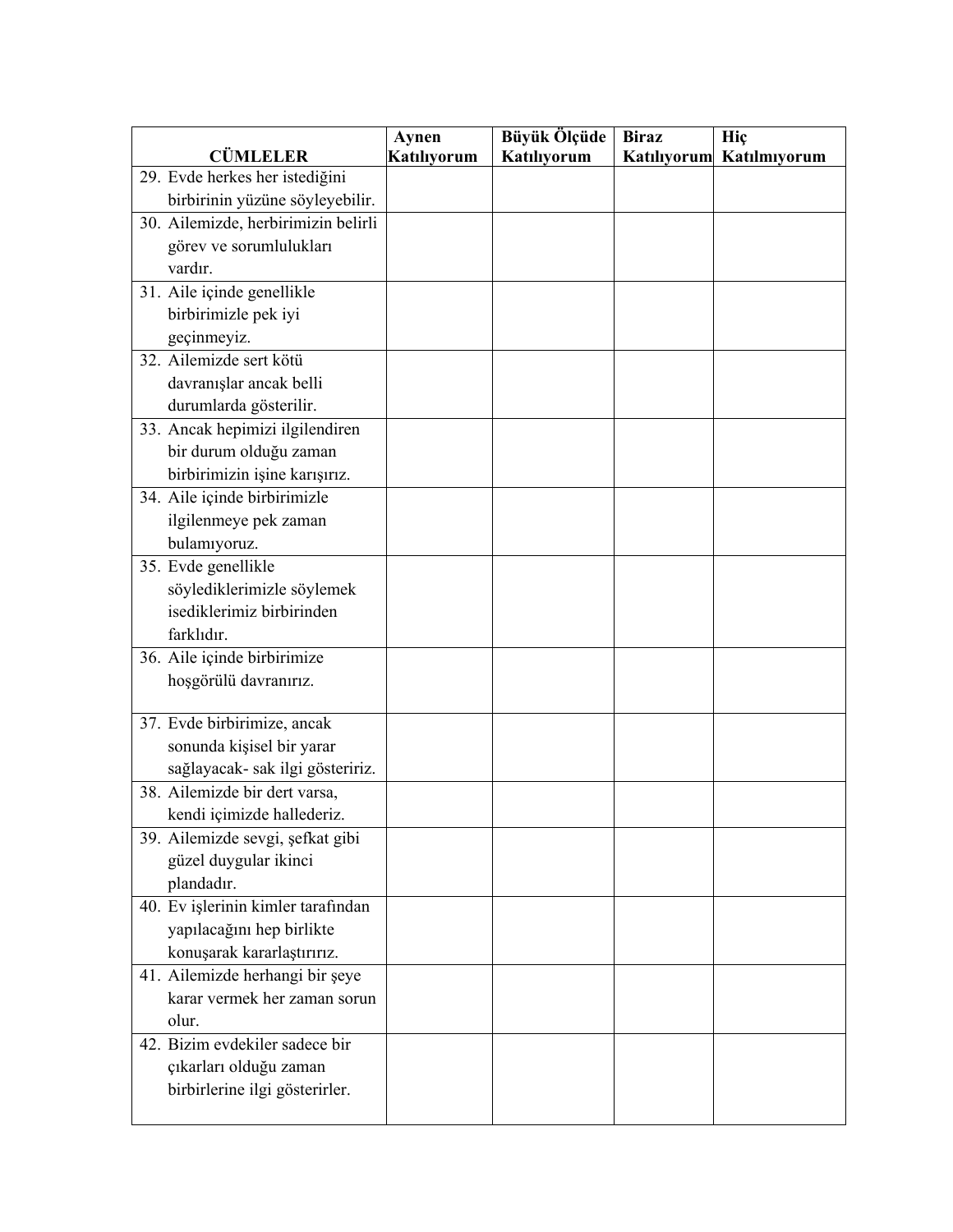|                                    | Aynen       | Büyük Ölçüde | <b>Biraz</b> | Hiç                      |
|------------------------------------|-------------|--------------|--------------|--------------------------|
| <b>CÜMLELER</b>                    | Katılıyorum | Katılıyorum  |              | Katılıyorum Katılmıyorum |
| 43. Evde birbirimize karşı açık    |             |              |              |                          |
| sözlüyüzdür.                       |             |              |              |                          |
| 44. Ailemizde hiçbir kural yoktur. |             |              |              |                          |
| 45. Evde birinden bir şey yapması  |             |              |              |                          |
| istendiğinde mutlaka takip         |             |              |              |                          |
| edilmesi ve kendisine              |             |              |              |                          |
| hatırlatılması gerekir.            |             |              |              |                          |
| 46. Aile içinde herhangi bir       |             |              |              |                          |
| sorunun (problemin) nasıl          |             |              |              |                          |
| çözüleceği hakkında kolayca        |             |              |              |                          |
| karar verebiliriz.                 |             |              |              |                          |
| 47. Evde kurallara uyulmadığı      |             |              |              |                          |
| zaman ne olacağını bilmeyiz.       |             |              |              |                          |
| 48. Bizim evde aklınıza gelen      |             |              |              |                          |
| herşey olabilir.                   |             |              |              |                          |
| 49. Sevgi, şefkat gibi olumlu      |             |              |              |                          |
| duygularımızı birbirimize          |             |              |              |                          |
| ifade edebiliriz.                  |             |              |              |                          |
| 50. Ailede her türlü problemin     |             |              |              |                          |
| üstesinden gelebiliriz.            |             |              |              |                          |
| 51. Evde birbirimizle pek iyi      |             |              |              |                          |
| geçinemeyiz                        |             |              |              |                          |
| 52. Sinirlenince birbirmize        |             |              |              |                          |
| küseriz.                           |             |              |              |                          |
| 53. Ailede bize verilen görevler   |             |              |              |                          |
| pek hoşumuza gitmez çünkü          |             |              |              |                          |
| genellikle umduğumuz               |             |              |              |                          |
| görevler verilmez.                 |             |              |              |                          |
| 54. Kötü bir niyetle olmasada      |             |              |              |                          |
| evde birbirimizin hayatına çok     |             |              |              |                          |
| karışıyoruz.                       |             |              |              |                          |
| 55. Ailemizde kişiler herhangi bir |             |              |              |                          |
| tehlike karşısında (yangın,        |             |              |              |                          |
| kaza gibi) durumlarda ne           |             |              |              |                          |
| yapacaklarını bilirler, çünkü      |             |              |              |                          |
| böyle durumlarda ne                |             |              |              |                          |
| yapılacağı, aramızda               |             |              |              |                          |
| konuşulmuş ve belirlenmiştir.      |             |              |              |                          |
| 56. Aile içinde birbirimize        |             |              |              |                          |
| güveniriz.                         |             |              |              |                          |
|                                    |             |              |              |                          |
|                                    |             |              |              |                          |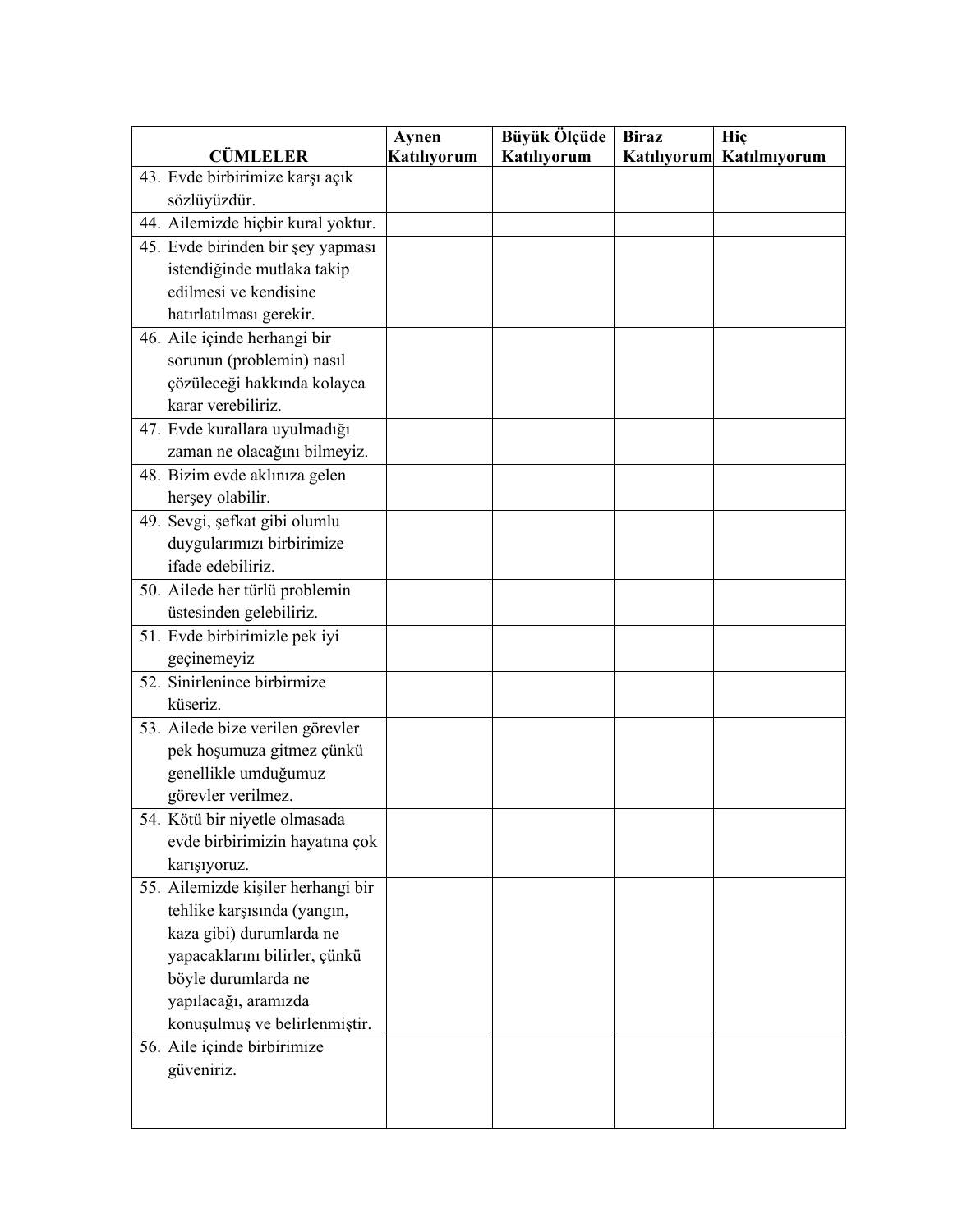|                                 | Aynen              | Büyük Ölçüde | <b>Biraz</b> | Hic                      |
|---------------------------------|--------------------|--------------|--------------|--------------------------|
| <b>CÜMLELER</b>                 | <b>Katiliyorum</b> | Katılıyorum  |              | Katılıyorum Katılmıyorum |
| 57. Ağlamak istediğimizde,      |                    |              |              |                          |
| birbirimizden çekinmeden        |                    |              |              |                          |
| rahatlıkla ağlayabiliriz.       |                    |              |              |                          |
| 58. İşimize (okulumuza)         |                    |              |              |                          |
| yetişmekte güçlük çekiyoruz.    |                    |              |              |                          |
| 59. Aile içinde birisi          |                    |              |              |                          |
| hoslanmadığımız birşey          |                    |              |              |                          |
| yaptığında ona bunu açıkca      |                    |              |              |                          |
| söyleriz.                       |                    |              |              |                          |
| 60. Problemlerimizi çözmek için |                    |              |              |                          |
| ailecek çeşitli yollar bulmaya  |                    |              |              |                          |
| çalışırız.                      |                    |              |              |                          |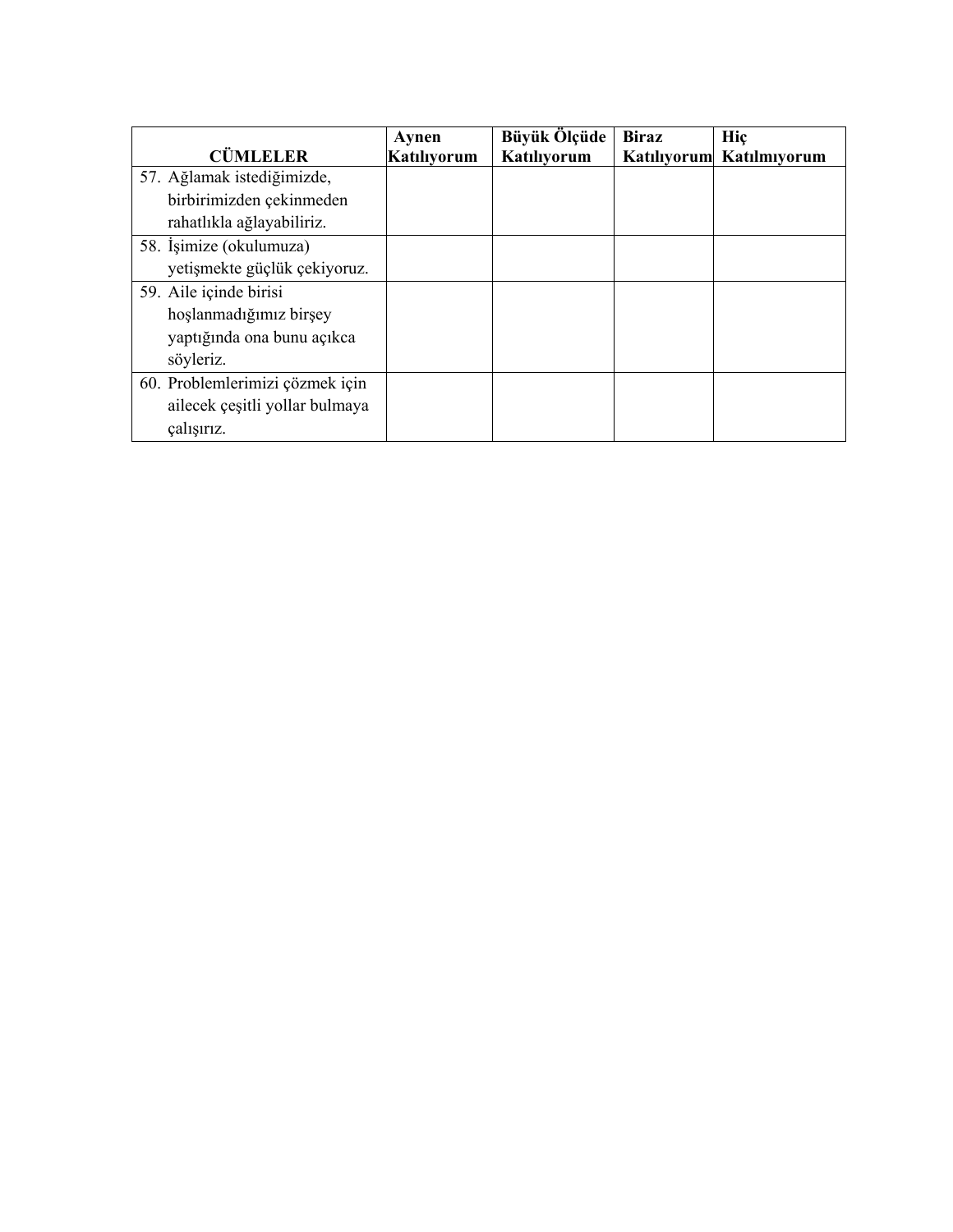# **App. 4. Genel Sağlık Anketi ( GHQ28)**

**Lütfen bu açıklamayı dikkatle okuyunuz:** 

**Son birkaç hafta içinde herhangi bir tıbbi şikayetinizin olup olmadığını, genel olarak sağlığınızın nasıl olduğunu öğrenmek istiyoruz. Bütün sorunları size en uygun cevabı işaretleyerek cevaplayınız. Geçmişteki değil, yalnız son dönemdeki ve** 

**şu andaki şikayetlerinizi sorduğumuzu unutmayınız. Soruların hepsini** 

**cevaplamanız çok önemlidir.**

**Teşekkür ederiz.** 

### **SON ZAMANLARDA**

| A1. Kendinizi çok iyi ve           | Evet, her            | Her zamanki | Her zamankinden | Cok daha  |
|------------------------------------|----------------------|-------------|-----------------|-----------|
| sağlıklı hissediyor musunuz?       | zamankinden çok      | kadar       | kötü            | kötü      |
| A2. Sizi dinçleştirecek bir        | Hayır, hiç           | Her zamanki | Her zamankinden | Çok fazla |
| ilaca ihtiyaç                      | duymuyorum           | kadar       | çok             |           |
| duyuyormusunuz?                    |                      |             |                 |           |
| A3. Kendinizi tükenmiş ve          | Hayır, hiç           | Her zamanki | Her zamankinden | Çok fazla |
| dağınık hissediyor                 | hissetmiyorum        | kadar       | cok             |           |
| musunuz?                           |                      |             |                 |           |
| A4. Kendinizi hasta                | Hayır hiç            | Her zamanki | Her zamankinden | Çok fazla |
| hissediyor                         | hissetmiyorum        | kadar       | cok             |           |
| musunuz?                           |                      |             |                 |           |
| A5. Başınızda ağrı oluyor          | Hayır, hiç olmuyor   | Her zamanki | Her zamankinden | Çok sık   |
| mu?                                |                      | kadar       | sık             |           |
| A6. Başınızda sıkışma veya         | Hayır hiç olmuyor    | Her zamanki | Her zamankinden | Çok sık   |
| basınç hissi oluyor mu?            |                      | kadar       | $s_{1}k$        |           |
| A7. Sicak ya da soğuk              | Hayır hiç olmuyor    | Her zamanki | Her zamankinden | Cok sik   |
| basması oluyor mu?                 |                      | kadar       | $s_{1}$         |           |
| <b>B1. Endişeleriniz nedeniyle</b> | Hayır hiç çekmiyorum | Her zamanki | Her zamankinden | Çok sık   |
| uykusuzluk çekiyor                 |                      | kadar       | $s_{1}$         |           |
| musunuz?                           |                      |             |                 |           |
| B2. Uykunuzun bölündüğü            | Hayır hiç olmuyor    | Her zamanki | Her zamankinden | Çok sık   |
| oluyor mu?                         |                      | kadar       | sik             |           |
| <b>B3. Kendinizi sürekli</b>       | Hayır hissetmiyorum  | Her zamanki | Her zamankinden | Çok fazla |
| gerilim altında hissediyor         |                      | kadar       | çok             |           |
| musunuz?                           |                      |             |                 |           |
| B4. Öfkeli ve huysuz oluyor        | Hayır hiç olmuyorum  | Her zamanki | Her zamankinden | Cok sık   |
| musunuz?                           |                      | kadar       | $s_{1}k$        |           |
| <b>B5. Nedensiz korkuya veya</b>   | Hayır hiç            | Her zamanki | Her zamankinden | Çok sık   |
| paniğe katıldığınız oluyor         | kapılmıyorum         | kadar       | sik             |           |
| mu?                                |                      |             |                 |           |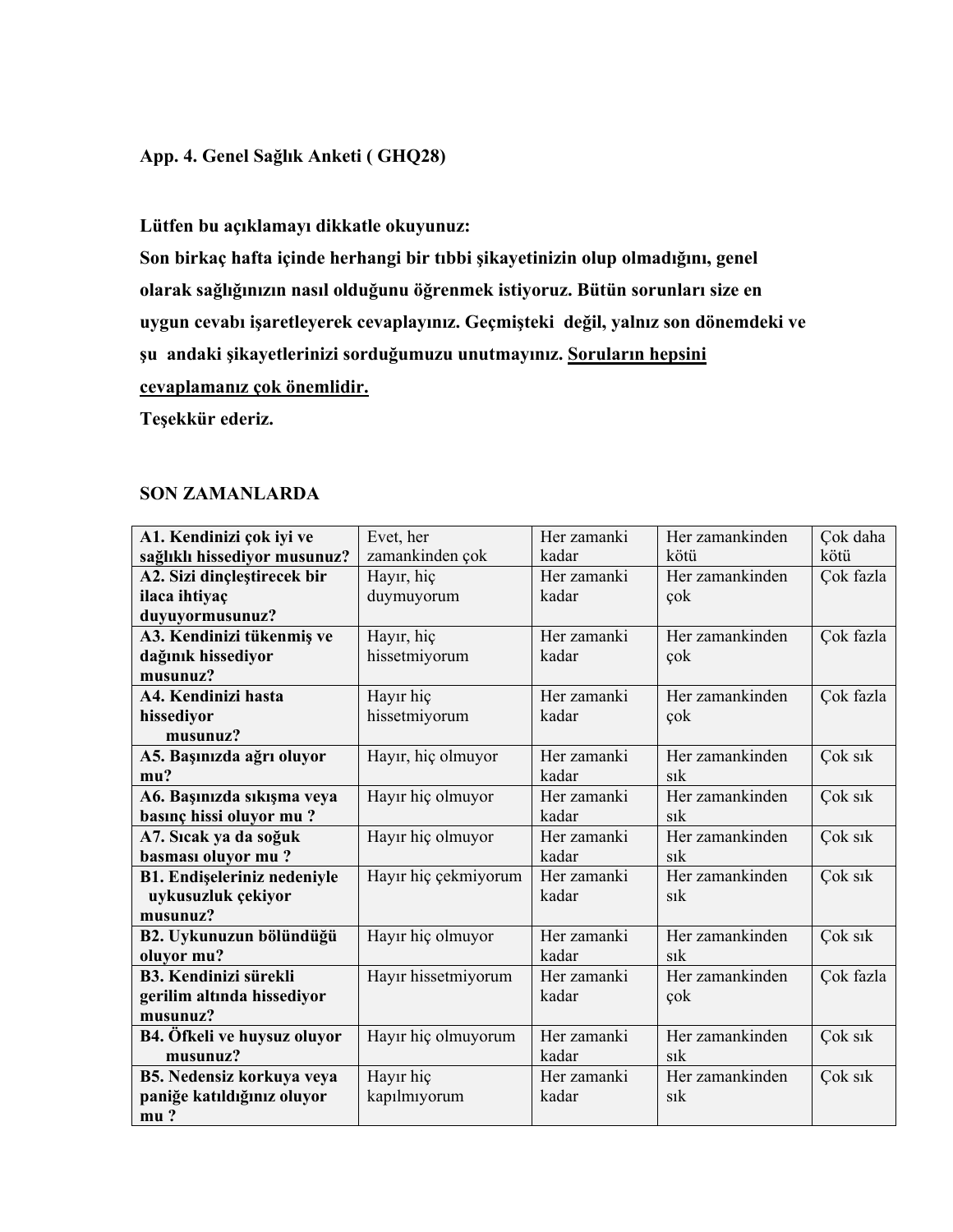| B6. Herşeyi üzerinize         | Hayır hiç            | Her zamanki | Her zamankinden    | Çok fazla |
|-------------------------------|----------------------|-------------|--------------------|-----------|
| yüklenmiş gibi hissediyor     | hissetmiyorum        | kadar       | sik                |           |
| musunuz?                      |                      |             |                    |           |
| B7. Kendinizi sürekli sinirli | Hayır hiç            | Her zamanki | Her zamankinden    | Çok fazla |
| ve gergin hissediyor          | hissetmiyorum        | kadar       | çok                |           |
| musunuz?                      |                      |             |                    |           |
| C1. Bir işle meşgul           | Evet herzamankinden  | Her zamanki | Herzamankinden az  | Çok az    |
| olabiliyor musunuz?           | cok                  | kadar       |                    |           |
| C2. İşlerinizi bitirmeniz     | Hayır hiç almıyor    | Her zamanki | Her zamankinden    | Çok uzun  |
| daha uzun zaman alıyor        |                      | kadar       | çok                |           |
| mu?                           |                      |             |                    |           |
| C3. Genel olarak işlerinizi   | Evet, her            | Her zamanki | Her zamankinden    | Çok kötü  |
| iyi yaptığınızı hissediyor    | zamankinden iyi      | kadar       | kötü               |           |
| musunuz?                      |                      |             |                    |           |
| C4. Görevlerinizi yeterince   | Evet her zamankinden | Her zamanki | Her zamankinden    | Çok kötü  |
| yerine                        | çok                  | kadar       | kötü               |           |
| getirebiliyormusunuz?         |                      |             |                    |           |
| C5. İşe yaradığınızı          | Her zamankinden çok  | Her zamanki | Her zamankinden    | Çok az    |
| düşünüyormusunuz?             |                      | kadar       | az                 |           |
| C6. Herhangi bir konuda       | Evet her zamankinden | Her zamanki | Her zamankinden    | Çok kötü  |
| fazla zorlanmadan karar       | iyi                  | kadar       | kötü               |           |
| verebiliyormusunz?            |                      |             |                    |           |
| C7. Günlük faaliyetlerden     | Her zamakinden çok   | Her zamaki  | Her zamakinden az  | Cok az    |
| zevk alabiliyor musunuz?      |                      | kadar       |                    |           |
| D1. Kendinizi değersiz biri   | Hayır hiç            | Her zamanki | Her zamakinden     | Çok fazla |
| olarak görüyor musunuz?       | görmüyorum           | kadar       | cok                |           |
| D2. Yaşamdan hiç              | Hayır hiç            | Her zamanki | Her zamakinden sık | Çok sık   |
| umudunuzun kalmadığını        | hissetmiyorum        | kadar       |                    |           |
| hissediyor musunuz?           |                      |             |                    |           |
| D3. Hayat yaşamaya değmez     | Hayır hiç            | Her zamanki | Her zamakinden     | Çok fazla |
| diye düşünüyormusunuz?        | düşünmüyorum         | kadar       | çok                |           |
| D4. Kendi canınıza            | Kesinlikle hayır     | Her zamanki | Aklımdan geçtiği   | Çok sık   |
| kıyabileceğinizi              |                      | kadar       | oldu               |           |
| düşündüğünüz oluyor mu?       |                      |             |                    |           |
| D5. Sinirlenriniz bozulduğu   | Hiç olmuyor          | Her zamanki | Her zamankinden    | Çok sık   |
| için hiçbir şey               |                      | kadar       | sık                |           |
| yapamadığınız oluyor mu?      |                      |             |                    |           |
| D6. Kendi kendinize "ölsem    | Hiç olmuyor          | Her zamanki | Her zamankinden    | Çok sık   |
| de kurtulsam" dediğiniz       |                      | kadar       | sık                |           |
| oluyor mu?                    |                      |             |                    |           |
| D7. Kendinizi öldürme         | Kesinlikle hayır     | Düşünmedim  | Aklımdan geçtiği   | Çok sık   |
| düşüncesi sürekli aklınıza    |                      |             | oldu               |           |
| takılıyor mu?                 |                      |             |                    |           |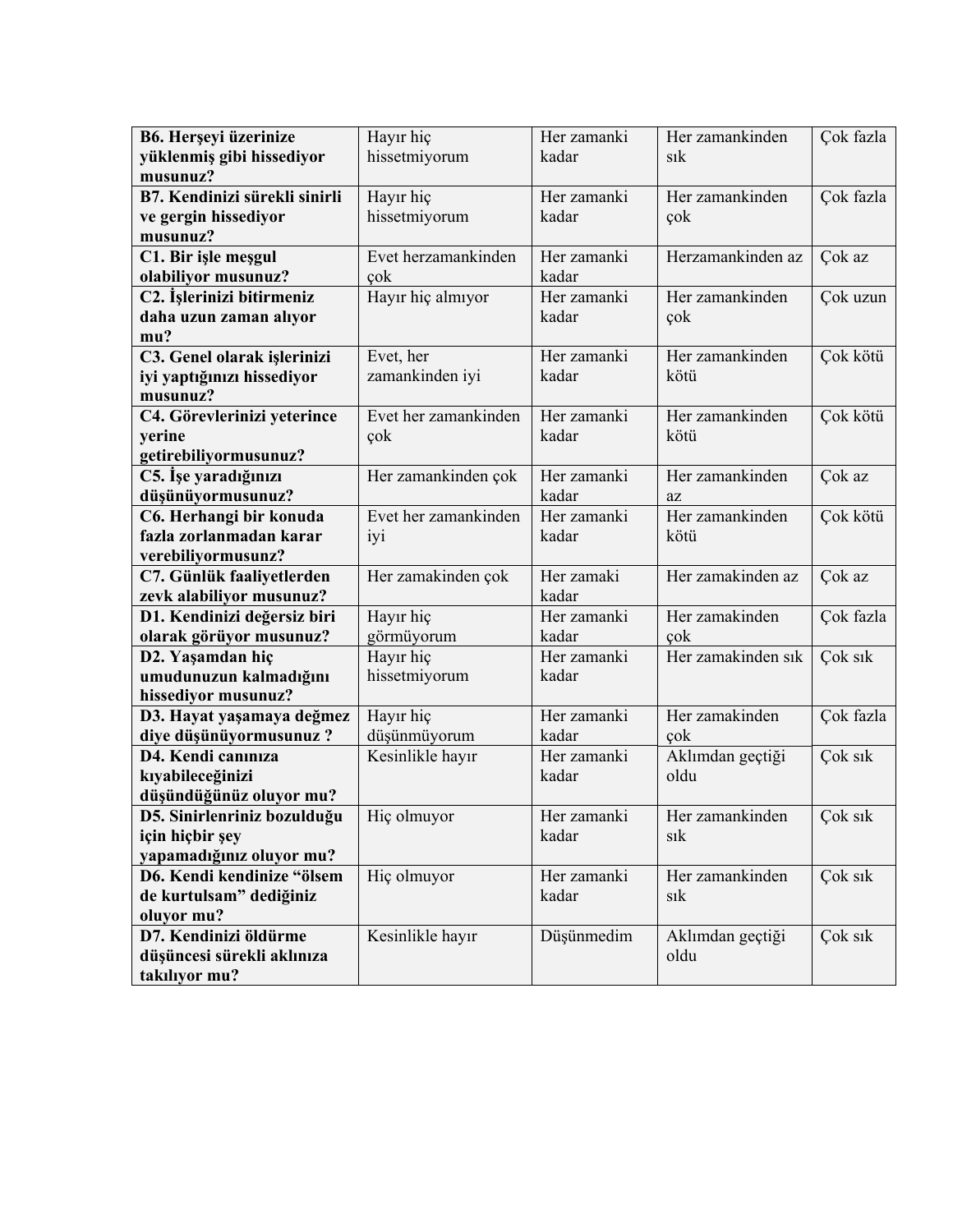# **App. 5. Boyun Eğici Davranışlar Ölçeği**

Aşağıda, insanların sosyal ortamlardayken yapatıkları bazı davranışlar ve yaşadıkları bazı duygular verilmiştir. Her cümleyi dikkatle okuyun ve böyle bir davranışın sizin için ne kadar geçerli olduğunu, sizi ne kadar tanımladığını aşağıdaki ölçeği dikkate alarak, o cümlenin yanındaki bölmede işaretleyin.

| 1. Hiç tanımlamıyor | 4. Iyi tanımlıyor     |
|---------------------|-----------------------|
| 2. Biraz tanımlıyor | 5. Çok iyi tanımlıyor |

**3.Oldukça iyi tanımlıyor** 

| 1. Belirli bir konuda benim hatam olmasa da hatalı olduğum<br>söyleniyorsa tatsızlık çıkmasın diye sesimi çıkarmam | $\mathbf{1}$<br>2 3 4 5                         |
|--------------------------------------------------------------------------------------------------------------------|-------------------------------------------------|
| 2. Kendim yapmaktan hoşanmasam da diğer insanlar                                                                   |                                                 |
| yapıyor diye bazı davranışları yaparım.                                                                            | $1 \t2 \t3 \t4 \t5$                             |
| 3. Paramın üstü eksik verilmiş olsa da, sesimi çıkarmadan                                                          | 1234<br>$5\overline{5}$                         |
| 4. Başkalarının beni eleştirmesine ve aşağılamasına izin verir                                                     |                                                 |
| kendimi savunamam                                                                                                  | $1 \t2 \t3 \t4 \t5$                             |
| 5. Sevdiğim kişi benden yakınlık istediğinden, o anda içimden                                                      | $1 \quad 2 \quad 3 \quad 4$<br>$5\overline{5}$  |
| 6. Konuşmaya çalışırken birisi lafimi ağzımdan alıp                                                                | $1 \t2 \t3 \t4 \t5$                             |
| konuşmayı sürdürse, ben susarım.                                                                                   |                                                 |
| 7. Küçük hatalarım yüzünden sürekli özür dilerim.                                                                  | $2 \t3 \t4$<br>$\mathbf{1}$<br>5                |
| 8. Annem / babam benim hakkimda hoş olmayan şeyler<br>söylerken, ben sesizce dinlerim.                             | 12345                                           |
| 9. Arkadaşlarıma kızdığım zaman, bu kızgınlığımı onlara söylemem                                                   | $\overline{2}$<br>3<br>1<br>$\overline{4}$<br>5 |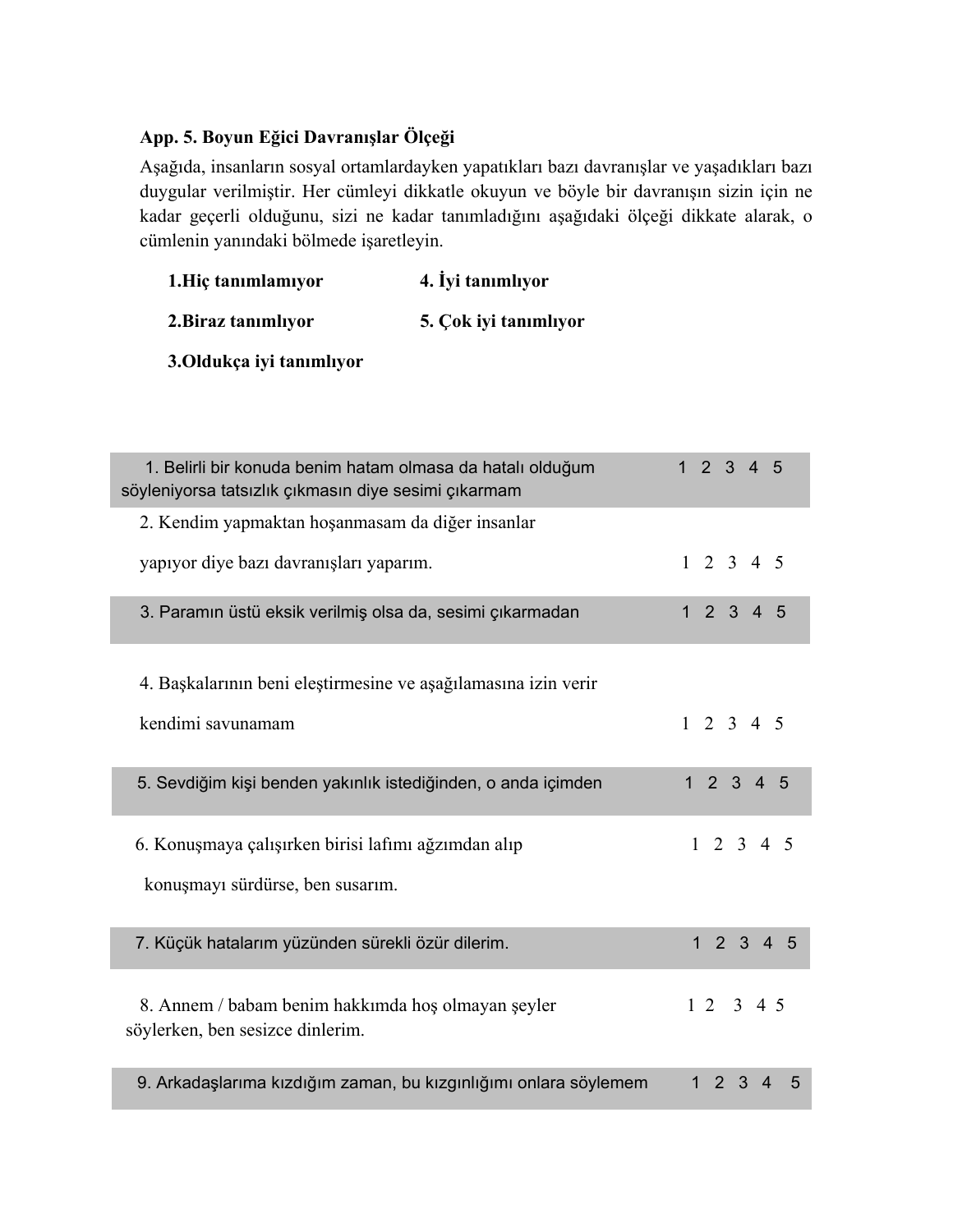| 10. Arkadaş toplantılarında konuşmaları yönlendirmeyi                                              | $1 \t2 \t3 \t4 \t5$ |
|----------------------------------------------------------------------------------------------------|---------------------|
| başkalarına bırakırım.                                                                             |                     |
| 11. İnsanların, benimle konuşurken gözlerimin içine                                                | 12345               |
| 12. Herhangi biri benim için küçük bir iyilikte bile bulunsa,                                      | $1 \t2 \t3 \t4 \t5$ |
| içtenlikle ve tekrar tekrar teşekkür ederim.                                                       |                     |
| 13. İnsanlarla göz göze gelmekten kaçınırım.                                                       | 12345               |
| 14. Arkadaş toplantılarında, konuyu açan kişi hiçbir zaman ben olmam. 1 2 3 4 5                    |                     |
| 15. İnsanlar ısrarla bana baktıklarında yüzüm kızarır.                                             | 12345               |
| 16. Birinin davetini geri çevirirken mutlaka hastalık gibi önemli<br>bir bahane bulmaya çalışırım. | $1 \t2 \t3 \t4 \t5$ |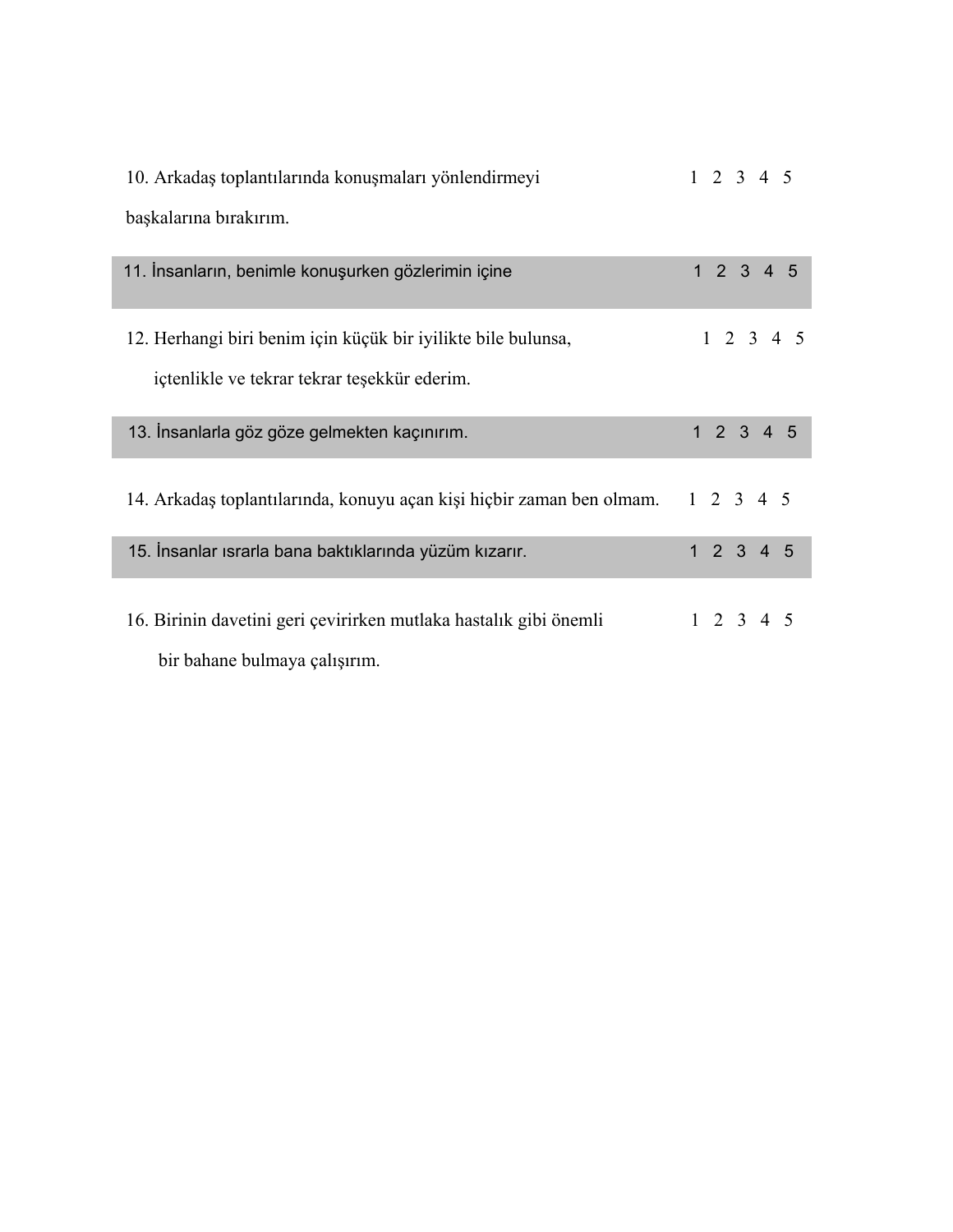# **App. 6. Demografik Bilgi Formu**

Aşağıdaki sorularda size uyan seçenekleri lütfen işaretleyin. Boşluk bırakılan yerlere uygun cevapları yazmanız beklenmektedir.

| 1.       | Yaşınız:                                                                                                        |                         |                                                              |  |                               |     |      |  |
|----------|-----------------------------------------------------------------------------------------------------------------|-------------------------|--------------------------------------------------------------|--|-------------------------------|-----|------|--|
| 2.       | Cinsiyetiniz: a) Erkek                                                                                          | $b)$ K <sub>1</sub> $z$ |                                                              |  |                               |     |      |  |
| 3.       |                                                                                                                 |                         |                                                              |  |                               |     |      |  |
| 4.       | Kaçıncı sınıftasınız?                                                                                           |                         |                                                              |  |                               |     |      |  |
| 5.<br>6. | Üniversite eğitiminiz için burs alıyormusunuz?<br>a) Evet<br>b) Hayir<br>KKTC'deyken nerede ikamet ediyorsunuz? |                         |                                                              |  |                               |     |      |  |
|          | a) Yurtta<br>b) Arkadaşlarla<br>c) Ailem ile                                                                    |                         |                                                              |  |                               |     |      |  |
| 7.       | Türkiye'de nerede yaşıyorsunuz?<br>a) Şehir                                                                     |                         | b) Kasaba                                                    |  | $c)$ Köy                      |     |      |  |
| 8.       | a) 560 ytl - altı<br>b) 560-1000 ytl<br>c) 1000-2000 ytl<br>d) 2000-4000 ytl<br>e) 4000 ytl ve üstü             |                         | Ailenizin aylık toplam net geliri nedir?                     |  |                               |     |      |  |
| 9.       | a)1                                                                                                             | b)2                     | Evde birlikte yaşayan kaç kişisiniz? (Kendiniz dahil)<br>c)3 |  | $d$ <sup><math>4</math></sup> | e)5 | $f)$ |  |
| 10.      |                                                                                                                 |                         | Eğer hayatta değilse öldüğünde siz kaç yaşındaydınız?        |  |                               |     |      |  |
| 11.      | Babanızın yaşı:                                                                                                 |                         | Eğer hayatta değilse öldüğünde siz kaç yaşındaydınız?        |  |                               |     |      |  |